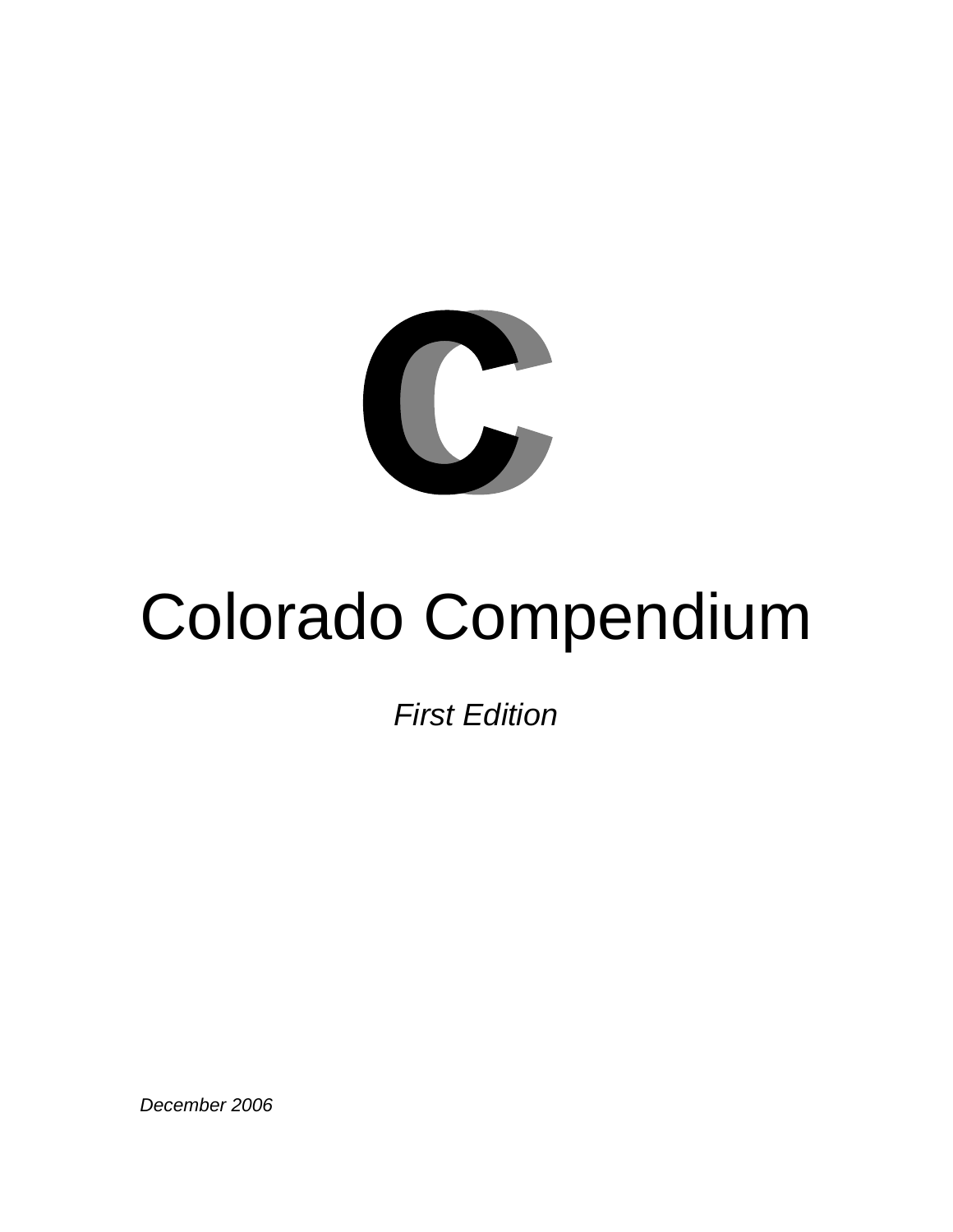The Denver Health Emergency Medicine residency program is a legacy. Attending physicians from our participating hospitals are leaders in their field and they possess a wealth of information regarding the practice of Emergency Medicine. But how do we codify this knowledge? How do residents become familiar with the library of knowledge that will aid us at the bedside? Textbooks are a start. Clinical hours are the mainstay. The Colorado Compendium is a first attempt to identify sentinel articles that are often referred to during clinical rotations but rarely are read by the average overworked resident.

When beginning this project, we asked the attendings at every institution in the residency program to suggest articles which they had found pertinent to their clinical practice. We were inundated with several hundred suggestions which were then pared down to a final list of one hundred articles. There were no absolute requirements regarding the characteristics of each article. The litmus test for inclusion was to ask whether an article would enhance the clinical expertise of residents practicing Emergency Medicine. For that reason, you will find a variety of different articles ranging from original research to health policy.

This document consists of one hundred summaries, each of which is limited to one page. These summaries are not simply copies of the article abstracts, nor do they serve as adequate substitutes for reading the article itself. They are meant to serve as a brief guide to the associated full text reference. While we would have preferred to include the articles in their entirety, copyright law prevents us from doing so. However, if you type the bold faced title into Pubmed or Ovid, you should have ready access to the referenced article and a link to the full text in some cases.

Acknowledging the continuing evolution of clinical knowledge, we intend for this Compendium to be a living document. We are interested in hearing your comments, criticisms, and suggestions as you reference this first edition. Please contact us at [compendium@denverem.org](mailto:compendium@denverem.org). We gratefully acknowledge the reviewers listed on the following page for their contributions of time and expertise to this effort.

From the Editors

Jonathan Claud Jeff Druck Dave Pearson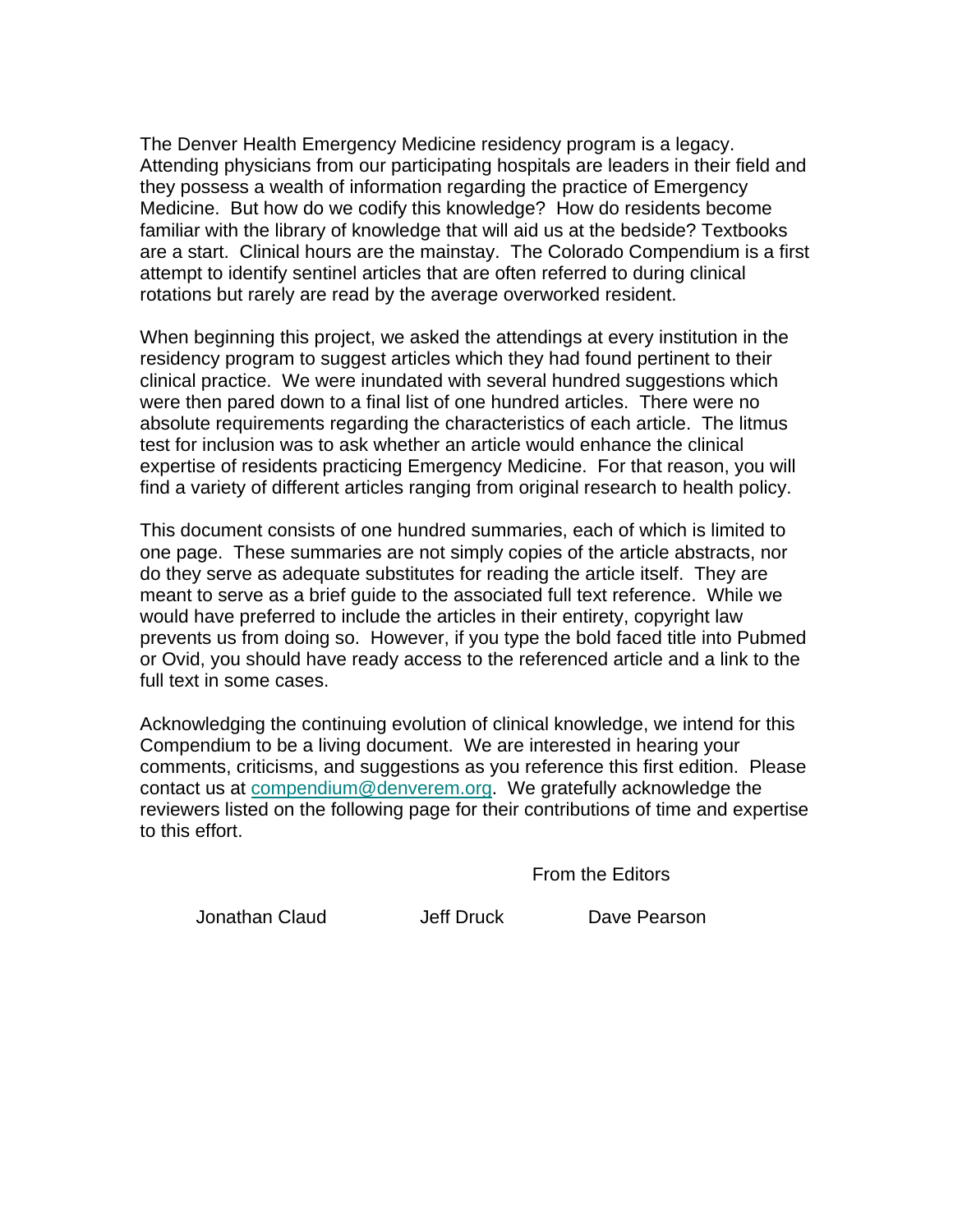#### **Editors:**

Jonathan Claud, MD, MBA Senior Instructor of Surgery Division of Emergency Medicine University of Colorado Health Sciences Center Denver, Colorado

Jeff Druck, MD Assistant Professor of Surgery Division of Emergency Medicine University of Colorado Health Sciences Center Denver, Colorado

Dave Pearson, MD, MS Clinical Faculty Department of Emergency Medicine Carolinas Medical Center Charlotte, North Carolina

#### **Contributors/Reviewers:**

Jason Haukoos, MD, MS Attending Physician Director of Research Department of Emergency Medicine Denver Health Medical Center Denver, Colorado

Kennon Heard, MD Assistant Professor of Surgery Assistant Head of Research Division of Emergency Medicine University of Colorado Health Sciences Center Denver, Colorado

Ben Honigman, MD Professor of Surgery Head, Division of Emergency Medicine University of Colorado Health Sciences Center

Raveendra S. Morchi, MD Senior Instructor of Surgery Division of Emergency Medicine University of Colorado Health Sciences Center Denver, Colorado

Genie Roosevelt, MD, MPH Assistant Professor of Pediatrics Fellowship Director Section of Emergency Medicine The Children's Hospital Denver, Colorado

Fred Severyn, MD Assistant Professor of Surgery Division of Emergency Medicine University of Colorado Health Sciences Center Denver, Colorado

Kurt Whitaker, MD Attending Physician Emergency Medicine LDS Hospital Salt Lake City, UT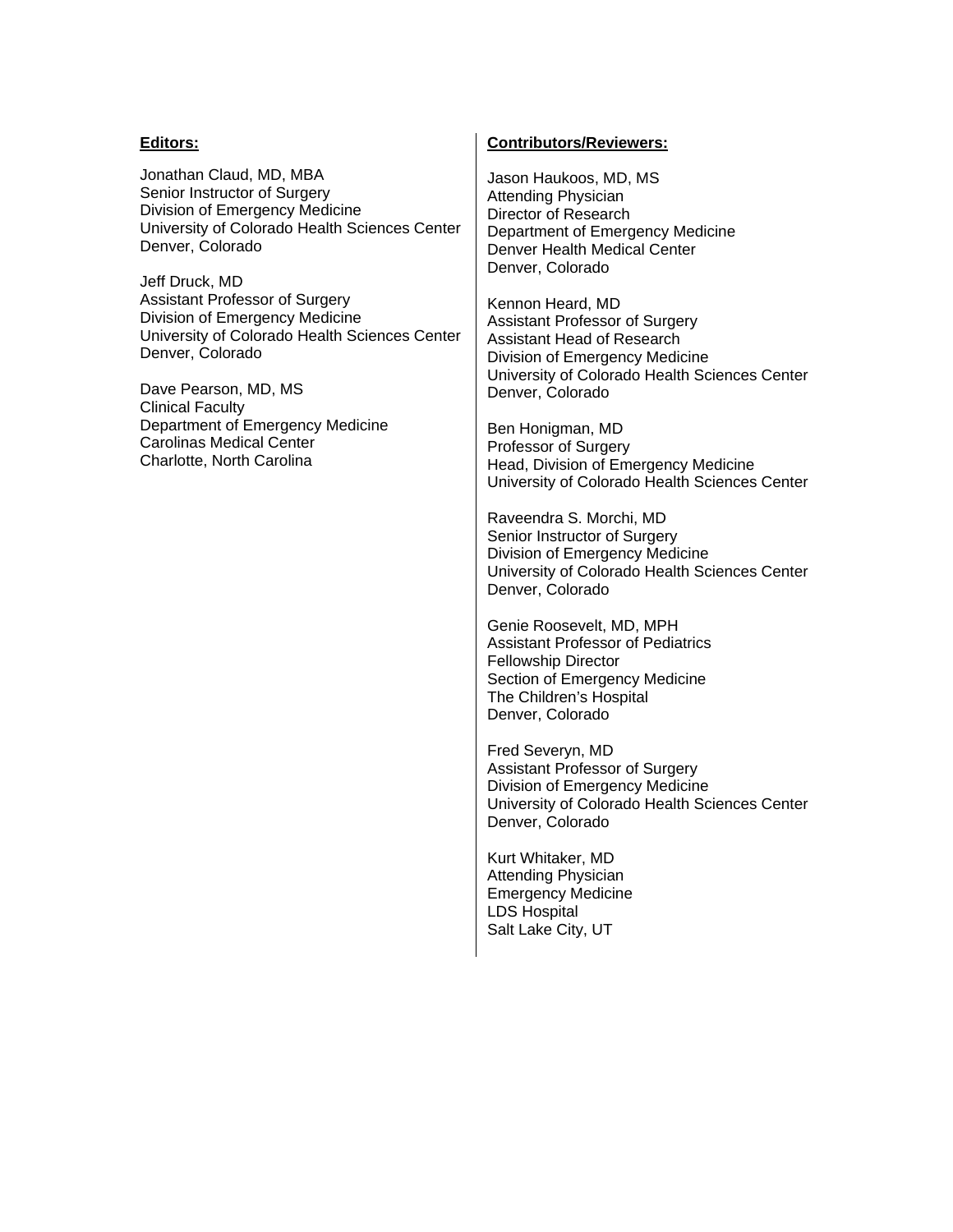# **Table of Contents**

| <u>Reference Topic</u>             | <b>Page</b> |
|------------------------------------|-------------|
| Cardiovascular                     | $1 - 16$    |
| Pulmonary                          | $17 - 23$   |
| Gastrointestinal                   | 24-31       |
| Trauma                             | 32-38       |
| <b>Pediatrics</b>                  | 39-49       |
| Potpourri                          | 50-55       |
| Toxicology                         | 56-63       |
| Neurology                          | 64-70       |
| Environmental                      | $71 - 77$   |
| <b>Infectious Disease</b>          | 78-83       |
| <b>Musculoskeletal</b>             | 84-86       |
| <b>Procedures</b>                  | 87-90       |
| Cutaneous                          | 91-93       |
| <b>Obstetrics &amp; Gynecology</b> | 94-96       |
| Pre-hospital                       | 97-99       |
| <b>Rescuscitation</b>              | 100         |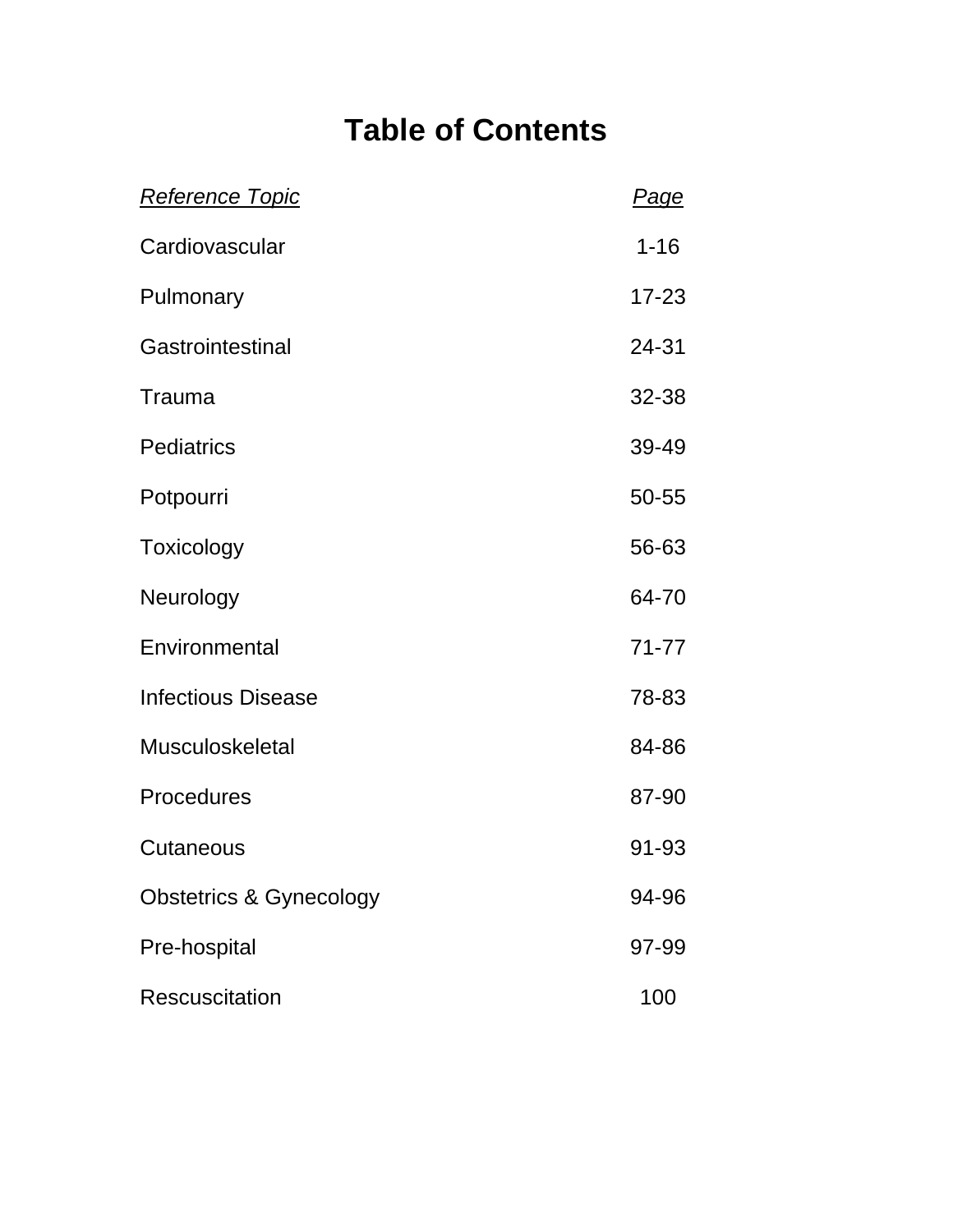# **(1) Management of Patients with ST-Elevation Myocardial Infarction.**

#### ACC/AHA Pocket Guidelines Derived from the ACC/AHA Guidelines for the Management of Patients with ST-Elevation Myocardial Infarction, July 2004 ACC/AHA Writing Committee

# *Clinical Practice Guideline*

This is the most recent ACC/AHA pocket guideline focusing on the advances in the diagnosis and management of patients with STEMI. Section III provides the most utility to the Emergency Medicine physician with its discussion centered on the "Onset of STEMI" covering pre-hospital issues and initial recognition and management in the ED. The other sections are less applicable to the EM physician with a brief introduction, primary care management of risk factors for STEMI, patient education, and inpatient management.

- Prehospital Goals: (1) keep total ischemic time within 120 minutes, (2) if EMS with fibrinolytic capability, prehospital fibrinolysis should be started within 30 minutes of EMS arrival on scene, (3) if non-PCI-capable hospital, door-to-needle time should be within 30 minutes, (4) if PCI-capable hospital, hospital door-to-balloon time should be within 90 minutes.
- Triage: A 12-lead ECG should be done within 10 minutes of arrival in the ED along with initial treatment for possible STEMI being implemented.
- A brief physical exam in the ED should include the ABCs, vital signs, assessment for JVD, rales, murmurs and gallops, and determine presence or absence of stroke, pulses, and systemic hypoperfusion (cool, clammy, pale, ashen).
- The EM physician should concomitantly interpret the EKG. If STEMI present, the physician should assess time since onset of symptoms, risk of STEMI, risk of fibrinolysis, time required for transport to skilled PCI center, then select and implement reperfusion therapy based on the reperfusion checklist below, all while administering appropriate medical therapy (ie: aspirin, nitrates, morphine, antithrombin, beta blockers.)
- Reperfusion Checklist includes three steps: (1) Has the patient experienced chest discomfort for greater than 15 min and less than 12 hours? (2) Are there contraindication to fibrinolysis? (3) Does the patient have severe heart failure or cardiogenic shock such that PCI is preferable? (Several issues around fibrinolysis versus PCI are predetermined by the ED and hospital protocol).
- Assessment of reperfusion options for patients with STEMI include: (1) Assess time required for transport to a skilled PCI facility, and (2) Determine whether fibrinolysis or invasive strategy is preferred (If presentation is less than 3 hours and there is no delay to an invasive strategy, there is no preference for either strategy.)
- Primary PCI should be performed in patients with STEMI (including true posterior MI) or MI with new or presumably new LBBB who can undergo PCI of the infarct artery within 12 hours of symptom onset, if performed in a timely fashion (90 minutes) by physicians skilled in the procedure (>75 PCI procedures / year).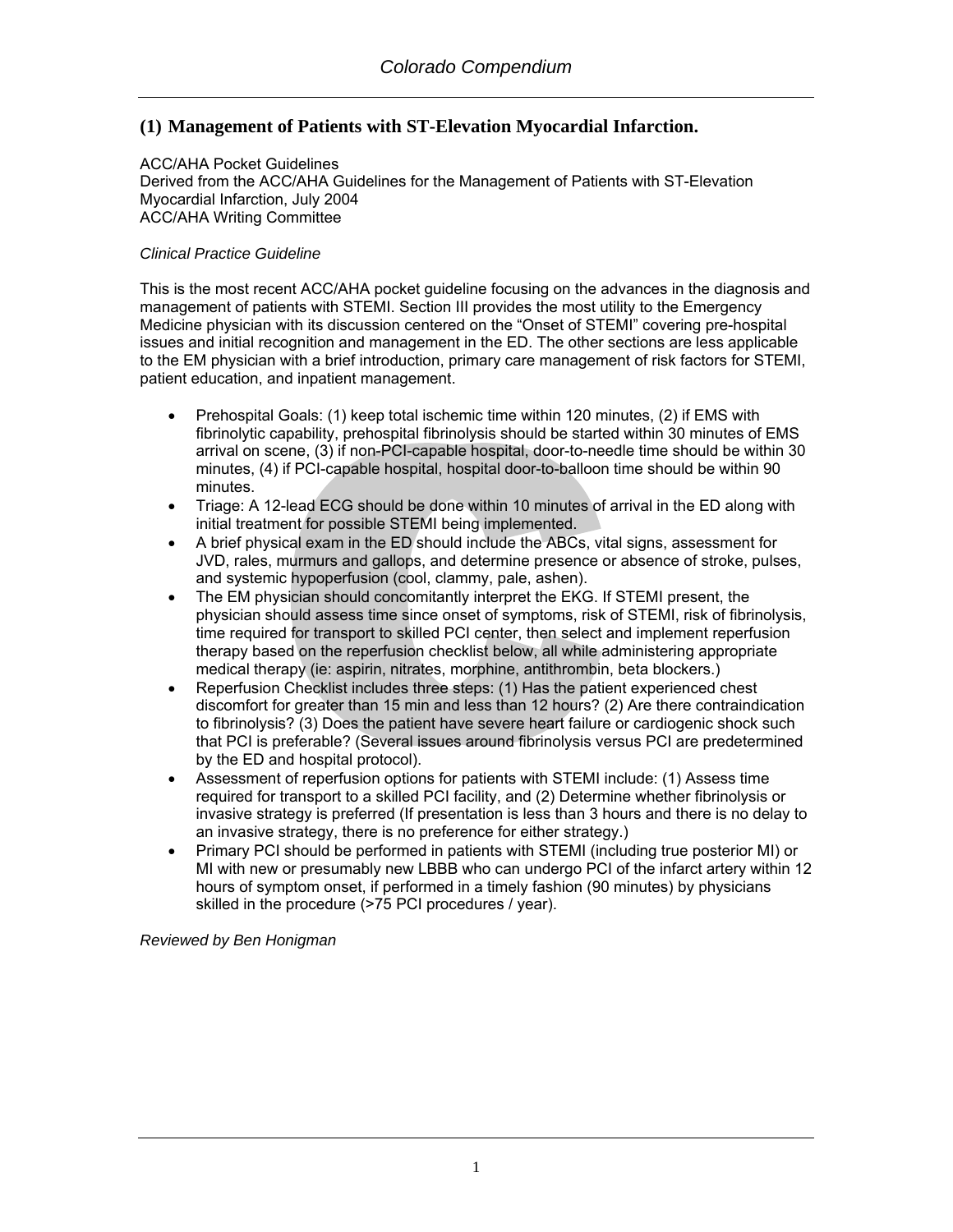# **(2) Practical implementation of the guidelines for unstable angina/non-ST-segment elevation myocardial infarction in the emergency department.**

[Gibler WB,](http://www.ncbi.nlm.nih.gov/entrez/query.fcgi?db=pubmed&cmd=Search&itool=pubmed_Abstract&term=%22Gibler+WB%22%5BAuthor%5D) [Cannon CP,](http://www.ncbi.nlm.nih.gov/entrez/query.fcgi?db=pubmed&cmd=Search&itool=pubmed_Abstract&term=%22Cannon+CP%22%5BAuthor%5D) [Blomkalns AL,](http://www.ncbi.nlm.nih.gov/entrez/query.fcgi?db=pubmed&cmd=Search&itool=pubmed_Abstract&term=%22Blomkalns+AL%22%5BAuthor%5D) et al; [American Heart Association Council on Clinical](http://www.ncbi.nlm.nih.gov/entrez/query.fcgi?db=pubmed&cmd=Search&itool=pubmed_Abstract&term=%22American+Heart+Association+Council+on+Clinical+Cardiology+%28Subcommittee+on+Acute+Cardiac+Care%29%22%5BCorporate+Author%5D)  [Cardiology \(Subcommittee on Acute Cardiac Care\)](http://www.ncbi.nlm.nih.gov/entrez/query.fcgi?db=pubmed&cmd=Search&itool=pubmed_Abstract&term=%22American+Heart+Association+Council+on+Clinical+Cardiology+%28Subcommittee+on+Acute+Cardiac+Care%29%22%5BCorporate+Author%5D); [Council on Cardiovascular Nursing, and](http://www.ncbi.nlm.nih.gov/entrez/query.fcgi?db=pubmed&cmd=Search&itool=pubmed_Abstract&term=%22Council+on+Cardiovascular+Nursing%2C+and+Quality+of+Care+and+Outcomes+Research+Interdisciplinary+Working+Group%22%5BCorporate+Author%5D)  [Quality of Care and Outcomes Research Interdisciplinary Working Group](http://www.ncbi.nlm.nih.gov/entrez/query.fcgi?db=pubmed&cmd=Search&itool=pubmed_Abstract&term=%22Council+on+Cardiovascular+Nursing%2C+and+Quality+of+Care+and+Outcomes+Research+Interdisciplinary+Working+Group%22%5BCorporate+Author%5D); [Society of Chest Pain](http://www.ncbi.nlm.nih.gov/entrez/query.fcgi?db=pubmed&cmd=Search&itool=pubmed_Abstract&term=%22Society+of+Chest+Pain+Centers%22%5BCorporate+Author%5D)  [Centers](http://www.ncbi.nlm.nih.gov/entrez/query.fcgi?db=pubmed&cmd=Search&itool=pubmed_Abstract&term=%22Society+of+Chest+Pain+Centers%22%5BCorporate+Author%5D).

Circulation. 2005 May 24;111(20):2699-710.

#### *Clinical Practice Guideline*

This scientific statement provides a practical approach to implementing the latest ACC/AHA guidelines for the management of UA/NSTEMI.

- Risk stratification involves: (1) assessing the *likelihood* that the patient's symptoms are the result of ACS, and (2) among patients with probable/definite ACS, to identify patients who are at higher or lower *risk of death* and myocardial infarction (MI) as a complication of their ACS event.
- The pretest likelihood of ACS should be assessed and is based on patient age, sex, family history of CAD, smoking, dysplipidemia, hypertension, diabetes, previous CAD, and cocaine use.
- The physical exam should focus on identifying features that cause the patient to be at high risk for death and nonfatal MI (CHF findings such as JVD, rales, murmurs, S3/S4 gallops, peripheral edema). The physical examination also should be used to identify contraindications to antithrombotic or antiplatelet therapy such as gross rectal bleeding.
- The 12-lead ECG and cardiac biomarkers serve as the major ancillary testing tools for risk stratification in the ED.
- Half of the patients with ST-segment depression will develop MI within hours after presentation.
- T-wave inversion on the initial 12-lead ECG portends a less-adverse prognosis in patients with ACS; approximately 5% of these patients will have an MI or die within 30 days.
- Patients with suggestive histories and ST changes in the anterior precordial leads and/or I and L should have posterior leads recorded to detect possible posterior ST-elevation events.
- Numerous studies have demonstrated that any detectable elevation of troponin identifies patients at high risk for ischemic complications, including patients with renal failure. Elevation of troponin is associated with increased risk of death, and the risk of this complication increases proportionately with the absolute level.
- In view of a positive troponin, if the clinical presentation is not one of acute ischemic heart disease, then a careful search for alternative causes of cardiac injury is essential, such as CHF or PE.
- Several agents less commonly used are worth discussion. Calcium channel blockers (verapamil or diltiazem) are recommended in patients with continuing or frequently recurring ischemia when beta-adrenergic antagonists are contraindicated and no left ventricular dysfunction exists. ACE inhibitors are indicated when hypertension persists despite treatment with nitroglycerin and beta-adrenergic antagonists. Aspirin plus Clopidogrel (Plavix) results in 20% reduction in the primary outcomes of cardiac death, MI, or stroke in the CURE trial, although clopidogrel typically is not given due to the possibility of increased bleeding during catheterization or CABG. Enoxaparin is preferred over unfractionated heparin, yet heparin typically is given due to the possibility of catheterization or CABG.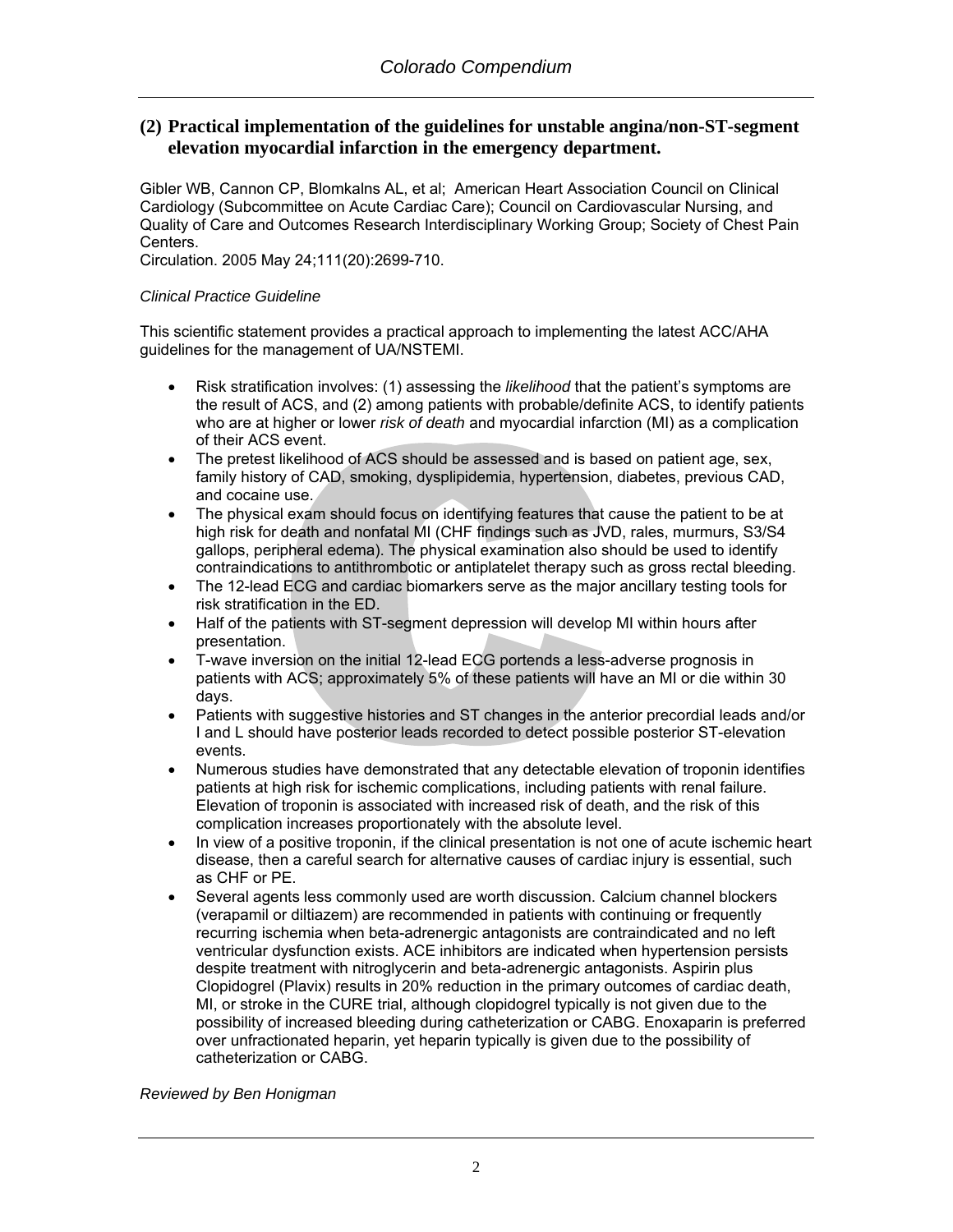# **(3) The rational clinical examination. Is this patient having a myocardial infarction?**

Panju AA, Hemmelgarn BR, Guyatt GH, Simel DL JAMA. 1998 Oct 14;280(14):1256-63. Department of Medicine, McMaster University, Hamilton, ON

#### *Clinical Practice Review*

This meta-analysis provides several clinical scenarios of patients with potential myocardial infarction (MI) and discusses the relevance of the history, physical examination, and ECG findings in terms of likelihood of MI. The authors performed a MEDLINE search from 1980 to 1998 in order to obtain the relevant studies and graded them on methodological quality (A, B, or C) and identified 14 relevant references. (LR = likelihood ratio).

- Approximately 25% of MIs may go unrecognized due to either absence of chest pain or presence of atypical symptoms, according to a follow-up analysis of the Framingham Study cohort.
- In an inferior wall MI, nausea, bradycardia, and hypotension are believed to be due to the high number of vagal afferent nerve fibers located in the inferior cardiac wall.
- Panju et al. in 1996 attempted to determine the cause of non-cardiac chest pain and found of the 100 patients discharged from a coronary care unit with chest pain not yet diagnosed, more than 75% had evidence of esophageal disorders by objective GI testing.
- With regards to ECG interpretation, Gjorup et al. in 1992 found disagreement in 70% of the cases when 16 internal medicine residents read 107 ECGs of suspected MI patients. However, other studies comparing physicians with more experience and cardiologists found better agreement.
- Although the cardiac risk factors such as diabetes, hypertension, hypercholesterolemia, smoking, and family history of cardiovascular disease are frequently presented in patients with chest pain, there is little data to support their diagnostic value.
- The most useful historical feature is chest pain radiating to both the left and right arm simultaneously (LR, 7.1).
- The most useful physical exam finding is presence of a third heart sound (LR, 3.2) and hypotension (LR, 3.1).
- The most powerful features that increase the probability of MI and their associated LRs are new ST-segment elevation (LR range, 5.7 - 53.9) and new Q wave (LR range, 5.3 - 24.8).
- Overall, features of the ECG that increased the likelihood of MI include the following: new ST-segment elevation, new Q waves, any ST-segment elevation, and new conduction defect.
- The most powerful features that decrease the probability of MI are a normal ECG result (LR range, 0.1 – 0.3), pleuritic chest pain (LR, 0.2), chest pain reproduced by palpation (LR range, 0.2 – 0.4), sharp or stabbing chest pain (LR, 0.3) and positional chest pain (LR, 0.3).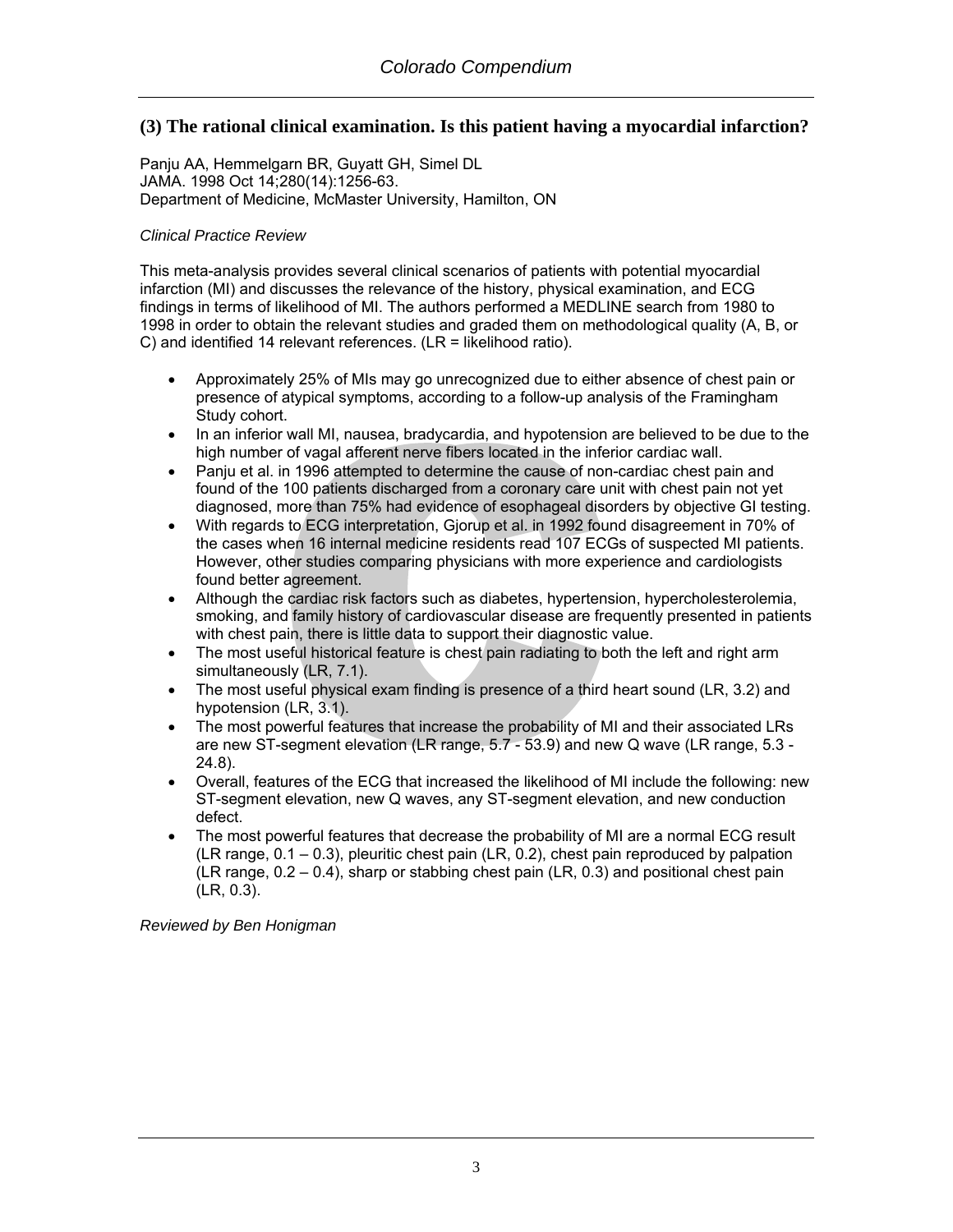# **(4) A comparison of coronary angioplasty with fibrinolytic therapy in acute myocardial infarction**.

[Andersen HR](http://www.ncbi.nlm.nih.gov/entrez/query.fcgi?db=pubmed&cmd=Search&itool=pubmed_Abstract&term=%22Andersen+HR%22%5BAuthor%5D), [Nielsen TT,](http://www.ncbi.nlm.nih.gov/entrez/query.fcgi?db=pubmed&cmd=Search&itool=pubmed_Abstract&term=%22Nielsen+TT%22%5BAuthor%5D) [Rasmussen K](http://www.ncbi.nlm.nih.gov/entrez/query.fcgi?db=pubmed&cmd=Search&itool=pubmed_Abstract&term=%22Rasmussen+K%22%5BAuthor%5D) et al; [DANAMI-2 Investigators](http://www.ncbi.nlm.nih.gov/entrez/query.fcgi?db=pubmed&cmd=Search&itool=pubmed_Abstract&term=%22DANAMI%2D2+Investigators%22%5BCorporate+Author%5D). N Engl J Med. 2003 Aug 21;349(8):733-42. Department of Cardiology at Skejby Hospital, Aarhus University Hospital, Aarhus, Denmark.

#### *Original Research*

This study was a prospective multi-center substudy of the GUSTO IIb trial, involving fifty-seven hospitals in nine countries comparing primary coronary angioplasty with tissue plasminogen activator (t-PA) for acute MI. They randomly assigned 1138 patients from 57 hospitals who presented within 12 hours of acute MI (with ST-segment elevation on the ECG) to primary angioplasty or accelerated thrombolytic therapy with t-PA. They also randomly assigned 1012 patients to heparin or hirudin treatment. The primary study endpoint was composite outcome of death, nonfatal reinfarction, and nonfatal disability stroke at 30 days.

- At 30 days, the incidence of the primary study end point in the angioplasty and t-PA groups was 9.6 % and 13.7 %, respectively (*p* = 0.033).
- At 6 months, there was no significant difference in the incidence of the composite outcome (14.1% vs 16.1%, *p* not significant).
- In the angioplasty group, the primary end point was observed in 10.6% of the patients assigned to heparin and 8.2% of those assigned to hirudin (*p* = 0.37).
- If a skilled cardiologist (who performs at least 50 angioplasties yearly) is readily available, angioplasty may be preferable.
- Patients with severe hypertension, advanced age, or symptomatic cerebrovascular disease should also be treated with angioplasty, if available, to lower the risk of intracranial hemorrhage.
- Author's conclusion: The trial suggests that angioplasty provides a small-to-moderate, short-term clinical advantage over thrombolytic therapy with t-PA.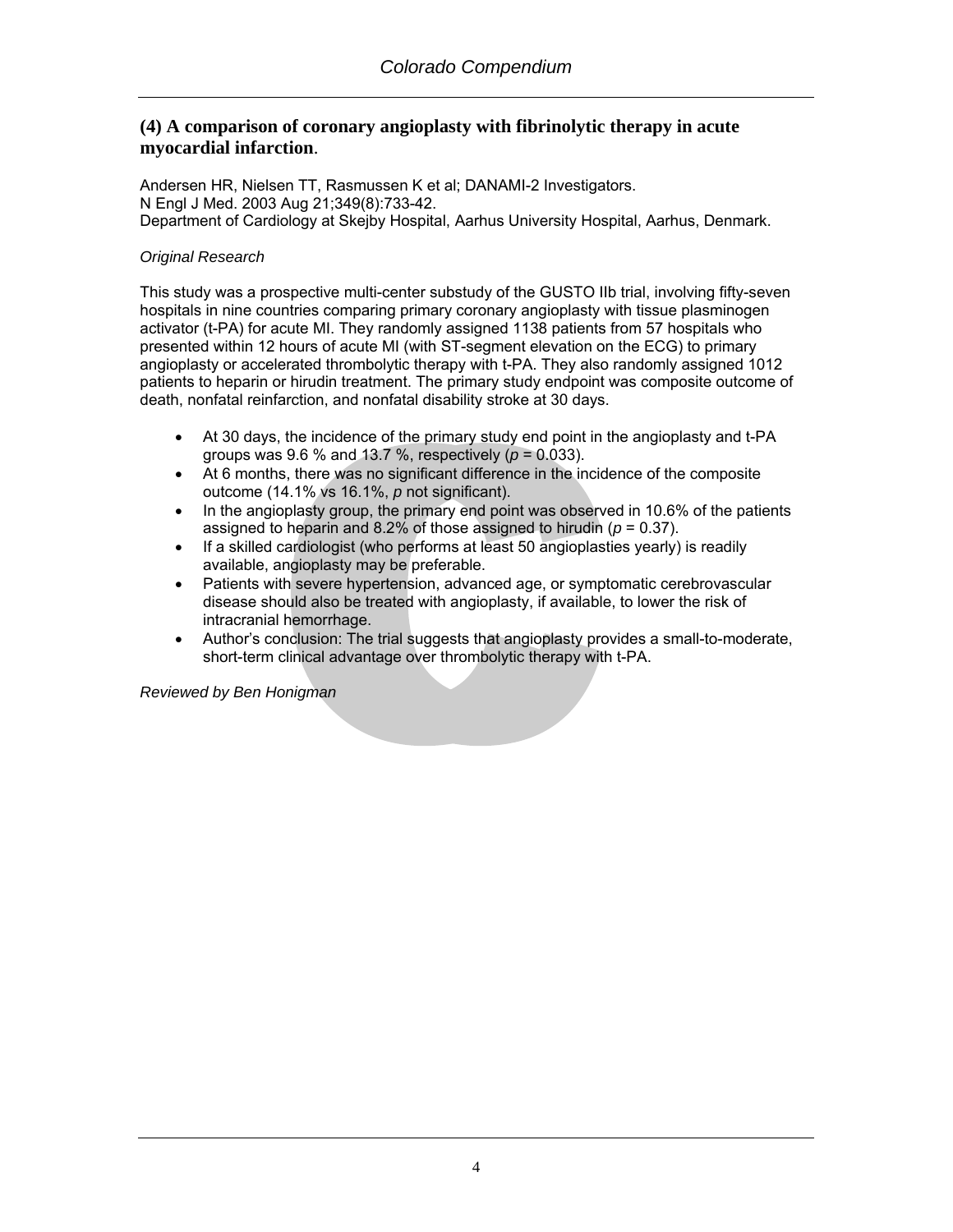# **(5) Use of the electrocardiogram in acute myocardial infarction***.*

Zimetbaum PJ, Josephson ME. N Engl J Med. 2003 Mar 6;348(10):933-40. Cardiovascular Division, Department of Medicine, Beth Israel Deaconess Medical Center, Boston, MA.

#### *Clinical Practice Review*

This review article outlines the use of ECG for the identification of the infarct-related artery, electrocardiographic predictors of reperfusion, arrhythmias and conduction disease in acute myocardial infarction (MI), and tachyarrhythmias.

- Inferior MI may involve the right coronary artery (RCA) in 80% or the left circumflex artery (LCA) in 20%.
- Greater ST elevation in lead III than in lead II and ST-segment depression of more than 1 mm in lead I and aVL suggest involvement of the RCA rather than the LCA.
- ST-segment elevation in lead  $V_1$  suggests proximal occlusion of the RCA with associated RV infarct.
- ST-segment depression in lead  $V_1$  and  $V_2$  can occur with LCA occlusion, dominant RCA, or concomitant infarction of the posterior wall of the left ventricle.
- The most sensitive ECG sign of right ventricular infarction is ST-segment elevation of more than 1 mm in lead  $V_{4R}$  with an upright T wave in that lead.
- Anterior wall MI is indicated with ST-elevation in  $V_1$ ,  $V_2$ , and  $V_3$  as a result of LAD coronary artery occlusion. Changes in aVL and aVF help to delineate proximal versus distal LAD occlusion.
- With spontaneous or pacing-induced LBBB, concordant ST changes with ST-segment depression of at least 1 mm or extremely discordant ST deviation (>5 mm) are suggestive of MI.
- The degree of ST-segment resolution is a simple and powerful predictor of ventricular function and prognosis after myocardial infarction.
- Bradyarrhythmias during the first few hours after an acute inferior MI are responsive to atropine since the bradycardia is typically due to heightened vagal tone. Conduction disease that begins or persists after the first 24 hours of MI is not responsive to atropine since is typically is related to edema and local accumulation of adenosine.
- Anterior MI conduction disease is not related to heightened vagal tone but instead is due to necrosis of the conduction system. The mortality associated with complete heart block in an anterior MI is as high as 80%, reflecting the extensive muscle infarction.
- Atrial fibrillation is associated with a worsened prognosis, regardless of the site of infarction.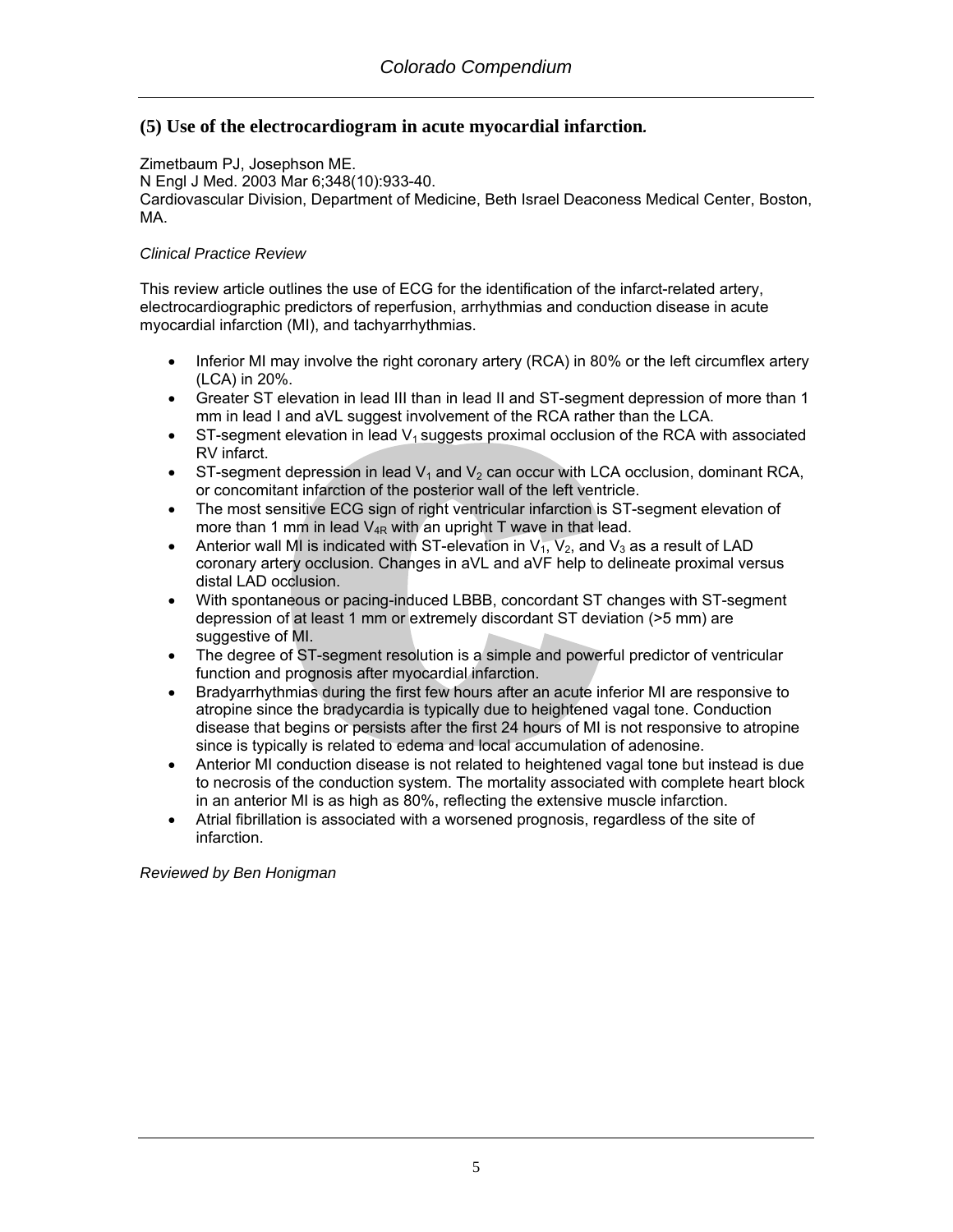# **(6) The management of cocaine-associated myocardial ischemia.**

Hollander, JE. N Engl J Med. 1995 Nov 9;333(19):1267-72. Department of Emergency Medicine, State University of New York at Stony Brook, NY.

#### *Clinical Practice Review*

Although a dated article that may not be a "Current Concept", this article reviews many of the basic concepts known about cocaine-associated myocardial ischemia. This article covers the key features of pathophysiology, initial evaluation, cardiac chemical markers, treatment, cardiovascular complications, observation of patients, long-term prognosis, diagnostic evaluation, and secondary prevention.

- The five principal pathophysiologic mechanisms of cocaine-associated MI include: (1) increased myocardial oxygen demand, (2) coronary-artery vasoconstriction, (3) in situ thrombus formation, (4) premature atherosclerosis, and (5) left ventricular hypertrophy.
- Cocaine produces coronary vasoconstriction which an alpha-adrenergic antagonist (phentolamine) can reverse, and exacerbated by beta-adrenergic agonists.
- The frequency of myocardial infarction in the setting of acute cocaine intoxication is approximately 6 percent.
- As with the treatment of non-cocaine associated MI, treatment with aspirin, nitroglycerin, and oxygen is appropriate.
- Besides aspirin, nitroglycerin, and oxygen, the first-line therapy for cocaine-intoxicated patients are benzodiazepines.
- Beta-adrenergic antagonists, such as metoprolol, should be avoided in patients who have recently used cocaine due to enhanced cocaine-induced coronary vasoconstriction, increased blood pressure, failure to control the heart rate, increased likelihood of seizures, and decreased survival.
- For severe chest pain not relieved by the nitroglycerin and benzodiazepines, the second line treatments with alpha-adrenergic antagonists (phentolamine) or calcium-channel blockers (verapamil) may be indicated.
- For ventricular arrhythmias immediately following cocaine use, sodium bicarbonate should be considered since it reverses cocaine-induced QRS prolongation due to sodium channel blockade effects.
- 90% of cocaine-associated cardiovascular effects occur within 12 hours of presentation.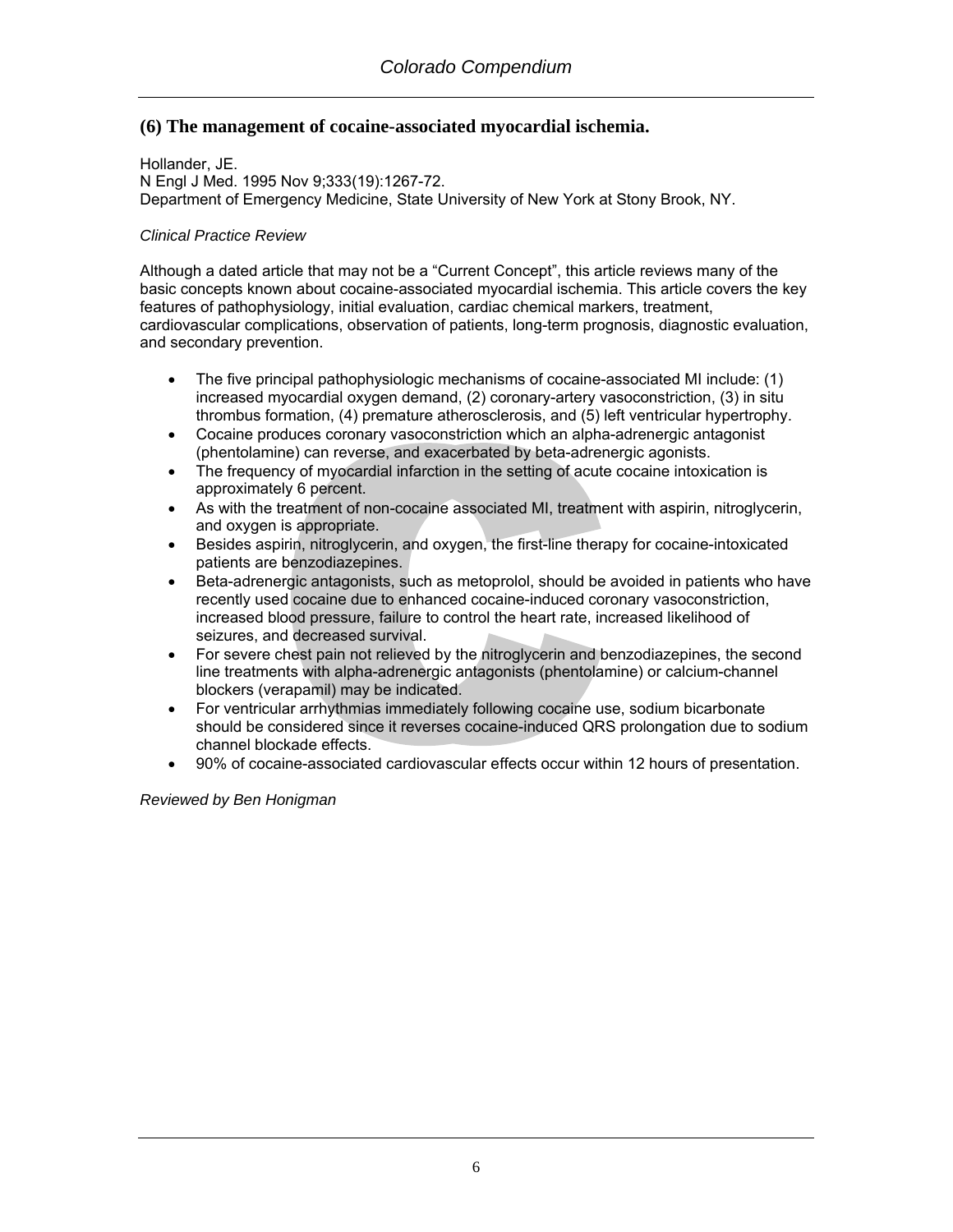# **(7) Validation of a Brief Observation Period for Patients with Cocaine-Associated Chest Pain***.*

[Weber JE,](http://www.ncbi.nlm.nih.gov/entrez/query.fcgi?db=pubmed&cmd=Search&itool=pubmed_Abstract&term=%22Weber+JE%22%5BAuthor%5D) [Shofer FS,](http://www.ncbi.nlm.nih.gov/entrez/query.fcgi?db=pubmed&cmd=Search&itool=pubmed_Abstract&term=%22Shofer+FS%22%5BAuthor%5D) [Larkin GL](http://www.ncbi.nlm.nih.gov/entrez/query.fcgi?db=pubmed&cmd=Search&itool=pubmed_Abstract&term=%22Larkin+GL%22%5BAuthor%5D), [Kalaria AS](http://www.ncbi.nlm.nih.gov/entrez/query.fcgi?db=pubmed&cmd=Search&itool=pubmed_Abstract&term=%22Kalaria+AS%22%5BAuthor%5D), [Hollander JE.](http://www.ncbi.nlm.nih.gov/entrez/query.fcgi?db=pubmed&cmd=Search&itool=pubmed_Abstract&term=%22Hollander+JE%22%5BAuthor%5D) N Engl J Med. 2003 Feb 6;348(6):510-7. Departments of Emergency Medicine, University of Michigan, Ann Arbor, and Hurley Medical Center, Flint, Mich.

#### *Original Research*

This prospective study evaluated whether discharging cocaine-associated chest pain patients with no evidence of ischemia after a 12-hour observation period could be done safely with a very low rate of complications. Previous retrospective studies showed safety and cost-effectiveness, even though the risk of MI is 24 times the base-line risk during the hour after cocaine use. This study shows that if the patient has not had their MI during a 9 to 12 hour observation period, that they are unlikely to manifest an MI beyond this time frame and are safe for discharge.

- 344 patients with cocaine-associated chest pain were evaluated with 42 (12%) directly admitted to the hospital, resulting in a 302 patient cohort.
- At 30 days, none of the patients died of a cardiovascular event.
- At 30 days, 4 of the 256 patients had a non-fatal MI.
- All four nonfatal MIs occurred in patients who continued to use cocaine.
- There was a very low risk of death or MI during the 30 days after discharge for patients with cocaine-associated chest pain who do not have evidence of ischemia or cardiovascular complications over a 9 to 12 hour period in a chest-pain observation unit.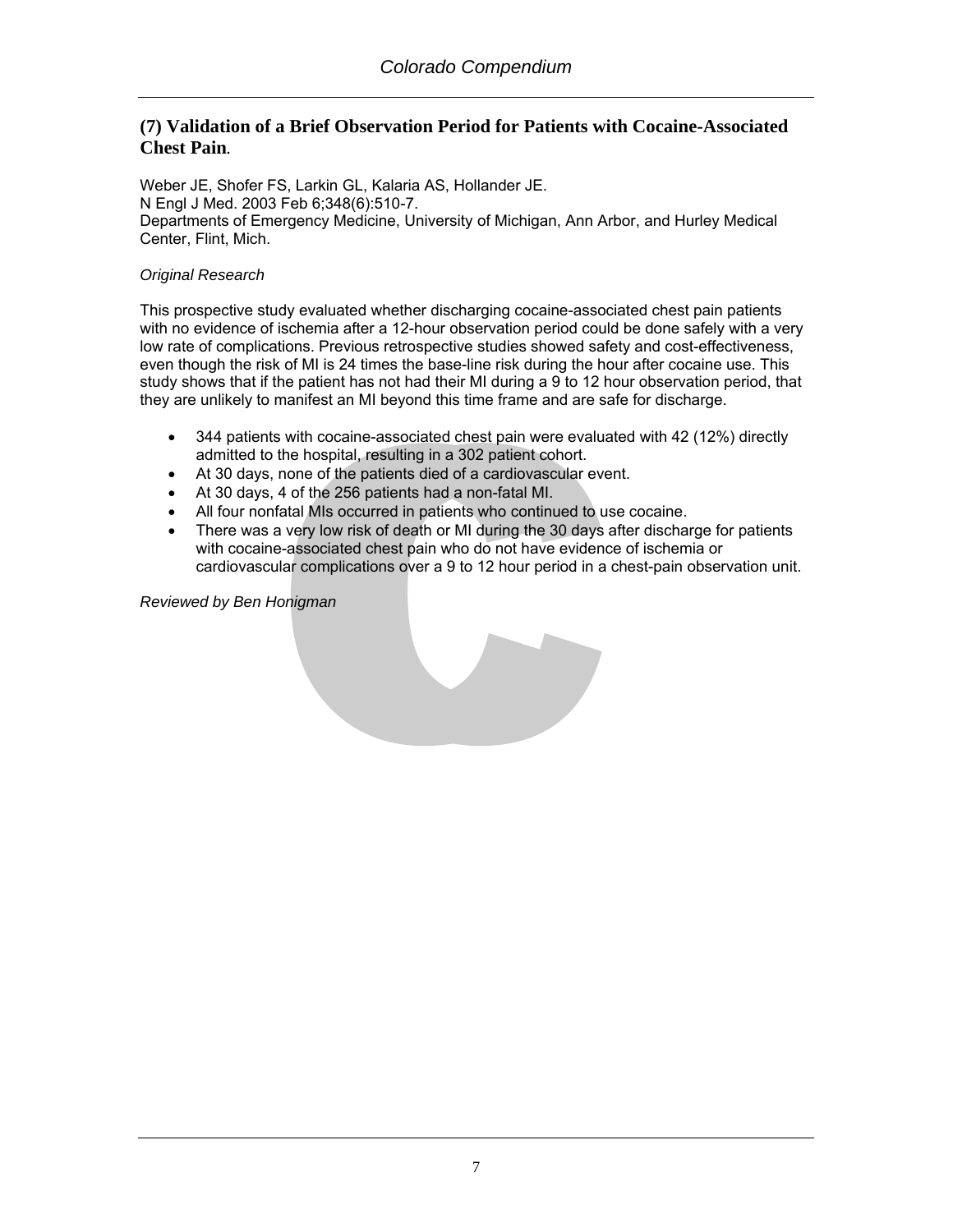# **(8) ST-segment elevation in conditions other than acute myocardial infarction.**

[Wang K,](http://www.ncbi.nlm.nih.gov/entrez/query.fcgi?db=pubmed&cmd=Search&itool=pubmed_Abstract&term=%22Wang+K%22%5BAuthor%5D) [Asinger RW](http://www.ncbi.nlm.nih.gov/entrez/query.fcgi?db=pubmed&cmd=Search&itool=pubmed_Abstract&term=%22Asinger+RW%22%5BAuthor%5D), [Marriott HJ.](http://www.ncbi.nlm.nih.gov/entrez/query.fcgi?db=pubmed&cmd=Search&itool=pubmed_Abstract&term=%22Marriott+HJ%22%5BAuthor%5D) N Engl J Med. 2003 Nov 27;349(22):2128-35. Hennepin County Medical Center, Cardiology Division, University of Minnesota, Minneapolis.

#### *Clinical Practice Review*

This review article highlights the conditions that cause ST-segment elevation, providing key insights and examples. The conditions that cause ST-segment elevation are:

- Normal ST-segment elevation and normal variants: Male Pattern is seen in approximately 90% of young healthy men and consists of ST-elevation of 1 to 3 mm in one or more precordial leads. Female Pattern (defined as females with ST elevation less than 1mm) is seen in approximately 20% of young health woman have ST-segment elevation of 1 mm or more. Normal EKGs can have no ST elevation, the female pattern ST elevation of less than 1 mm, male pattern ST elevation > 1 mm, early repolarization, or ST elevation of normal variant (combination of early repolarization and persistent juvenile T-wave pattern).
- Left ventricular hypertrophy.
- Left bundle branch block (LBBB): Sgarbossa et al. proposed concordance of QRS and ST-segment of > 1 mm in  $V_1$ ,  $V_2$ ,  $V_3$  or II, III, F and > 1 mm in  $V_5$  or discordance > 5 mm is suggestive of anteroseptal infarct with a LBBB. Madias et al. later found 6% of 128 patients with LBBB fitting the discordant criterion did not have an MI.
- Acute pericarditis and myocarditis: involvement of more than one coronary distribution and ST-elevation in pericarditis seldom exceeds 5 mm helps with differentiation from MI.
- Hyperkalemia: the ST segment is often downsloping.
- Brugada syndrome & arrhthymogenic right ventricular (RV) cardiomyopathy: Brugada syndrome is seen as a RBBB and ST-segment elevation in the right precordial leads in the absence of long QT intervals and any structural heart disease. The syndrome has been linked to mutations in the cardiac sodium-channel gene. Arrhythmogenic RV cardiomyopathy has as its hallmark the replacement of the RV myocardium with fibrofatty tissue, resulting in an EKG pattern similar to Brugada.
- Pulmonary embolism: A pseudo-infarction pattern can rarely manifest from PE.
- DC cardioversion.
- Printzmetal angina: the ST-segment elevation in Printzmetal's angina and in acute myocardial infarction are indistinguishable.
- Acute myocardial infarction.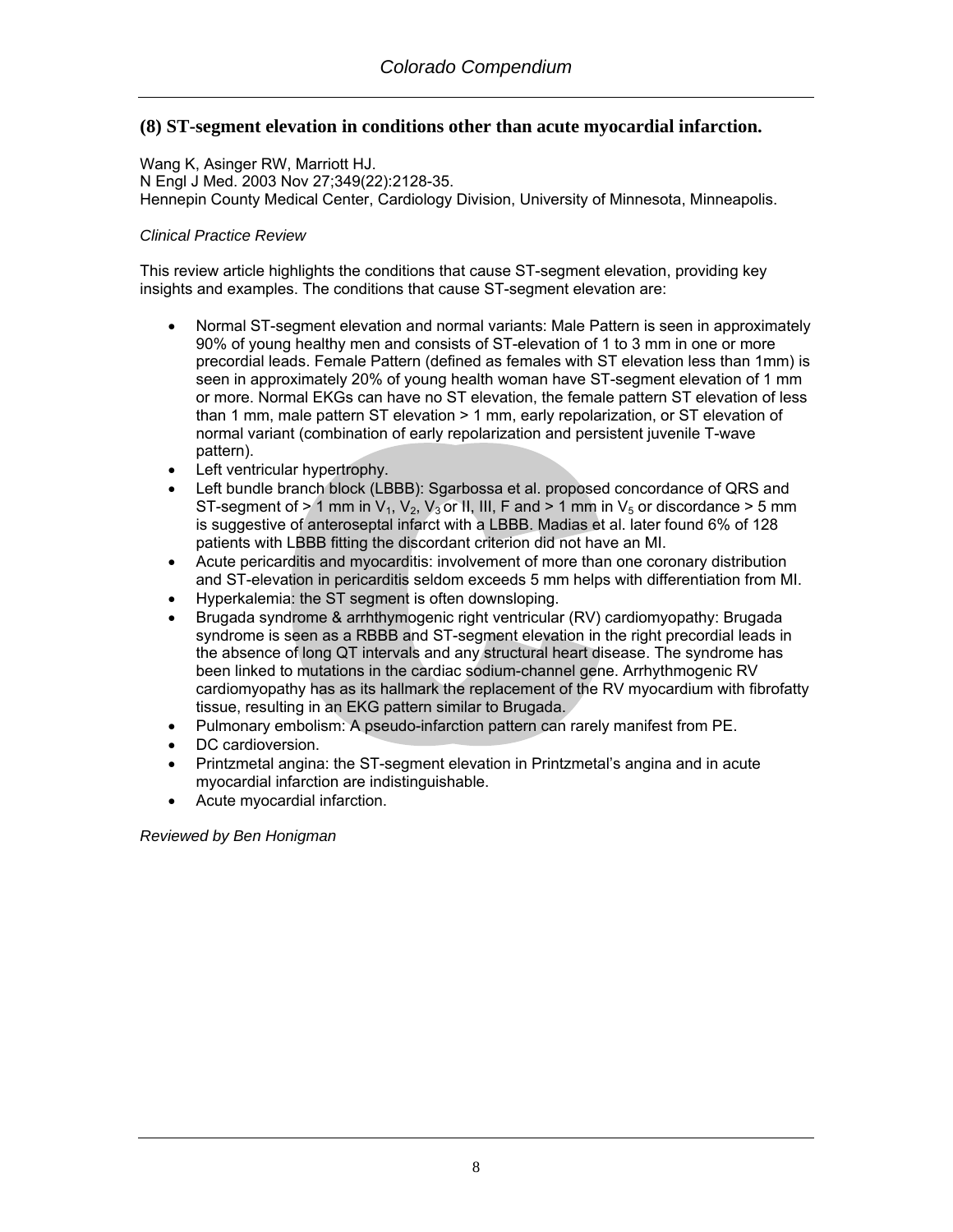# **(9) The International Registry of Acute Aortic Dissection (IRAD): new insights into an old disease.**

[Hagan PG,](http://www.ncbi.nlm.nih.gov/entrez/query.fcgi?db=pubmed&cmd=Search&itool=pubmed_Abstract&term=%22Hagan+PG%22%5BAuthor%5D) [Nienaber CA,](http://www.ncbi.nlm.nih.gov/entrez/query.fcgi?db=pubmed&cmd=Search&itool=pubmed_Abstract&term=%22Nienaber+CA%22%5BAuthor%5D) [Isselbacher EM,](http://www.ncbi.nlm.nih.gov/entrez/query.fcgi?db=pubmed&cmd=Search&itool=pubmed_Abstract&term=%22Isselbacher+EM%22%5BAuthor%5D) et al. JAMA. 2000 Feb 16;283(7):897-903. University of Michigan, Ann Arbor, USA.

#### *Original Research*

Acute aortic dissection is a rare, deadly disease. This multi-center study prospectively enrolled a case series of 464 patients attempting to elucidate the presentation, management, and outcomes of acute aortic dissection.

- The most common risk factors for acute aortic dissection were hypertension (72.1%), atherosclerosis (31.0%), prior cardiac surgery (17.9%), and known aortic aneurysm (16.1%).
- The sudden onset of severe sharp pain was the single most common presenting complaint.
- The clinical presentation was highly variable, yet abrupt onset of pain was reported in 84.8% and severe or worst ever pain reported in 90.6%.
- Classic physical findings of aortic regurgitation murmur or pulse deficit were observed in only 31.6% and 15.1% of patients, respectively.
- Initial CXR and EKG were completely normal in 12.4% and 31.3% of patients.
- The most common CXR abnormalities were widened mediastinum (61.6%), abnormal aortic contour (49.6%), and abnormal cardiac contour (25.8%).
- CT was the initial imaging modality of choice in 61.1%.
- Overall in-hospital mortality was 27.4%.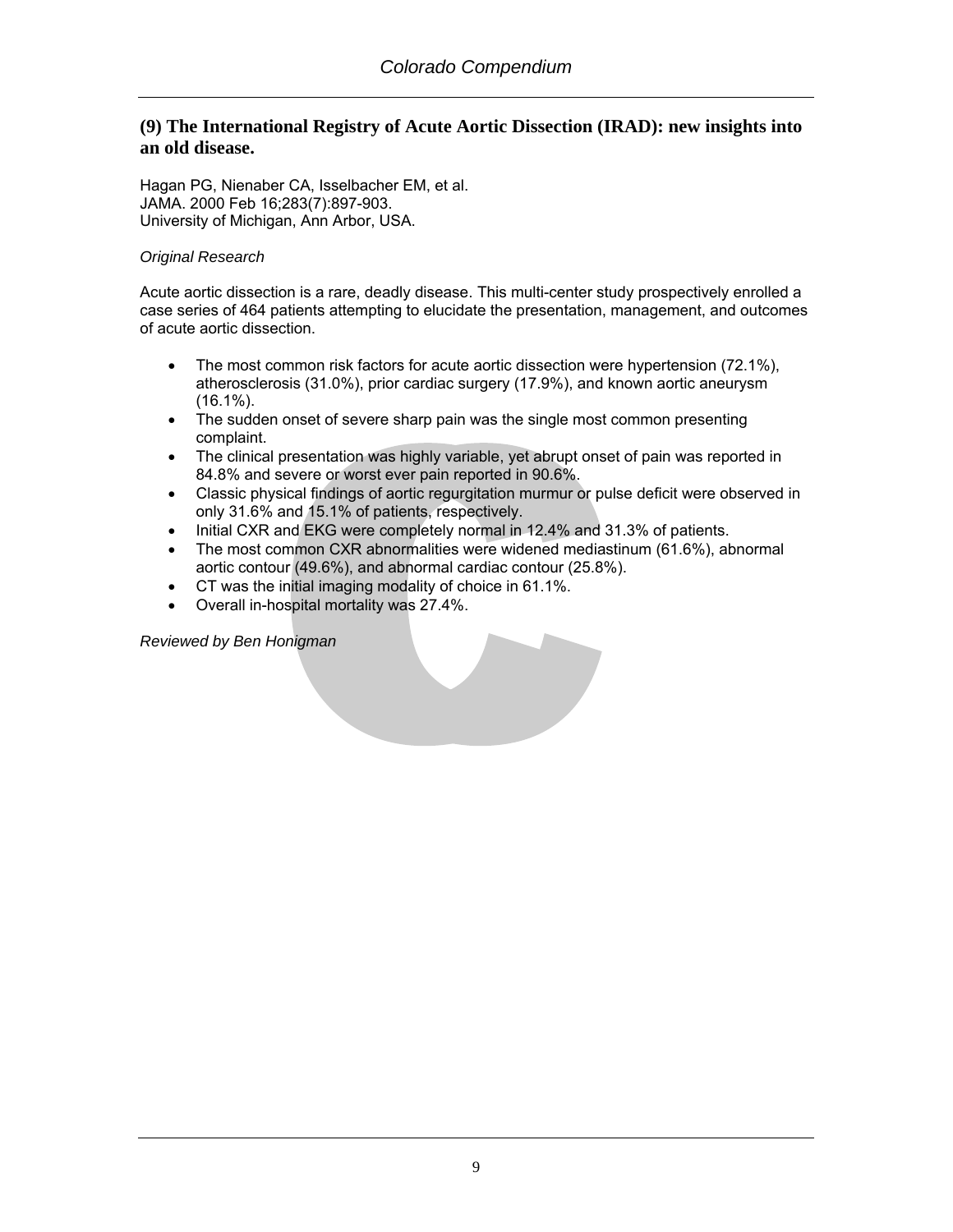# **(10) Does this patient have an acute thoracic aortic dissection?**

[Klompas M](http://www.ncbi.nlm.nih.gov/entrez/query.fcgi?db=pubmed&cmd=Search&itool=pubmed_Abstract&term=%22Klompas+M%22%5BAuthor%5D). JAMA. 2002 May 1;287(17):2262-72. Department of Medicine, Brigham and Women's Hospital, Boston, MA.

#### *Clinical Practice Review*

This article reviewed all literature from 1966 to 2000 pertaining to acute thoracic aortic dissection and identified 21 studies that met their selection criteria. They reviewed the accuracy of the history, physical examination, and plain chest radiograph in the diagnosis of acute thoracic aortic dissection. (LR = likelihood ratio).

- Severe pain (sensitivity, 90%) of sudden onset (sensitivity, 84%) was present in most patients.
- The absence of sudden pain onset lowers the likelihood of dissection (negative LR, 0.3).
- Be careful relying too heavily on the absence of sudden pain to exclude aortic dissection because the inclusion biases of these studies likely overestimate the sensitivity.
- Of note, the pooled sensitivity of the patient having any pain was 90% (85% to 94%).
- Rosman et al. in 1998 reported that by asking three basic questions regarding the patient's pain quality, radiation, and intensity at onset, physicians could increase their success at diagnosing thoracic aortic dissection. In their study, when all three questions were asked, physicians correctly diagnosed thoracic aortic dissection in 30 of 33 patients (91%).
- Pulse or blood pressure differentials (of greater than 20 mmHg) and neurological deficits increased the likelihood of disease (positive LRs, 5.7 and 6.6 - 33.0, respectively).
- Comparison of all major arteries, including the carotid, radial, femoral, dorsalis pedis, and posterior tibial pulses, should be done, rather than just assessment of blood pressure in both arms.
- The presence of a diastolic murmur does not significantly change the pretest probability of dissection (positive LR, 1.4). The diastolic murmur results from retrograde extension of the tear of the aortic valve resulting in an aortic regurgitation murmur.
- The chest radiograph was usually abnormal (sensitivity, 90%) in acute thoracic aortic dissection.
- The presence of a normal aorta and mediastinum decreased the probability of dissection (negative LR, 0.3).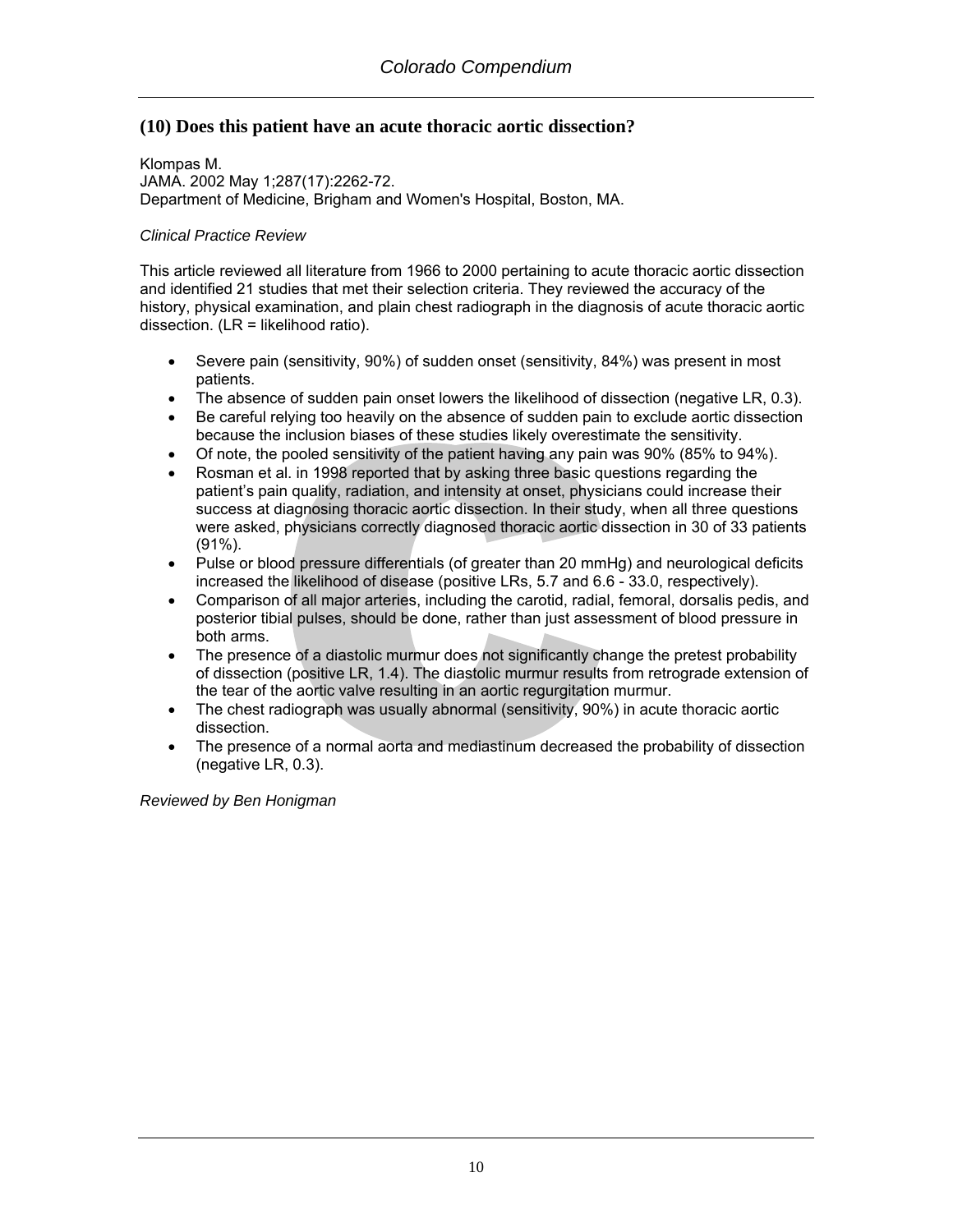# **(11) Management of Patients with Atrial Fibrillation.**

#### ACC/AHA/ESC Pocket Guidelines

A report of the American Collect of Cardiology/American Heart Association Task Force on Practice Guidelines and the European Society of Cardiology Committee for Practice Guidelines and Policy Conferences (Committee to Develop Guidelines for the Management of Patients with Atrial Fibrillation

March 2002.

#### *Clinical Practice Guideline*

Atrial fibrillation (AF) is the most common cardiac dysrhythmia encountered in the emergency department. Hemodynamic impairment and thromboembolic stroke secondary to AF result in significant morbidity, mortality, and cost. This is the most recent ACC/AHA pocket guideline discussing the management of patients with AF and provides a useful classification scheme, epidemiology, clinical evaluation, and overview of algorithms for management of patients with AF.

- AF has a prevalence of 0.4% of the general population and the incidence increases with age.
- The ACC refers to the four "patterns of atrial fibrillation" which are first detected (new onset), recurrent paroxysmal (self-terminates, lasts less than 7 days), recurrent persistent (not self-terminating, usually greater than 7 days), and permanent (chronic or cardioversion failed/not attempted).
- Lone AF is defined as patients  $\leq 60$  years of age without clinical or echocardiography evidence of cardiopulmonary disease.
- Recurrent atrial fibrillation is defined as 2 or more episodes of atrial fibrillation.
- The minimal evaluation of the AF patient should include: (1) history and physical exam (including symptoms, clinical type of AF, frequency, duration, precipitating factors, presence of any underlying heart disease), (2) EKG, (3) CXR, (4) echocardiogram, and (5) blood tests for thyroid disease (TSH).
- The article reviews the Vaughan Williams Classification of Antiarrhythmic Drug Actions: Type IA (procainamide), IB (lidocaine), IC (propafenone), Type II (beta blockers), Type III (amiodarone, sotalol, ibutilide), Type IV (calcium channel blockers).
- Recommendations for the acute and chronic management of atrial fibrillation depending on the clinical type are further described in the guidelines and worth reviewing in detail.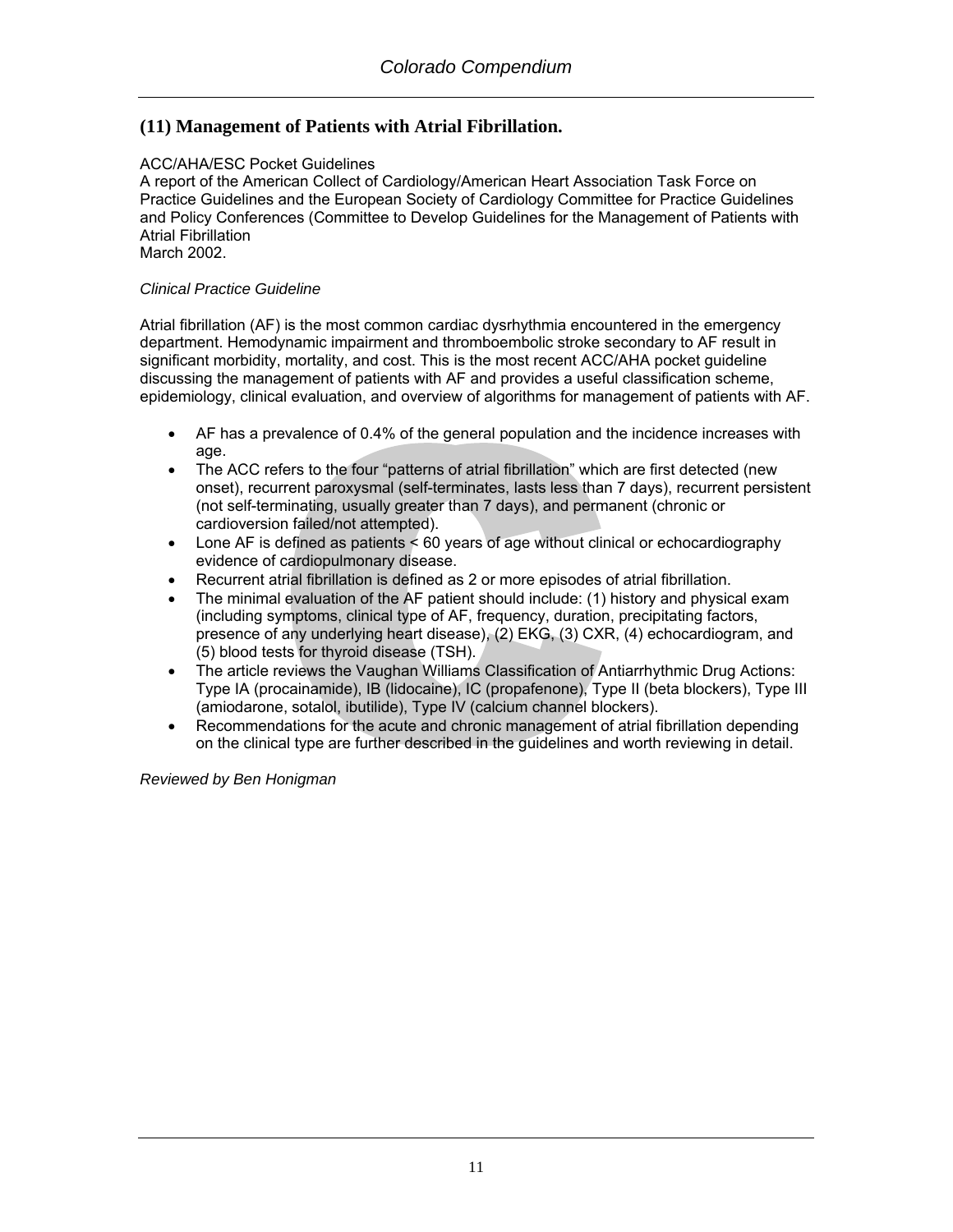# **(12) Management of Patients with Supraventricular Arrhythmias.**

#### ACC/AHA Pocket Guideline.

Based on the ACC/AHA/ESC Guidelines on the Management of Patients with Supraventricular Arrhythmias.

March 2004.

#### *Clinical Practice Guideline*

This is the most recent ACC/AHA pocket guideline on supraventricular arrhythmias (SVAs) and includes rhythms emanating from the sinus node, atrial tissue [atrial tachycardias (ATs), atrial flutter], and junctional tissue [atrioventricular nodal reciprocating tachycardia (AVNRT)]. This pocket guideline also covers specific arrhythmias (inappropriate sinus tachycardia, AVNRT, focal and nonparoxysmal junctional tachycardia, AV reciprocating re-entry tachycardia, focal atrial tachycardia, and macro-re-entrant atrial tachycardia). Atrial fibrillation is discussed in a separate ACC/AHA pocket guideline.

- First, determine whether the rhythm is regular (PSVT) or irregular (premature extra beats, atrial fibrillation, MAT).
- Sinus tachycardia is nonparoxysmal and accelerates and terminates gradually; as opposed to PSVT with abrupt onset and termination.
- Second, determine whether the rhythm has a narrow-QRS (almost always superventricular) or wide QRS-complex tachycardia (SVT with BBB, SVT with AV conduction over accessory pathway, ventricular tachycardia)
- If it is a narrow-QRS complex tachycardia, determine the response to adenosine. No change occurs with inadequate dose/delivery or VT. Gradual slowing then reacceleration occurs with sinus tachycardia, focal AT, nonparoxysmal junctional tachycardia. Sudden termination results from AVNRT, AVRT, sinus node re-entry, and focal AT. Persistent atrial tachycardia with transient high-grade AVB results from atrial flutter or AT.
- If it is a wide-QRS complex tachycardia, develop a differential diagnosis based on whether regular (SVT with BBB, antidromic AVRT, VT) or irregular (atrial fibrillation, atrial flutter/AT with variable with BBB and either BBB or antegrade conduction via atrial pathway). If the patient has a history of underlying heart disease (previous MI or structural heart disease), VT is likely.
- Adenosine should be used with caution when the diagnosis of wide-QRS complex tachycardia is unclear because it may produce VF in patients with CAD and AF with a rapid ventricular rate in pre-excited tachycardias.
- Recommendations for acute management of hemodynamically stable and regular tachycardias are further described in the guideline and worth reviewing.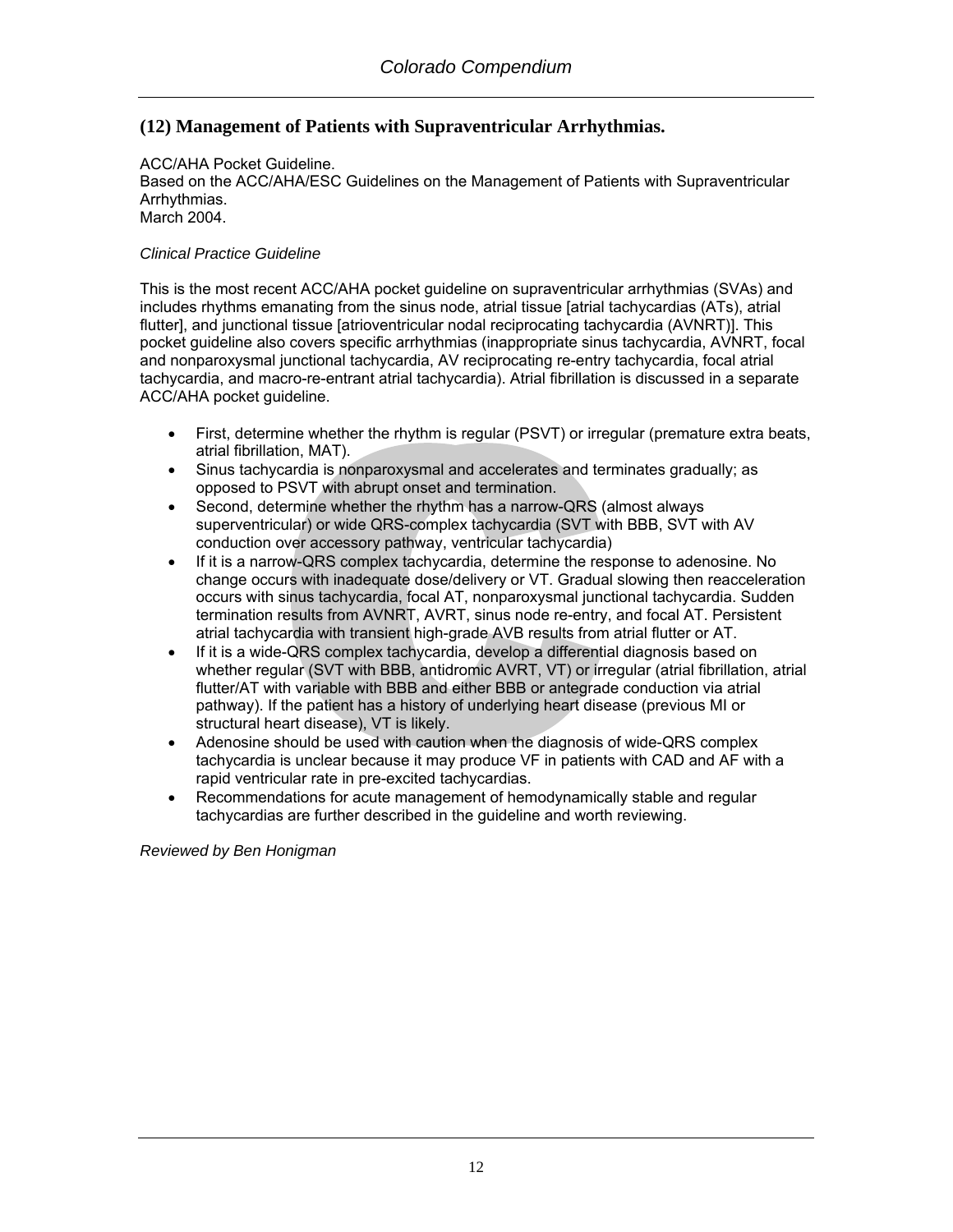# **(13) Syncope.**

[Kapoor WN.](http://www.ncbi.nlm.nih.gov/entrez/query.fcgi?db=pubmed&cmd=Search&itool=pubmed_Abstract&term=%22Kapoor+WN%22%5BAuthor%5D) N Engl J Med. 2000 Dec 21;343(25):1856-62. University of Pittsburgh School of Medicine, Pittsburgh, PA.

# *Clinical Practice Review*

This review article provides a broad overview of syncope. It provides details on how to differentiate syncope from other symptoms, clinical features suggestive of specific causes, and diagnostic testing in patients with syncope. Although the article is not tailored toward emergency medicine physicians, it does offer some great insight toward the sometimes challenging chief complaint of syncope. Although of limited utility, the authors' also briefly discuss the initial workup and when to admit patients with syncope.

- In terms of distinguishing syncope from seizure, disorientation after the event, a slow return to consciousness, and unconsciousness lasting more than five minutes suggest seizure.
- The causes of syncope include neurally-mediated syncope (also termed neurocardiogenic or vasovagal syncope) (18%), cardiac syncope (18%), neurologic disease (10%), orthostatic hypotension (8%), medications (3%), psychiatric illness (2%), and unknown cause (34%).
- Special attention should be paid during the physical examination to orthostatic hypotension, measurements of blood pressure in two arms, and cardiovascular and neurologic signs. However, it is important to note that the utility of blood pressure differentials for assessment of dissection and orthostatic vital signs for assessment of orthostasis or volume depletion is known to be extremely limited.
- Routine use of basic laboratory tests (complete blood counts, electrolytes, and tests of renal function and glucose level) is not recommended because of their low yield.
- EKG is recommended in almost all patients.
- Underlying heart disease, irrespective of the cause of syncope, is the factor associated with an increased risk of death. Thus, in patients with structural heart disease or abnormalities on their ECG, telemetry monitoring for 24 hours is recommended.
- Further testing may include evaluation of underlying heart disease with an echocardiogram, a stress test, or both, testing for arrythmias with ambulatory monitoring (Holter) or continuous-loop event monitoring, electrophysiological studies, evaluation of neurally mediated syncope with a tilt test, neurologic testing with an EEG, and possibly even psychiatric evaluation.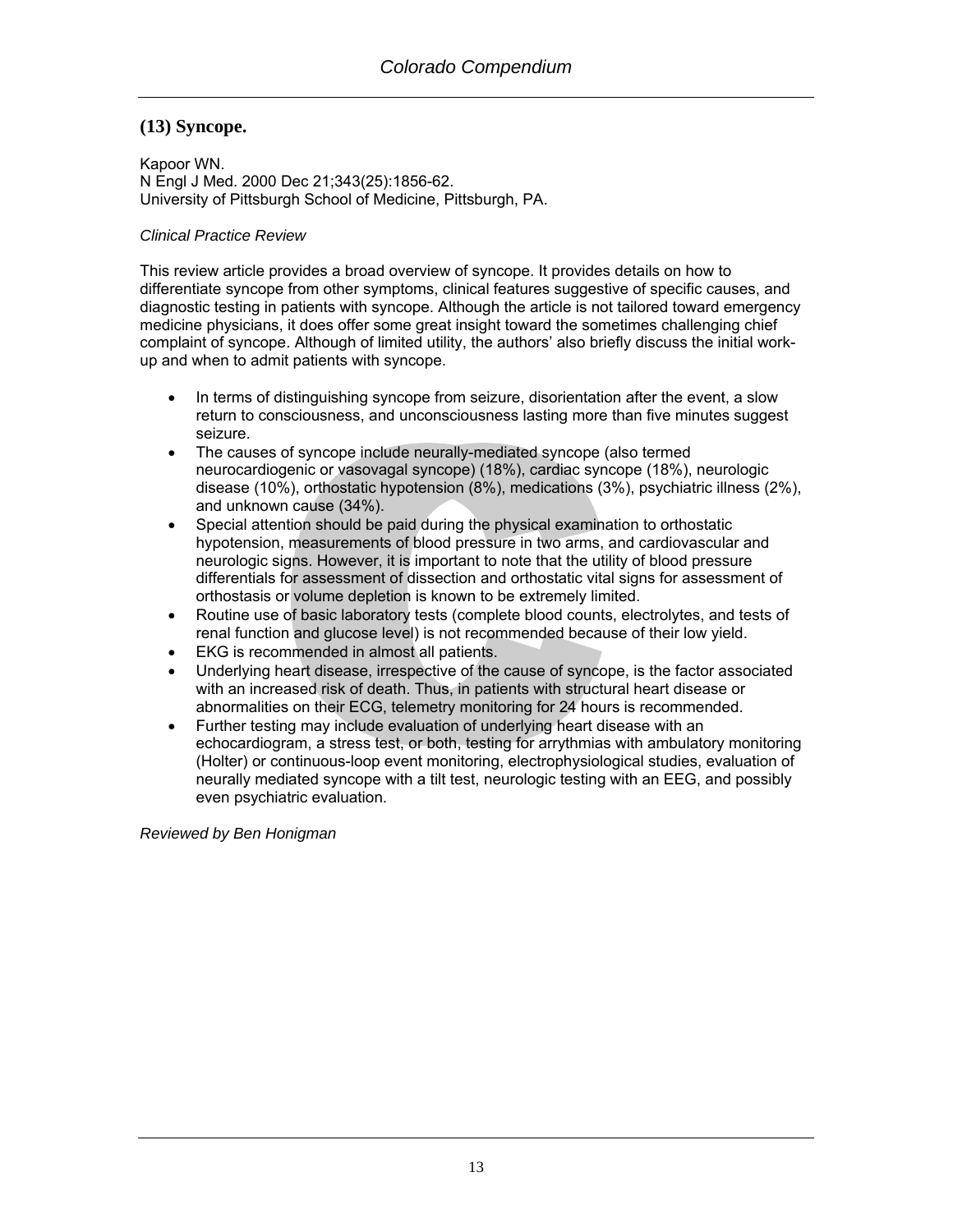# **(14) Heart failure.**

[Jessup M,](http://www.ncbi.nlm.nih.gov/entrez/query.fcgi?db=pubmed&cmd=Search&itool=pubmed_Abstract&term=%22Jessup+M%22%5BAuthor%5D) [Brozena S](http://www.ncbi.nlm.nih.gov/entrez/query.fcgi?db=pubmed&cmd=Search&itool=pubmed_Abstract&term=%22Brozena+S%22%5BAuthor%5D). N Engl J Med. 2003 May 15;348(20):2007-18. Heart Failure-Cardiac Transplantation Program, Cardiovascular Division, Department of Medicine, Hospital of the University of Pennsylvania, Philadelphia, PA.

# *Clinical Practice Review*

The syndrome of heart failure is highlighted in this medical progress review article. It is important to recognize that this article was published before the most recent ACC/AHA 2005 guidelines that prefer to use the phrase Chronic Heart Failure rather than "Congestive" to indicate that many of the heart failure syndromes do not result in fluid overload. This article highlights the new approach to classification of heart failure with a staging system similar to cancer staging, as opposed to the New York Heart Association (NYHA) classification, which has been primarily used as shorthand to describe functional limitations.

- Think of heart failure as a syndrome resulting from a complex blend of structural, functional, and biologic alterations of the heart.
- Left ventricular remodeling occurs in several clinical conditions, including MI, cardiomyopathy, hypertension, and valvular heart disease; its hallmarks include hypertrophy, loss of myocytes, and increased interstitial fibrosis.
- ACE inhibitors, beta-adrenergic antagonists, and cardiac resynchronization results in a reverse-remodeling process.
- Left bundle-branch block is a significant predictor of sudden death and a common finding in patients with myocardial failure.
- 20% to 50% of patients with heart failure have preserved systolic function or a normal left ventricular ejection fraction. For a given ventricular volume, ventricular pressures are elevated, leading to pulmonary congestion, dyspnea, and edema identical to those seen in patients with a dilated, poorly contracting heart.
- Mortality among these patients and rates of hospitalization are the same between systolic and diastolic heart failure.
- NSAIDs have been associated with an increase in the incidence of new heart failure, decompensated chronic heart failure, and hospitalizations for heart failure.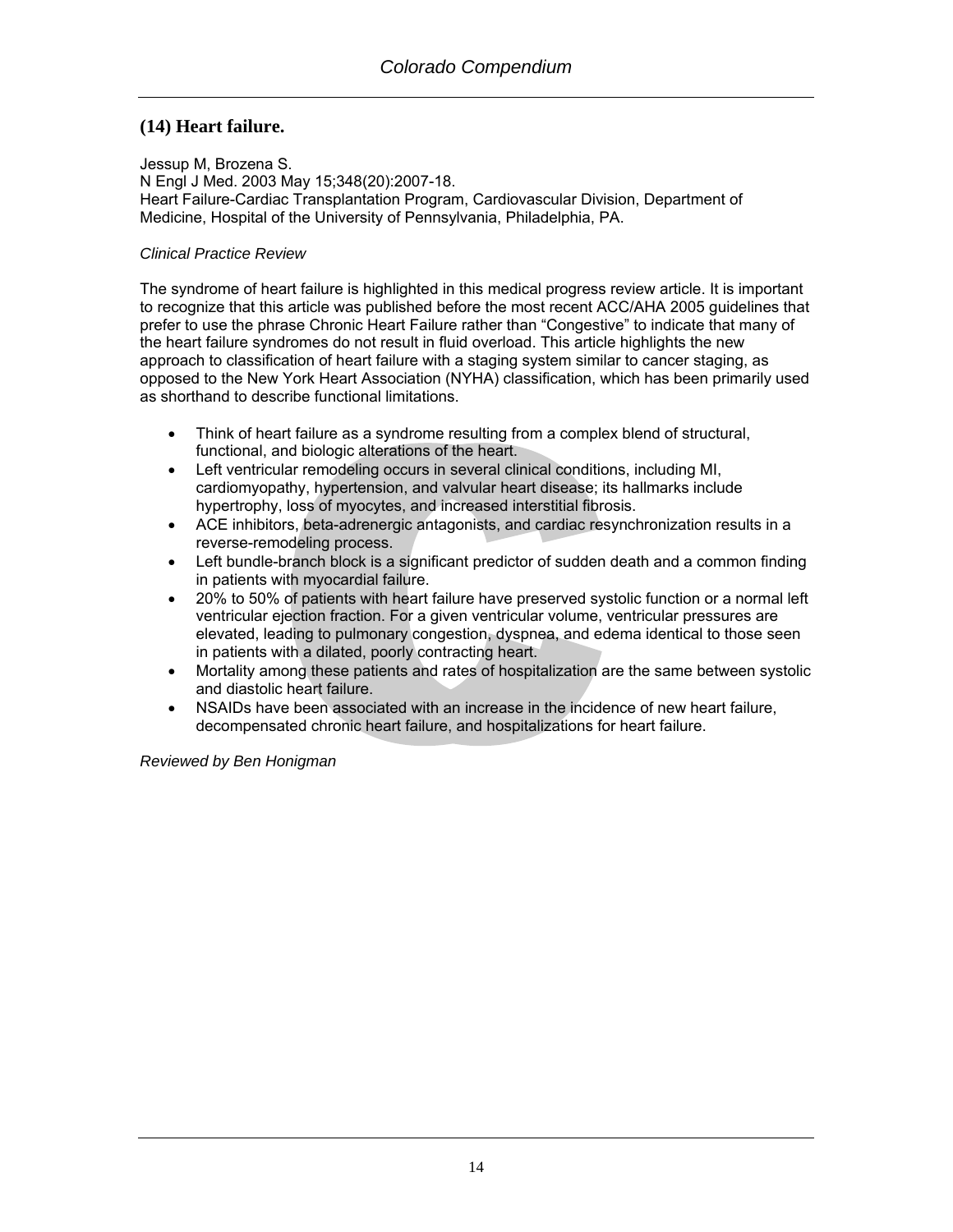# **(15) Infective endocarditis in adults.**

[Mylonakis E,](http://www.ncbi.nlm.nih.gov/entrez/query.fcgi?db=pubmed&cmd=Search&itool=pubmed_Abstract&term=%22Mylonakis+E%22%5BAuthor%5D) [Calderwood SB.](http://www.ncbi.nlm.nih.gov/entrez/query.fcgi?db=pubmed&cmd=Search&itool=pubmed_Abstract&term=%22Calderwood+SB%22%5BAuthor%5D) N Engl J Med. 2001 Nov 1;345(18):1318-30. Division of Infectious Diseases, Massachusetts General Hospital, Boston, MA.

#### *Clinical Practice Review*

Infective endocarditis is a microbial infection of the endocardial surface of the heart, most commonly affecting heart valves. This review article discusses the progress made over the past decade in the epidemiological features and predisposing factors, microbiologic features, clinical manifestations, diagnosis, complications, treatment, and mortality and relapse of infective endocarditis.

- In developed countries, risk factors for infective endocarditis of native valves include injection-drug use, poor dental hygiene, long-term hemodialysis, diabetes mellitus, infection with HIV, and mitral valve prolapse. In developing countries, rheumatic heart disease remains the most common predisposing factor.
- Mechanical heart valves are at higher risk for infection than are bioprosthesis during the first three months after surgery, yet later converge to be similar at five years.
- Nosocomial infective endocarditis occurs in 7% to 29% of all cases of infective endocarditis.
- Staph. aureus has surpassed Strep. viridans as the most common cause of infective endocarditis.
- Only 5% to 7% of patients who have been diagnosed with infective endocarditis according to strict criteria and who have not received antibiotics will have sterile blood cultures.
- Most patients with infective endocarditis have a preexisting heart murmur.
- In 2000, a modified version of the previously validated Duke Criteria was established.
- For patients with a low pre-test probability, a transthoracic echocardiogram is sufficient. For patients with a high pre-test probability, transesophageal echocardiogram is necessary if the transthoracic echocardiogram is normal.
- Complications of infective endocarditis include infection-induced valvular damage leading to congestive heart failure (aortic-valve more frequently than mitral-valve infection), conduction abnormalities, stroke syndrome, and systemic emboli (most commonly involving the spleen, the kidney, the liver, and the iliac or mesenteric arteries).
- Antimicrobial therapy depends on blood culture results, presence of prosthetic-valve, and timing of prosthetic valve.
- The overall mortality of infective endocarditis is 20% to 25%, with the exception of rightsided injection-drug users with a 10% mortality.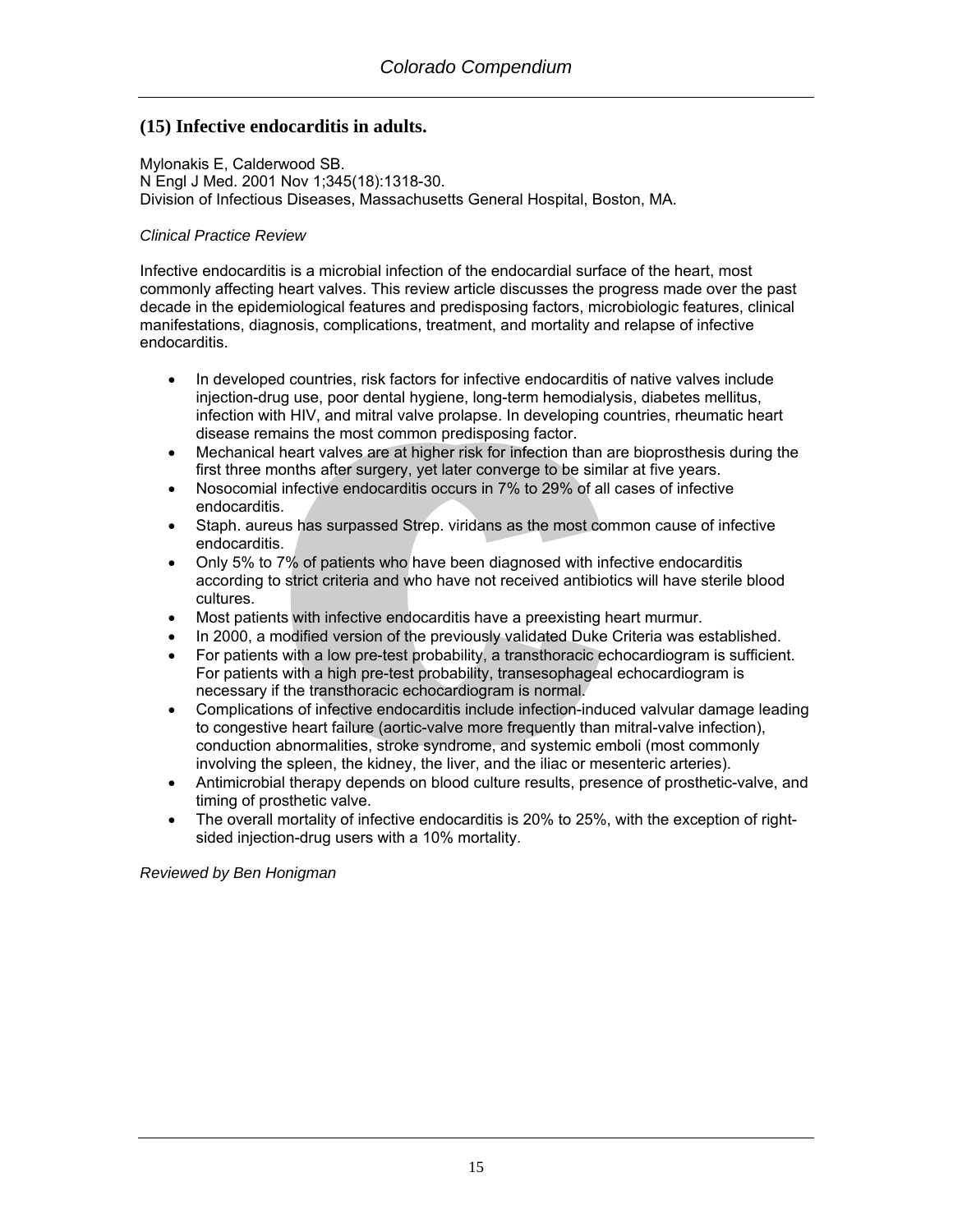# **(16) Guidelines for the management of adults with community-acquired pneumonia. Diagnosis, assessment of severity, antimicrobial therapy, and prevention.**

Niederman MS et al. and the American Thoracic Society Am J Respir Crit Care Med. 2001 Jun;163(7):1730-54.

#### *Clinical Practice Guideline*

With consideration given to the PORT (Pneumonia Patient Outcome Research Team) study and the emergence of drug resistant *streptococcus pneumoniae*, the American Thoracic Society published this updated guideline in 2001. The guidelines are about 40 pages long so this summary only scrapes the surface. For complete explanations and underlying pathophysiology, read the article. The ATS divides patients who present with pneumonia into four categories:

- Group 1 can be thought of as the Simple Outpatient (no comorbidities).
- Group 2 can be labeled as the Complex Outpatient (comorbidities including a history of cardiopulmonary disease, nursing home resident, or age >65). Group 2 patients as a whole can usually have there pneumonia treated as an outpatient but 20% end up returning and requiring inpatient care.
- Group 3 is the Ward Inpatient.
- Group 4 is the ICU Inpatient. Group 4 patients are at particular risk for *Pseudomonas*.

The problem facing ED doctors is putting each patient in the appropriate group. The basis for delineating the need for hospitalization is largely borrowed from the PORT prediction rule which is reviewed on page 1740. The PORT classification, in a somewhat confusing difference, has five classifications. It is unclear why the ATS did not choose to borrow these classes directly. It is estimated that care for a course of antibiotics as an outpatient costs \$150 to \$350 while inpatient care averages \$7,500. Tables 2 to 5 not only review the patient groups but also delineate probable organisms and recommended antibiotic regimens.

Efforts are often made to identify an organism. However, even with extensive testing, an organism will only be found in approximately half of all cases. Sputum cultures are not routinely recommended unless there is a strong suspicion of resistant organisms. Despite more recent evidence which suggests blood cultures rarely result in a change in antibiotic therapy, this guideline recommends drawing two sets, yet this dogma is slowly changing. The necessity of ICU admission is discussed beginning on page 1741 with a decision rule described which is based on minor and major criteria.

Most of the remainder of the article is more applicable to the inpatient setting and the use of various antibiotic regimens. Overall familiarity with this consensus statement will help guide evaluation and treatment of pneumonia in the ED and may also aid discussions with our internal medicine colleagues.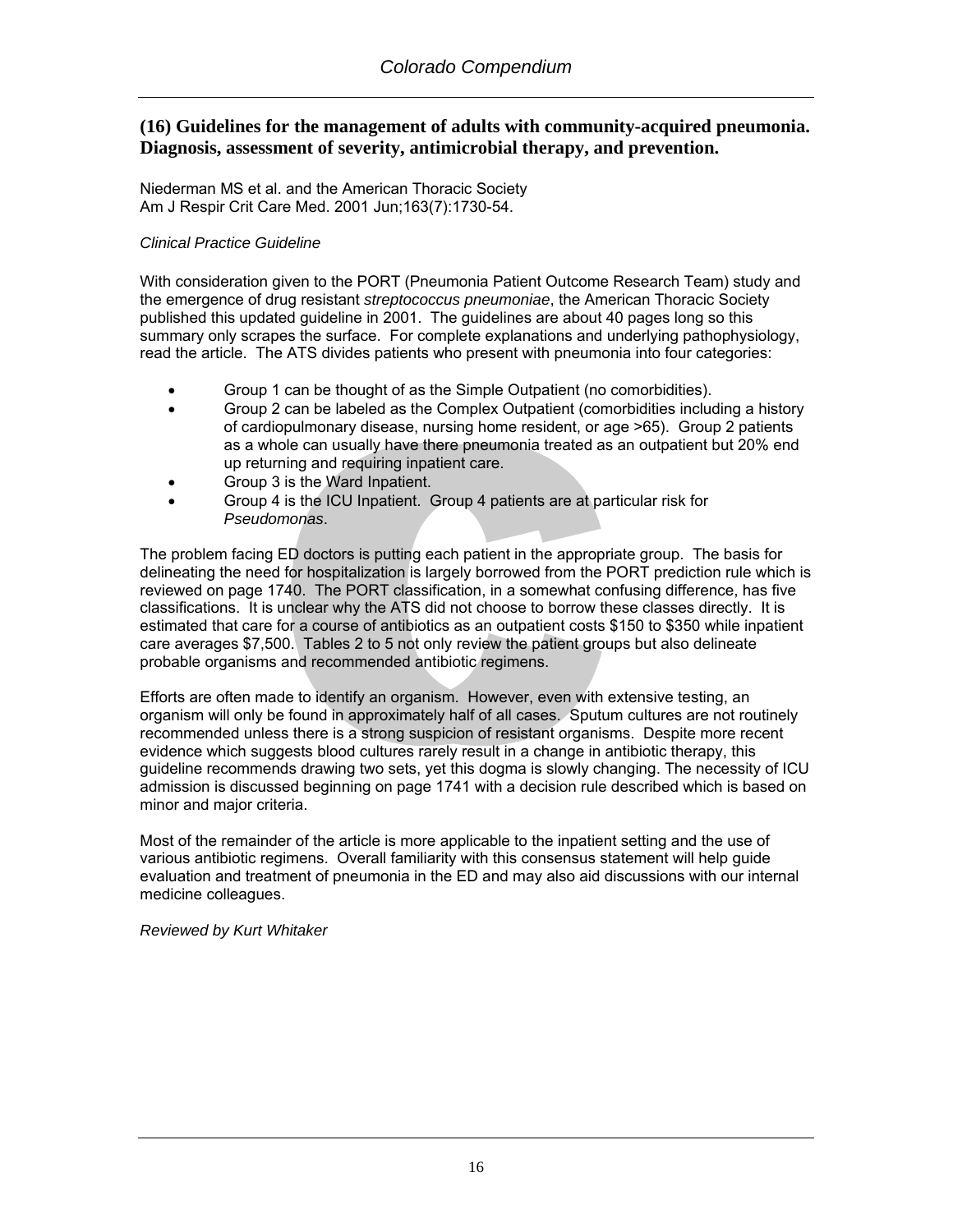# **(17) A prediction rule to identify low-risk patients with community-acquired pneumonia.**

Fine MJ, Auble TE, Yealy DM et al.

N Engl J Med. 1997 Jan 23;336(4):243-50.

Departments of Medicine and Emergency Medicine, University of Pittsburgh; Department of Medicine, Massachusetts General Hospital; Division of Infectious Diseases, Dalhousie University, Halifax, Nova Scotia.

#### *Clinical Practice Guideline*

Four million adults are diagnosed with community acquired pneumonia (CAP) each year. Of these patients, 600,000 are hospitalized costing an estimated \$4 billion annually. Yet the criteria for admission vary widely. The subjective impression of clinical appearance often guides the physician's decision to admit and physicians generally overestimate the risk of death in patients who present with pneumonia. As a result of this expensive subjectivity, the authors of this study validate a prediction rule known as the PORT score.

The study looked at over 14,000 inpatients with CAP (AIDS patients were excluded). The derivation of a prediction rule was divided into two steps. Step 1 involved the identification of a subgroup of patients at low risk of death based only on history and physical exam. Step 2 looked at the remaining patients and quantified the risk of death based on history, physical, and lab and radiographic findings. Having established the rule, it was then validated in 38,039 patients. The following factors were associated with increased mortality:

- 1. Age  $> 50$
- 2. Presence of cancer, CHF, cardiovascular disease, liver disease, renal disease
- 3. PE Findings: altered mental status, Pulse >125, RR >30, SBP <90, Temp <35 or >40

Step 2 expanded on these finding to include a variety of radiographic and lab findings which are listed on page 246. Using these factors, patients were placed in Class I through V categorizations. Patients who fell in the lowest risk class (Class I) could be sent home without any further lab or radiographic evidence. Class II and III patients could also be treated as outpatients in most cases.

The use of this prediction rule would have reduced inpatient stays by 31 percent. But how many patients who would have been characterized as Class I, II, or III died? The answer is 3, or 1% of this group. Another 18 patients (4.3%) were admitted to an ICU. Furthermore, if this prediction rule was already in place, 5 out of the 6 patients who were sent home and died would have been admitted as Class IV patients. It should be noted that any patient in Class I, II, or III who is hypoxic in the ED should probably be admitted.

Some weaknesses of the study include the need to consider whether a patient will take antibiotics as an outpatient (psychosocial). Rare conditions such as cystic fibrosis are not included in the variables and would obviously affect admission decisions. Finally, the yes/no dichotomous variables may oversimplify patient presentations. This paper is best appreciated by looking closely at the tables.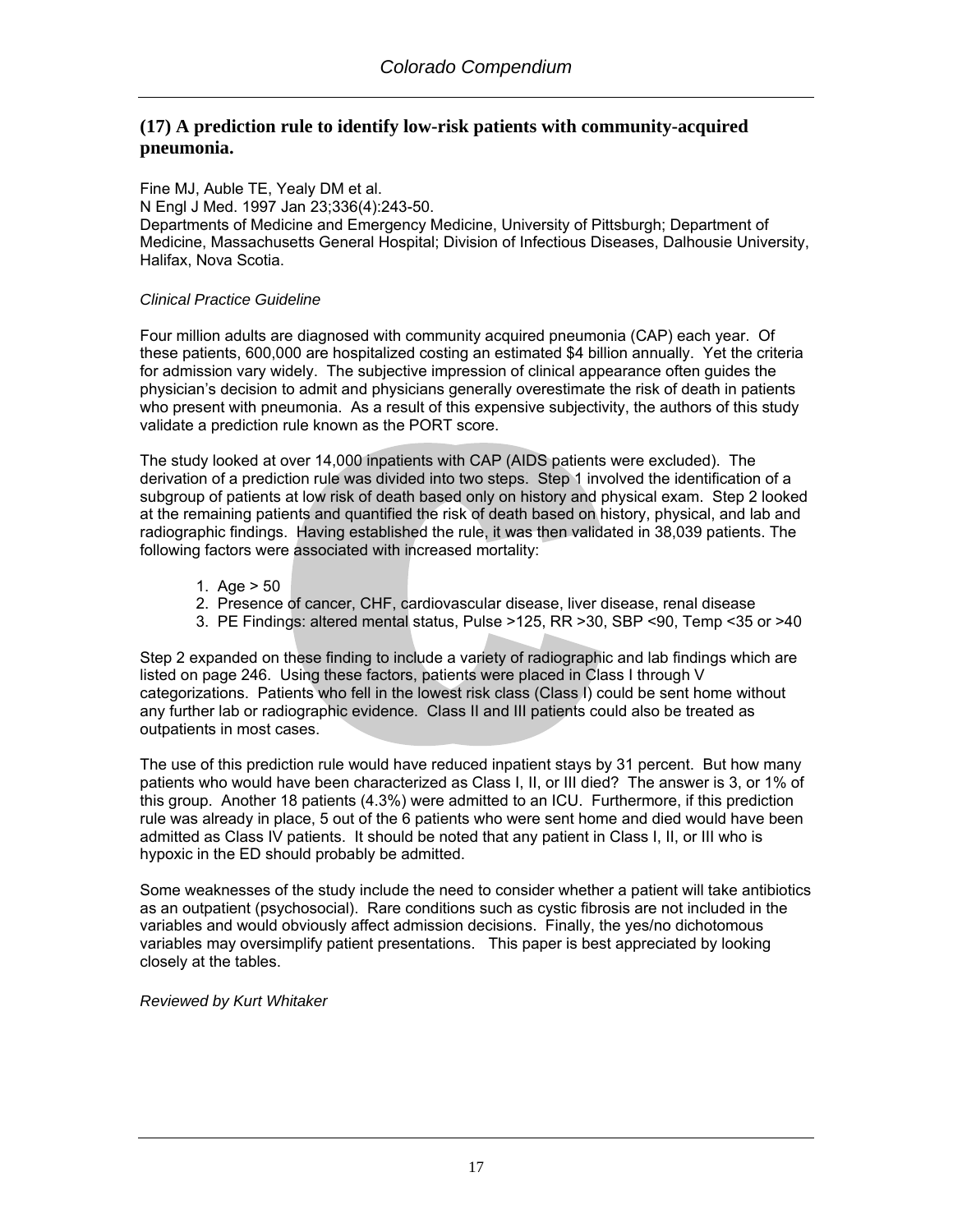# **(18) Evaluation of D-dimer in the diagnosis of suspected deep-vein thrombosis.**

Wells PS, Anderson DR, Rodger M et al. N Engl J Med. 2003 Sep 25;349(13):1227-35. Departments of Medicine, Radiology, and Emergency Medicine at the University of Ottawa, Ottawa, Ontario; Dalhousie University, Halifax, Nova Scotia; University of Western Ontario, London, Ontario; McMaster University, Hamilton, Ontario

#### *Original Research*

The lifetime incidence of a DVT is between 2% and 5%. Even prior to this study, the D-Dimer assay was found to have a high negative predictive value since the D-dimer is sensitive but not specific in the diagnosis of a DVT. The hypothesis of this study was that the use of D-dimer testing in conjunction with clinical judgement could safely reduce the number of ultrasound studies in ruling out DVT's.

Consecutive patients with suspected DVT were evaluated for eligibility. The complete set of excluded patients is described on page 1228. Enrolled patients were then evaluated by a physician using a clinical scale replicated in Table 1 on page 1228. A score was then assigned to each patient – a value of two or greater was the threshold for a likely DVT. Once this score was assigned, each patient was assigned to the control or the study group. In the control group, all patients were evaluated by ultrasound. In the study group, a D-dimer was performed next. If the D-dimer was negative and the likelihood score was less than two, the patient was discharged without ultrasound. If the D-dimer was positive but the likelihood score was less than two, an ultrasound was performed. Obviously, if the D-dimer was positive and the likelihood score was greater than two, an ultrasound was performed.

Follow-up on patients who were not initially diagnosed with a DVT occurred at one week and three months after the initial visit for evidence of development of a DVT or a pulmonary embolus. 566 patients were in the D-dimer group and 530 were in the control group. In the control group, 6 of 443 patients (1.4%) where DVT was "ruled out" had an embolic event during the three month follow-up. Two patients (0.4%) in the negative D-Dimer group returned with a thromboembolic event during follow-up. There was no significant difference between the rates of missed thromboembolic events between the D-dimer group and the control group (0.4% vs 1.4%). This study suggests that a low clinical suspicion and a negative D-dimer are as sensitive as a low clinical suspicion and a negative ultrasound when ruling out a DVT. Use of the D-dimer eliminated the need for an ultrasound in 38% of patients who would otherwise have been sent for ultrasound.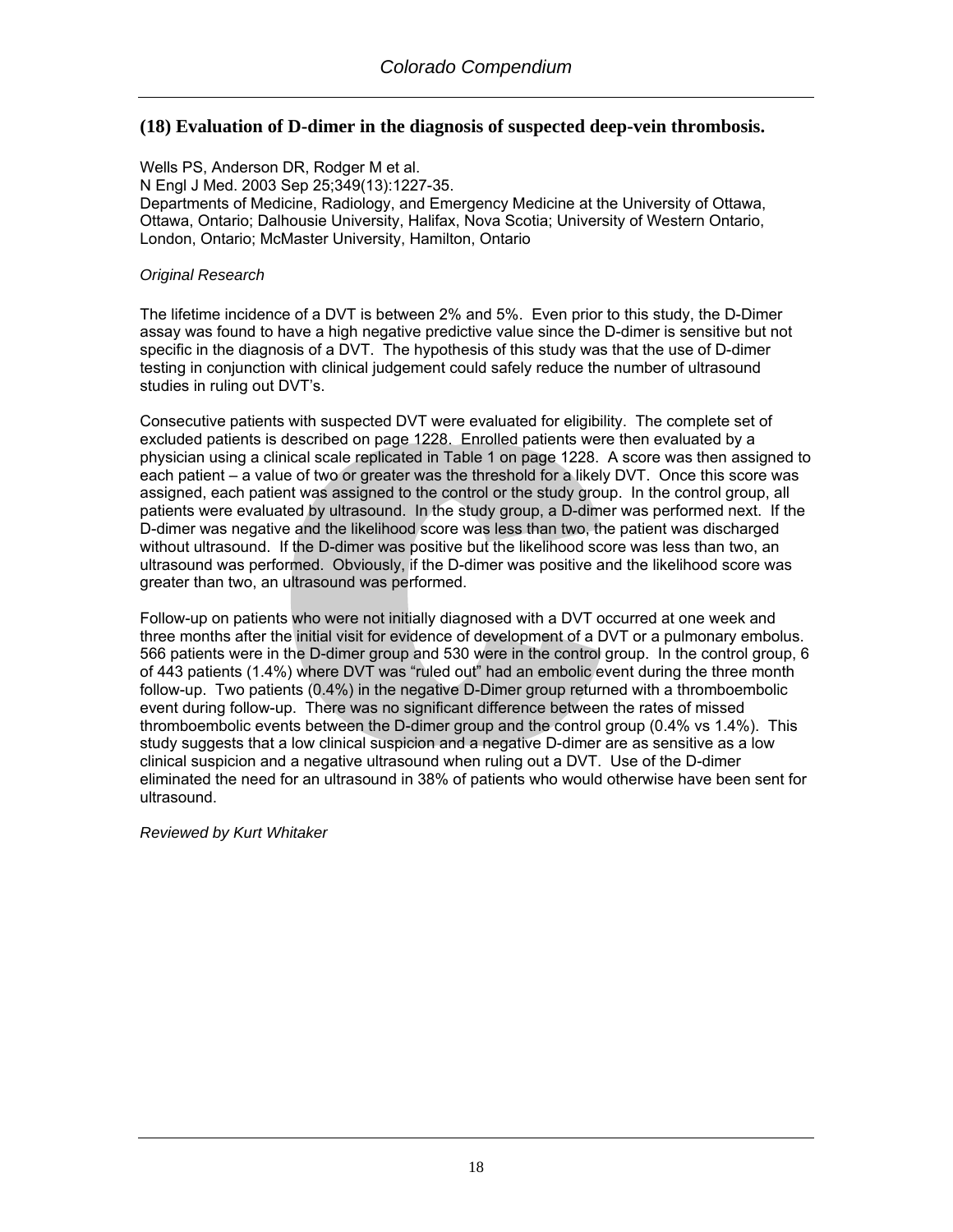# **(19) Clinical practice. The evaluation of suspected pulmonary embolism.**

Fedullo PF, Tapson VF. N Engl J Med. 2003 Sep 25;349(13):1247-56. Divisions of Pulmonary and Critical Care Medicine at the University of California, San Diego, CA; Duke University Medical Center, Durham, N.C.

#### *Clinical Practice Review*

There is an estimated 600,000 occurrences of pulmonary embolism (PE) annually in the United States resulting in at least 100,000 deaths. Most of these deaths result from failing to reach medical care or a failure to diagnosis since few patients die of a PE after its presence has been confirmed and therapy is commenced. The typical signs and symptoms of dyspnea, pleuritic chest pain, tachypnea, and tachycardia point to the diagnosis but should not be considered sensitive or specific.

In establishing the diagnosis, this article divides patients into three categories: low, medium, and high probability of embolism. Prior to delving into the diagnostic approaches for each of these subgroups, a look at the available imaging modalities is helpful. The traditional gold standard is pulmonary angiography. Why not just employ this imaging study to evaluate everyone? First, it is an invasive procedure with mortality rates approaching 0.5% in one cited study. Significant morbidity including renal failure or respiratory failure were documented in 0.8% of patients. Another traditional approach has been the Ventilation-Perfusion (VQ) scan. This used to be more commonly used prior to the advent of computed tomography. A normal VQ scan can be reliably used to rule out PE while a high probability VQ scan has a high specificity for embolism. Unfortunately, few patients fall into these categories and indeterminate studies are much more common. Ultrasound of the leg veins is positive in up to 20% of patients without leg symptoms who present for a PE evaluation and is positive in up to 50% of patients who have a proven PE. CT scans have become the most commonly used imaging modality in evaluating for a PE with sensitivity between 57% and 100% and specificity between 78% and 100%. The location of the embolus is a critical factor in whether it is detected on CT scan. Sensitivity for an embolus in significant pulmonary vasculature is greater than 90% while sub-segmental emboli are detected less frequently (71% to 84% sensitivity).

Several succinct management pathways in full page figures should be reviewed since explanation of them here would be redundant. A few key conundrums are also addressed. First, what do we do with patients with a proven history of PE who present with signs and symptoms suggestive of a recurrent episode? No definitive studies have evaluated the progression of resolution of pulmonary findings after treatment although it has been suggested in one study that 66% of patients show residual defects from prior PE after three months of therapy. Pulmonary angiography may be the answer in these cases since it is much better in determining the age of an embolic lesion – see above for attendant risks of this procedure. If the patient has an elevated creatinine, a VQ scan is an alternative modality to consider. If the patient is pregnant, a discussion with OB and radiology is warranted. Debate continues regarding the most appropriate study in the pregnant population. In patients with an elevated creatinine or who are pregnant, perhaps a better first study would be a duplex ultrasound of the lower extremities. If this study is negative, you still have to pursue further testing but a positive result on this noninvasive study would be a stopping point with treatment ensuing.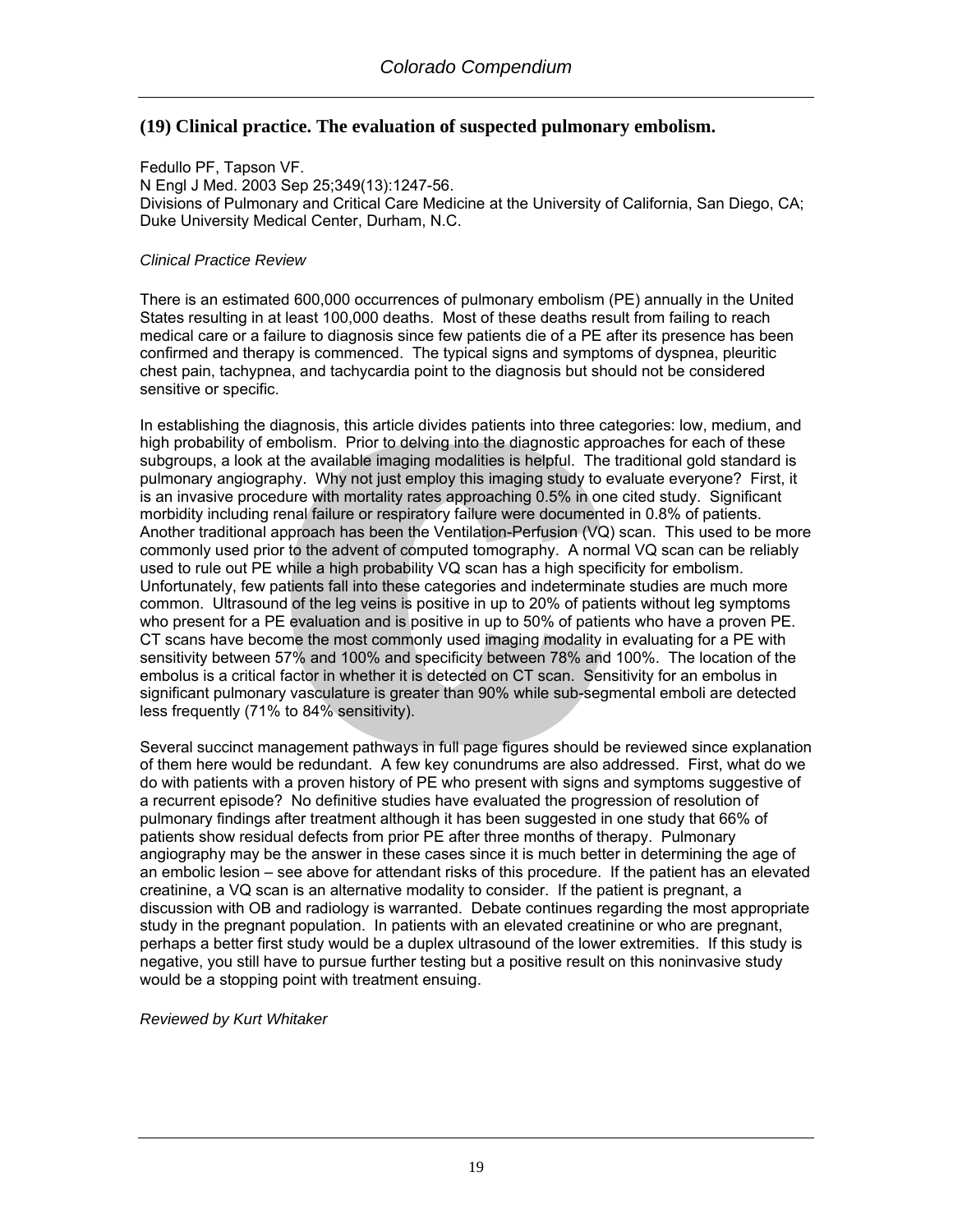# **(20) Clinical practice. Pleural effusion.**

Light, RW. N Engl J Med. 2002 Jun 20;346(25):1971-7. Department of Medicine, Vanderbilt University, Nashville, TN.

# *Clinical Practice Review*

Richard Light's name invariably comes up in discussions of pleural effusions. The most common causes of effusions in the United States are congestive heart failure (CHF), pneumonia, and cancer. The first part of the article describes aspects of the physical exam which are characteristic of a pleural effusion.

When should thoracentesis be performed? The first criteria is clinical significance. In this review, that is defined as an effusion which is more than 10 mm thick on ultrasound or lateral decubitus xray. Even smaller effusions without a clear etiology may be candidates for a diagnostic tap. Patients with CHF who are afebrile and present with bilateral effusions without signs of distress may be treated with diuresis alone. Since most CHF related effusions are bilateral, a unilateral effusion should not be attributed to CHF and therefore should be tapped. While ultrasound guidance is increasingly becoming the standard for all taps, this review specifies it for small effusions or difficult taps. The review states there is no clear evidence that ultrasound reduces the incidence of thoracentesis and attributes more emphasis to the experience of the clinician doing the tap.

The big question in this article regards the classification of a transudate versus an exudate. Transudative fluids are a result of hydrostatic and oncotic pressure imbalances as would occur with CHF, cirrhosis, and pulmonary embolism. Exudative effusions (think *ex*tra) are the result of inflammatory processes associated with infectious, malignant, or other etiologies. Light's criteria are:

- 1) Ratio of pleural-fluid protein level to serum protein level > 0.5.
- 2) Ratio of pleural-fluid LDH level to serum LDH level > 0.6.
- 3) Pleural-fluid LDH level > two thirds the upper limit of normal for serum LDH level.

The main point is that if you think the fluid is probably a transudate but you just want to rule out an exudate by laboratory confirmation, just send lactate dehydrogenase and protein levels from the pleural fluid and the patient's serum. If these results point towards the possibility of an exudate, then additional labs can be sent as described in the article. If a transudative process was suspected but Light's criteria define the fluid as exudative a comparison of serum albumin to the effusion albumin should be performed. A difference of less than or equal to 1.2 g/dl indicates an exudates with 92% specificity.

The remainder of the article delineates the further testing which can be done to determine the etiology of effusion. Despite exhaustive testing up to and including thoracoscopy and pleural biopsy, no etiology of the effusion is found in about 15% of patients. Page 1973 gives a succinct roadmap for managing pleural effusions. Don't forget to consider a PE as a possible etiology of a pleural effusion.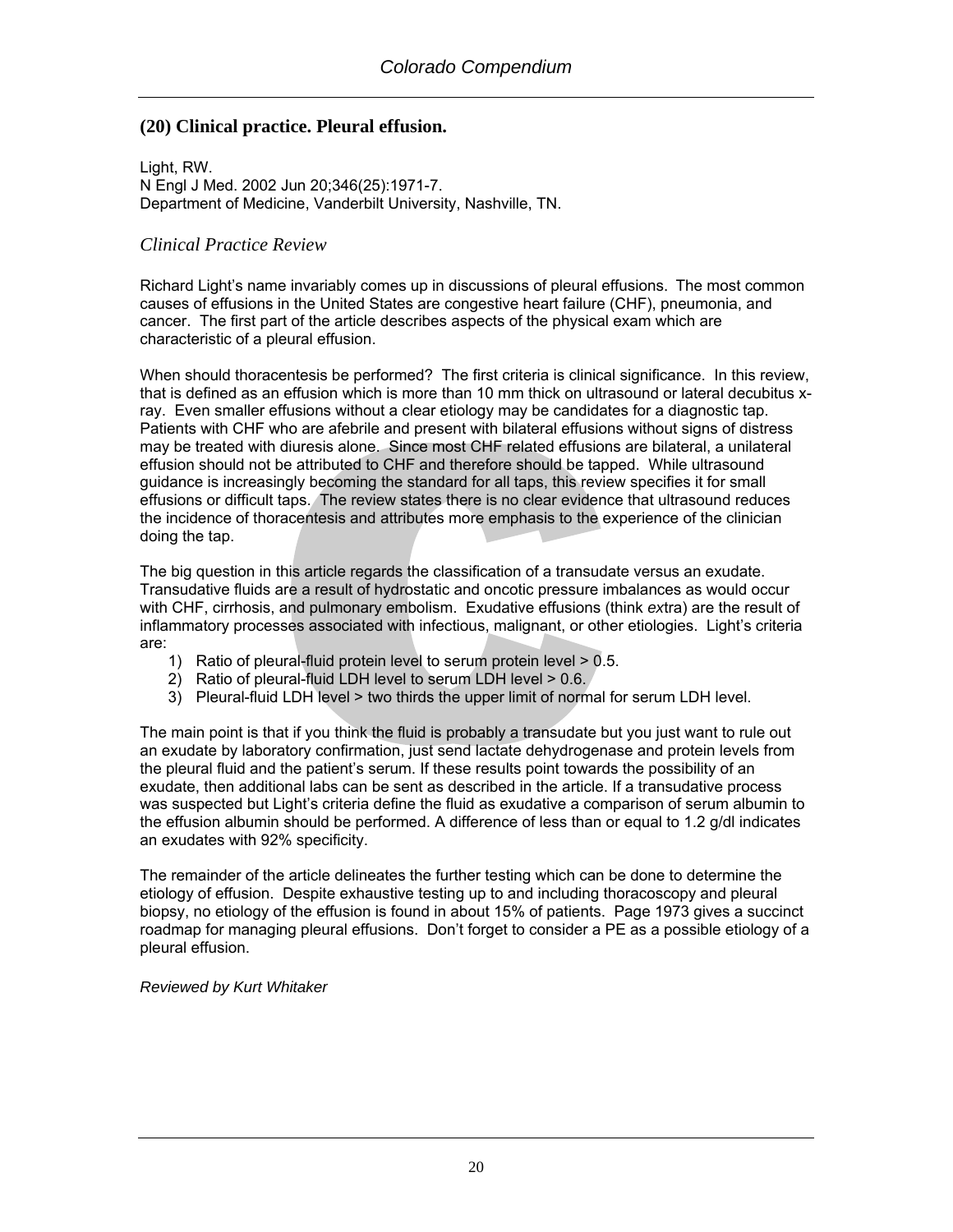# **(21) The management of acute severe asthma.**

Marik PE, Varon J, Fromm R Jr. J Emerg Med. 2002 Oct;23(3):257-68. Department of Critical Care Medicine, University of Pittsburgh, Pittsburgh, PA; Division of Pulmonary and Critical Care, Baylor College of Medicine, Houston, TX.

#### *Clinical Practice Review*

Asthma accounts for over two million visits to the ED each year. In reviewing cases of fatal asthma, two patterns emerge. The first usually involves a chronic asthmatic with poor control who presents after several days of worsening respiratory distress. The second group refers to patients with an acute onset which progresses over minutes to hours. This paper reviews many topics which are briefly highlighted below.

- S-albuterol may be pro-inflammatory in the airway and is metabolized at  $1/10^{th}$  the rate of R-albuterol so it remains in the system much longer.
- Subcutaneous terbutaline or epinephrine are both safe alternatives in patients who cannot tolerate an inhaled or nebulized beta agonist.
- Inhaled corticosteroids lead to faster improvement in peak flow and lower admission rates. More studies are needed.
- Leukotriene Modifiying Agents (LMA) work differently than steroids and early studies point to lower admissions rates when used to treat acute asthma.
- Patients should be discharged on inhaled beta agonists as well as inhaled and systemic corticosteroids.
- A fall in FEV<sub>1</sub> to 50% baseline correlates to a 700% to 1000% increase in inspiratory muscle work.
- Ketamine is a good agent for rapid sequence intubation but will increase laryngeal reflexes so pretreatment with lidocaine should be considered.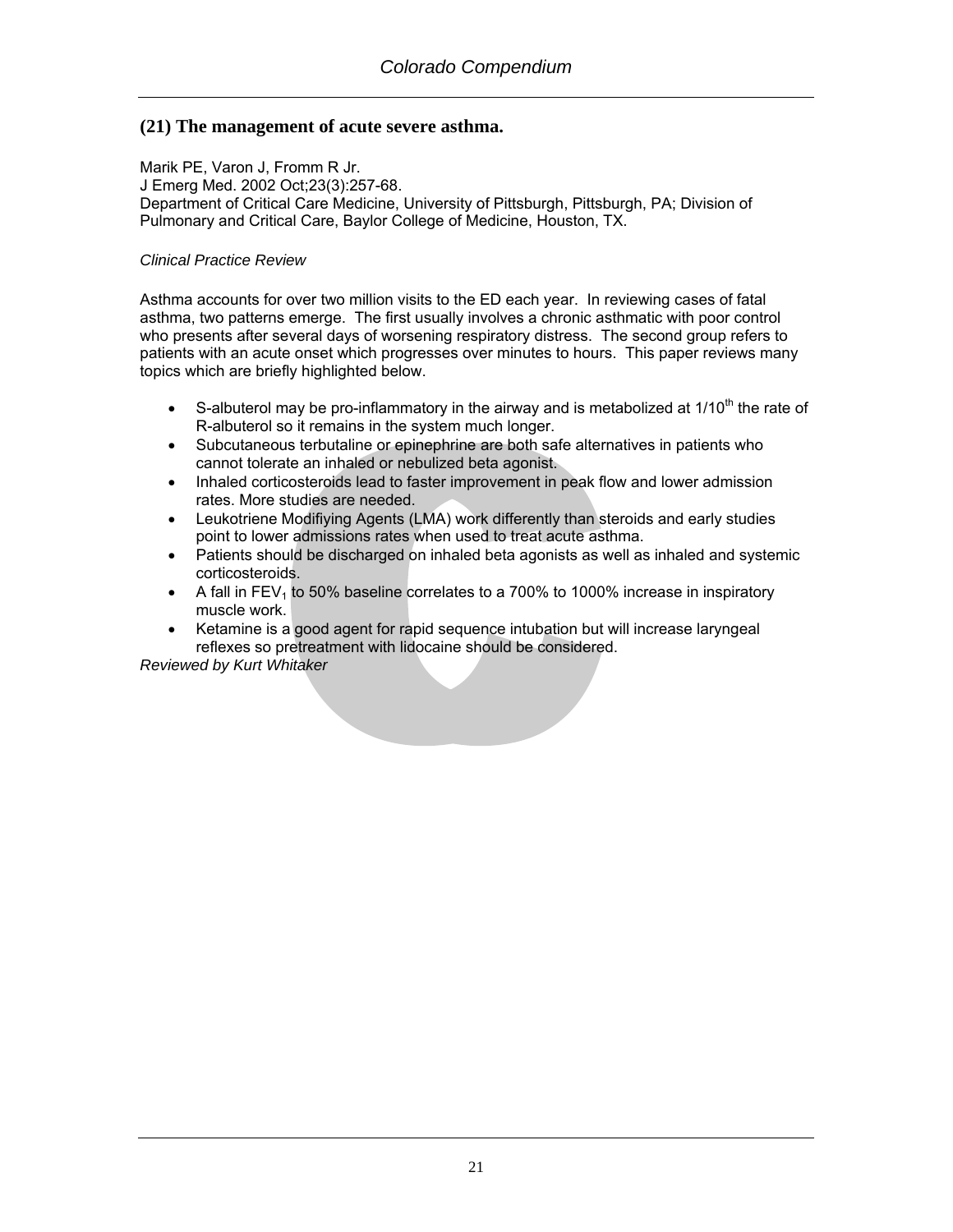# **(22) State of the art: therapeutic controversies in severe acute asthma.**

Gibbs MA, Camargo CA Jr, Rowe BH, Silverman RA. Acad Emerg Med. 2000 Jul;7(7):800-15. 1999 SAEM State-of-the-Art Session.

#### *Clinical Practice Review*

This article reads like a coffeehouse discussion of the methods behind the madness that governs our asthma treatments in the ED. A couple of introductory references are highlighted. First is the extensive reference to the Cochrane Collaboration on airways and asthma. Second is the Multicenter Airway Research Collaboration based out of Boston. This discussion is filled with interesting aspects – a few of the highlights are listed below:

- A Cochrane Review shows no benefit of nebulizers over an MDI with a spacer. The problem lies with educating patients regarding this fact.
- Levalbuterol (xopenex) consists of the R enantiomer of albuterol. The S-enantiomer has no bronchodilating effect and may worsen airwary reactivity. There is no data which demonstrates that the use of levalbuterol rather than standard albuterol decreased the frequency of admission or relapse. More studies are needed.
- Early corticosteroid use administration reduces hospitalization.
- Oral corticosteroids are as effective as IV steroids in those who can tolerate PO.
- Inhaled corticosteroids used in addition to standard care seem to improve pulmonary function and reduce admission rates.
- Leukotriene modifying agents (LMA's) like zileuton, zafirlukast, and montelukast may have an additive effect to inhaled steroids and may be useful agents in emergency treatment. More studies are needed.
- Multiple doses of ipratroprium bromide in pediatric asthma reduces rates of admission. Severe asthma in adults and children should be treated with multiple doses of atrovent.
- Magnesium is beneficial in the treatment of severe asthmatics (FEV<sub>1</sub>  $\leq$  25% of predicted).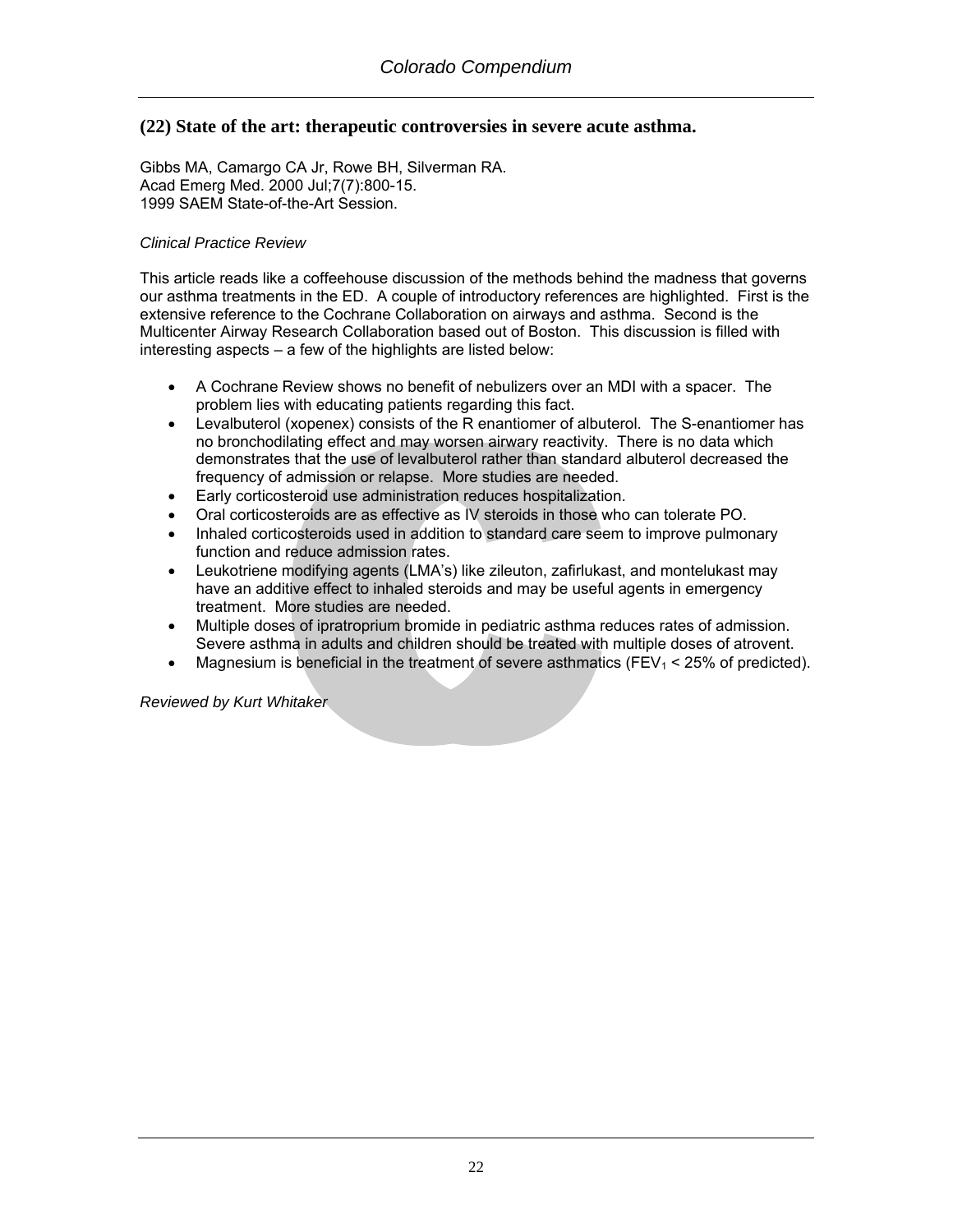# **(23) Refractory asthma, Part 1: Epidemiology, pathophysiology, pharmacologic interventions.**

# **Refractory asthma, Part 2: Airway interventions and management.**

Jagoda A, Shepherd SM, Spevitz A, Joseph MM. Ann Emerg Med. 1997 Feb;29(2):262-81. Department of Emergency Medicine, Mount Sinai Medical Center, NY; Department of Emergency Medicine, University of Pennsylvania, Philadelphia, PA; Departments of Medicine and Pediatric Emergency Medicine, University of Florida, Jacksonville, FL.

#### *Clinical Practice Review*

How well are we treating asthma and are our interventions evidence based? This comprehensive review, while not very recent, provides a foundation for further reading. About 10% of asthmatics are prone to status asthmaticus. Among those asthmatics requiring intubation, up to 20% will die on that admission. The article offers a review of the pathophysiology of asthma, reviewing the triad of airway obstruction, hyperresponsiveness, and inflammation.

- There is no benefit of nebulizer treatments versus a properly used metered dose inhaler.
- Studies cited in this review do not demonstrate any added safety from terbutaline versus epinephrine in patients with cardiac risk factors.
- A trend towards benefit from magnesium is demonstrated in refractory status asthmaticus.

#### **Part 2 - Airway Interventions and Management**

Many topics are covered in this section - here are a few highlights:

- "Well at least his  $pCO<sub>2</sub>$  is normal." Not so fast. An asthmatic will be blowing down his  $CO<sub>2</sub>$ . A normal pCO<sub>2</sub> should be considered as one sign of fatigue in the right clinical setting.
- Ketamine is an excellent choice in the intubation of most asthmatics, use in conjunction with benzodiazepines in adults.
- "Just tube him and send him upstairs." This strategy might work but do not look at an intubated patient with any reassurance. Case series reviewed in this paper point to a consistent trend of deterioration *after* intubation.
- When the patient is intubated, your goal should not be to normalize the  $PaCO<sub>2</sub>$ . Aim for hypoventilation to minimize auto-PEEP (permissive hypercapnea).
- If hypotension develops after intubation, its probably secondary to hyperinflation. Temporarily disconnect the ventilator and watch for an improvement in blood pressure.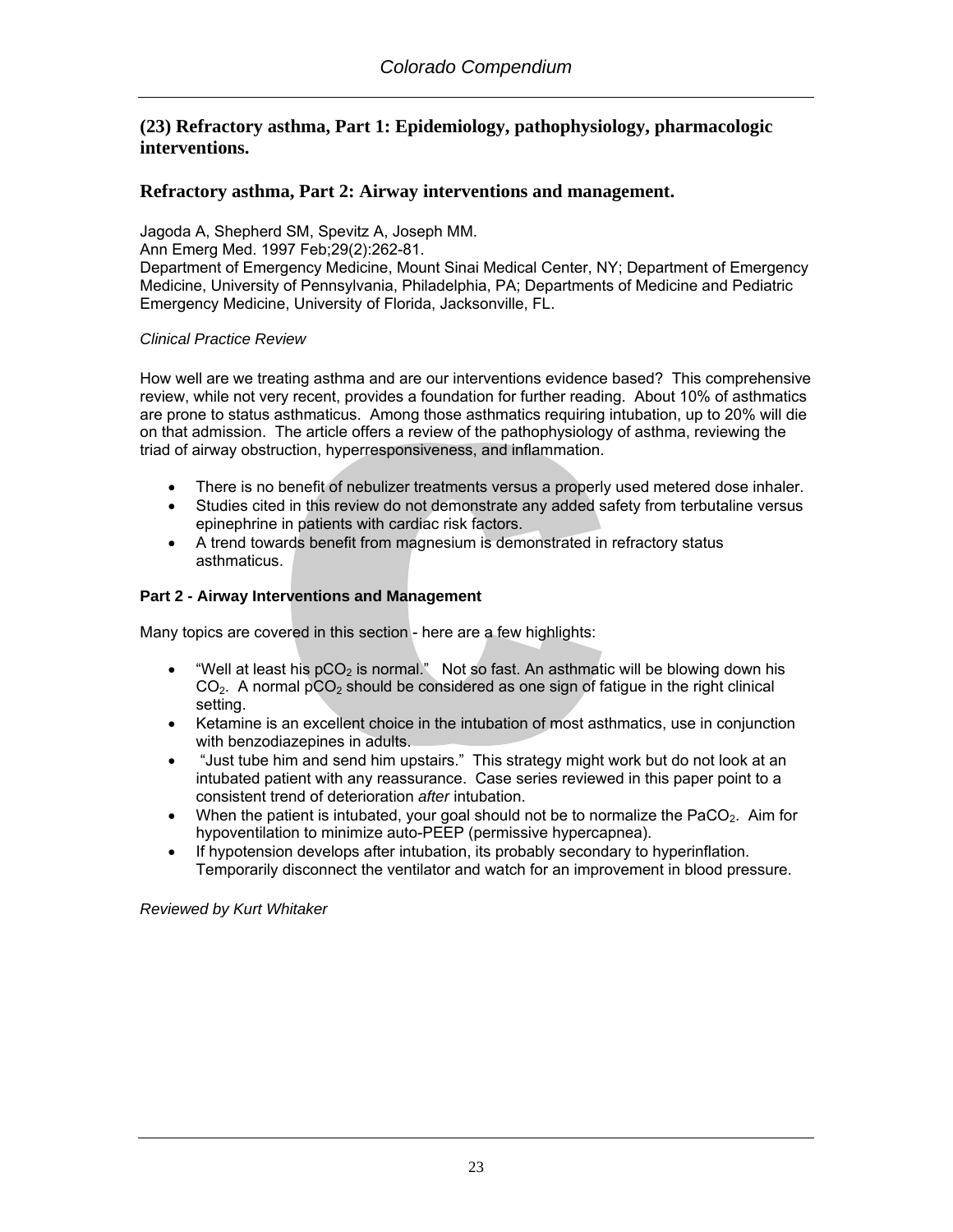# **(24) Severe acute pancreatitis.**

Swaroop VS, Chari ST, Clain JE. JAMA. 2004 Jun 16;291(23):2865-8. Department of Internal Medicine, Mayo Clinic, Rochester, MN

#### *Clinical Practice Review*

Over 200,000 patients are admitted each year with pancreatitis. Of these, about 20% have severe acute pancreatitis (SAP). The three criteria used to differentiate SAP from more benign cases of pancreatitis are: (1) organ failure with one or more of the following: shock (systolic blood pressure < 90 mm Hg), pulmonary insufficiency (PaO<sub>2</sub> < 60 mm Hg), renal failure (serum creatinine level > 2 mg/dL), and gastrointestinal tract bleeding (> 500 mL in 24 hours); (2) local complications such as necrosis, pseudocyst, or abscess; (3) at least 8 or the Acute Physiology and Chronic Health Evaluation II (APACHE II) criteria. Key points are found below:

- Excessive alcohol consumption is the etiology of 40% of cases of SAP.
- Gallstones accounts for 35% of cases of SAP.
- The degree of enzyme elevation does not directly correlate with the severity of the pancreatitis.
- Enteral feedings, despite past teachings, should be started as soon as they are tolerated. Three randomized control trials have demonstrated enteral feeding is not only safe, but is also associated with fewer infectious complications.
- Ranson's criteria is commonly used in clinical practice as an assessment of severity and predictor of mortality; however, the analysis cannot be completed before 48 hours, and thus has limitations for the emergency physician.
- Consider a CT abdomen to evaluate for a pseudocyst or abscess; however, no specific recommendations are given regarding when to obtain a CT abdomen in patients with pancreatitis. Of note, fine-needle aspiration of a necrotic area under CT-guidance can be done to determine whether it is infected or not.
- A more useful assessment of severity for the emergency physician is the CT severity index which is based entirely on CT findings, with a score of 7 or higher (>30% necrosis) implying SAP with high mortality and morbidity.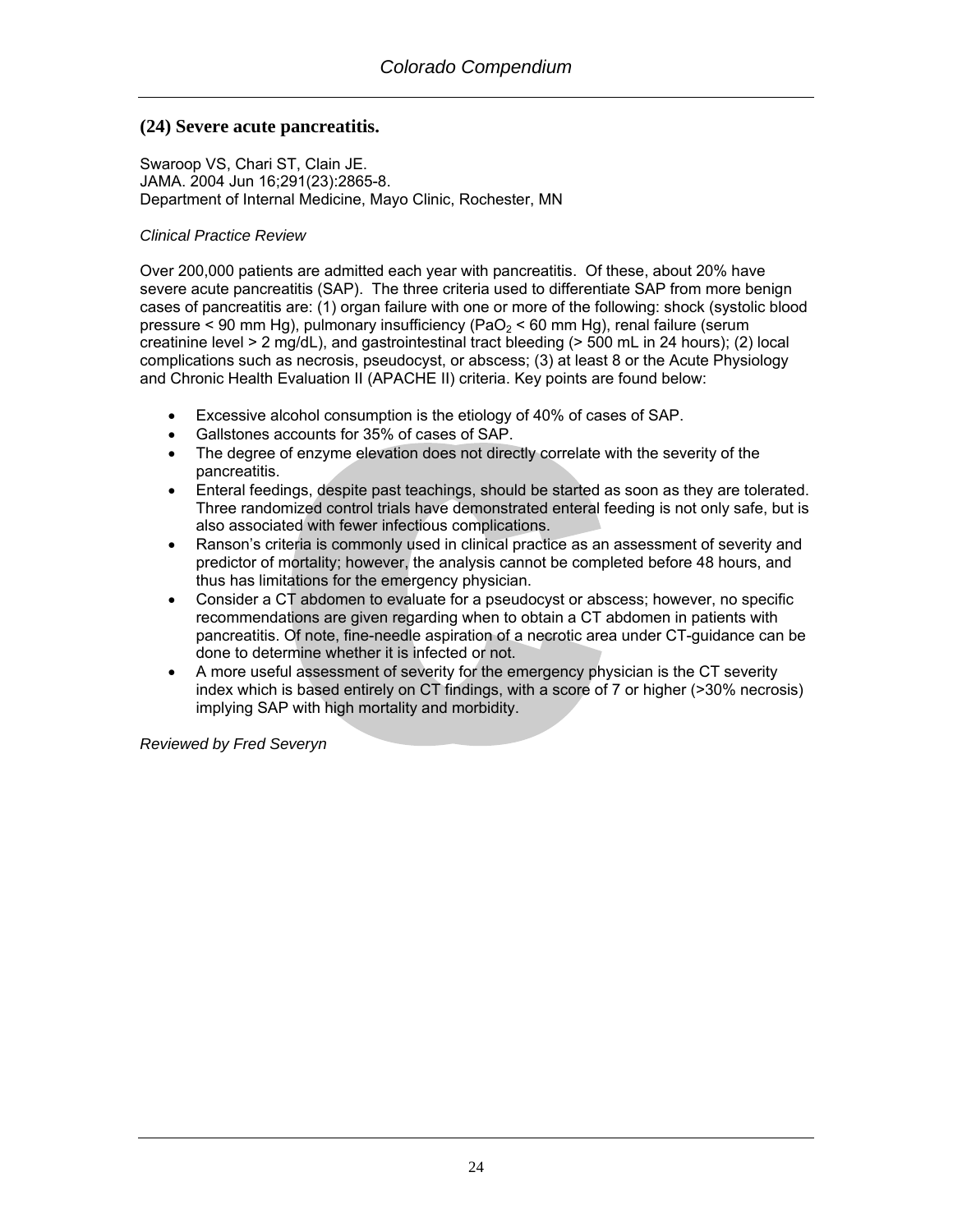# **(25) Prospective randomized study of analgesic use for ED patients with right lower quadrant abdominal pain.**

Mahadevan M, Graff L. Am J Emerg Med. 2000 Nov;18(7):753-6. Department of Emergency Medicine, National University Hospital, Singapore.

#### *Original Research*

Although the incidence is becoming increasingly rare, ED physicians still occasionally call a surgical consult regarding abdominal pain and are asked not to treat the pain before the surgeon examines the patient. This study sets out to debunk the notion that analgesics will mask right lower quadrant pain resulting from appendicitis. In this area of diagnosis, Rosen and two surgical texts support analgesia. Patients were randomized to either a placebo analgesic or treatment with intravenous tramadol – a morphine analog more commonly used outside of the United States. An interesting aspect of this study was the use of a "seven component" abdominal exam to gauge tenderness.

Patients receiving the placebo reported a 13% reduction in pain on a visual analog scale compared to 25% in the tramadol group. The individual aspects of the abdominal exam were evaluated as predictors of appendicitis through the use of likelihood ratios. In conclusion, it was found that analgesics not only did not lower the sensitivity for appendicitis but actually led to a more focused exam with retention of signs and symptoms predictive of an appendicitis.

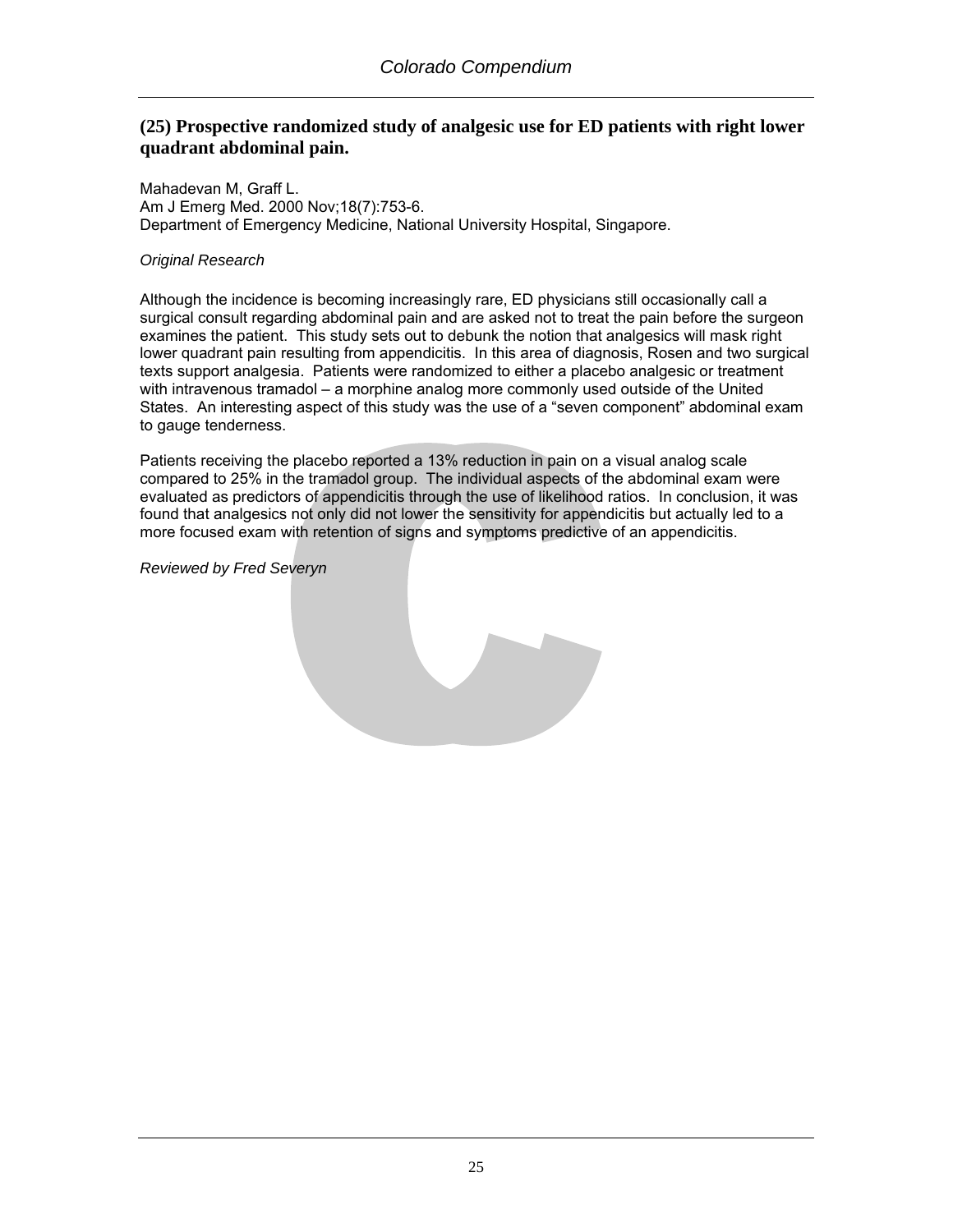# **(26) Clinical practice. Suspected appendicitis.**

Paulson EK, Kalady MF, Pappas TN. N Engl J Med. 2003 Jan 16;348(3):236-42. Departments of Radiology and Surgery, Duke University Medical Center, Durham, NC

#### *Clinical Practice Review*

More than 250,000 appendectomies are performed each year in the United States. Approximately 20% of patients with suspected appendicitis who go to the OR have a normal appendix. The three most predictive signs and symptoms are RLQ pain, abdominal rigidity, and migration of pain from the periumbilical region to the RLQ. In women, pregnancy and PID should always be in the differential so a pelvic and pregnancy test are necessary.

The classic debate between surgeons and emergency physicians concerns the WBC count so special attention to this topic is deserved. Between 70% and 90% of patients with an acute appy will have an elevated WBC count. To quote the article verbatim from page 237, "Use of the leukocyte count alone to make management decisions in cases of suspected appendicitis may result in missed diagnoses or unnecessary surgery."

Another pitfall involves the classic "dirty" urine e.g. "Well they probably just have a UTI, look at that urine." An acute appy can cause pyuria due to proximity of the ureter to an inflamed appendix. Hematuria or bacteriuria is found in up to 40% of patients with a proven appy but RBC's > 30 per hpf or WBC's > 20 per hpf point towards a primary urinary disorder. A cath UA should be obtained in equivocal circumstances.

With regards to imaging, a CT abdomen/pelvis with "appy" protocol has become the gold standard with a sensitivity of 90% to 100% and a specificity of 91% to 99%. Additionally, the CT scan of the abdomen is helpful in diagnosing other non-appendiceal pathology which may be masquerading as appendicitis. Ultrasound in the proper hands has a sensitivity between 75% and 90% and a specificity between 96% and 100%. Unfortunately, a normal appendix is definitively reported in less than 5% of patients which makes the need for a CT very likely**.** In the absence of pregnancy**,** ultrasound is not recommended over a CT scan.

The question arises regarding the need for CT when the suspicion of appendicitis is high. One prospective study looked at 99 patients where the plan was either immediate surgery or a period of observation. Once these plans were documented, a CT scan and a RLQ ultrasound were ordered and the researchers evaluated how many patients' plans changed after the surgeon was aware of the results. Among the 44 patients originally scheduled for surgery, the CT scan results led to the cancellation of six surgeries. None of these patients returned with a missed appendicitis. All six of these patients were women. Among the 26 men originally assigned to surgery, only 2 (8%) did not have an appendicitis. Ultrasound was not a significant factor in changing the management plan for any patients. The upshot is that in men with a clinical presentation of appendicitis, a CT is unlikely to change management. In women, however, a CT is justified since many women may have alternative diagnoses. While not specifically addressed in the article, a chest x-ray may be a helpful adjunct, especially in males who do not require a CT since it will reveal free air. In children, a basal infiltrate may be found on CXR that is masquerading as abdominal pain.

In conclusion, there are no national guidelines regarding the management of right lower quadrant pain but this article offers a solid foundation. Review Figure 3 on page page 240 for a roadmap on management of suspected appendicitis.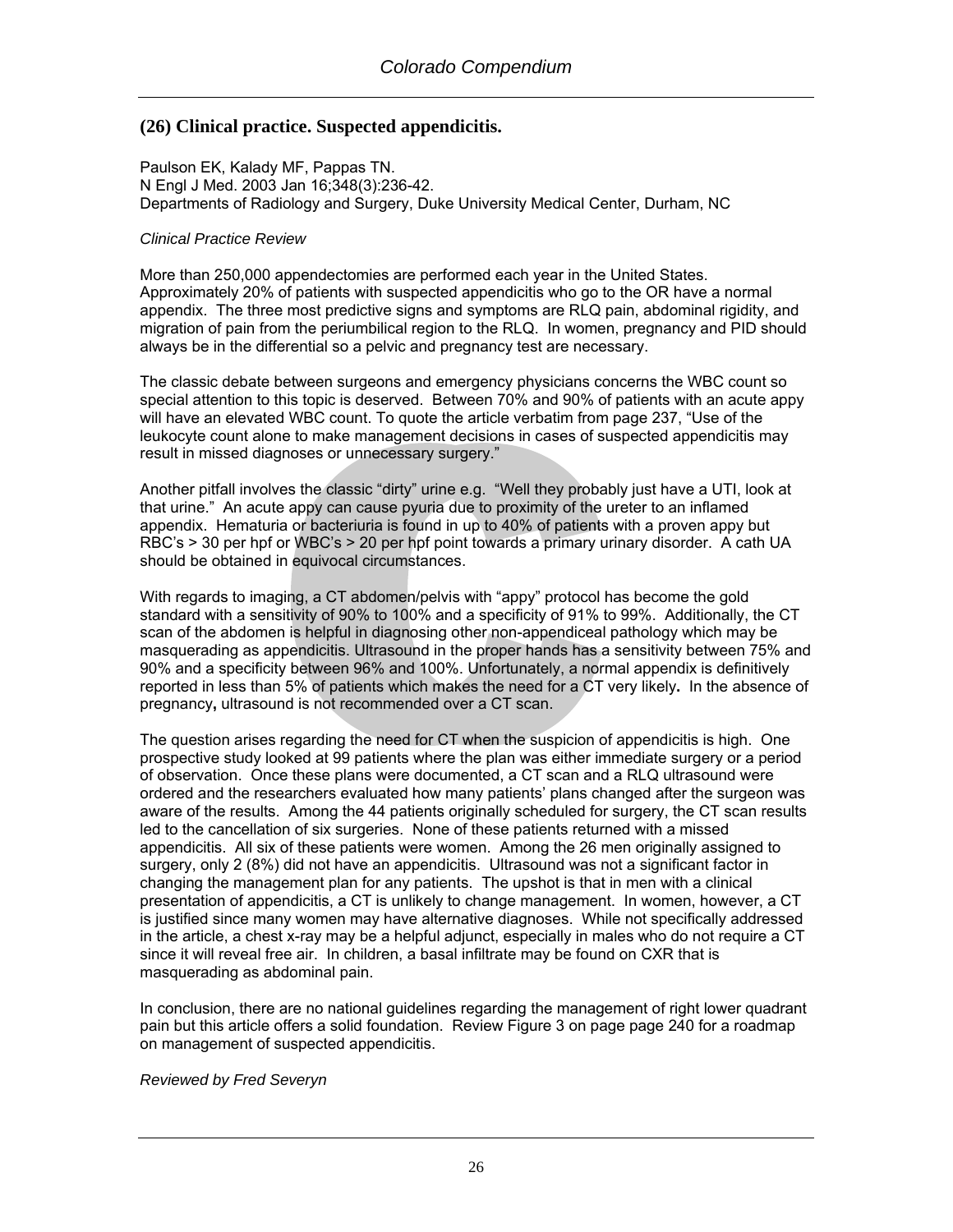# **(27) Does this Patient Have Acute Cholecystitis?**

Trowbridge RL, Rutkowski NK, Shojania KG. JAMA. 2003 Jan 1;289(1):80-6. Department of Medicine, University of California, San Francisco

#### *Clinical Practice Review*

Acute cholecystitis accounts for 3% to 9% of admissions for abdominal pain. The continuum of disease is broad with one end reflecting self limited pain associated with cholelithiasis and the other end consisting of biliary colic with associated fever and lab markers for inflammation and cholestasis. One of surgery's seminal texts, *Cope's Early Diagnosis of the Acute Abdomen* attempts to clarify several misconceptions. First, biliary colic is incorrect terminology since biliary obstruction actually results in a constant pain as opposed to an intermittent pain. Furthermore, biliary colic is just as likely to present as epigastric pain as it is to be located in the RUQ.

Ultrasound is the imaging study of choice with a sensitivity of 94% and a specificity of 78%. Sensitivity drops to 88% and specificity rises to 80% when one considers verification bias. Verification bias, also known as workup bias, refers to the fact that the gold standard test (surgical operation) may not be done as a result of the preliminary test (ultrasound). In other words, if patients with a negative ultrasound will rarely undergo surgery, one must account for the fact that there will be few false negative ultrasounds discovered since the patients are sent home rather than to the OR. In similar fashion, specificity increases. CT is inferior in diagnosing acute cholecystitis.

In constructing this review, 195 studies were reviewed and 17 were found to evaluate the role of lab tests and clinical exam in evaluating for acute cholecystitis. One conclusion was that no single clinical examination or lab finding had a negative likelihood ratio low enough to rule out cholecystitis if the finding was not present. Therefore, even in a patient without RUQ tenderness, cholecystitis cannot be definitively excluded from the differential. Only Murphy's sign had a positive likelihood ratio above 2.

Ultimately, there is no combination of laboratory tests and clinical findings that reliably predicts acute cholecystitis in the absence of ultrasound. The article specifically falls back on undifferentiated clinical gestalt in determining the likelihood of acute cholecystitis. The article concludes by deferring to the continued reliance on the combination of clinical exam and ultrasound in diagnosing acute cholecystitis.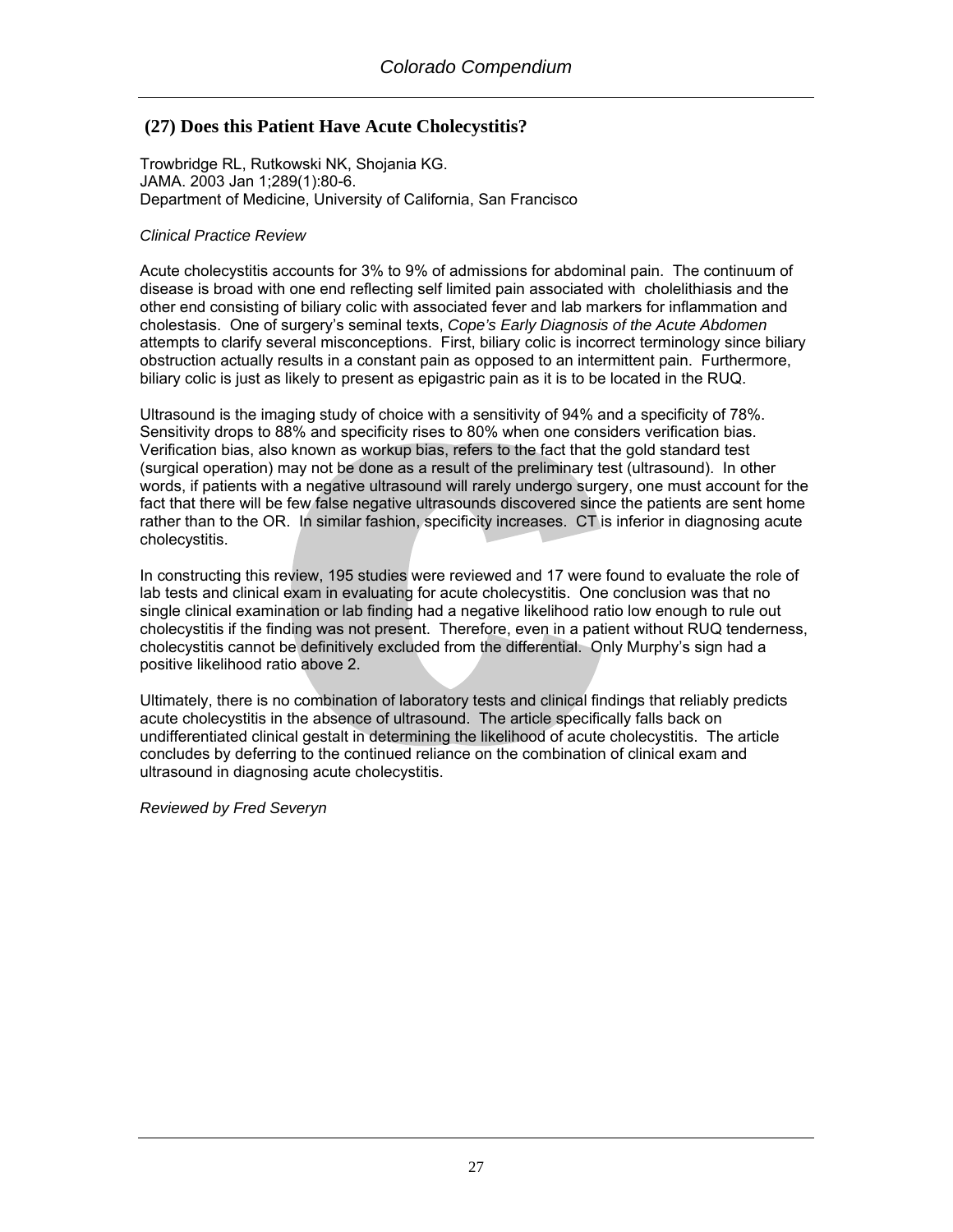# **(28) Management of cirrhosis and ascites.**

Gines P, Cardenas A, Arroyo V, Rodes J. N Engl J Med. 2004 Apr 15;350(16):1646-54. Barcelona, Beth Israel

#### *Clinical Practice Review*

Cirrhosis was the  $12<sup>th</sup>$  leading cause of death in 2000 with hepatitis C and alcohol as the major etiologies. The pathophysiology of ascites is clearly explained in Figure 1 on page 1646. Cirrhosis leads to the development of portal hypertension which prompts the release of nitric oxide and other vasodilators into the splanchnic circulation. This vasodilatation eventually leads to decreased arterial pressure. As a result, sodium and fluid are retained resulting in fluid retention. The vasodilatation in the splanchnic bed in combination with portal hypertension leads to the extravasation of fluid allowing for the accumulation of fluid in the abdominal cavity. Advanced disease leads to the impairment of renal free water excretion and a dilutional hyponatremia – otherwise known as the hepatorenal syndrome.

Ascites serves as a prognostic indicator since less than half of patients with ascites will survive more than five years. Numerous studies have favorably compared large volume paracentesis to aggressive diuresis. If diuretics are used, amiloride and spironolactone are first line agents since they quickly achieve a negative sodium balance but overdiuresis leads to prerenal renal failure.

Paracentesis is a relatively safe procedure but a couple of points should be considered. First, plasma expanders should be used with high volume paracentesis. Failure to do this increases the rate of recurrence, the risk of hepatorenal syndrome, and the incidence of dilutional hyponatremia. Albumin, while expensive, is considered the agent of choice when more than 5 liters of fluid are extracted. Furthermore, having removed the fluid, the patient should be placed on diuretics at discharge to avoid rapid recurrence of the ascites. Many patients present with alterations in their INR or platelets. Most studies looking at the safety of paracentesis use a cutoff of INR < 1.6 and platelets > 50,000. The incidence of bleeding complications is rare. While patients may still be candidates for paracentesis with values that exceed these numbers, there is scant literature regarding the incidence of bleeding in this population.

A common complication of ascites is spontaneous bacterial peritonitis (SBP). SBP is "spontaneous" because there is no obvious intra-abdominal source of infection – it is caused by the translocation of intestinal lumen bacteria to the abdominal lymph nodes. The most common organism is *E. Coli* which is effectively treated with a third generation cephalosporin. Prophylaxis against recurrent cases of SBP is often accomplished treated with long term fluoroquinolones or bactrim.

In up to 10% of liver failure patients, as cirrhosis progresses, arterial underfilling leads to severe vasoconstriction of the renal circulation which leads to renal failure – referred to as the hepatorenal syndrome. Tables 3 and 4 review the diagnosis and differentiation of Type 1 vs. Type 2 hepatorenal syndrome and review treatment options. Perhaps most important for ED physicians, SBP triggers Type 1 hepatorenal syndrome in up to 30% of cases so it is critical that we diagnose SBP.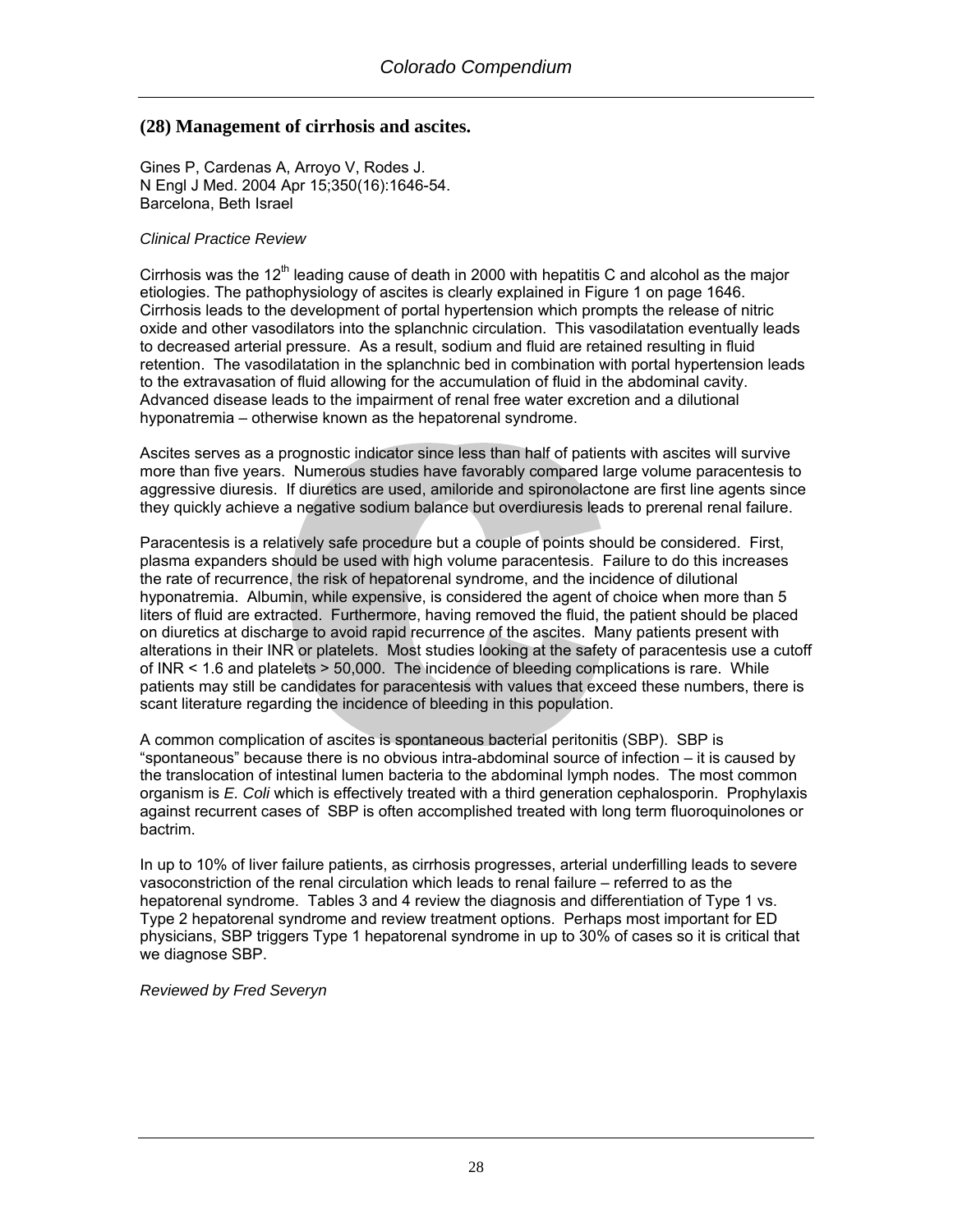# **(29) Clinical practice. Acute infectious diarrhea.**

Thielman NM, Guerrant RL. N Engl J Med. 2004 Jan 1;350(1):38-47. Departments of Medicine, Duke University, Durham, NC; University of Virginia, Charlottesville, VA.

#### *Clinical Practice Review*

Diarrhea accounts for more than 900,000 hospitalizations in the United States annually. This number reflects just a small fraction of the overall incidence of diarrhea in the American population. In evaluating the patient with diarrhea, the ED physician should consider its severity, the need for rehydration, and the identification of possible causes. Almost half of all episodes of diarrhea last less than 24 hours. Unless the patient has evidence of blood or pus in the stool or is severely ill or immunocompromised, microbiologic studies are not warranted. A review of six studies shows that stool cultures establish a microbiologic diagnosis in 1.5% to 5.6% of cases. The cost per positive culture hovers around \$1,000.

Special cases should be considered. A recent ingestion of shellfish should prompt the physician to consider V*ibrio* species while a recent hospitalization or course of antibiotics may suggest the diagnosis of *C. difficile*. A camper or traveler who drank untreated water and presents with diarrhea persisting beyond seven days may have giardia or cryptosporidium. HIV patients, particularly those with AIDS, should be evaluated for cryptosporidium, microsporidia, cyclospora, and isospora. Surveillance for MAC and cytomegalovirus should also be considered in HIV patients with diarrhea.

Rehydration is a mainstay of treatment and can be done via the oral route in all but the sickest patients. In children, the BRAT diet (bananas, rice, applesauce, and toast) with avoidance of milk products is often anecdotally recommended. However, the clinical evidence to suggest improvement on this regimen is limited.

Patients will ask what they can take to reduce the symptoms of diarrhea. While numerous preparations exist, only three agents – loperamide, kaolin, and bismuth subsalicylate – have been proven to be safe and effective in treating diarrhea. Loperamide is an antimotility agent which reduces discomfort and can actually shorten the course of illness in patients with traveler's diarrhea when used with antibiotics. However, antimotility agents are contraindicated in shigellosis (causes prolonged fever), *C. difficile* (can cause toxic megacolon), and shiga toxin producing *E. Coli* [causes Hemolytic Uremia Syndrome (HUS)] so if there is a question of bloody or inflammatory diarrhea, loperamide should not be used. No agents are recommended in kids due to a lack of data supporting it.

The article continues by discussing specific pathogens and therapies. Figure 1 on page 40 gives a recipe for a homemade oral rehydration therapy which you could offer to patients without funds to buy Gatorade or Pedialyte. Page 41 gives a great summary of management in table format. Table 1 on page 42 offers a laundry list of pathogens with common epidemiologic patterns and clinical features. Then Table 2 on page 43 goes through antibiotic regimens.

Shiga toxin producing *E. coli* infection can lead to the development of HUS. Consider this etiology in patients with bloody diarrhea who are afebrile. Suggestive history includes eating rare hamburger or seed sprouts. Antibiotics can actually *increase* the production of shiga toxin and lead to HUS so they should be avoided. This is not intuitive but important to remember.

*Reviewed by Fred*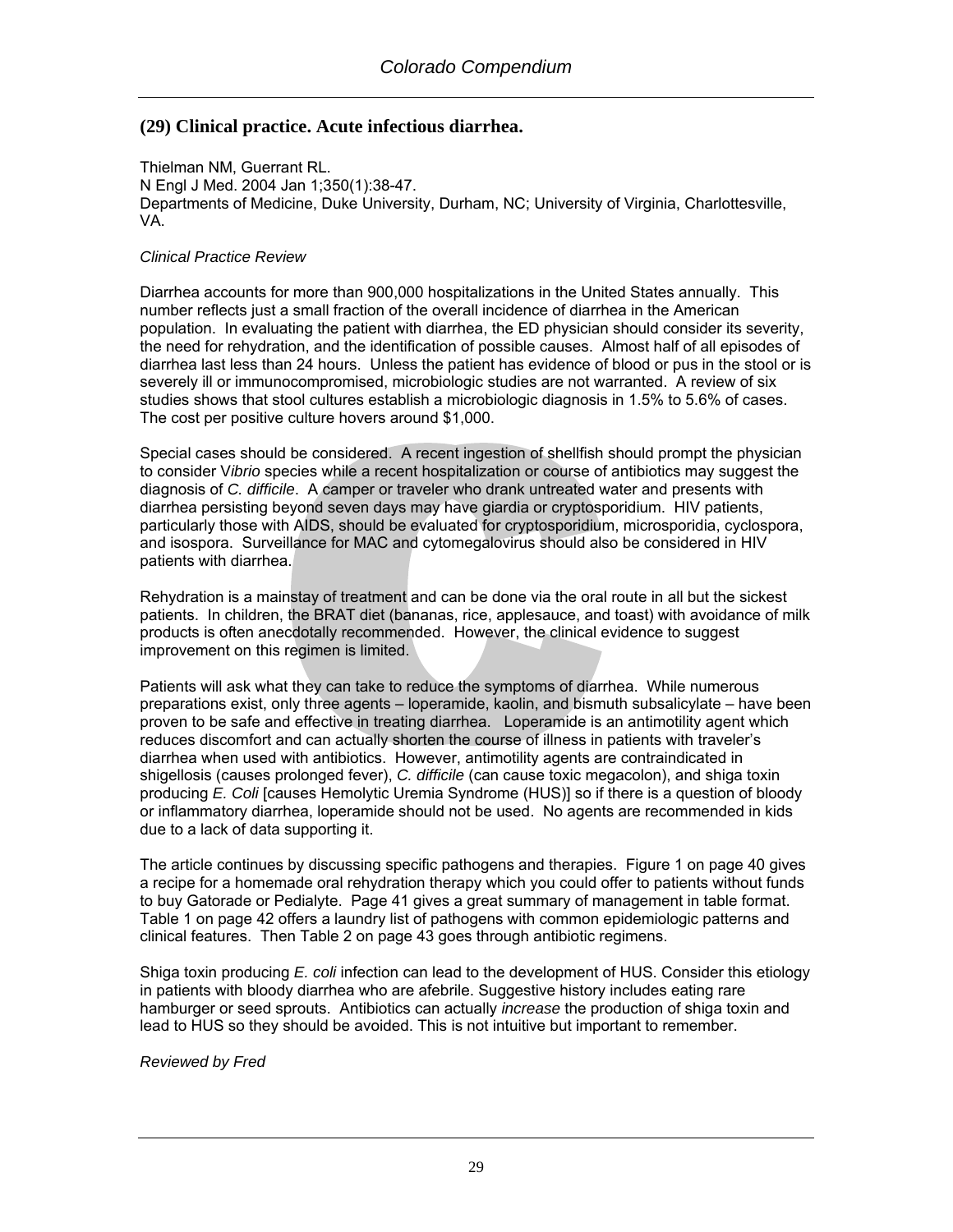# **(30) Gastroesophageal variceal hemorrhage.**

Sharara AI, Rockey DC. N Engl J Med. 2001 Aug 30;345(9):669-81. American University of Beirut, Duke University

#### *Clinical Practice Review*

Variceal hemorrhage occurs in about 30% of patients with cirrhosis and up to 30% of initial variceal bleeds in these patients are fatal. A portion of this article is devoted to the prevention of varices as well as post-hemorrhage management. This summary will focus on the management of active hemorrhage.

In the setting of acute GI hemorrhage where varices are likely, rapid empiric pharmacologic therapy is indicated. The mainstay of this treatment is octreotide. This is a synthetic analogue of somatostatin and has been shown to stop variceal hemorrhage in up to 80% of patients. Vasopressin and nitroglycerin are other therapeutic options but their side effect profile is more significant so they are considered a second line therapy behind octreotide which has minimal side effects. The location of varices makes little difference in the acute treatment regimen but it is worth knowing that gastric varices often result in massive hemorrhage that is more difficult to control.

With octreotide on board, consult GI to arrange an emergent endoscopy. Sclerotherapy as well as banding are two options used by our GI colleagues in controlling acute hemorrhage. A Minnesota, or Blakemore, is a special variation of an NG tube that allows inflation of a balloon to tamponade the hemorrhage temporarily while more definitive therapy is arranged. Review the use of these tools since catastrophic complications can occur. Since this procedure is rare, a review can be found in chapter 42 of the fourth edition of *Roberts and Hedges.*

After the resolution of acute variceal hemorrhage, a TIPS procedure, sclerotherapy, or banding procedure may be indicated. One important point regarding TIPS procedures involves the possibility of patients returning to the ED post-procedure with an acute worsening of hepatic encephalopathy. The TIPS (or Transjugular Intrahepatic Portosystemic Shunt) involves the placement of a stent between a hepatic and portal systems. This essentially shunts blood away from its natural course through a cirrhotic liver. This can temporarily alleviate the hepatic venous pressure gradient and thus decrease the incidence of variceal hemorrhage. However, any remaining liver function is bypassed, thus exacerbating the potential for hepatic encephalopathy. Understanding this anatomy and the resulting physiologic effect is critical in evaluating TIPS patients.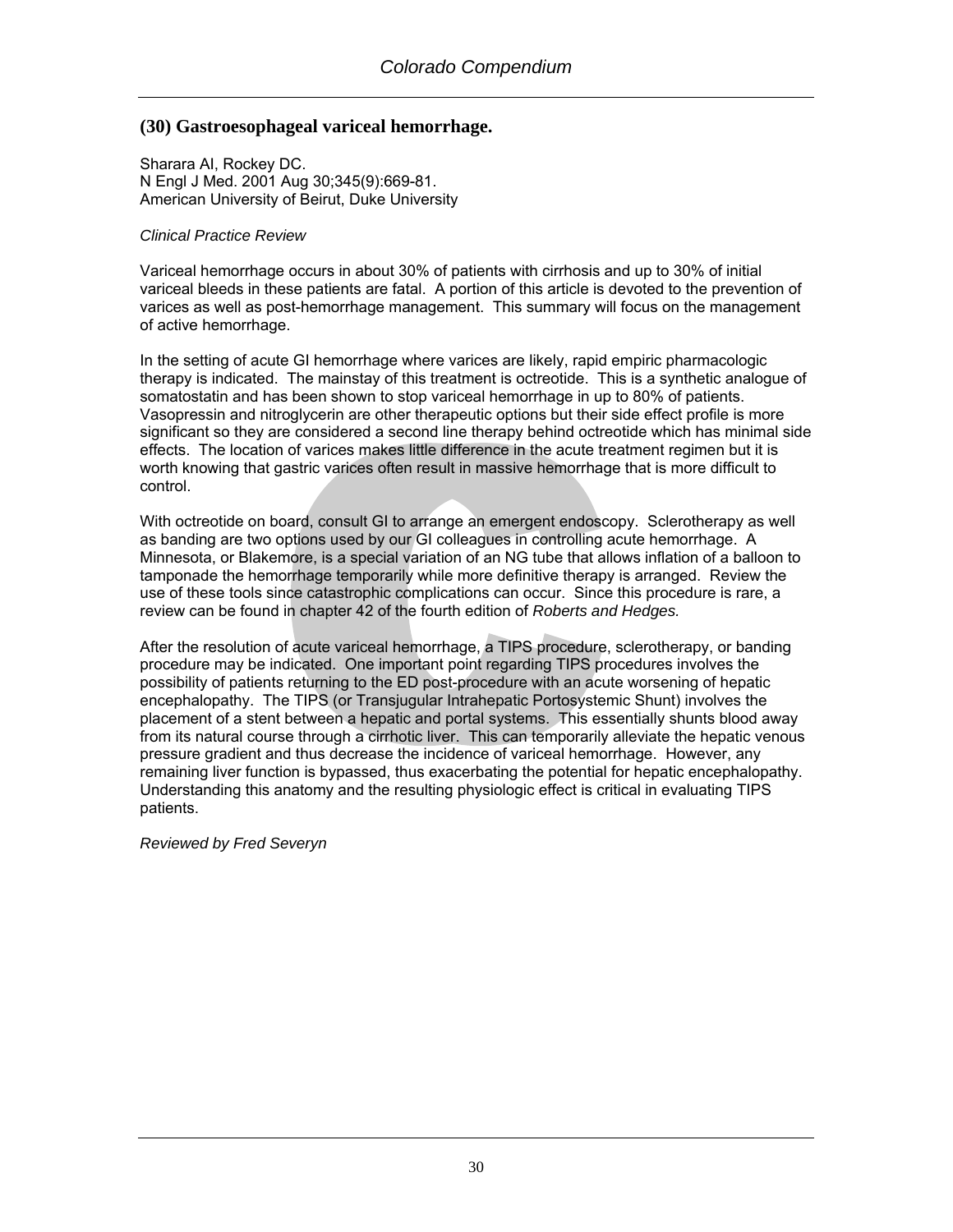# **(31) Intestinal ischemia.**

Burns BJ, Brandt LJ. Gastroenterol Clin North Am. 2003 Dec;32(4):1127-43. Montefiore Medical Center, Albert Einstein College of Medicine

#### *Clinical Practice Review*

The classic presentation of intestinal ischemia is pain out of proportion to exam. Labs will often reveal an elevated WBC count and an elevated lactate. Always look for pneumatosis intestinalis on plain film or CT scan. Unfortunately, a patient with all of these findings has already sustained significant bowel infarction and will probably die from it. The presentation of intestinal ischemia can be much more subtle and in order to make a timely diagnosis, a high index of suspicion must be maintained.

Acute vascular compromise involves the small intestine much more commonly than the colon. This is secondary to the vascular anatomy of these respective organs. The superior mesenteric artery, and to a lesser extent, the celiac axis supply blood to the small intestine. The straight end arteries which penetrate the small intestine have no anastamoses to allow for redundant vascular supply.

While the pain out of proportion to exam is a classic finding known to most interns, the variability of presentation should be noted. A late presentation can obviously involve peritonitis. Conversely, a history of "abdominal angina", often involving chronic pain for weeks or months prior to presentation can be elicited from many patients with acute intestinal ischemia. Other findings include occult blood in up to 75% of patients.

While late presentations may demonstrate evidence of "thumbprinting" or pneumatosis intestinalis, early presentations will often have no findings on plain film. A contrast CT of the abdomen may be helpful, but similar to other findings, early presentations often have normal or nonspecific results while late findings will demonstrate necrotic bowel.

In light of the above information, a high index of suspicion is important. Furthermore, the authors of this paper recommend mesenteric angiography should be the "mainstay of diagnosis". They point to a mortality rate between 70% and 90% unless an early diagnosis is made. Angiography has a sensitivity between 74% and 100% and a specificity approaching 100%. Finally, they emphasize the ability to immediately treat with vasodilators or thrombolytic agents once the diagnosis has been made. The remainder of the article focuses on treatment regimens and specific presentations of thrombus or embolus.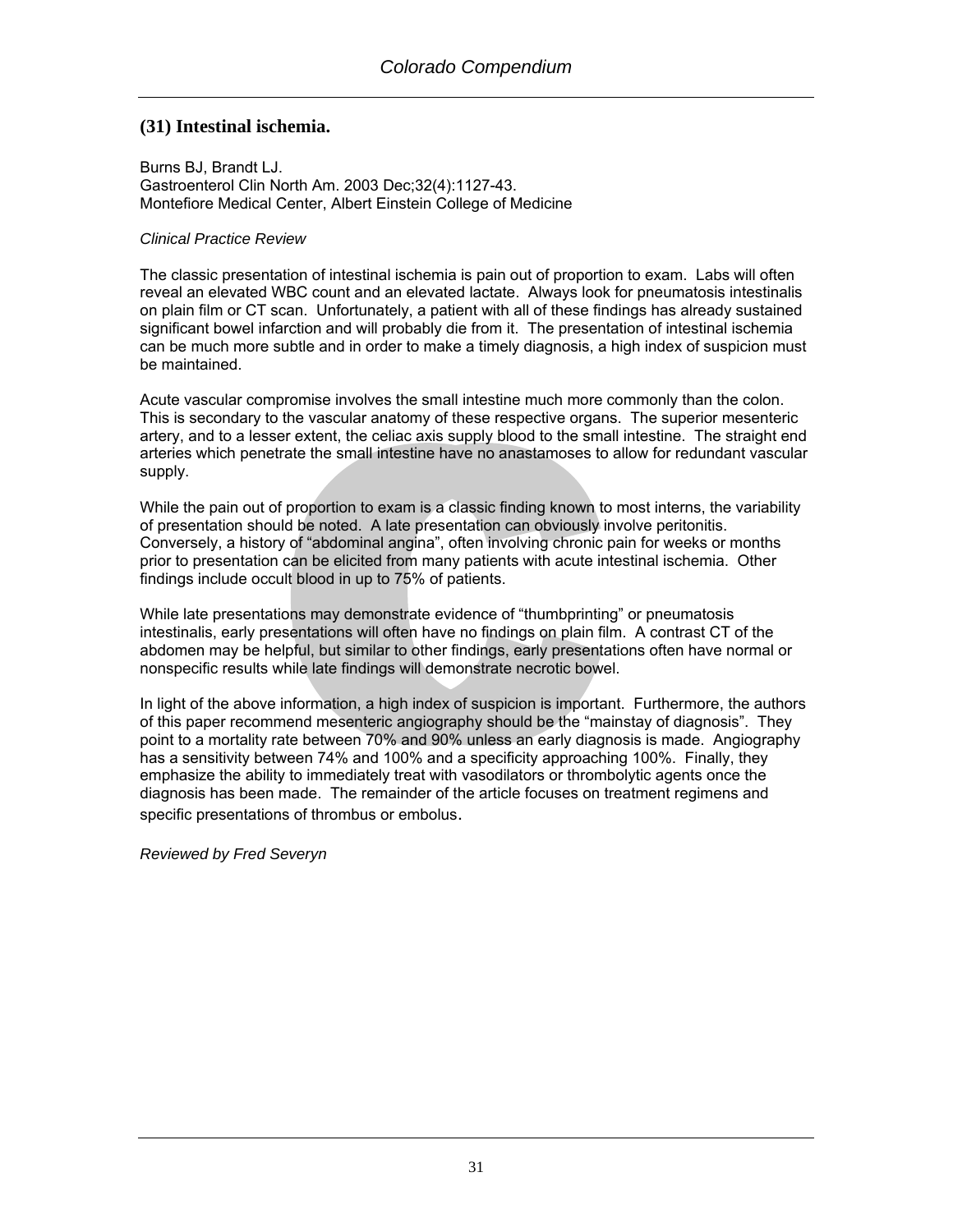# **(32) Clinical policy: neuroimaging and decisionmaking in adult mild traumatic brain injury in the acute setting.**

[Jagoda AS,](http://www.ncbi.nlm.nih.gov/entrez/query.fcgi?db=pubmed&cmd=Search&itool=pubmed_Abstract&term=%22Jagoda+AS%22%5BAuthor%5D) [Cantrill SV,](http://www.ncbi.nlm.nih.gov/entrez/query.fcgi?db=pubmed&cmd=Search&itool=pubmed_Abstract&term=%22Cantrill+SV%22%5BAuthor%5D) [Wears RL,](http://www.ncbi.nlm.nih.gov/entrez/query.fcgi?db=pubmed&cmd=Search&itool=pubmed_Abstract&term=%22Wears+RL%22%5BAuthor%5D) et al. Ann Emerg Med. 2002 Aug;40(2):231-49. International Brain Injury Association (IBIA), Department of Emergency Medicine, Mount Sinai School of Medicine, New York, NY, USA.

#### *Clinical Practice Guideline*

Approximately one million people visit the ED annually for traumatic brain injury (TBI) with a vast majority being mild TBI (MTBI). TBI refers specifically to an injury to the brain itself and is not always clinically evident on physical examination. The Task Force for developing this clinical policy chose to focus on patients with MTBI who have a GCS of 15; although some national associations include a GCS of 13 to 15 in their definition of MTBI. The inclusion criteria for application of this clinical policy are age older than 15 years, a GCS score of 15 on initial evaluation in the ED, any period of posttraumatic LOC or of posttraumatic amnesia, and blunt trauma to the head within 24 hours of presentation to the ED. Exclusion criteria include presence of a bleeding disorder, penetrating trauma, patients with multisystem trauma, and focal neurologic findings.

- The use of a single GCS determination cannot be used solely in diagnosing MTBI. However, serial determinations are quite valuable.
- Skull film radiographs are not recommended in the evaluation of MTBI.
- A head CT scan is not indicated in those patients with MTBI who do not have headache, vomiting, age greater than 60 years, drug or alcohol intoxication, deficits in short-term memory, physical evidence of trauma above the clavicle, or seizure. This recommendation is based on the Haydel et al. study published in NEJM 2000.
- Patients with MTBI who present 6 hours after sustaining the injury, have a normal clinical examination, and who have a head CT scan that does not demonstrate acute injury can be safely discharged from the ED. Patients can be discharged after shorter period of observation if they are under the care of a responsible third party. (Class C recommendation).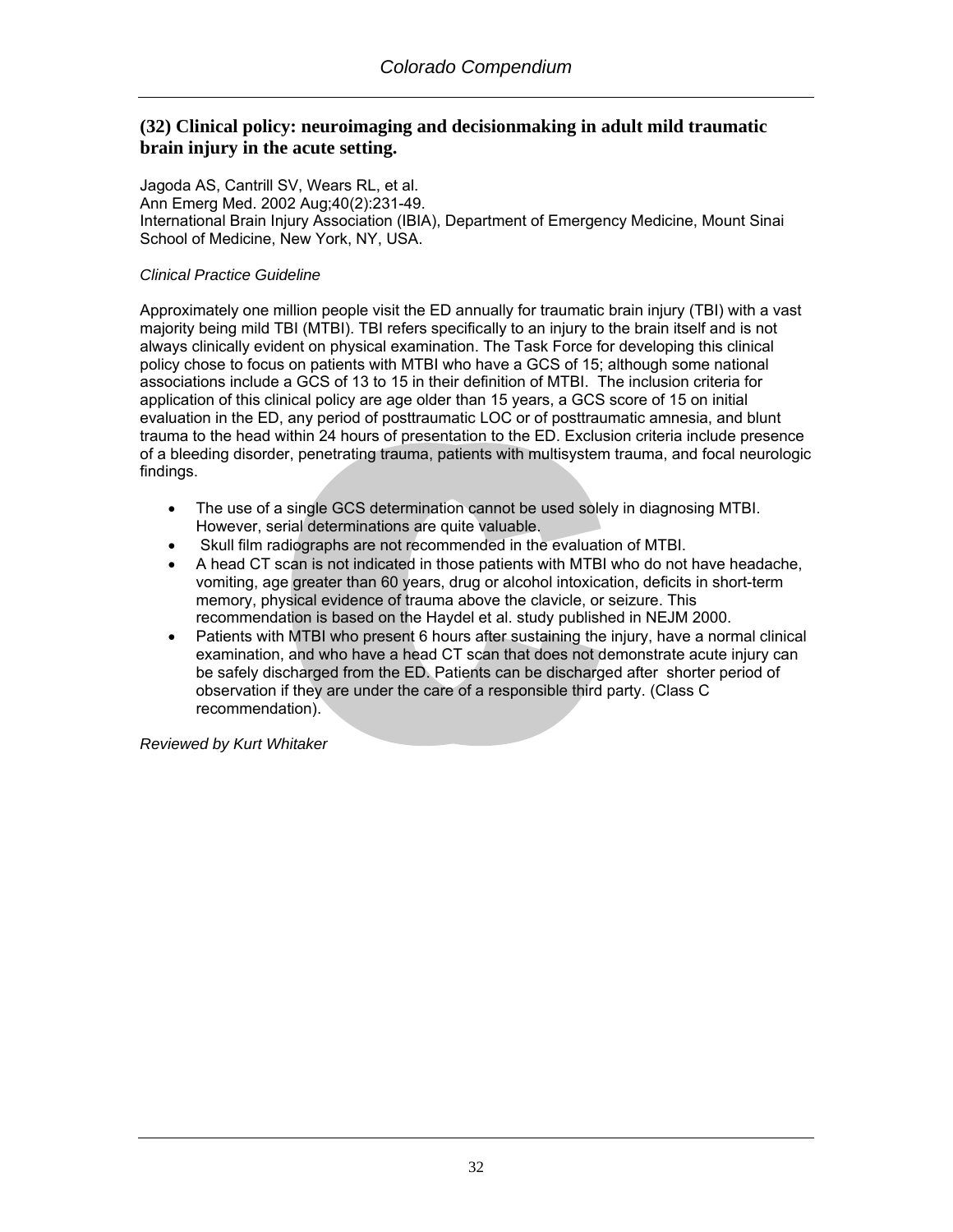# **(33) Validity of a set of clinical criteria to rule out injury to the cervical spine in patients with blunt trauma. National Emergency X-Radiography Utilization Study Group.**

[Hoffman JR,](http://www.ncbi.nlm.nih.gov/entrez/query.fcgi?db=pubmed&cmd=Search&itool=pubmed_Abstract&term=%22Hoffman+JR%22%5BAuthor%5D) [Mower WR,](http://www.ncbi.nlm.nih.gov/entrez/query.fcgi?db=pubmed&cmd=Search&itool=pubmed_Abstract&term=%22Mower+WR%22%5BAuthor%5D) [Wolfson AB,](http://www.ncbi.nlm.nih.gov/entrez/query.fcgi?db=pubmed&cmd=Search&itool=pubmed_Abstract&term=%22Wolfson+AB%22%5BAuthor%5D) [Todd KH,](http://www.ncbi.nlm.nih.gov/entrez/query.fcgi?db=pubmed&cmd=Search&itool=pubmed_Abstract&term=%22Todd+KH%22%5BAuthor%5D) [Zucker MI.](http://www.ncbi.nlm.nih.gov/entrez/query.fcgi?db=pubmed&cmd=Search&itool=pubmed_Abstract&term=%22Zucker+MI%22%5BAuthor%5D) N Engl J Med. 2000 Jul 13;343(2):94-9. Emergency Medicine Center and the Department of Medicine, University of California, Los Angeles, CA.

### *Original Research*

The National Emergency X-Radiography Utilization Study (NEXUS) was a multi-center prospective, observational study to validate five clinical criteria used to identify patients at low risk of having a cervical spine injury and thus not necessitating radiography.

- The five clinical criteria (NEXUS criteria) in order to be classified as having a low probability of injury include:
	- 1) No midline cervical tenderness.
	- 2) No focal neurological deficit.
	- 3) Normal alertness.
	- 4) No intoxication.
	- 5) No painful, distracting injury.
- The NEXUS criteria have a sensitivity of 99.0%, NPV 99.8%, specificity 12.9%, and PPV of 2.7%; thus these criteria are a useful screening tool.
- The NEXUS criteria identified all but 8 of the 818 patients who had cervical spine injuries.
- Of the 8 with cervical spine injuries, two of the patients met the preset definition of a clinically significant injury, and only one of these two patients received surgical treatment.
- The NEXUS criteria could have resulted in a 12.6% reduction in radiographic imaging.
- The NEXUS criteria identify patients who have an extremely low probability of injury via 5 clinical criteria, and thus may not need imaging studies.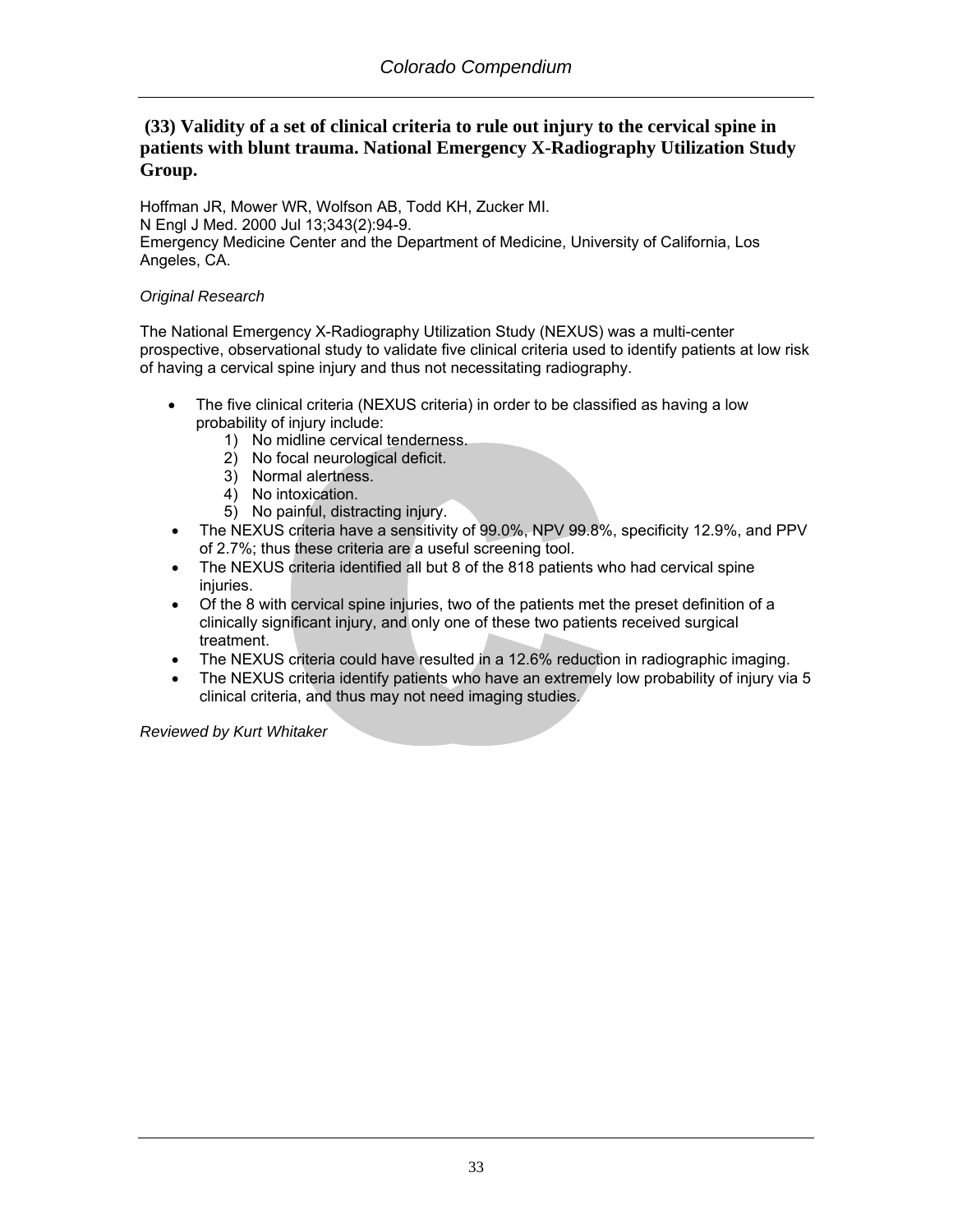## **(34) The Canadian C-spine rule versus the NEXUS low-risk criteria in patients with trauma.**

[Stiell IG,](http://www.ncbi.nlm.nih.gov/entrez/query.fcgi?db=pubmed&cmd=Search&itool=pubmed_Abstract&term=%22Stiell+IG%22%5BAuthor%5D) [Clement CM](http://www.ncbi.nlm.nih.gov/entrez/query.fcgi?db=pubmed&cmd=Search&itool=pubmed_Abstract&term=%22Clement+CM%22%5BAuthor%5D), [McKnight RD,](http://www.ncbi.nlm.nih.gov/entrez/query.fcgi?db=pubmed&cmd=Search&itool=pubmed_Abstract&term=%22McKnight+RD%22%5BAuthor%5D) et al. N Engl J Med. 2003 Dec 25;349(26):2510-8. Department of Emergency Medicine, University of Ottawa, Ottawa, Ont, Canada.

#### *Clinical Practice Validation Study*

The Canadian C-spine Rule (CCR) and the National Emergency X-radiography Utilization Study (NEXUS) Low Risk Criteria (NLC) are decision rules to guide the use of cervical-spine radiography in patients with trauma. This multi-center prospective cohort study performed in Canadian Emergency Departments compared the CCR and NLC rules.

- Of the 8283 patients, 169 (2.0%) had clinically important cervical-spine injuries.
- In 845 (10.2%) of the patients, physicians did not evaluate range of motion as required by the CCR algorithm and thus were deemed indeterminate cases.
- Excluding these indeterminate cases, the CCR was more sensitive than the NLC (99.4% vs 90.7%) and more specific (45.1% vs 36.8%) for injury.
- Including all patients with the assumption that the CCR was negative for all indeterminate cases, the sensitivity was  $95.3\%$  ( $p = 0.09$  for the comparison with the NLC) and specificity 50.7% (*p* = 0.001).
- The CCR would have missed one patient and the NLC would have missed 16 patients with important injuries
- The CCR is superior to the NLC with respect to sensitivity and specificity for cervicalspine injury when the full CCR is performed.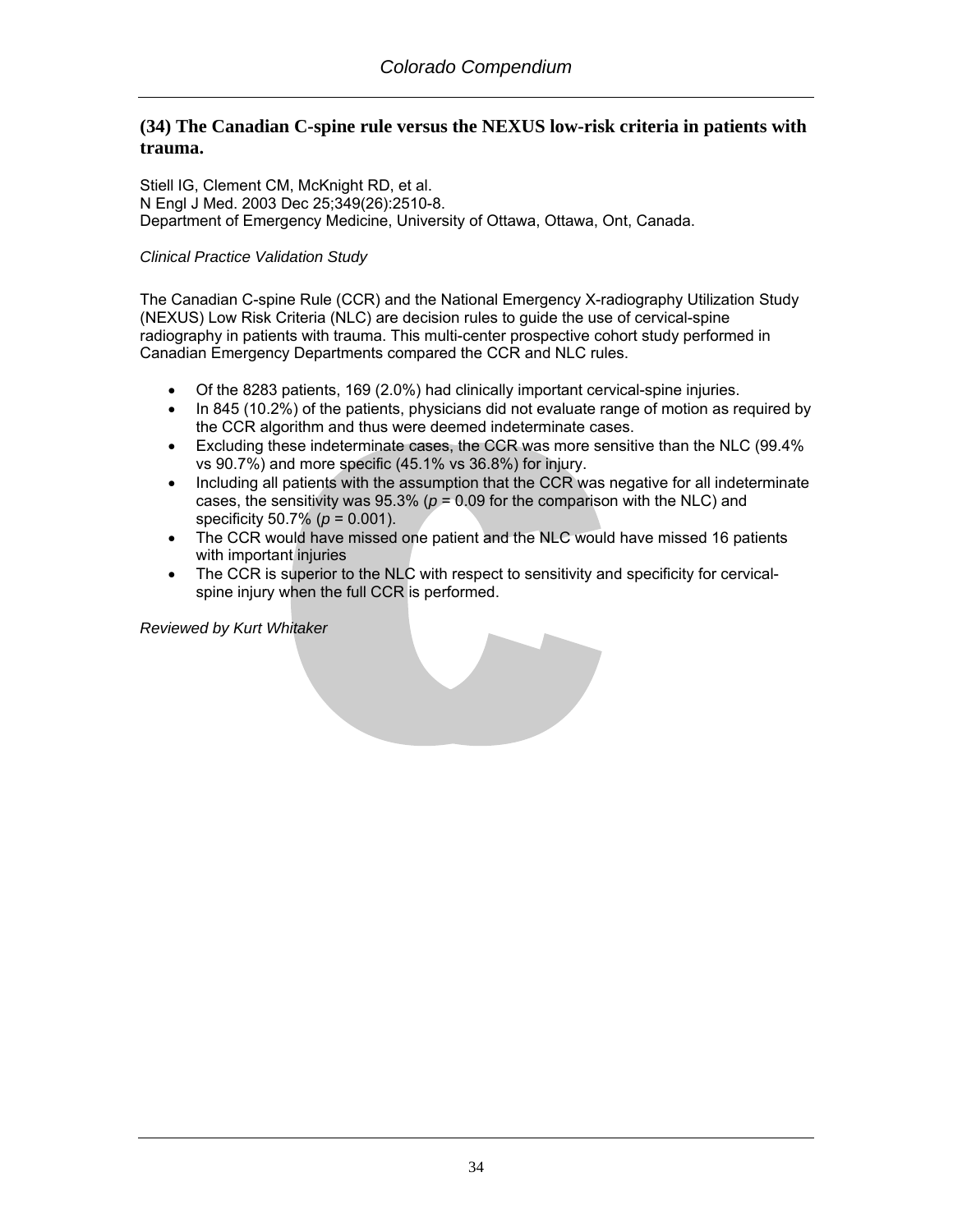## **(35) Spinal cord injury without radiographic abnormality: results of the National Emergency X-Radiography Utilization Study in blunt cervical trauma.**

[Hendey GW](http://www.ncbi.nlm.nih.gov/entrez/query.fcgi?db=pubmed&cmd=Search&itool=pubmed_Abstract&term=%22Hendey+GW%22%5BAuthor%5D), [Wolfson AB](http://www.ncbi.nlm.nih.gov/entrez/query.fcgi?db=pubmed&cmd=Search&itool=pubmed_Abstract&term=%22Wolfson+AB%22%5BAuthor%5D), [Mower WR](http://www.ncbi.nlm.nih.gov/entrez/query.fcgi?db=pubmed&cmd=Search&itool=pubmed_Abstract&term=%22Mower+WR%22%5BAuthor%5D), et al. J Trauma. 2002 Jul;53(1):1-4. University of California San Francisco-Fresno, CA.

#### *Original Research*

Spinal cord injury without radiographic abnormality (SCIWORA) syndrome was first coined in 1982 and since has been commonly thought to occur primarily in children based mostly on retrospective case series. SCIWORA for this study was defined as the presence of spinal cord injury, as shown by MRI, when a complete and technically adequate plain radiographic series consisting of at least 3 views revealed no fracture or subluxation. This was a multi-center prospective, observational study of blunt trauma patients undergoing, at minimum, a standard 3 view plain cervical radiograph with the purpose to determine the incidence and characteristics of SCIWORA. The study used the database of the National Emergency X-Radiography Utilization Study (NEXUS).

- Of the 34,069 patients, there were 818 (2.4%) with cervical spinal injury, including 27 (0.08%) patients with SCIWORA.
- All 27 SCIWORA patients had at least one of the five NEXUS criteria documented as being present; thus, the NEXUS criteria had 100% sensitivity for SCIWORA.
- Sixteen of the 27 (59%) SCIWORA patients had a focal neurologic deficit.
- Over 3000 children were enrolled, including 30 with cervical spine injury, but none had SCIWORA**.**
- The most common MRI findings among SCIWORA patients were central disc herniation, spinal stenosis, and cord edema or contusion.
- Using the NEXUS cohort, SCIWORA was an uncommon disorder and occurred only in adults.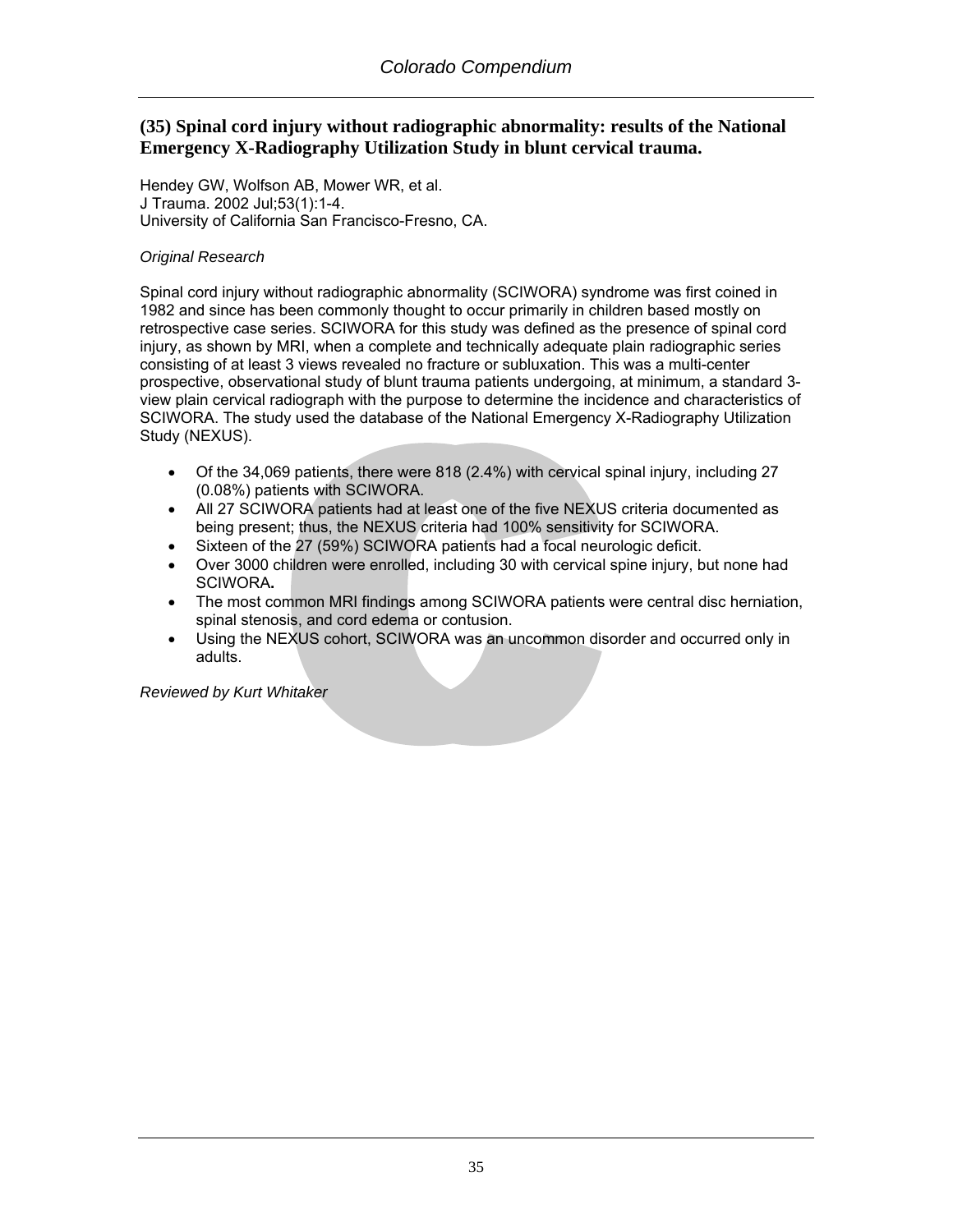## **(36) Prospective comparison of admission computed tomographic scan and plain films of the upper cervical spine in trauma patients with altered mental status.**

[Schenarts PJ](http://www.ncbi.nlm.nih.gov/entrez/query.fcgi?db=pubmed&cmd=Search&itool=pubmed_Abstract&term=%22Schenarts+PJ%22%5BAuthor%5D), [Diaz J,](http://www.ncbi.nlm.nih.gov/entrez/query.fcgi?db=pubmed&cmd=Search&itool=pubmed_Abstract&term=%22Diaz+J%22%5BAuthor%5D) [Kaiser C,](http://www.ncbi.nlm.nih.gov/entrez/query.fcgi?db=pubmed&cmd=Search&itool=pubmed_Abstract&term=%22Kaiser+C%22%5BAuthor%5D) [Carrillo Y](http://www.ncbi.nlm.nih.gov/entrez/query.fcgi?db=pubmed&cmd=Search&itool=pubmed_Abstract&term=%22Carrillo+Y%22%5BAuthor%5D), [Eddy V](http://www.ncbi.nlm.nih.gov/entrez/query.fcgi?db=pubmed&cmd=Search&itool=pubmed_Abstract&term=%22Eddy+V%22%5BAuthor%5D), [Morris JA Jr](http://www.ncbi.nlm.nih.gov/entrez/query.fcgi?db=pubmed&cmd=Search&itool=pubmed_Abstract&term=%22Morris+JA+Jr%22%5BAuthor%5D). J Trauma. 2001 Oct;51(4):663-8 Department of Surgery, Trauma Patient Care Center, Vanderbilt University Medical Center, Nashville, TN.

### *Original Research*

The Eastern Association of the Surgery of Trauma (EAST) developed a practice guideline in 1998 in which CT scan of the upper cervical spine is used to evaluate patients with altered mental status for possible cervical spine injury. The purpose of this prospective, unblinded study was to prospectively evaluate the EAST guidelines in patients with blunt trauma. For the 1,356 patients who met inclusion criteria, a CT of the upper cervical spine (occiput to C3 [Co-C3]) and five-view cervical spine plain films were performed.

- 70 patients (5.2%) had a total of 95 injuries to the upper cervical spine.
- CT scan of Co-C3 identified 67 of 70 patients.
- Plain films identified 38 of 70 patients with injuries to the upper cervical spine.
- Three patients had false-negative CT scans of Co-C3, and one patient was quadriplegic.
- Three patients had injuries missed by CT scan that were identified by a plain radiograph series.
- 32 patients had false-negative plain films, including 4 patients with motor deficits.
- The most commonly missed fractures were to C2 and consisted of fractures to the vertebral body.
- No injury of the upper cervical spine was missed by both plain film series and CT scan.
- CT scan of Co-C3 was superior to plain films in the early identification of upper cervical spine injury.
- Plain films failed to identify 45% of upper cervical spine injuries; four of these missed injuries resulted in motor deficits.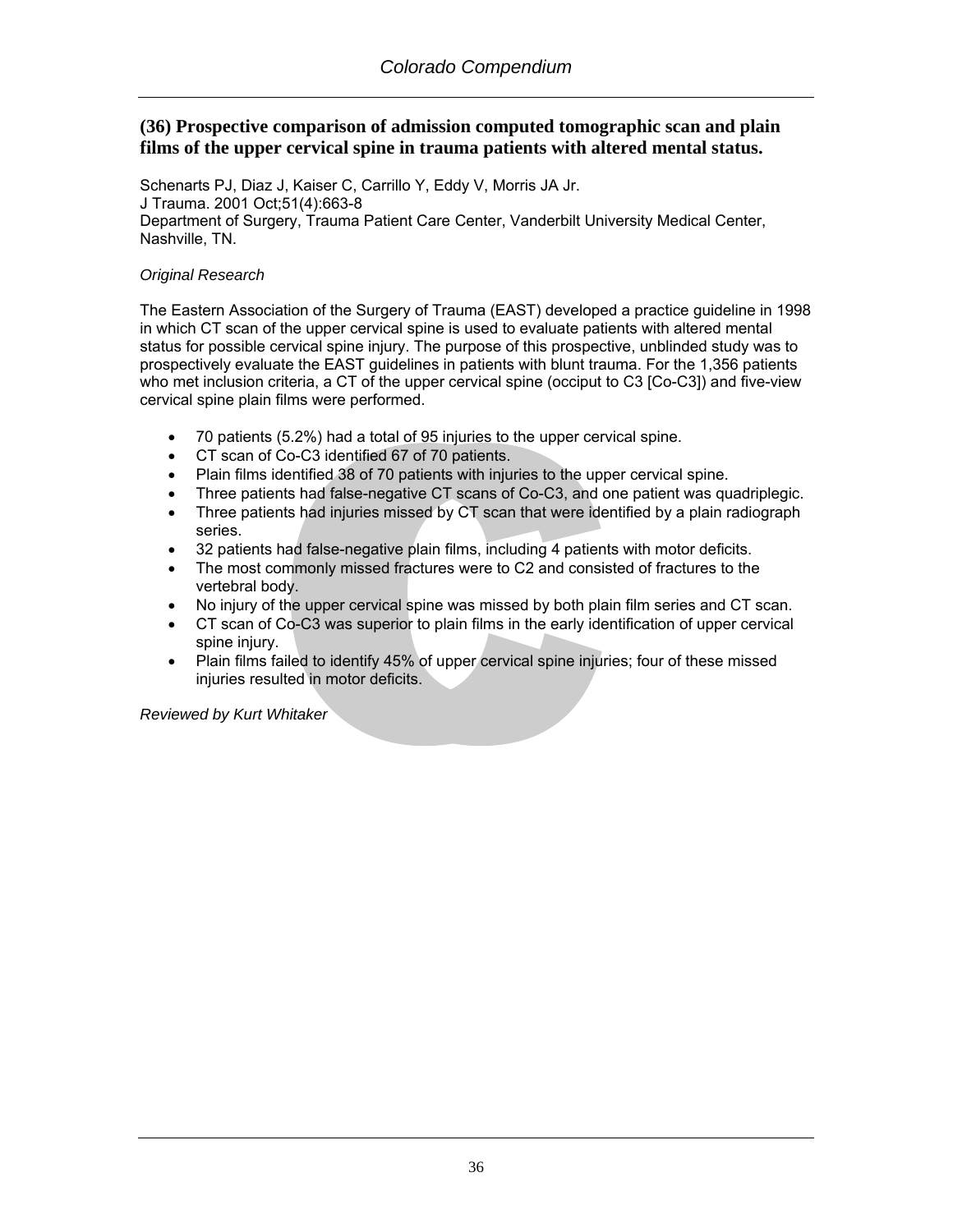### **(37) Clinical policy: Critical issues in the evaluation of adult patients presenting to the emergency department with acute blunt abdominal trauma.**

[ACEP Clinical Policies Committee;](http://www.ncbi.nlm.nih.gov/entrez/query.fcgi?db=pubmed&cmd=Search&itool=pubmed_Abstract&term=%22ACEP+Clinical+Policies+Committee%22%5BCorporate+Author%5D) [Clinical Policies Subcommittee on Acute Blunt Abdominal](http://www.ncbi.nlm.nih.gov/entrez/query.fcgi?db=pubmed&cmd=Search&itool=pubmed_Abstract&term=%22Clinical+Policies+Subcommittee+on+Acute+Blunt+Abdominal+Trauma%22%5BCorporate+Author%5D)  [Trauma](http://www.ncbi.nlm.nih.gov/entrez/query.fcgi?db=pubmed&cmd=Search&itool=pubmed_Abstract&term=%22Clinical+Policies+Subcommittee+on+Acute+Blunt+Abdominal+Trauma%22%5BCorporate+Author%5D). Ann Emerg Med. 2004 Feb;43(2):278-90.

#### *Clinical Practice Guideline*

Blunt abdominal trauma (BAT) is the leading cause of morbidity and mortality among adults and pediatric trauma victims. Physical examination is inaccurate for patients with altered mental status. In a large prospective study, abdominal tenderness was absent in 19% of BAT patients with intra-abdominal injuries. For this clinical policy, a MEDLINE search for articles published between January 1966 and June 2002 was performed to obtain the relevant articles. All articles were then classified based on the design of the study and reports were graded. Level A, B, and C recommendations are "generally accepted principles", "reflect moderate clinical certainty", and are contain "preliminary, inconclusive, or conflicting evidence" based on the panel consensus, respectively. Below is a list of answers to the specific critical questions addressed in the clinical policy and the final consensus summary statement.

- CT is ineffective in diagnosing diaphragmatic, pancreatic, and bowel injuries (Level B recommendation).
- Oral contrast as preparation for a CT scan is not essential to the evaluation of blunt abdominal trauma (Level B recommendation).
- The FAST is useful as an initial screening examination to detect hemoperitoneum in blunt abdominal trauma patients (Level B recommendation).
- Diagnostic peritoneal lavage (DPL) can be used to exclude hemoperitoneum in BAT patients. DPL does not define the extent of injury, has a 1% to 2% complication rate, and may lead to non-therapeutic laparotomies. (Level B recommendation).
- On the basis of consensus and current practice patterns, the initial choices for the evaluation of BAT are CT and FAST, depending on the patient's hemodynamic stability.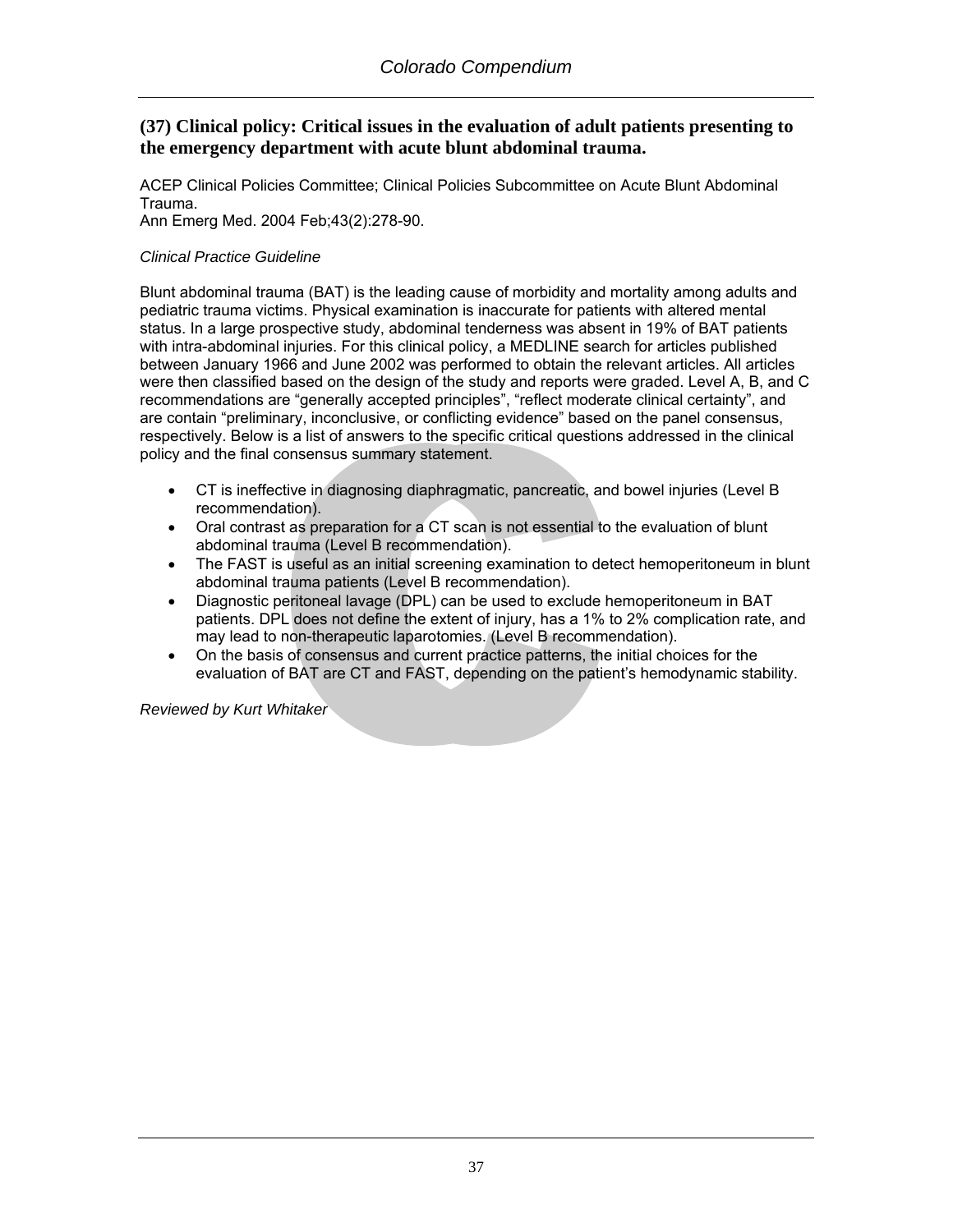## **(38) Admission or observation is not necessary after a negative abdominal computed tomographic scan in patients with suspected blunt abdominal trauma: results of a prospective, multi-institutional trial.**

[Livingston DH](http://www.ncbi.nlm.nih.gov/entrez/query.fcgi?db=pubmed&cmd=Search&itool=pubmed_Abstract&term=%22Livingston+DH%22%5BAuthor%5D), [Lavery RF,](http://www.ncbi.nlm.nih.gov/entrez/query.fcgi?db=pubmed&cmd=Search&itool=pubmed_Abstract&term=%22Lavery+RF%22%5BAuthor%5D) [Passannante MR](http://www.ncbi.nlm.nih.gov/entrez/query.fcgi?db=pubmed&cmd=Search&itool=pubmed_Abstract&term=%22Passannante+MR%22%5BAuthor%5D), [Skurnick JH](http://www.ncbi.nlm.nih.gov/entrez/query.fcgi?db=pubmed&cmd=Search&itool=pubmed_Abstract&term=%22Skurnick+JH%22%5BAuthor%5D), [Fabian TC](http://www.ncbi.nlm.nih.gov/entrez/query.fcgi?db=pubmed&cmd=Search&itool=pubmed_Abstract&term=%22Fabian+TC%22%5BAuthor%5D), [Fry DE,](http://www.ncbi.nlm.nih.gov/entrez/query.fcgi?db=pubmed&cmd=Search&itool=pubmed_Abstract&term=%22Fry+DE%22%5BAuthor%5D) [Malangoni MA](http://www.ncbi.nlm.nih.gov/entrez/query.fcgi?db=pubmed&cmd=Search&itool=pubmed_Abstract&term=%22Malangoni+MA%22%5BAuthor%5D). J Trauma. 1998 Feb;44(2):273-80 Department of Surgery, New Jersey Medical School, Newark, NJ.

### *Original Research*

This was a prospective, multi-center study evaluating all patients with blunt abdominal trauma (BAT) suspected by either physical examination or mechanism of injury. The protocol used was physical examination in the emergency department (with serial examinations at 4 and 8 hours), followed by abdominal CT, followed by hospitalization for observation. Outcomes were measured at 20 hours and at discharge and included clinical deterioration, the need for laparotomy, and death.

- Of the 2,774 patients who met inclusion criteria, 2,299 fulfilled the entire study protocol.
- CT scan was negative in 1,809 patients, positive for organ injury or abdominal free fluid in 389 patients, and nondiagnostic in 78 patients.
- 61% of patients had abdominal tenderness or bruising, but only 22% had a positive CT scan.
- 19% of patients with a positive CT scan had no tenderness.
- The negative predictive value of an abdominal CT based on the preliminary reading and as defined by the findings of subsequent laparotomy in the population fully satisfying the protocol was 99.63%.
- Abdominal tenderness is not predictive of an abdominal injury.
- Patients with a negative CT scan after suspected BAT do not benefit from hospital admission or prolonged observation.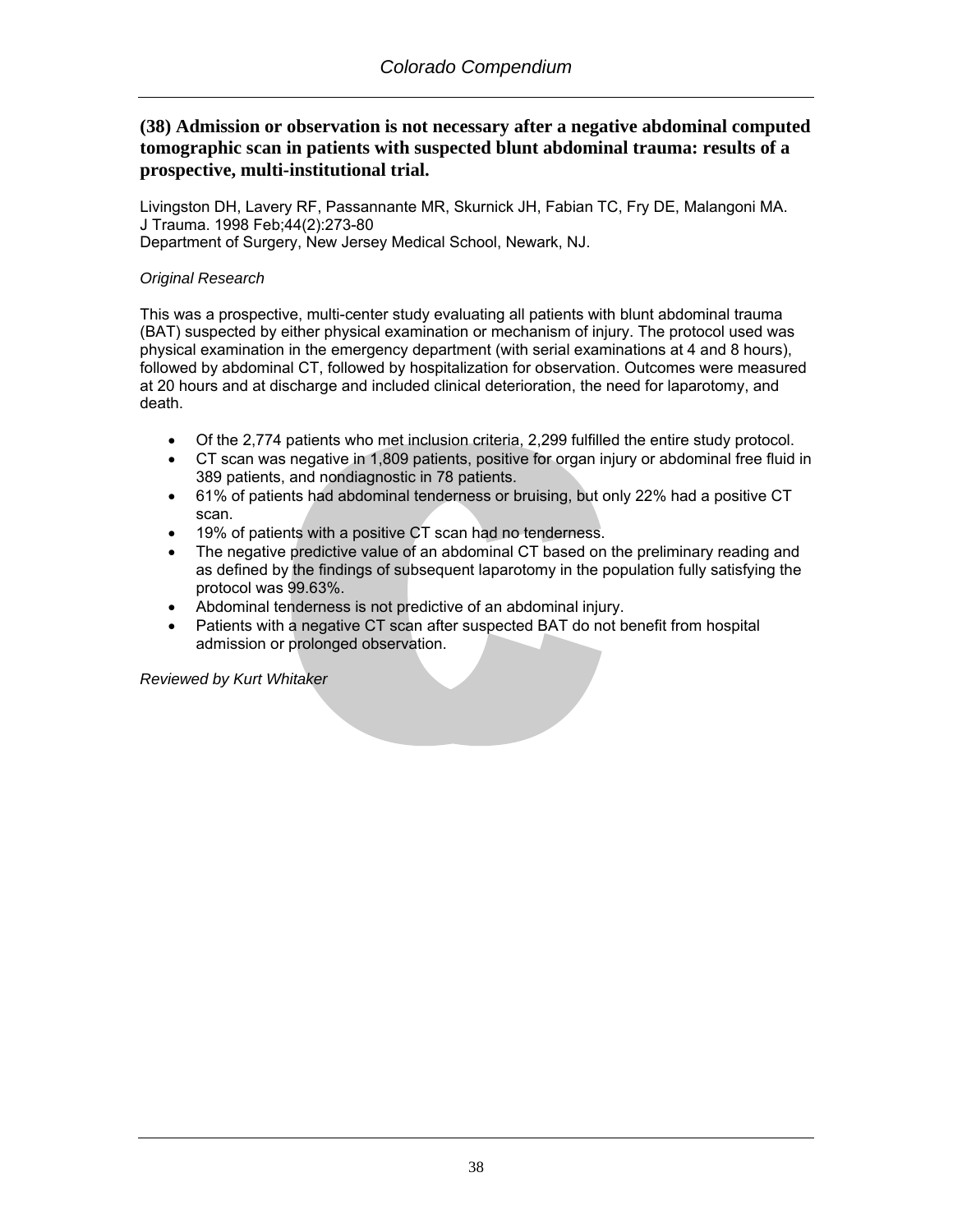### **(39) Clinical policy for children younger than three years presenting to the emergency department with fever.**

[American College of Emergency Physicians Clinical Policies Committee](http://www.ncbi.nlm.nih.gov/entrez/query.fcgi?db=pubmed&cmd=Search&itool=pubmed_Abstract&term=%22American+College+of+Emergency+Physicians+Clinical+Policies+Committee%22%5BCorporate+Author%5D); [American College of](http://www.ncbi.nlm.nih.gov/entrez/query.fcgi?db=pubmed&cmd=Search&itool=pubmed_Abstract&term=%22American+College+of+Emergency+Physicians+Clinical+Policies+Subcommittee+on+Pediatric+Fever%22%5BCorporate+Author%5D)  [Emergency Physicians Clinical Policies Subcommittee on Pediatric Fever](http://www.ncbi.nlm.nih.gov/entrez/query.fcgi?db=pubmed&cmd=Search&itool=pubmed_Abstract&term=%22American+College+of+Emergency+Physicians+Clinical+Policies+Subcommittee+on+Pediatric+Fever%22%5BCorporate+Author%5D). Ann Emerg Med. 2003 Oct;42(4):530-45.

#### *Clinical Practice Guideline*

Fever is defined as a rectal temperature greater than  $38°$  C (>100.4°F). This policy applies to previously healthy term infants and children between the ages of 1 day and 36 months with exclusion of high-risk children. These guidelines address eight critical questions as outlined below.

- Are there useful age cutoffs for different diagnostic and treatment strategies in febrile children? Infants between 1 and 28 days old with a fever should be presumed to have a serious bacterial infection (SBI) and need a septic work-up. There are identifiable infants aged less than 90 days with low risk for developing SBI, as evidence by the "Rochester" and "Philadelphia" criteria, thus making this a useful age cut-off.
- Does a response to antipyretic medication indicate a lower likelihood of serious bacterial infection in the pediatric patient with a fever? A response to antipyretic medication does not change the likelihood of a child having SBI and should not be used for clinical decisionmaking.
- What are the indications for a chest radiograph during the workup of pediatric fever? A CXR should be obtained in febrile children younger than 3 months of age with evidence of acute respiratory illness (Level B recommendation). There is insufficient evidence to determine when a CXR is required in a febrile child older than 3 months, yet consider a CXR with a temperature > 39 $\degree$  C (> 102.2 $\degree$  F) and a WBC count greater than 20,000/mm<sup>3</sup> in conjunction with acute respiratory findings (Level C recommendation).
- Which children are at risk for UTI? All children younger than one year with fever without a source should be considered at risk for UTI (Level A recommendation). Females between 1 and 2 years old presenting with fever without a source should be considered at risk for having a UTI (Level B recommendation).
- What are the best methods for obtaining urine for urinalysis and culture? Urethral catheterization or suprapubic aspiration are the best methods for diagnosing UTI (Level B recommendation).
- What is the appropriate role of urinalysis, microscopy, and urine cultures? Obtain a urine culture in conjunction with other urine studies when UTI is suspected in a child aged younger than 2 years because a negative dip-stick or urinalysis result in a febrile child does not always exclude UTI (Level B recommendation).
- What is the prevalence of occult bacteremia in children aged 3 to 36 months, and how frequently does it result in significant sequelae? The current prevalence of occult bacteremia among febrile children aged 3 to 36 months is most likely between 1.5% and 2%. Preliminary studies indicate that approximately 5% to 20% of patients aged 3 to 36 months with occult bacteremia will develop significant sequelae. Approximately 0.3% of previously well children (aged 3 to 36 months) who have a fever without source will develop significant sequelae; however, only 0.03% will develop sepsis or meningitis. These studies are pre-Prevnar and some are pre-HIB so current rates are probably lower.
- What is the appropriate role of empiric antibiotics among previously healthy, well-appearing children aged 3 to 36 months with fever without a source? Consider empiric antibiotic therapy for previously healthy, well-appearing children, aged 3 to 36 months, with fever without a source with a temperature of 39.0℃ or greater (>102.2°F) when in association with a WBC count of 15,000/mm<sup>3</sup> or greater if obtained (Level B recommendation.) In those cases when empiric antibiotics are not prescribed for children who have fever without a source, close follow-up must be ensured (Level C recommendations.) This recommendation is based on data from the post-HIB era; however, there are no studies yet available looking at the post-pneumococcal vaccination (post-Prevnar) era.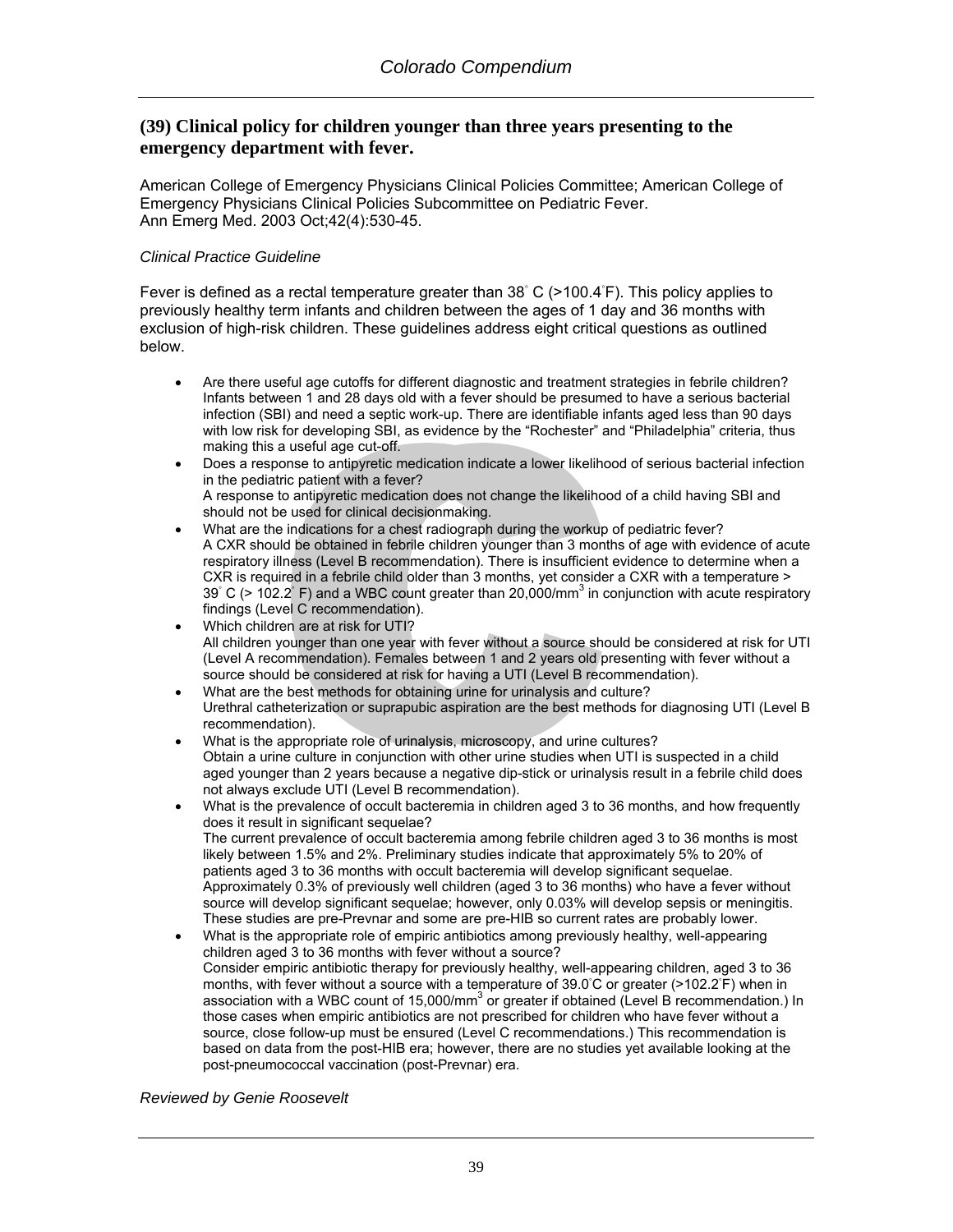# **(40) Evaluation and management of febrile seizures in the out-of-hospital and emergency department settings.**

[Warden CR](http://www.ncbi.nlm.nih.gov/entrez/query.fcgi?db=pubmed&cmd=Search&itool=pubmed_Abstract&term=%22Warden+CR%22%5BAuthor%5D), [Zibulewsky J](http://www.ncbi.nlm.nih.gov/entrez/query.fcgi?db=pubmed&cmd=Search&itool=pubmed_Abstract&term=%22Zibulewsky+J%22%5BAuthor%5D), [Mace S](http://www.ncbi.nlm.nih.gov/entrez/query.fcgi?db=pubmed&cmd=Search&itool=pubmed_Abstract&term=%22Mace+S%22%5BAuthor%5D), [Gold C](http://www.ncbi.nlm.nih.gov/entrez/query.fcgi?db=pubmed&cmd=Search&itool=pubmed_Abstract&term=%22Gold+C%22%5BAuthor%5D), [Gausche-Hill M](http://www.ncbi.nlm.nih.gov/entrez/query.fcgi?db=pubmed&cmd=Search&itool=pubmed_Abstract&term=%22Gausche%2DHill+M%22%5BAuthor%5D). Ann Emerg Med. 2003 Feb;41(2):215-22. Department of Emergency Medicine, Oregon Health & Science University/Doernbecher Children's Hospital, Portland, OR.

### *Clinical Practice Review*

Febrile seizures are the most common seizures seen in the pediatric population in the ED setting. This review discusses the risk of recurrent febrile seizures, indications for an lumbar puncture (LP) and neuroimaging (CT head or EEG), and the ED evaluation and management. This article also reflects the recommendations of the American Academy of Pediatrics as outlined in their most recent practice parameter from 1996.

- Risk of recurrent febrile seizures: (1) < 12 months of age, (2) temperature < 40◦ C on presentation, (3) < 24 hour duration of fever, (4) family history of febrile seizures, (5) complex seizure with first febrile seizure.
- Consider an LP when: (1) < 18 months of age and first febrile seizure, (2) abnormal appearance or mental status after the post-ictal period, (3) any physical signs of meningitis, (4) any complex features, (5) any slow postictal clearance of mentation, (6) pretreatment with antibiotics.
- Physical exam is more reliable in children older than 18 months of age, thus an LP can be deferred in the absence of signs or symptoms of CNS infection.
- A non-contrasted CT of the head is indicated if the physician is unable to exclude increased ICP based on the physical exam (papilledema, obtundation, "sunsetting" ocular motility), presence of status epilepticus or a complex febrile seizure, evidence of trauma, or CSF shunt is in place.
- EEG does not need to be performed in the evaluation of a neurologically healthy child with a first simple febrile seizure.
- Cooling measures and antipyretic administration have not been shown to decrease the initial occurrence or recurrence of febrile seizures.
- Check a blood glucose in all patients with persistent altered level of consciousness. Consider checking electrolytes if there is any evidence of significant dehydration, altered level of consciousness, diabetes, or other metabolic disorders.
- Treat with a benzodiazepine as first line therapy for any seizure lasting longer than 5 minutes.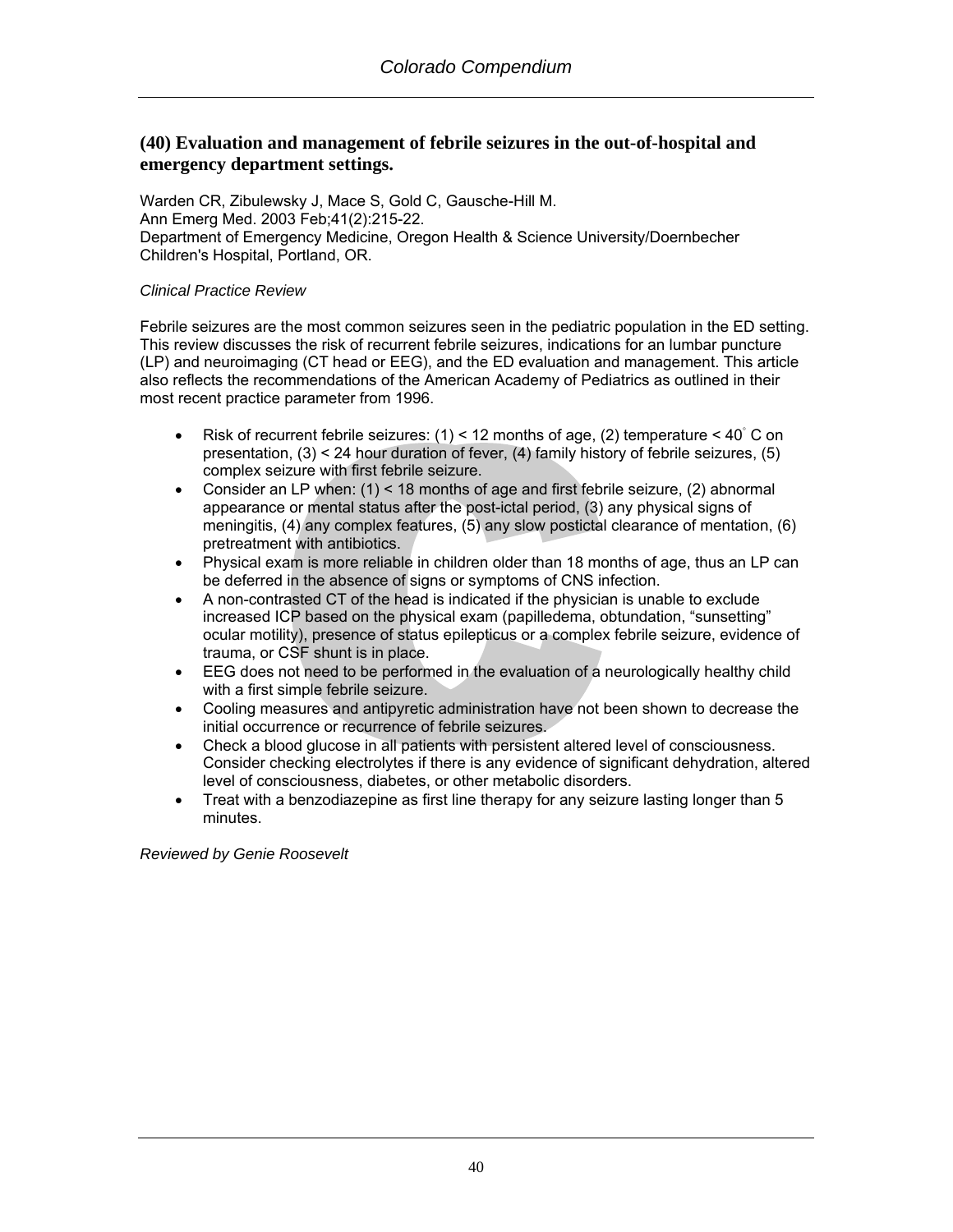# **(41) A randomized trial of a single dose of oral dexamethasone for mild croup.**

[Bjornson CL](http://www.ncbi.nlm.nih.gov/entrez/query.fcgi?db=pubmed&cmd=Search&itool=pubmed_Abstract&term=%22Bjornson+CL%22%5BAuthor%5D), [Klassen TP,](http://www.ncbi.nlm.nih.gov/entrez/query.fcgi?db=pubmed&cmd=Search&itool=pubmed_Abstract&term=%22Klassen+TP%22%5BAuthor%5D) [Williamson J](http://www.ncbi.nlm.nih.gov/entrez/query.fcgi?db=pubmed&cmd=Search&itool=pubmed_Abstract&term=%22Williamson+J%22%5BAuthor%5D), [Brant R,](http://www.ncbi.nlm.nih.gov/entrez/query.fcgi?db=pubmed&cmd=Search&itool=pubmed_Abstract&term=%22Brant+R%22%5BAuthor%5D) [Mitton C,](http://www.ncbi.nlm.nih.gov/entrez/query.fcgi?db=pubmed&cmd=Search&itool=pubmed_Abstract&term=%22Mitton+C%22%5BAuthor%5D) [Plint A](http://www.ncbi.nlm.nih.gov/entrez/query.fcgi?db=pubmed&cmd=Search&itool=pubmed_Abstract&term=%22Plint+A%22%5BAuthor%5D), [Bulloch B,](http://www.ncbi.nlm.nih.gov/entrez/query.fcgi?db=pubmed&cmd=Search&itool=pubmed_Abstract&term=%22Bulloch+B%22%5BAuthor%5D) [Evered L,](http://www.ncbi.nlm.nih.gov/entrez/query.fcgi?db=pubmed&cmd=Search&itool=pubmed_Abstract&term=%22Evered+L%22%5BAuthor%5D) [Johnson](http://www.ncbi.nlm.nih.gov/entrez/query.fcgi?db=pubmed&cmd=Search&itool=pubmed_Abstract&term=%22Johnson+DW%22%5BAuthor%5D)  [DW;](http://www.ncbi.nlm.nih.gov/entrez/query.fcgi?db=pubmed&cmd=Search&itool=pubmed_Abstract&term=%22Johnson+DW%22%5BAuthor%5D) [Pediatric Emergency Research Canada Network](http://www.ncbi.nlm.nih.gov/entrez/query.fcgi?db=pubmed&cmd=Search&itool=pubmed_Abstract&term=%22Pediatric+Emergency+Research+Canada+Network%22%5BCorporate+Author%5D). N Engl J Med. 2004 Sep 23;351(13):1306-13. Department of Pediatrics, University of Calgary, Calgary, Alta., Canada.

### *Original Research*

The objectives of this study were to determine whether one dose of oral dexamethasone treatment of mild croup would reduce the incidence of a return to a medical care provider for croup and the associated economic costs. This was a multicenter, randomized, double-blind, placebo-controlled trial performed at four pediatric emergency departments in Canada in which 720 children with mild croup were randomly assigned to receive one oral dose of either dexamethasone (0.6 mg per kilogram of body weight, to max dose of 20 mg) or placebo. Mild croup, or acute laryngotracheobronchitis, was defined using a validated croup scoring system which effectively defined patients with mild symptoms, specifically, the presence of a barking cough, no audible stridor at rest, and mild or no indrawing of the chest wall. Return to medical care was significantly lower in the dexamethasone group (7.3% vs 15.3%, *p* < 0.001). The average savings was 21 Canadian dollars (*p* = 0.01) per case when treated with dexamethasone. Secondary measures demonstrated that in the dexamethasone group, there was quicker resolution of croup symptoms, less lost sleep, and less stress on the part of the parent. Interestingly, among the 720 patients studied, there were no significant sequelae, aside from seven patients later diagnosed with pneumonia (three in the dexamethasone group).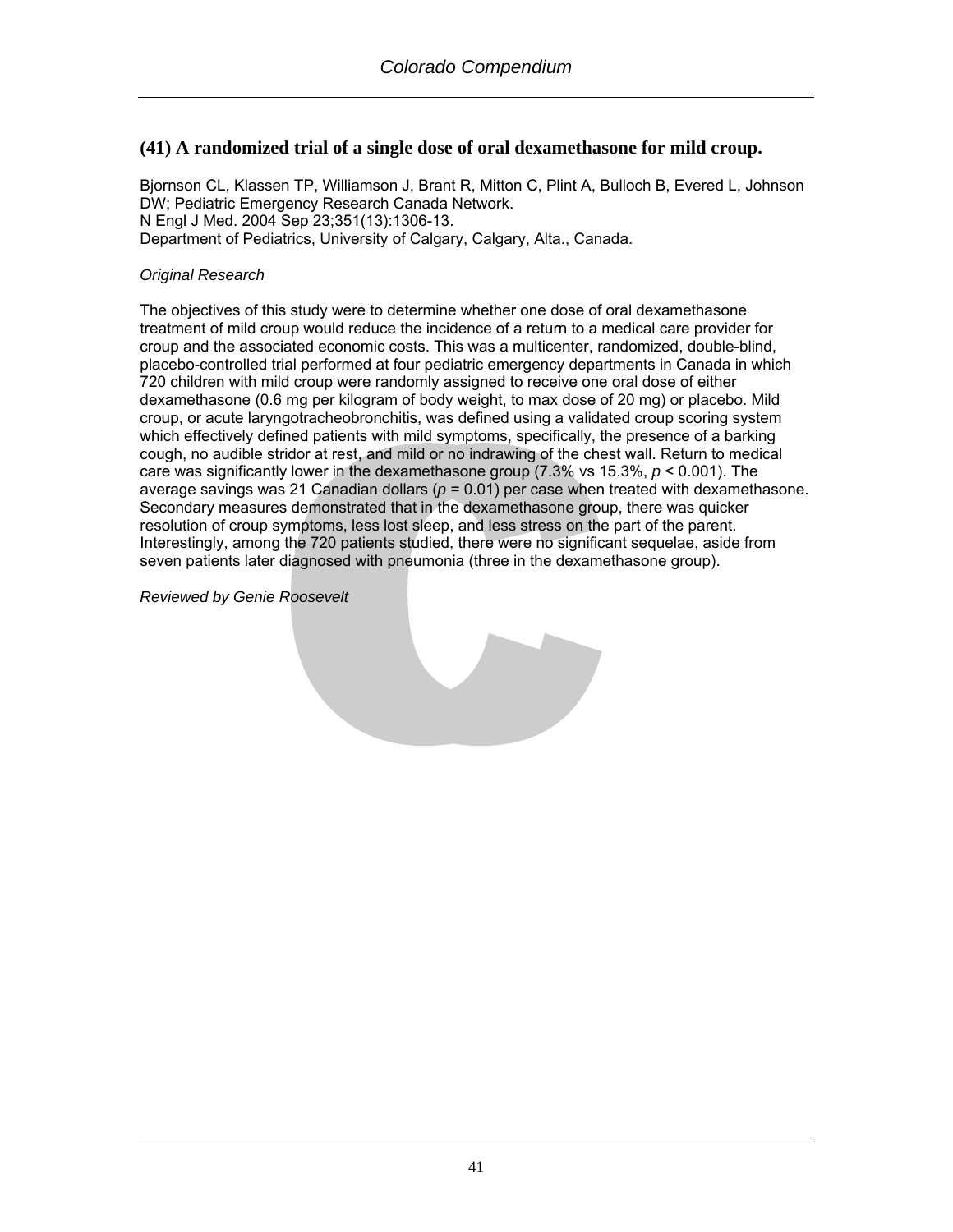### **(42) Pharmacologic treatment of bronchiolitis in infants and children: a systematic review.**

[King VJ](http://www.ncbi.nlm.nih.gov/entrez/query.fcgi?db=pubmed&cmd=Search&itool=pubmed_Abstract&term=%22King+VJ%22%5BAuthor%5D), [Viswanathan M](http://www.ncbi.nlm.nih.gov/entrez/query.fcgi?db=pubmed&cmd=Search&itool=pubmed_Abstract&term=%22Viswanathan+M%22%5BAuthor%5D), [Bordley WC](http://www.ncbi.nlm.nih.gov/entrez/query.fcgi?db=pubmed&cmd=Search&itool=pubmed_Abstract&term=%22Bordley+WC%22%5BAuthor%5D), [Jackman AM,](http://www.ncbi.nlm.nih.gov/entrez/query.fcgi?db=pubmed&cmd=Search&itool=pubmed_Abstract&term=%22Jackman+AM%22%5BAuthor%5D) [Sutton SF,](http://www.ncbi.nlm.nih.gov/entrez/query.fcgi?db=pubmed&cmd=Search&itool=pubmed_Abstract&term=%22Sutton+SF%22%5BAuthor%5D) [Lohr KN,](http://www.ncbi.nlm.nih.gov/entrez/query.fcgi?db=pubmed&cmd=Search&itool=pubmed_Abstract&term=%22Lohr+KN%22%5BAuthor%5D) [Carey TS.](http://www.ncbi.nlm.nih.gov/entrez/query.fcgi?db=pubmed&cmd=Search&itool=pubmed_Abstract&term=%22Carey+TS%22%5BAuthor%5D) Arch Pediatr Adolesc Med. 2004 Feb;158(2):127-37 Cecil B. Sheps Center for Health Services Research, University of North Carolina at Chapel Hill, Chapel Hill, NC.

### *Clinical Practice Review*

This review article analyzed 44 randomized controlled trials (RCTs) of commonly used interventions for RSV bronchiolitis, including epinephrine, beta-2-agonist bronchodilators (albuterol and salbutamol), corticosteroids, and ribavirin. This was intentionally not a formal metaanalysis. The authors point out that the heterogeneity introduced by study differences (such as drug doses used, duration of therapy, etc.) would make a formal meta-analysis inappropriate and misleading.

Overall, little evidence supports a routine role for any of these drugs in treating patients with bronchiolitis. Nevertheless, this article's recommendations are in agreement with the American Academy of Pediatrics Committee on Infectious Diseases about the treatment for RSV bronchiolitis in the 2003 Red Book. The committee recommends supportive care as needed, including hydration, supplemental oxygen, and mechanical ventilation as the primary treatment modalities for bronchiolitis. None of the treatments listed below have definitively been found to be effective.

- Nebulized epinephrine use was reviewed in 8 RCTs, yet most outcomes reported (better clinical scores immediately after initial treatment) were short term. One small study demonstrated a reduction in the length of hospitalization and another found a decreased rate of hospital admissions but these findings have not been duplicated despite multiple subsequent studies.
- Beta-2-agonist bronchodilator use was reviewed in 13 RCTs, with eight of them reporting no significant difference between need for or length of hospitalization versus placebo. Most studies showed short-term clinical improvements, yet one showed worsening hypoxia.
- Systemtic corticosteroids was reviewed in 5 RCTs and the authors' found inconclusive evidence that they offer any benefit in terms of rates and duration of hospitalization, nor did they find benefit when examining surrogate outcomes, such as clinical scores.
- Inhaled corticosteroids were reviewed in 6 RCTs, with two studies showing longer term clinical worsening of symptoms in the inhaled budesonide group.
- Ribavirin use was reviewed in 10 RCTs and in four of five studies looking at primary outcomes of interest (days of hospitalization, length of time that a child required more intensive supportive interventions, and duration of illness) found no significant differences with ribavirin treatment compared with placebo.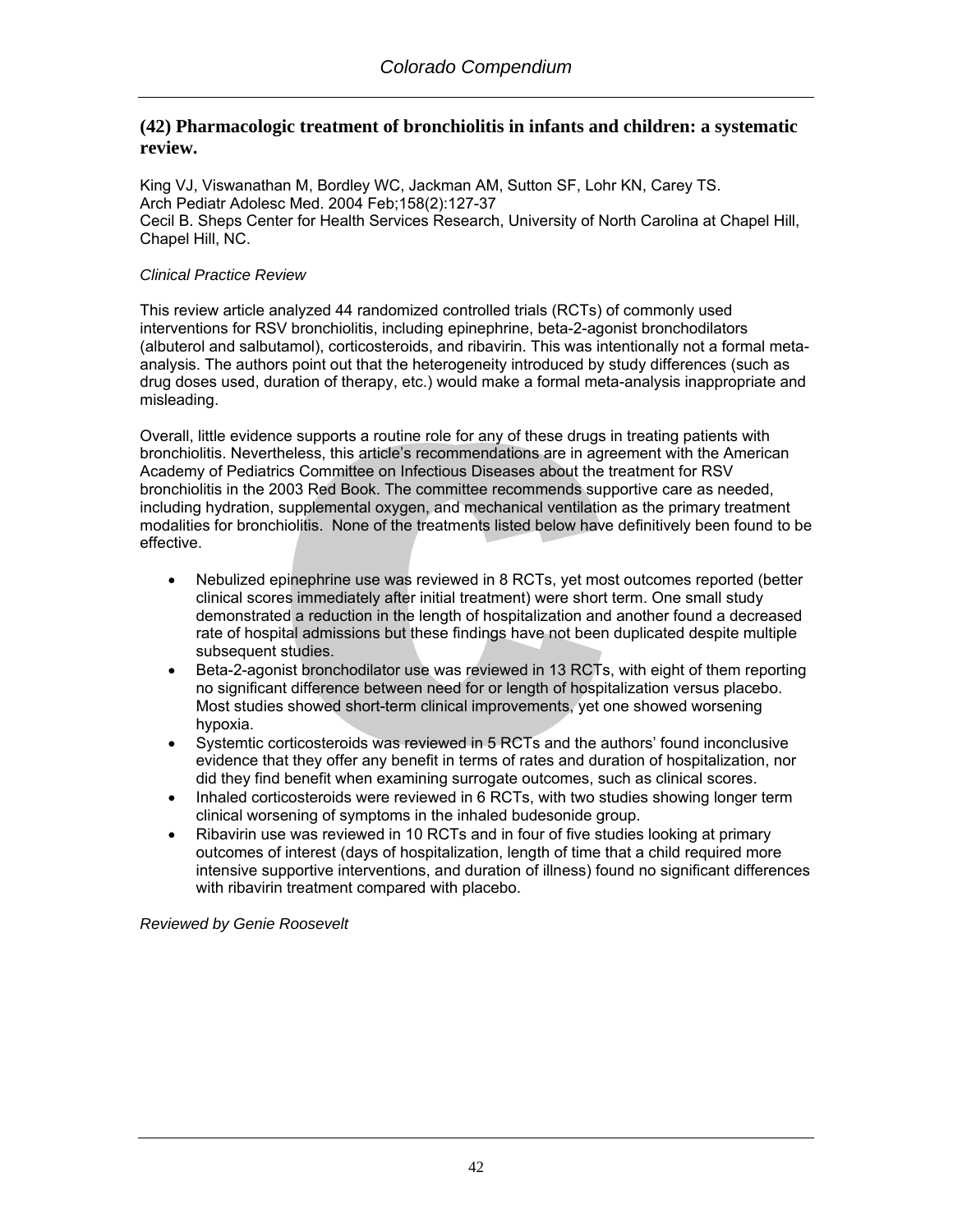# **(43) Community-acquired pneumonia in children.**

[McIntosh K](http://www.ncbi.nlm.nih.gov/entrez/query.fcgi?db=pubmed&cmd=Search&itool=pubmed_Abstract&term=%22McIntosh+K%22%5BAuthor%5D). N Engl J Med. 2002 Feb 7;346(6):429-37. Division of Infectious Diseases, Children's Hospital, Boston, MA 02115, USA.

### *Clinical Practice Review*

This was a review article discussing the etiology, diagnosis, and treatment of community-acquired pneumonia (CAP) in children. The most common causes of CAP in otherwise healthy children include viral, *Mycoplasmia pneumoniae*, *Chlamydia* (*C. trachomatis*, *C. pneumoniae*), and bacteria (*Streptococcus pneumoniae*.) The lack of an etiologic gold standard makes the microbiologic diagnosis of CAP in children difficult. The classic typical (i.e., bacterial) vs atypical (i.e., viral or mycoplasmal) pneumonia differentiation has proven to be ineffective. However, the cause of pediatric pneumonia in relation to clinical or epidemiologic findings, the signs and symptoms (conjunctivitis, otitis media, and wheezing were found more frequently in viral) were surprisingly uniform throughout the etiologic spectrum. As in adults, CXR cannot be used to differentiate between viral and bacterial disease. Non-microbiologic laboratory tests (i.e., WBC, ANC, CRP) also cannot differentiate between viral and bacterial disease. Unlike in the treatment of pneumonia in adults where official treatment recommendations are made, CAP in children still lacks treatment guidelines for the United States. Canada however has developed a consensus statement of the treatment of CAP. This article summarizes the outpatient and inpatient treatment recommendations for CAP in children.

- Localized chest pain usually signifies pleural irritation which usually represents bacterial etiology.
- Wheezing in a child with pneumonia is likely to be a viral, *M. pneumoniae*, or *C. pneumoniae* infection.
- CXR is useful to confirm the diagnosis of pneumonia, although is not helpful to distinguish between bacterial and viral.
- CAP in infants ages birth to 20 days all should be admitted, and receive ampicillin and gentamycin +/- cefotaxime.
- CAP in infants ages 3 weeks to 3 months should be admitted if febrile or hypoxic.
- CAP in children ages 4 months to 4 years can be treated with high-dose oral amoxicillin (80 to 100 mg/kg/day) as an outpatient.
- CAP in children ages 5 to 15 years can be treated with oral erythromycin or azithromycin as an outpatient. Consider doxycycline in children older than 8 years of age.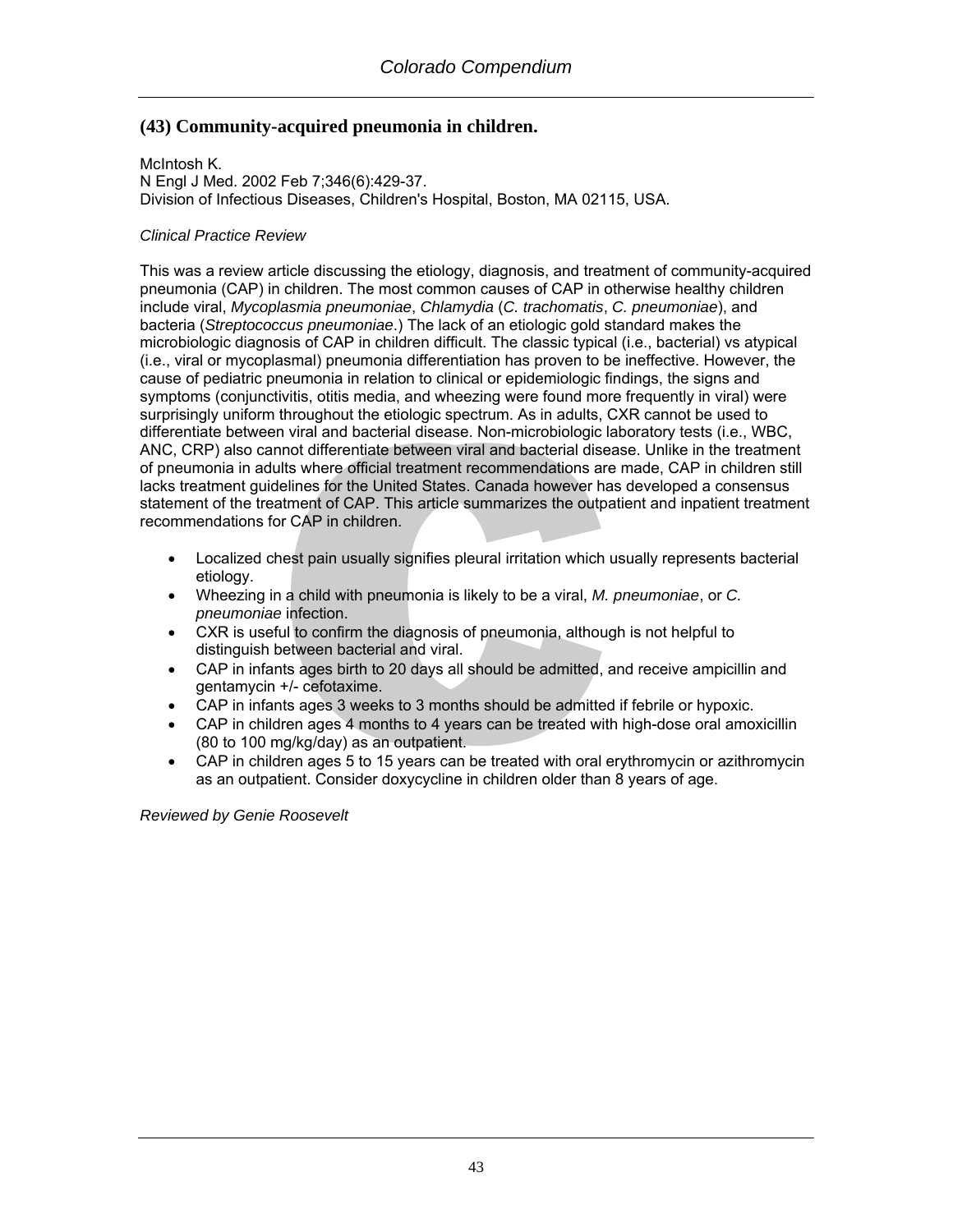# **(44) The infant with acute, unexplained, excessive crying.**

[Poole SR](http://www.ncbi.nlm.nih.gov/entrez/query.fcgi?db=pubmed&cmd=Search&itool=pubmed_Abstract&term=%22Poole+SR%22%5BAuthor%5D). Pediatrics. 1991 Sep;88(3):450-5 Department of Pediatrics, University of Colorado School of Medicine, Denver.

#### *Original Research*

This study described 56 infants who presented to the ED during a one-year period with an episode of excessive, prolonged crying without fever and without a cause that was apparent to the parents. Parents were interviewed by phone 48 hours after the initial ED visit for follow-up to ensure serious diagnoses were not missed. Of the final diagnoses, 61% were considered serious. Of that 61%, the history suggested the diagnosis in 20% while the physical exam was critical in the other 41%. The clinician's evaluation should include a careful skin exam in an unclothed child, palpation of all long bones, fluorescein staining of the cornea, eversion of eyelids, rectal exam, and through neurologic examination. "Screening" laboratory tests, except for urinalysis and urine culture, were of little value. Of note, those infants who cease crying before or during the initial assessment are unlikely to have a serious cause. There was a subgroup of infants (18%) with acute, excessive, unexplained crying for whom the crying represents a single, transient event which resolved without sequelae.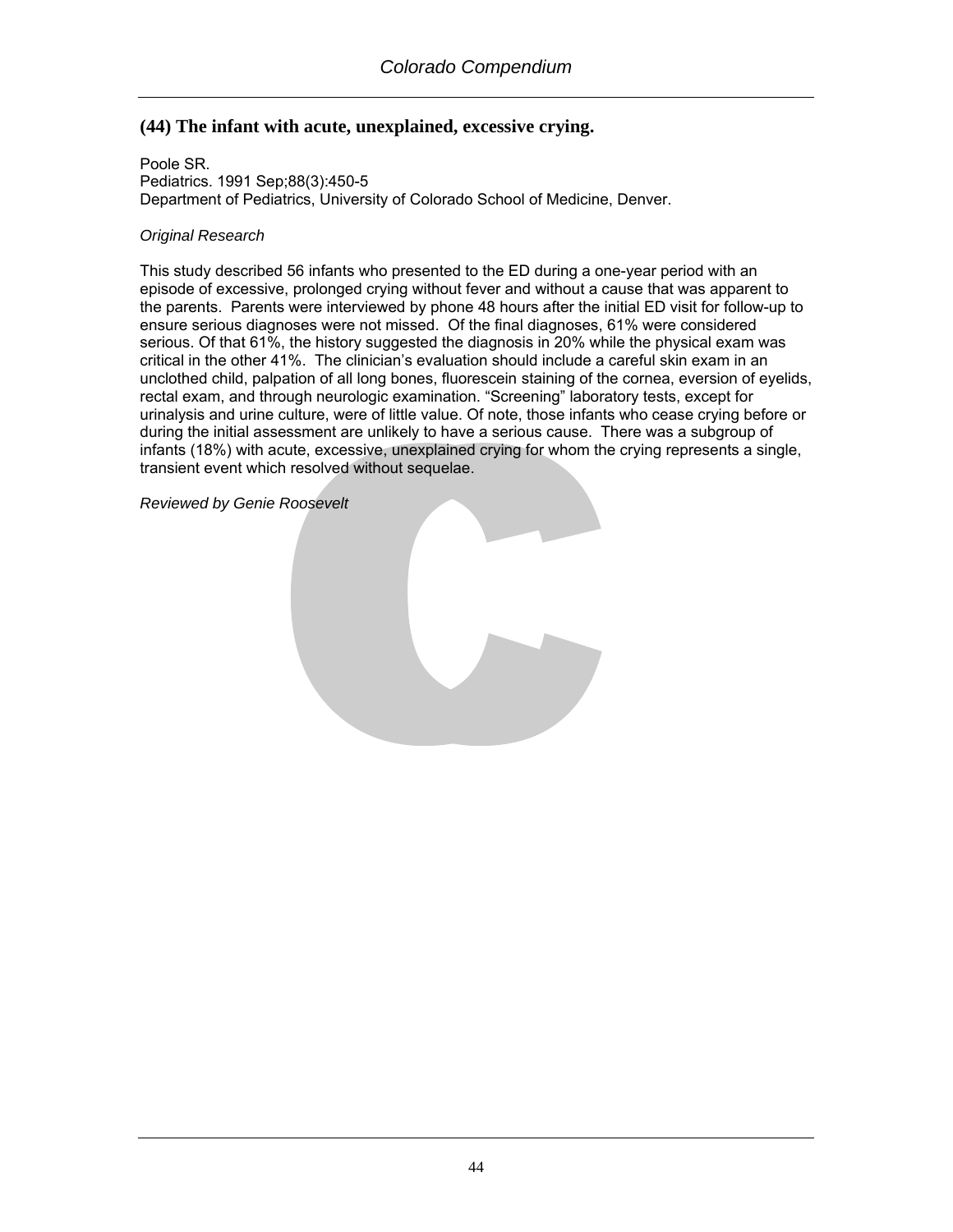# **(45) The management of minor closed head injury in children.**

Committee on Quality Improvement, American Academy of Pediatrics. Commission on Clinical Policies and Research, American Academy of Family Physicians. Pediatrics. 1999 Dec;104(6):1407-15.

### *Clinical Practice Guideline*

This AAP practice parameter is specifically intended for previously neurologically healthy children of either sex two through 20 years of age with isolated minor closed head injury (CHI). This parameter is not intended for victims of multiple trauma, for children with unobserved loss of consciousness (LOC), or for patients with known or suspected cervical spine injuries, a history of bleeding diathesis, pre-existing neurologic disorder, suspected intentional head trauma, or presence of drugs or alcohol. This parameter only addresses patients without LOC or with brief LOC (< 1 minute) and does not address patients with a history of LOC of longer duration.

- Recommended evaluation and treatment of the child with minor CHI and no LOC include observation, either in an ED, office, or home with a competent adult and no imaging is recommended.
- Recommended evaluation of the child with minor CHI and brief LOC (< 1 min) include observation or neuroimaging (i.e., CT head). There are no published studies available for review that compared clinically meaningful outcomes between children receiving neuroimaging versus observation.
- Patients may then be discharged from the hospital for observation by a reliable observer if the postinjury CT scan is interpreted as normal.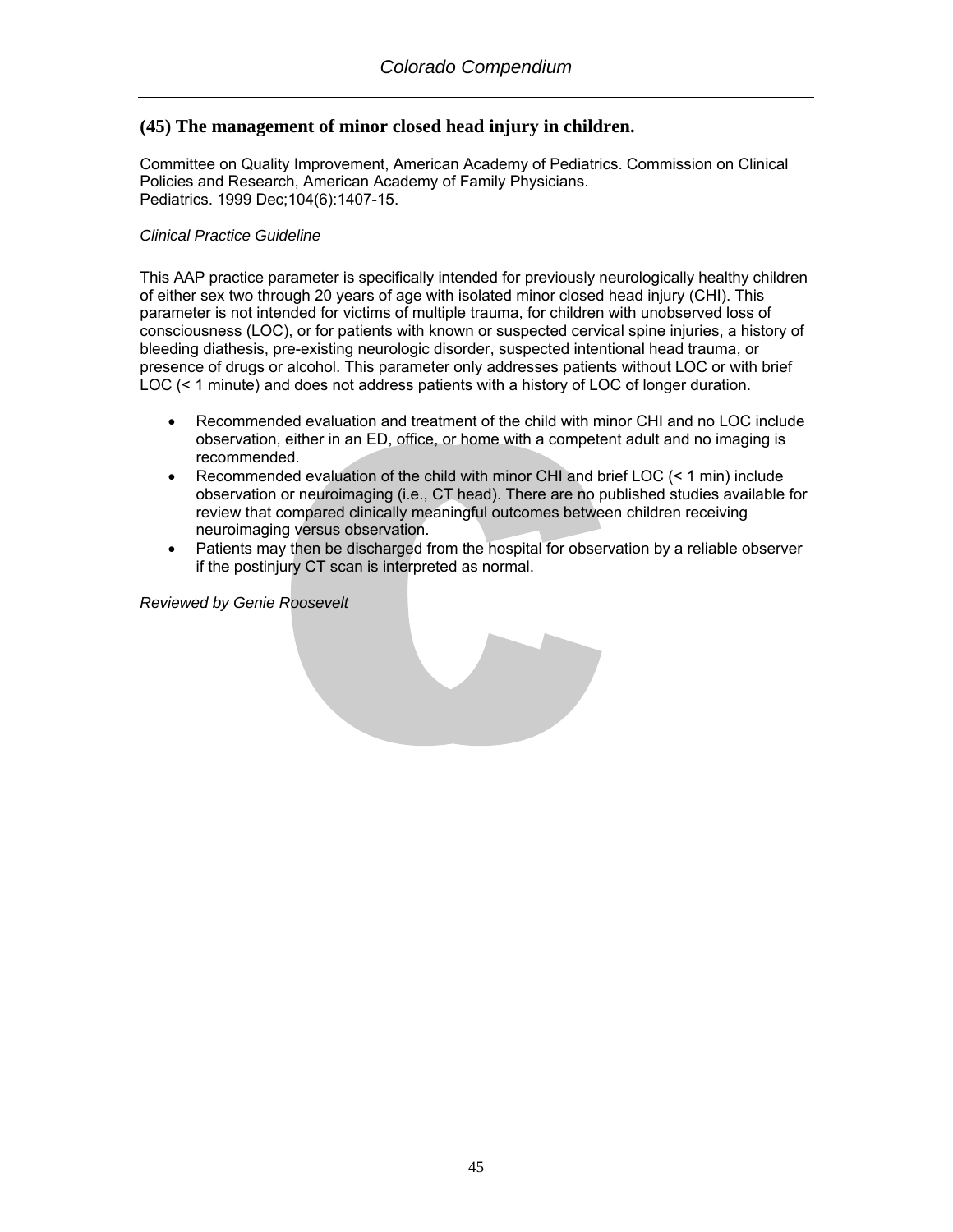# **(46) Development and validation of a multivariable predictive model to distinguish bacterial from aseptic meningitis in children in the post-Haemophilus influenzae era.**

[Nigrovic LE](http://www.ncbi.nlm.nih.gov/entrez/query.fcgi?db=pubmed&cmd=Search&itool=pubmed_Abstract&term=%22Nigrovic+LE%22%5BAuthor%5D), [Kuppermann N,](http://www.ncbi.nlm.nih.gov/entrez/query.fcgi?db=pubmed&cmd=Search&itool=pubmed_Abstract&term=%22Kuppermann+N%22%5BAuthor%5D) [Malley R](http://www.ncbi.nlm.nih.gov/entrez/query.fcgi?db=pubmed&cmd=Search&itool=pubmed_Abstract&term=%22Malley+R%22%5BAuthor%5D). Pediatrics. 2002 Oct;110(4):712-9. Department of Medicine, Children's Hospital and Harvard Medical School, Boston, Massachusetts.

### *Clinical Practice Validation Study*

The objective of this study was to develop and validate a simple multivariable model to distinguish bacterial meningitis from aspectic meningitis in children using objective parameters available at the time of patient presentation. Of the 696 previously healthy children aged 29 days to 19 years, 456 patients were used for the derivation set. A Bacterial Meningitis Score (BMS) was developed by attributing 2 points for a positive gram stain and one point for CSF protein > 80 mg/dL, peripheral  $\overline{ANC} > 10,000$  cells/mm<sup>3</sup>, seizure at or before presentation, and CSF ANC > 1000  $\text{cells/mm}^3$ . The BMS was then applied to a separate group of 240 patients prospectively. The negative predictive value of a score of 0 for bacterial meningitis was 100%, while a BMS > 2 predicted meningitis with a sensitivity of 87%, when applied to the validation set of patients. However, when the BMS was applied to the entire data set, the BMS misclassified only 3.3% of the patients. Of all patients with a BMS = 0 in the derivation and validation data sets, 2 of 404 patients actually had bacterial meningitis. The authors' point out that because patients with aseptic meningitis who were pretreated were excluded from the analysis, this model should not be applied to patients who have received systemic antibiotics within 72 hours of LP. This prediction rule needs to be validated prospectively on a separate population. If this is done, alike children with low risk for SBI and children with BMS scores of 0 could conceivably be followed as outpatients, perhaps after the administration of a long-acting parenteral antibiotics and immediate next-day follow-up.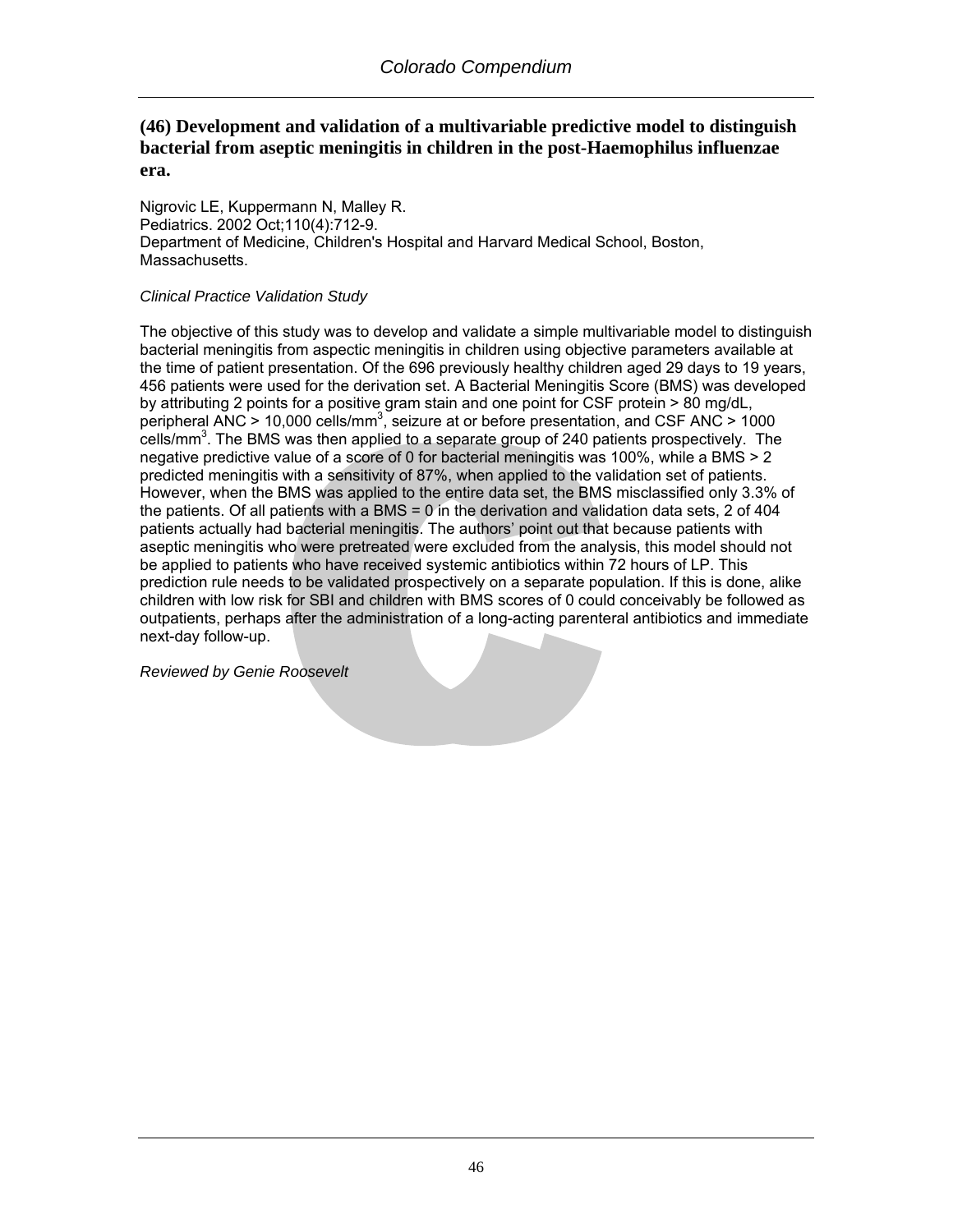## **(47) Oral versus initial intravenous therapy for urinary tract infections in young febrile children.**

[Hoberman A](http://www.ncbi.nlm.nih.gov/entrez/query.fcgi?db=pubmed&cmd=Search&itool=pubmed_Abstract&term=%22Hoberman+A%22%5BAuthor%5D), [Wald ER](http://www.ncbi.nlm.nih.gov/entrez/query.fcgi?db=pubmed&cmd=Search&itool=pubmed_Abstract&term=%22Wald+ER%22%5BAuthor%5D), [Hickey RW](http://www.ncbi.nlm.nih.gov/entrez/query.fcgi?db=pubmed&cmd=Search&itool=pubmed_Abstract&term=%22Hickey+RW%22%5BAuthor%5D), et al. Pediatrics. 1999 Jul;104(1 Pt 1):79-86 Department of Pediatrics, University of Pittsburgh School of Medicine and Children's Hospital of Pittsburgh, Pittsburgh, Pennsylvania.

### *Original Research*

Recent use of nuclear scans has indicated that the majority of febrile young children with UTI have pyelonephritis, putting them at risk for renal scarring and possible long-term sequelae of hypertension and chronic renal failure. Most pediatric textbooks and review articles recommend that young children be hospitalized, at least initially, to receive IV antibiotics for acute pyelonephritis. This multi-center, randomized clinical trial evaluated the efficacy of oral versus initial IV therapy in 306 children 1 to 24 months old with fever and UTI, in terms of short-term clinical outcomes (sterilization of the urine and defervesence) and long-term morbidity (incidence of reinfection and incidence and extent of renal scarring documented at 6 months by 99mTcdimercaptosuccinic acid renal scans). Children received either oral cefixime for 14 days or initial IV cefotaxime for 3 days followed by oral cefixime for 11 days. There was no significant difference between the groups in terms of short-term outcomes or long-term morbidity. Both groups had a mean extent of scarring of approximately 8%. Mean costs were at least twofold higher for children treated IV compared with those treated orally. Oral cefixime is a safe, effective treatment for UTI in young febrile children.

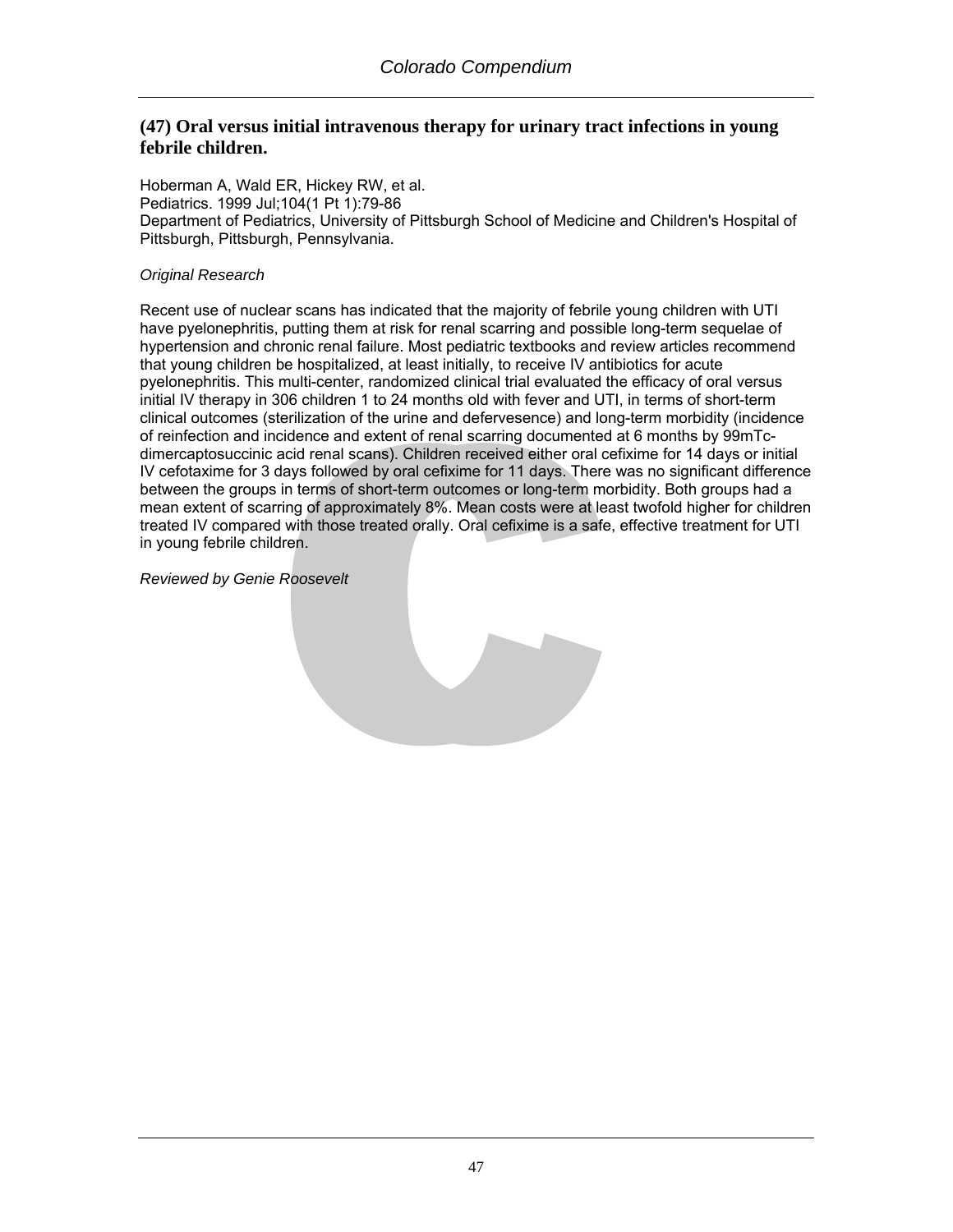### **(48) Screening for urinary tract infection in infants in the emergency department: which test is best?**

[Shaw KN,](http://www.ncbi.nlm.nih.gov/entrez/query.fcgi?db=pubmed&cmd=Search&itool=pubmed_Abstract&term=%22Shaw+KN%22%5BAuthor%5D) [McGowan KL](http://www.ncbi.nlm.nih.gov/entrez/query.fcgi?db=pubmed&cmd=Search&itool=pubmed_Abstract&term=%22McGowan+KL%22%5BAuthor%5D), [Gorelick MH,](http://www.ncbi.nlm.nih.gov/entrez/query.fcgi?db=pubmed&cmd=Search&itool=pubmed_Abstract&term=%22Gorelick+MH%22%5BAuthor%5D) [Schwartz JS.](http://www.ncbi.nlm.nih.gov/entrez/query.fcgi?db=pubmed&cmd=Search&itool=pubmed_Abstract&term=%22Schwartz+JS%22%5BAuthor%5D) Pediatrics. 1998 Jun;101(6):E1 Department of Pediatrics, Children's Hospital of Philadelphia, PA

#### *Original Research*

This was a cross-sectional study conducted prospectively in an urban children's hospital ED. The clinical practice in their ED was to obtain urine cultures on boys  $\leq 1$  year of age and girls  $\leq 2$ years of age by urethral catheterization if they did not have a definite source for their fever (>38.3◦ C) or did have UTI symptoms. The enhanced UA (WBC count plus Gram stain) has been proposed as being a more sensitive method for detecting UTI in young children and as a screen to eliminate cultures. The goals of this study were to (1) provide a prospective comparison of the rapid screening tests' abilities (urine dipstick, a combination of dipstick and microscopy, enhanced UA, and gram stain alone) to detect UTI in a sample of young children in their ED; and (2) compare the test costs and outcomes of three possible screening strategies for UTI (bedside dipstick and culture for all; enhanced UA for all, culture positive results only; and urine cell count for all, culture +/- Gram stain positive results only.) They obtained data for 3,873 infants less than 2 years of age who had a urine culture obtained in the ED by urethral catheterization. Results showed that the enhanced UA was most sensitive at detecting UTI (94%) but had more falsepositive results (16%) than the urine dipstick or gram stain (3%). The most cost-effective strategy was to perform cultures on all infants and begin presumptive treatment on those whose dipstick had at least moderate (2+) leukocyte esterase or positive nitrite at a cost of \$3.70 per child. This strategy identified all infants with UTI. The authors' note that their practice of performing a microscopic UA on all urine specimens that are positive on dipstick study does not appear to have any advantage over dipstick alone for screening for UTI in their ED. While the enhanced UA continues to be promoted by some clinicians, the logistics of implementing this in standard laboratory practice has been difficult.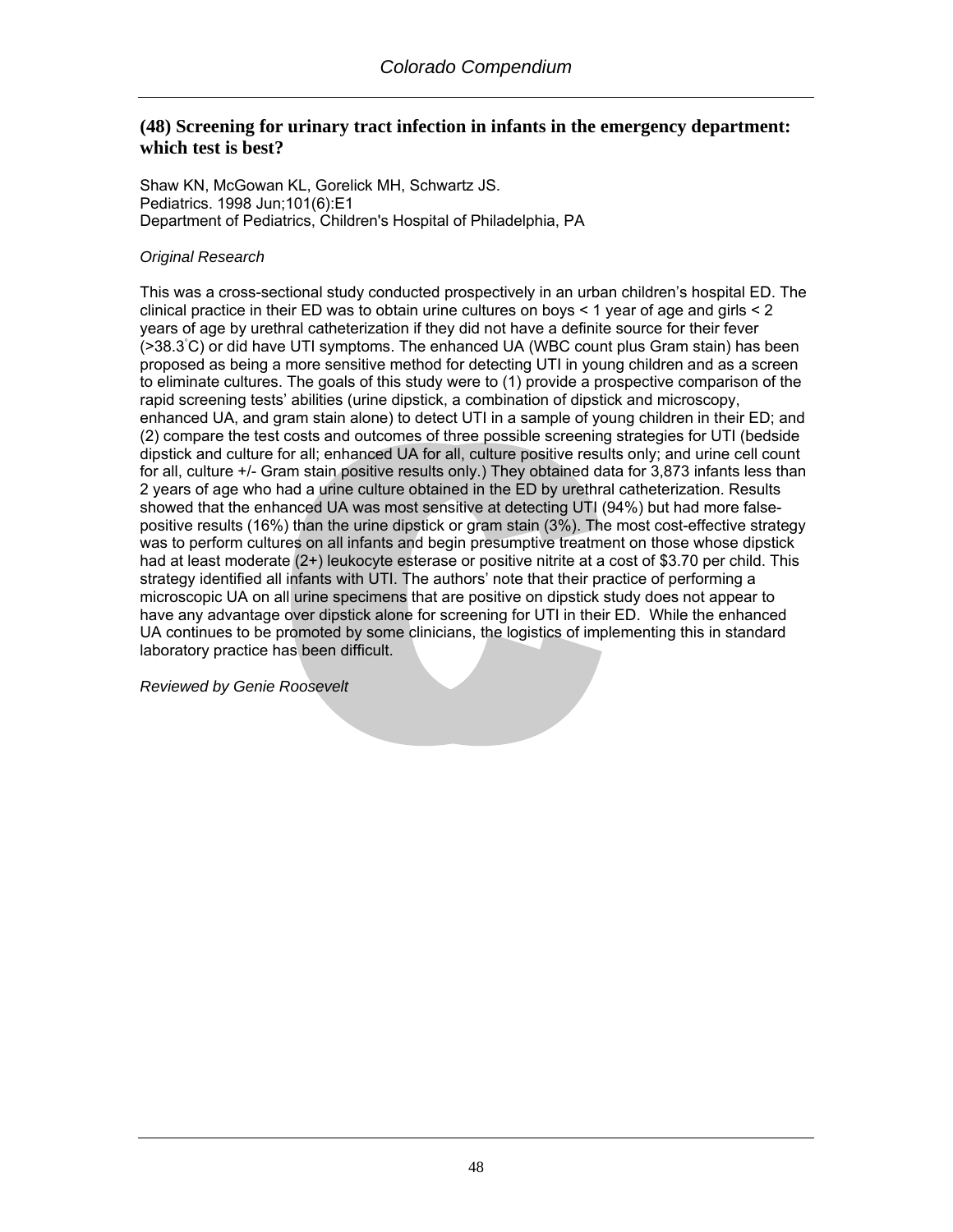### **(49) Enteral vs intravenous rehydration therapy for children with gastroenteritis: a meta-analysis of randomized controlled trials.**

[Fonseca BK](http://www.ncbi.nlm.nih.gov/entrez/query.fcgi?db=pubmed&cmd=Search&itool=pubmed_Abstract&term=%22Fonseca+BK%22%5BAuthor%5D), [Holdgate A,](http://www.ncbi.nlm.nih.gov/entrez/query.fcgi?db=pubmed&cmd=Search&itool=pubmed_Abstract&term=%22Holdgate+A%22%5BAuthor%5D) [Craig JC.](http://www.ncbi.nlm.nih.gov/entrez/query.fcgi?db=pubmed&cmd=Search&itool=pubmed_Abstract&term=%22Craig+JC%22%5BAuthor%5D) Arch Pediatr Adolesc Med. 2004 May;158(5):483-90. Department of Paediatrics, St George Hospital, New South Wales, Australia.

#### *Meta-analysis*

This was a meta-analysis of sixteen randomized controlled trials involving 1,545 children that compared the relative efficacy and safety of enteral vs intravenous rehydration therapy in treatment of childhood gastroenteritis. The authors analyzed data on length of hospital stay, weight gain, duration of intestinal losses, quanitity of intestinal losses, failure rates, and major adverse events. Enteral rehydration by oral or nasogastric route is associated with fewer major adverse events and a shorter hospital stay. The failure rate of enteral therapy was only 4.0%. As with the American Academy of Pediatrics Practice parameter on management of acute gastroenteritis in young children published in 1996, this meta-analysis supports the first line treatment of oral rehydration therapy for acute gastroenteritis in children. The major shortcoming of this study was the implicit limitation of a meta-analysis and lack of subgroup comparisons (by age, nutritional status, severity of dehydration, and presence of electrolyte abnormalities.)

- Oral rehydration had significantly fewer major adverse events (seizure, death).
- Oral rehydration had a significant reduction in length of hospital stay (mean of 21 hours).
- There was no identifiable difference in treatment effect when comparing oral with IV over oral with nastogastric rehydration.
- There was no difference in weight gain between the 2 groups.
- There was no consistent association between recovery from diarrhea (as measured by duration of diarrhea and volume of stool output) and type of rehydration therapy across studies.
- The overall failure rate of enteral therapy was 4.0%.
- Conclusion: There is no evidence to support ongoing use of IV therapy for the first line management of most cases of childhood gastroenteritis.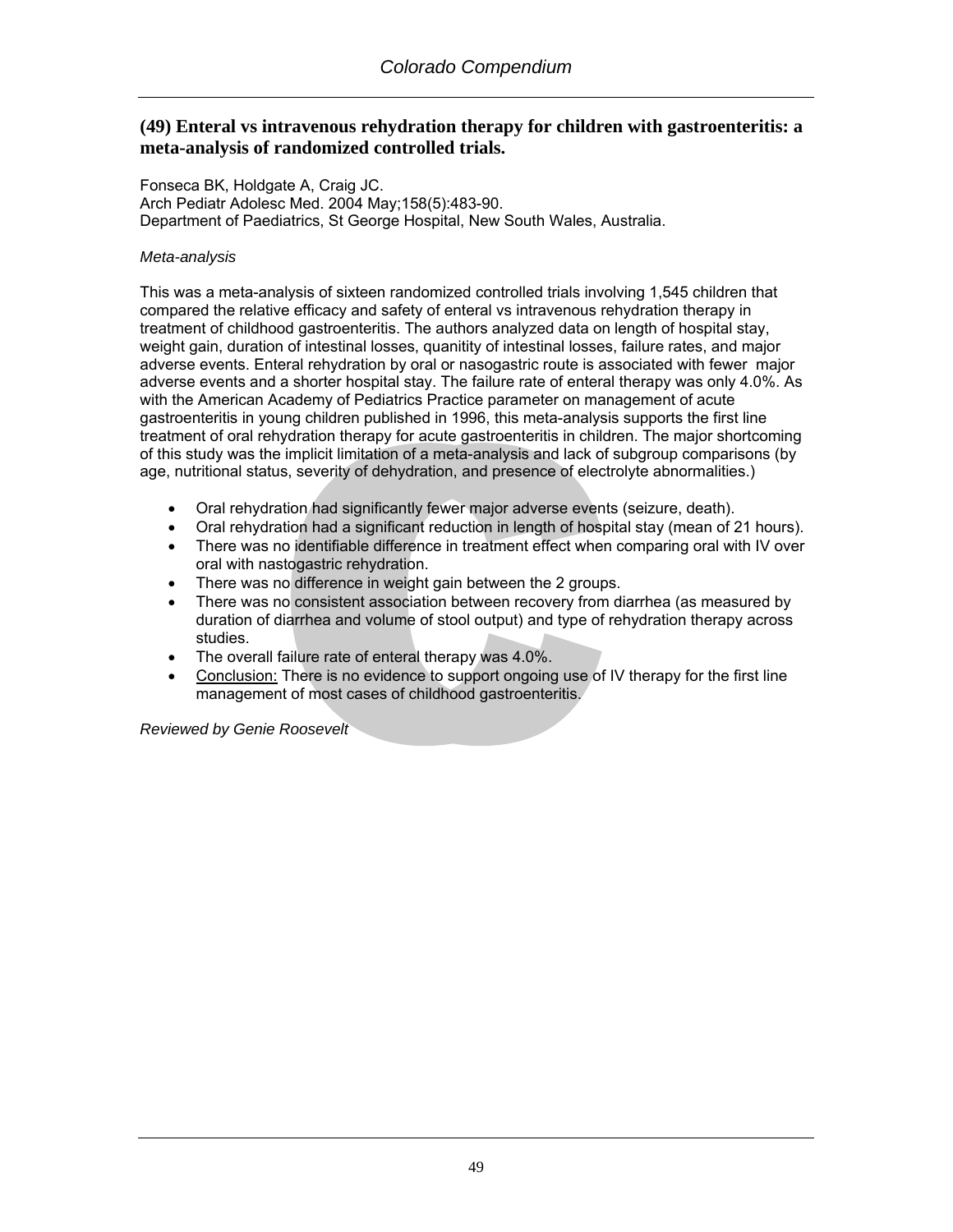## **(50) Acute renal failure.**

Thadani R, Pascual P, Boventre JV. NEJM. 1996 May 30;334(22):1448-57. Department of Medicine and Renal Unit, Massachusetts General Hospital, Boston, MA.

### *Clinical Practice Review*

This article provides an overview as to what was known at that time as to the causes and treatments of acute renal failure. This was a "best opinion" paper, with no research methodology.

- There is no formal definition of acute renal failure, but commonly used criteria include an increase in serum creatinine > 0.5 mg/dL from baseline.
- Renal failure causes can be divided into three categories: pre-renal, intrinsic renal (glomerular, tubular, interstitial), and post-renal (obstructive). Prerenal is the most common community cause of renal failure.
- Non-oliguric renal failure (> 400 cc of urine per day) has a better prognosis than oliguric renal failure (< 400 cc per day)
- The workup of acute renal failure includes a good history and physical exam, with a focus on medications, recent procedures, or physical findings of volume depletion. Additional studies include urine evaluation (including indexes such as urine osmolality, sodium concentration, and FENA, BUN, Cr) and evaluation for obstruction, such as ultrasound.
- The initial management of ARF is aimed at reversing the inciting cause; overall, volume replacement is considered the most effective prophylactic strategy. Electrolyte imbalances should be corrected.
- Mannitol and loop diuretics may convert oliguric into non-oliguric renal failure, but no evidence exists for an improved outcome in *these* particular cases.
- The main difference between continuous veno-venous hemodialysis (CVVHD) and intermittent hemodialysis (HD) is that with CVVHD there is less change in fluid balances, decreased hemodynamic instability, and an enhanced possibility of removing cytokines. Drawbacks are prolonged anticoagulation and intensive monitoring.
- Patients with acute renal failure who do not have pre-renal, post-renal, or ischemic/toxinmediated intrinsic renal causes may benefit from a renal biopsy.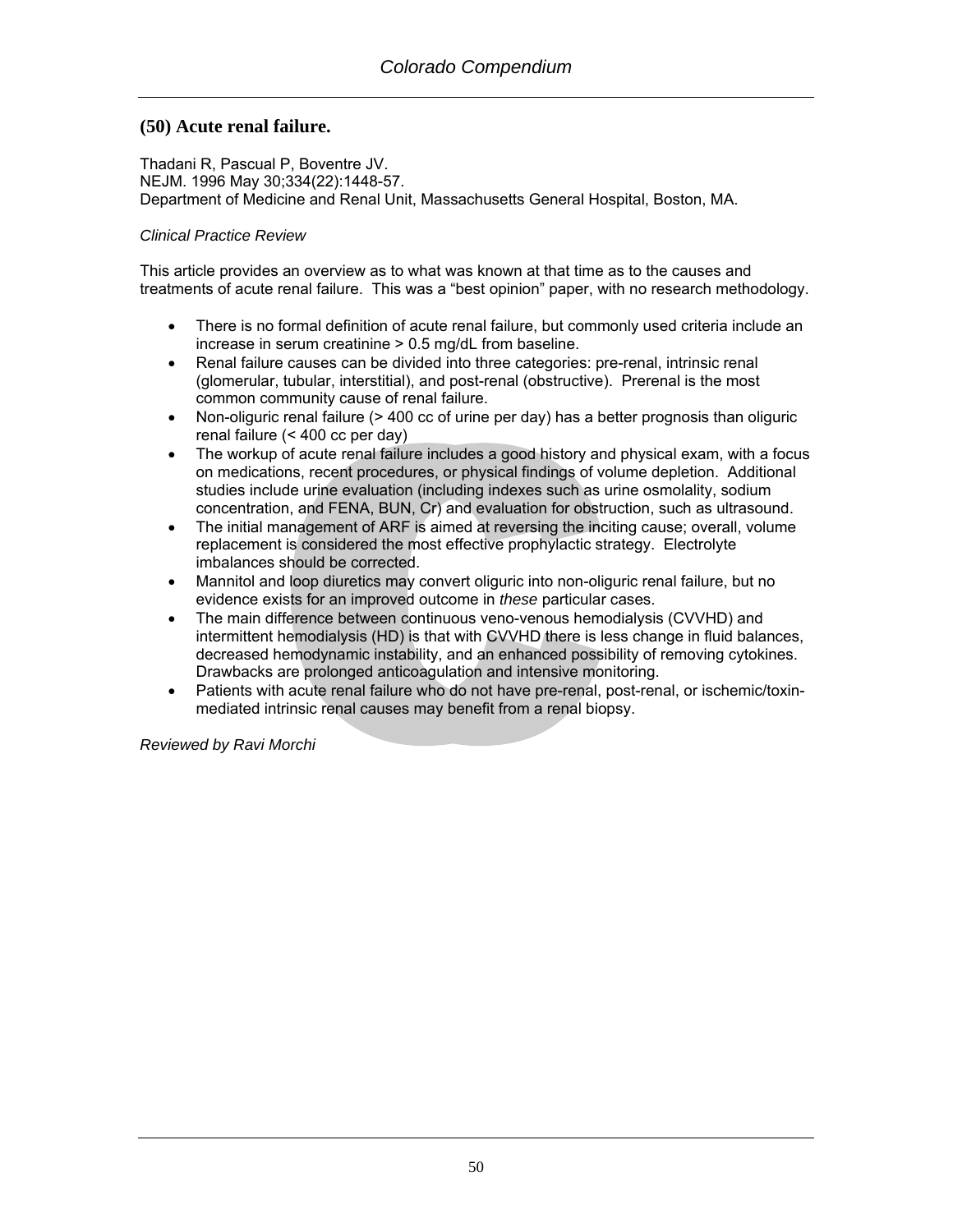# **(51) Hyponatremia.**

Androgue HJ, Madias NE. NEJM. 2000 May 25;342 (21):1581-89. Baylor College of Medicine, Houston, TX.

### *Clinical Practice Review*

This article is a two author review of hyponatremia, with no research methodology noted.

- Hyponatremia is defined as a serum sodium of less than 136 mmol/L; the most common form is dilutional hyponatremia, secondary to water retention. The three categories are based on tonicity: low, normal, and high. Each have separate causes that should direct acute management.
- Hypertonic hyponatremia is most commonly associated with hyperglycemia, where a rise in serum glucose of 100 mg/dL) corresponds to a decrease in serum sodium concentration of 1.7 mmol/L.
- The major categories of hypotonic hyponatremia are based on volume status: hypervolemic (hepatic disease, renal disease, CHF), hypovolemic (poor intake, GI losses, insensible losses, diuretics), and euvolemic (excessive water intake or impaired free water excretion).
- The clinical effects of hyponatremia are due to brain edema and increased intracranial pressure; typical complaints include lethargy, headache, nausea, vomiting, muscle cramps, seizures, coma, and death.
- Symptomatic hyponatremia in the euvolemic or hypovolemic state should initially be treated with hypertonic saline for a calculated rise in serum sodium of 1-2 mmol/liter/hour until symptoms begin to improve. At that point, the approach to treatment can be changed based on the volume status (below) and the rate of correction can be reduced to avoid osmotic demyelination.
- Asymptomatic euvolemic hyponatremia from excessive water intake (primary polydypsia in adults, or dilute formula/tap water enemas in children) or impaired free water excretion (adrenal dysfunction, thyroid dysfunction, SIADH) can be treated by free water restriction, sodium tablets, and (when needed) attention to endocrine issues.
- Asymptomatic hypovolemic hyponatremia can be treated with normal saline.
- Asymptomatic hypervolemic hyponatremia can be treated by free water and sodium restriction while addressing the underlying organ dysfunction.
- Loop diuretics (furosemide) can be used to help excrete free water in excess of sodium, thereby raising the serum sodium concentration, in certain clinical circumstances.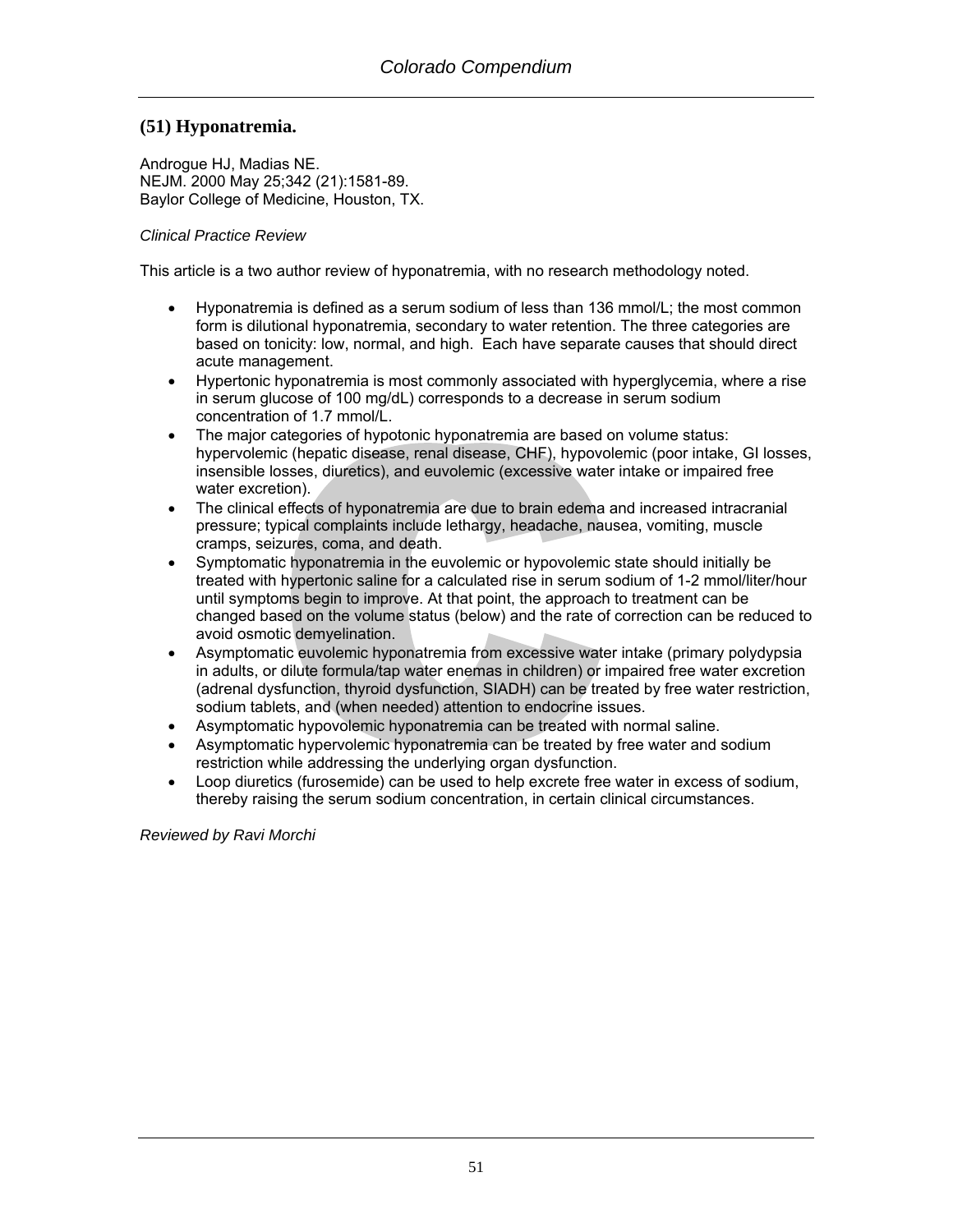### **(52) Oral agents for the treatment of type 2 diabetes mellitus: pharmacology, toxicity, and treatment.**

Harrigan RA, Nathan MS, Beattie P. Ann Emerg Med. July 2001;38:68-78. Division of Emergency Medicine, Temple University Hospital, Philadelphia, PA.

#### *Clinical Practice Review*

Diabetes is characterized by the overproduction and underutilization of glucose (predominantly through resistance to and underproduction of insulin). This article reviews oral agents available for the treatment of diabetes and examines their mechanism of action as well as complications associated with their use.

**Sulfonylureas:** examples Diabinase (Chlorpropamide), Glucatrol (Glipizide), Micronase (Glyburide), and Amaryl (Glimepiride)

- Mechanism of action (MOA): increase insulin secretion (through stimulating pancreatic beta cells) and enhance insulin activity (by inhibiting ATP dependent potassium channels, which leads to release of stored insulin in cells).
- Toxicity: hypoglycemia (severe); Chlorpropamide is also associated with hyponatremia.

**Biguanides:** examples Glucophage (metformin)

- MOA: decreases hepatic production and intestinal absorption of glucose, in addition to increasing insulin sensitivity (anti-hyperglycemic, NOT hypoglycemic agent).
- Toxicity: lactic acidosis, which occurs more often with renal insufficiency, cardiac or pulmonary insufficiency, liver disease, use of contrast agents, alcohol abuse, or with a history of lactic acidosis; other side effects include nausea, vomiting, and diarrhea.

**Alpha-glucosidase inhibitors:** examples Precose (acarbose), Glyset (miglitol)

- MOA: competitively and reversibly inhibit alpha-glucosidase, a brush border enzyme in the intestine. There is a subsequent decrease in the amount of carbohydrate absorbed, resulting in a decrease in hyperinsulinism.
- Toxicity: predominantly GI symptoms secondary to an increase in unabsorbed sugars; nausea, abdominal bloating, diarrhea.
- Hypoglycemia treatment: Oral glucose (sucrose will not be broken down).

**Thiazolidinediones:** examples Avandia (rosiglatazone) and Actos (pioglitazone)

- MOA: thought to enhance the effect of insulin in peripheral tissues and in the liver without enhancing insulin secretion; exact mechanism unknown.
- Toxicity: cases of hepatotoxicity reported with another precursor, but no definitive reports currently.

**Benzoic Acid derivatives:** example Prandin (repaglinide)

- MOA: binds to ATP mediated potassium channels on pancreatic beta cells which decreases insulin levels with resulting increased insulin sensitivity.
- Toxicity: hypoglycemia.

When treating hypoglycemic episodes, general supportive treatment is the mainstay (ABCs, airway protection). Administer glucose intravenously to correct initial hypoglycemia and consider charcoal administration to prevent further absorption of hypoglycemic agents. For children with unintentional ingestion of hypoglycemic agents, conservative therapy of monitoring for 8 hours without administration of glucose is recommended. Other agents for severe overdoses or persistent hypoglycemia include octreotide, diazoxide, and glucagon.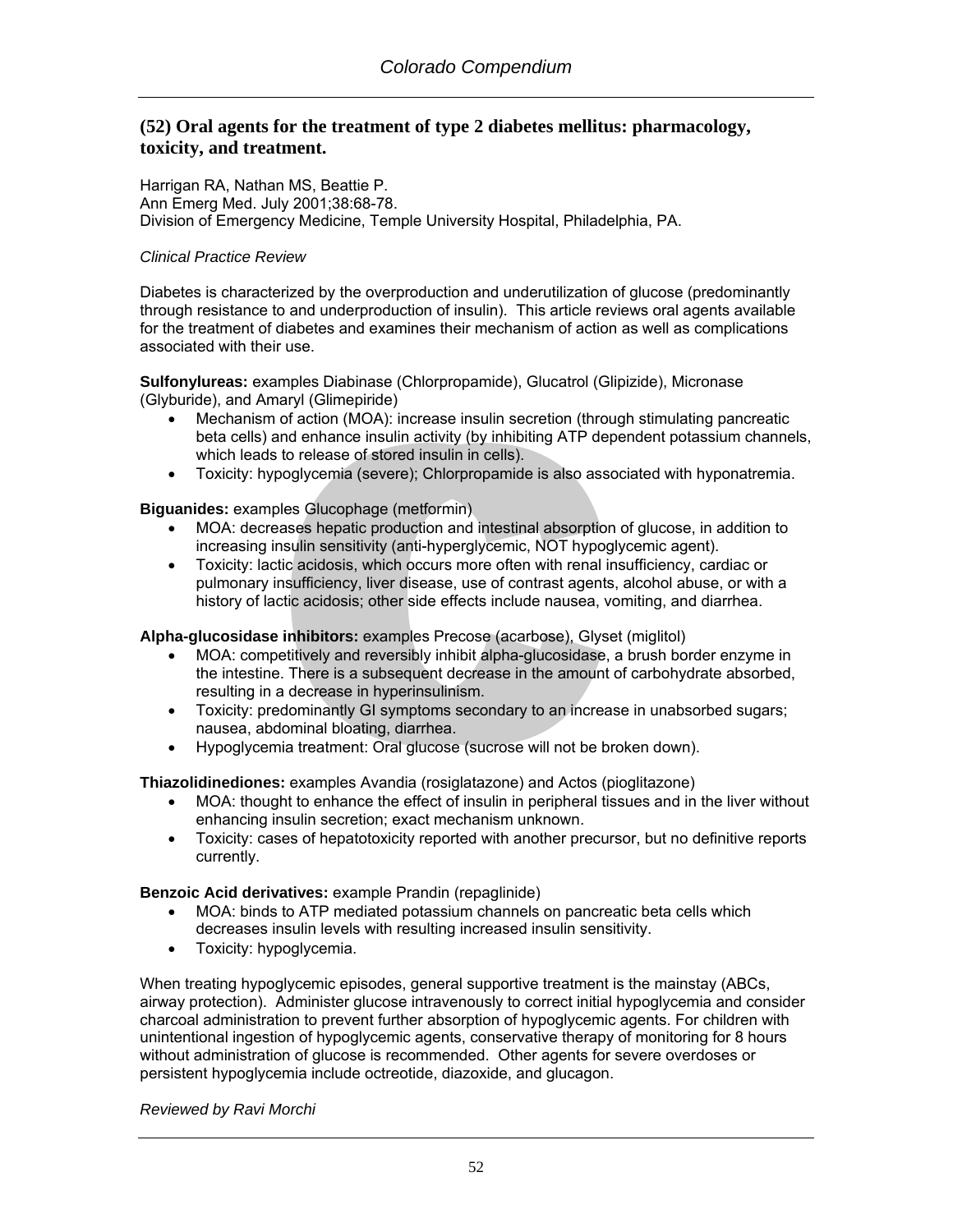## **(53) Causes and outcomes of the acute chest syndrome in sickle cell disease.**

Vichinsky EP, Neumayr LD, Earles AN, et al. N Engl J Med. June 2000; 342:1855-1865.

### *Clinical Practice Review*

Acute chest syndrome (ACS) is the most common cause of death in patients with sickle cell disease. This study assessed potential causes and interventions for ACS by monitoring characteristics of admitted patients. As such, it worked as an ACS registry done prospectively, with diagnostic plans left to treating physicians.

Thirty centers participated in the study. All patients with a phenotype of hemoglobin SS, SC, or SS beta-thalassemia with an episode of ACS (defined as a new pulmonary infiltrate in the setting of chest pain, cough, wheezing, tachypnea, or a fever greater than 38.5° C) were included.

A standardized treatment protocol was followed for 538 patients who presented with 671 episodes of acute chest syndrome; this protocol consisted of oxygen therapy, antibiotics, intravenous fluids, pain management, and transfusions, although the timing, choice, and duration of these interventions was not standardized. Laboratory monitoring and other diagnostic tests were included as a portion of the protocol. Subsequently, a multi-variable logistic-regression model was developed to assess for predictors of complications. Cause for episodes of acute chest syndrome was established based on autopsy results, cultures, or sputum analysis.

Almost two-thirds of the episodes of acute chest syndrome were still attributed to "unknown" causes. Of the patients that had an etiology defined, infection was the number one cause responsible for 54% of all cases of acute chest syndrome. Infarction was responsible for 30% of all cases, while fat embolus was found to be the cause 16% of the time. Of patients with infection causing acute chest syndrome, the three most common etiologies (in order) were *Chlamydia pneumoniae, Mycoplasma pneumoniae*, and RSV.

- ACS is the most common cause of death in sickle cell patients. Infection, infarction, and fat embolism are the most common causes. With this being said, over half of all cases still had unknown causes, pointing towards the need for further research.
- Often, patients ultimately diagnosed with acute chest syndrome are initially admitted for pain crisis, so suspicion for acute chest syndrome in these patients should be high.
- Neurologic complications (altered mental status or seizures) occurred in a significant percentage of patients with acute chest syndrome.
- Treatment for acute chest syndrome should be directed towards the known causes; antibiotics, bronchodilator therapy (for presumed airway hyper-reactivity), transfusions, and mechanical ventilation are recommended by the authors. However, this study was not a prospective evaluation of different treatment modalities, so definitive statements about the efficacy of various treatments cannot be made.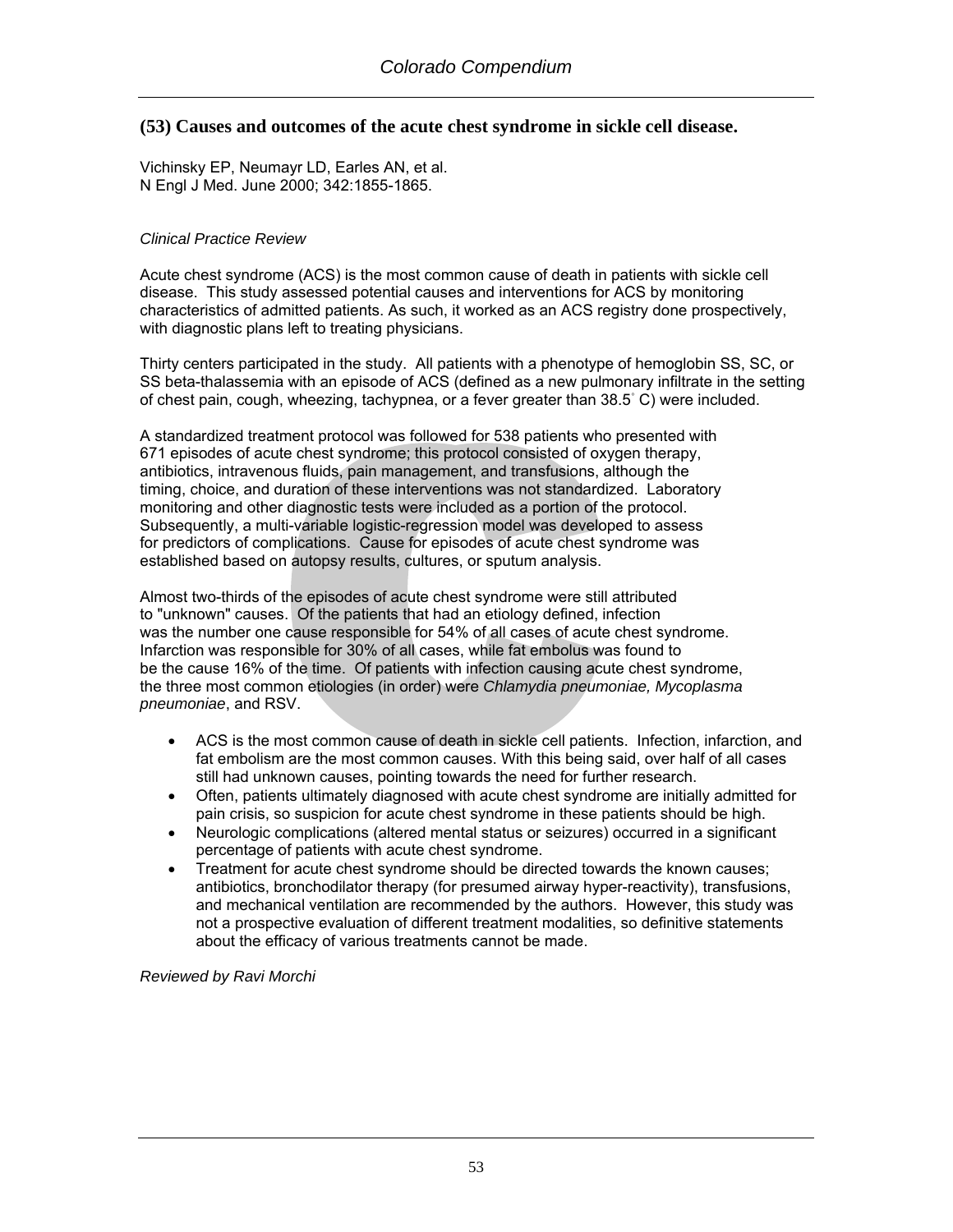# **(54) Adrenal insufficiency.**

Salvatori R. JAMA. 2005 Nov 16;294 (19):2481-88. Department of Medicine, Division of Endocrinology, Johns Hopkins University, Baltimore, MD.

### *Clinical Practice Review*

This article provides an overview of adrenal insufficiency presented through a case presentation. This was a "best opinion" paper, with no research methodology.

- There are two types of AI; primary, resulting from direct blocking of the secretion of cortisol, or secondary, which has decreased cortisol from decreased ACTH levels.
- The most common cause of primary AI in the developing world is autoimmune adrenalitis; in the developing world, TB is the most common. The most common cause of secondary AI is discontinuation of steroids.
- The traditional symptoms of AI are chronic fatigue, joint pain, lack of appetite, weight loss, abdominal pain, or diarrhea. Acute onset AI can cause cardiovascular collapse.
- In primary AI, the increase in ACTH levels result in the stimulation of beta lipotropin, which causes melanocyte stimulation (and subsequent hyperpigmentation of the mucosa and skin).
- Primary AI is more likely to have hyponatremia *and* hyperkalemia from mineralocorticoid deficiency, whereas secondary AI may just have hyponatremia.
- To diagnose AI, one can do a morning serum cortisol level (abnormal if < 3 μg/dL and indeterminate if < 18 μg/dL), an insulin tolerance test, a metyrapone test, a CRH stimulation test, or an ACTH stimulation test (normal if cortisol > 18 μg/dL at 30 minutes post administration). Each test has pluses and minuses.
- The treatment of AI begins with glucocorticoids. Hydrocortisone 50 mg every six hours is preferred in stressed patients, due to its similarity to normal cortisol and its mineralocorticoid properties *at this dosage*. Decadron is an alternative and does not affect the cortisol stimulation test. In non-stressed patients, fludrocortisone is preferred for mineralocorticoid replacement.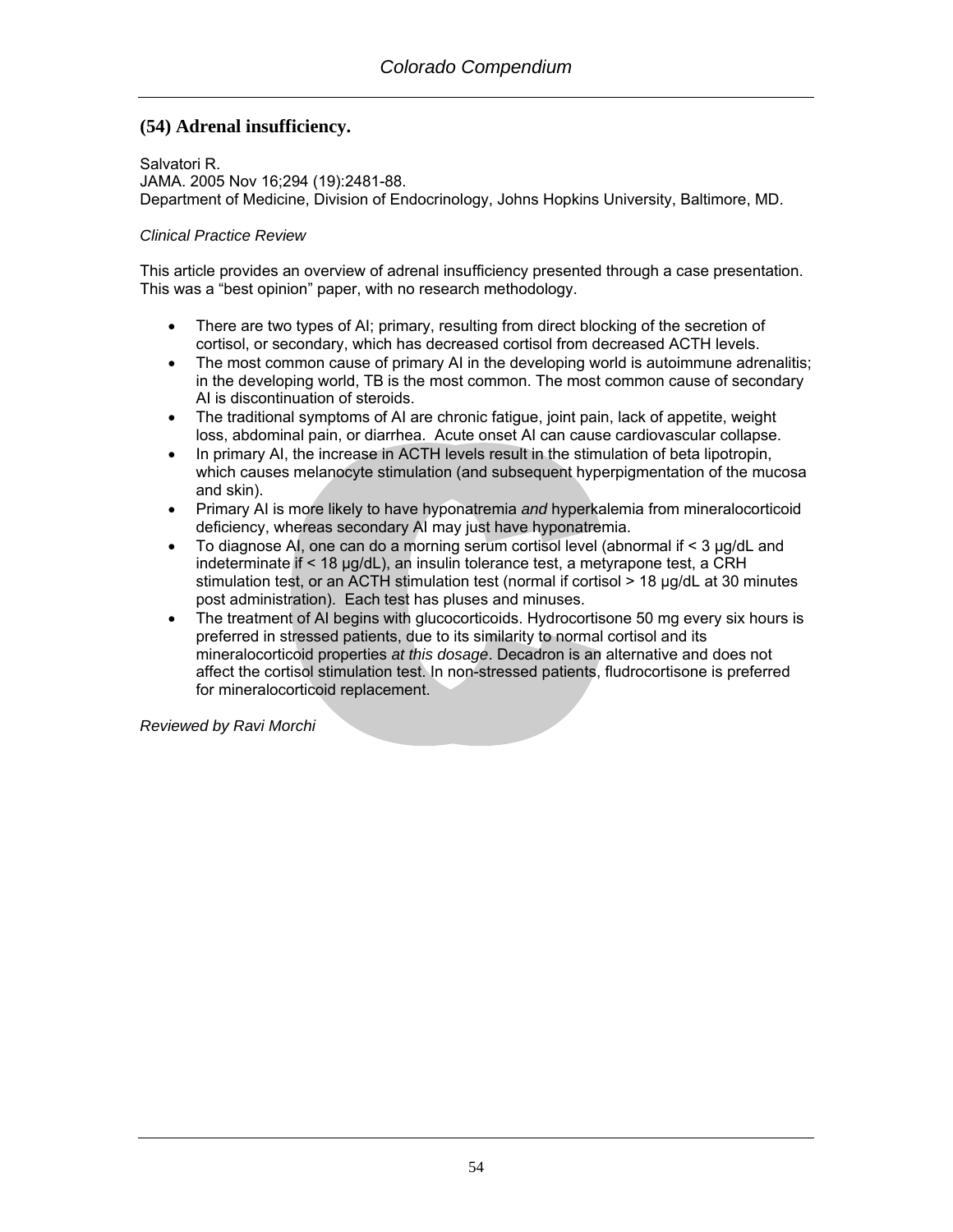## **(55) Secondary symposium on the Definition and Management of Anaphylaxis: Summary Report.**

Sampson HA, Munoz-Furlong A, Campbell RL, et al. Ann Emerg Med. 2006 April;47 (4):373-80. National Institute of Allergy and Infectious Disease.

### *Clinical Practice Review*

This article provides consensus on the definition and treatment of anaphylaxis, as agreed upon by a large group of people considered experts from various fields, including EM. It is a consensus statement, with no research methodology documented.

- The brief definition of anaphylaxis is "a serious allergic reaction that is rapid in onset and may cause death". The specific criteria require an acute onset of symptoms with involvement of either skin or mucosa *plus* respiratory, gastrointestinal, or cardiovascular compromise. Also included within the definition is a decreased blood pressure after exposure to a known allergen.
- Epinephrine is the treatment of choice for anaphylaxis.
- When administering epinephrine solutions by IM route, use the 1:1,000 concentration, given as a dose of .01 mg/kg IM at a maximum initial dose of 0.5 mg every 5 to 15 minutes. IM is preferred over SQ due to increased absorption.
- When administering epinephrine solutions by IV route, always use the more dilute 1:10,000 concentration. Furthermore, in the absence of peri-arrest conditions, IV epinephrine should not be pushed but diluted with saline to avoid excessive iatrogenic cardiac strain.
- High flow oxygen and beta-agonists are also supported. Additional supportive measures, such as fluid resuscitation (to replace extravasated intravascular volume secondary to vasodilatation and capillary leak) and pressors, in addition to H1 and H2 blockers, as well as corticosteroids (1 to 2 mg/kg of solumedrol every 6 hours), are recommended in specific situations.
- For patients on beta-blockers, glucagon 1 to 5 mg may be considered.
- There have been reports of patients having recurrence within 72 hours, but 4 to 6 hours is the recommended observation period. .
- The recommendations of discharge instructions from an ED after anaphylaxis include a prescription for self-injectable epi pen patient education, and follow up evaluation.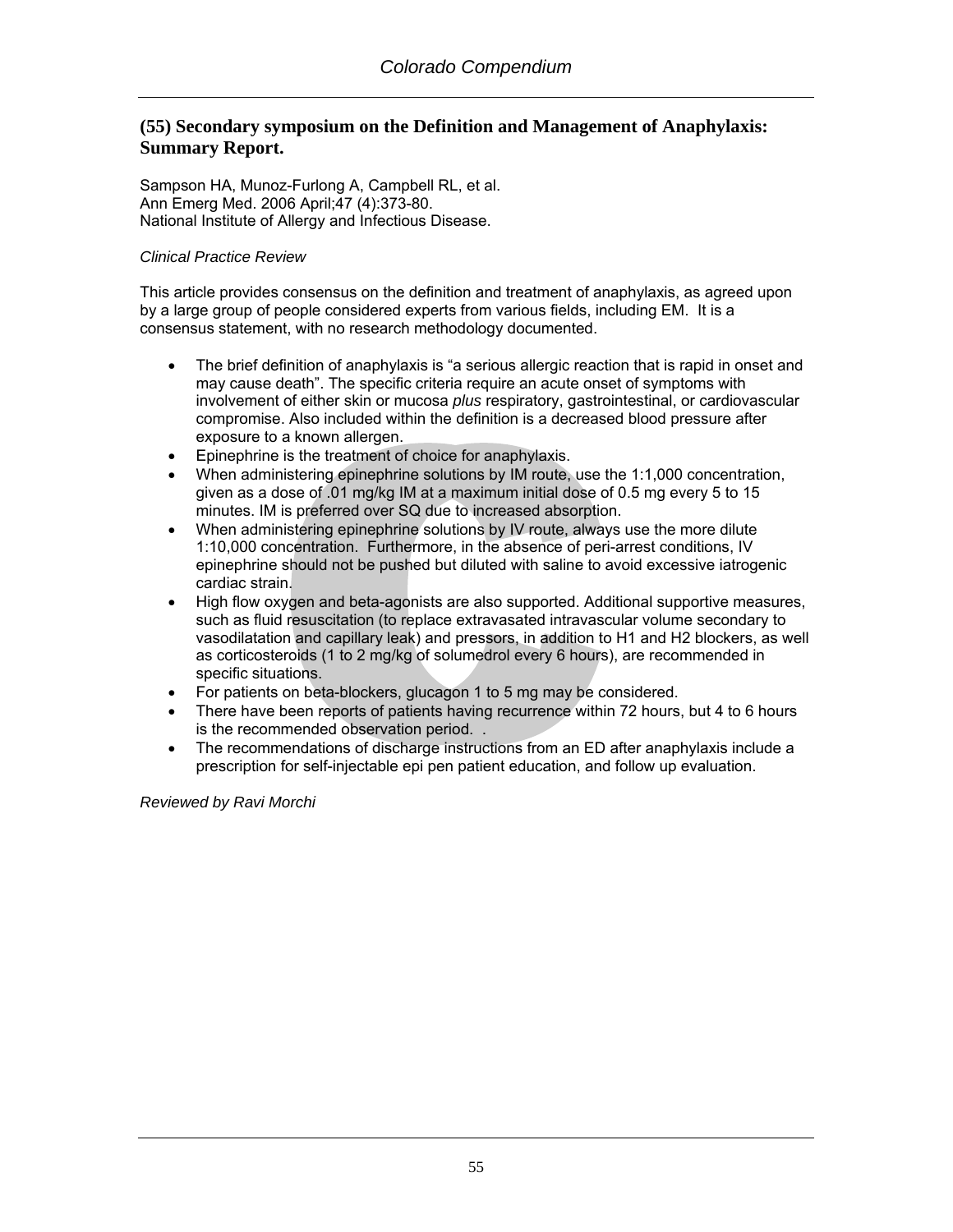## **(56) Prospective evaluation of repeated supratherapeutic acetaminophen (paracetamol) ingestion.**

Daly FF, O'Malley GF, Heard K, Bogdan GM, Dart RC. Ann Emerg Med. 2004 Oct;44(4):393-8. Rocky Mountain Poison and Drug Center, Denver Health, University of Colorado; Royal Perth Hospital, Perth, Australia

#### *Original Research - Prospective Case Series*

The Rocky Mountain Poison and Drug Center addressed the need to clarify the treatment of chronic supratherapeutic acetaminophen ingestions after noting an increase in the incidence of these cases. For the purposes of the study, an acute acetaminophen ingestion was defined as a dose of greater than 4 grams within an 8 hour period. A repeated supratherapeutic ingestion was defined as "more than one ingestion of acetaminophen in a period exceeding 8 hours that resulted in a cumulative does of greater than 4 grams per 24 hours. When confronted with the latter scenario, the protocol calls for measuring the serum AST as well as the serum acetaminophen level. If the AST is less than 50 IU/L and the acetaminophen is less than 10 mg/L, no further evaluation or treatment is recommended. The entire management algorithm is presented in Figure 1 on page 395.

Having established this protocol, the center began a prospective study to monitor its efficacy. This is the first study of its kind – no guidelines previously existed regarding the management of repeated supratherapeutic acetaminophen ingestions. Of all calls taken by the center regarding acetaminophen, 3.8% met the inclusion criteria. The patients were categorized on the basis of their initial AST level. Of the 249 patients who were enrolled, 126 patients had an AST less than 50 IU/L, 47 patients had an AST between 50 and 1,000 IU/L, and 37 patients had an AST greater than 1,000 IU/L. No patient who presented with an AST below 50 IU/L (normal range) subsequently developed hepatotoxicity and only 2 of the 126 patients showed a delayed bump in the AST on repeat testing – both of these patients remained asymptomatic. All patients who ended up developing hepatotoxicity presented with an abnormal initial AST.

- There are two questions to ask:
	- o What is the acetaminophen level?
	- o What is the AST at presentation?
	- $\circ$  If the answers are less than 10 mg/L of acetaminophen and an AST of less than 50 IU/L, no further work-up or intervention is needed. Discharge the patient.
- More research is needed to determine management of patients with an AST greater than 50 but less than 1,000 so you should presume hepatotoxicity may develop.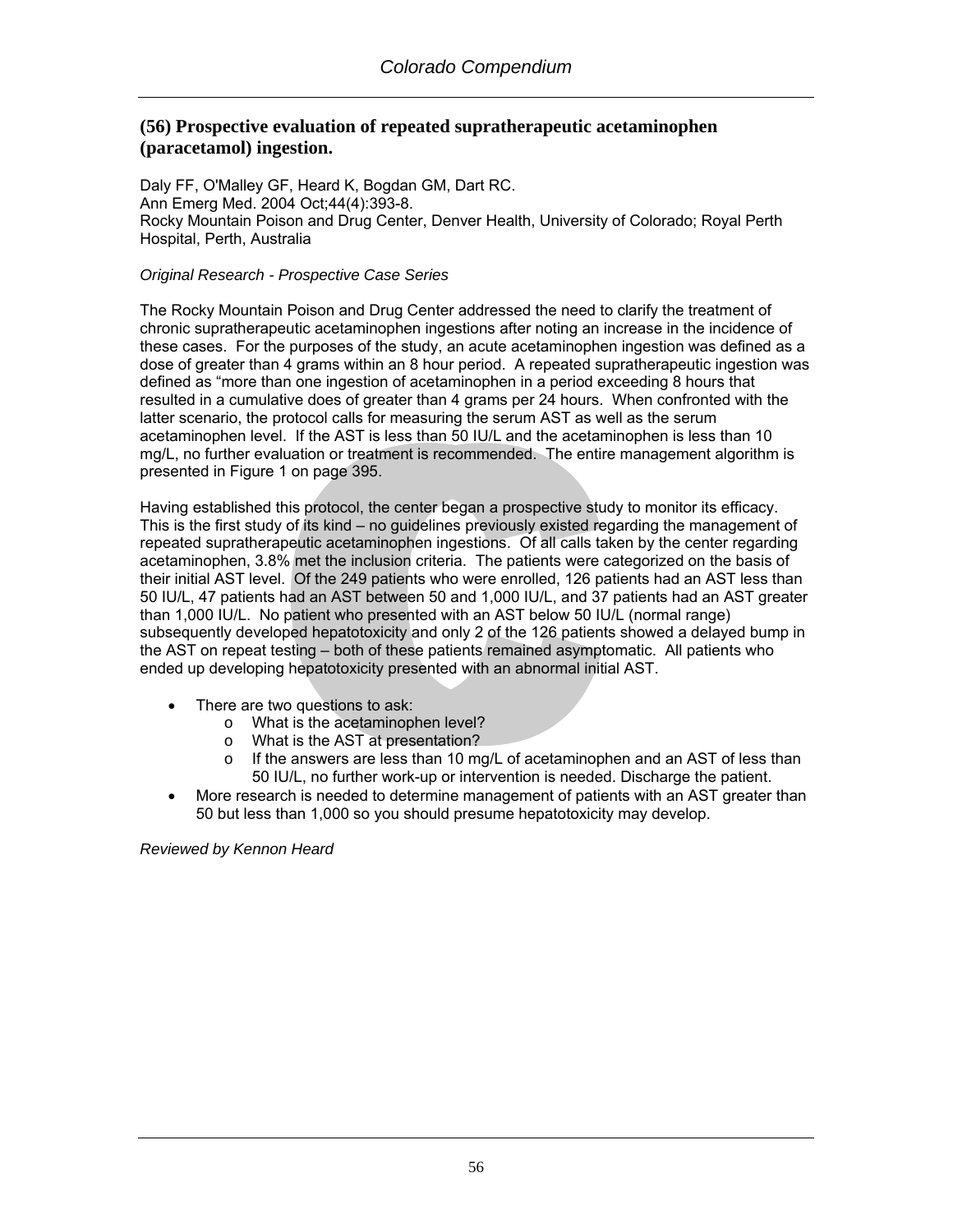# **(57) Management of drug and alcohol withdrawal.**

Kosten TR, O'Connor PG. N Engl J Med. 2003 May 1;348(18):1786-95. Departments of Medicine and Psychiatry, Yale University Hospital, New Haven, CT

### *Clinical Practice Review*

This article offers a brief summary of current concepts in withdrawal management of several intoxicants. Alcohol and benzodiazepines are the two sedatives discussed. Alcohol acts to increase gamma-aminobutyric acid (GABA) activity and decrease glutamate (NMDA) activity. Therefore, in the withdrawal state, GABA decreases and NMDA increases. Dilantin plays no role in mediating these pathways so it should not be used for alcohol withdrawal seizures. Benzodiazepines and barbiturates both work by increasing GABA activity but benzodiazepines are more effective and less dangerous than barbiturates. A concise summary of alcohol withdrawal protocols is worth reviewing (see Table 1 on page 1787), including the use of carbamazepine Clonidine can potentially decrease withdrawal symptoms but it will not prevent seizures – an important point if you are treating a heroin/alcohol withdrawal patient who did not look shaky but now the nurse says their seizing. The clonidine may mask the alcohol withdrawal but has no anticonvulsant property.

Opioid withdrawal is addressed next. A useful summary of the withdrawal timelines of heroin, buprenorphine, and methadone is reviewed (see Figure 1 on page 1789). Only 40% of patients in methadone programs reach the goal of opioid abstinence. A review of the rapid detoxification protocols now in vogue is listed (see page 1790). Opioids act at the mu-opioid receptor and act by inhibiting the cyclic AMP in noradrenergic neurons. When opioids are discontinued, a resultant increase in cyclic AMP results in increased noradrenergic activity leading to the manifestation of withdrawal symptoms. Clonidine works on adrenergic autoreceptors to antagonize this increased activity. Lofexidine is an alternative to clonidine with a decreased risk of hypotension but is not FDA approved for this purpose.

Withdrawal from stimulants is briefly reviewed. There is no treatment regimen that has been proven to effectively treat the dysphoria and behavioral disturbances associated with cocaine or amphetamine withdrawal. A review of methylphenidate and amantadine as treatment regimens are cursory due to the limited supporting data.

Finally, a clinically useful management tool for alcohol withdrawal, known as the Clinical Institute Withdrawal Assessment for Alcohol (CIWA) scale, is discussed (see Appendix A). Although many physicians assess patients with a general gestalt for the severity of symptoms, the CIWA scale proves to be a useful resource to assist in this decisionmaking.

- Dilantin does not work on alcohol withdrawal seizures.
- Carabamazepine can also be used for management of alcohol withdrawal
- Clonidine can mask sedative withdrawal but does not prevent seizures.
- The CIWAA scale in Appendix A systematically evaluates alcohol withdrawal symptoms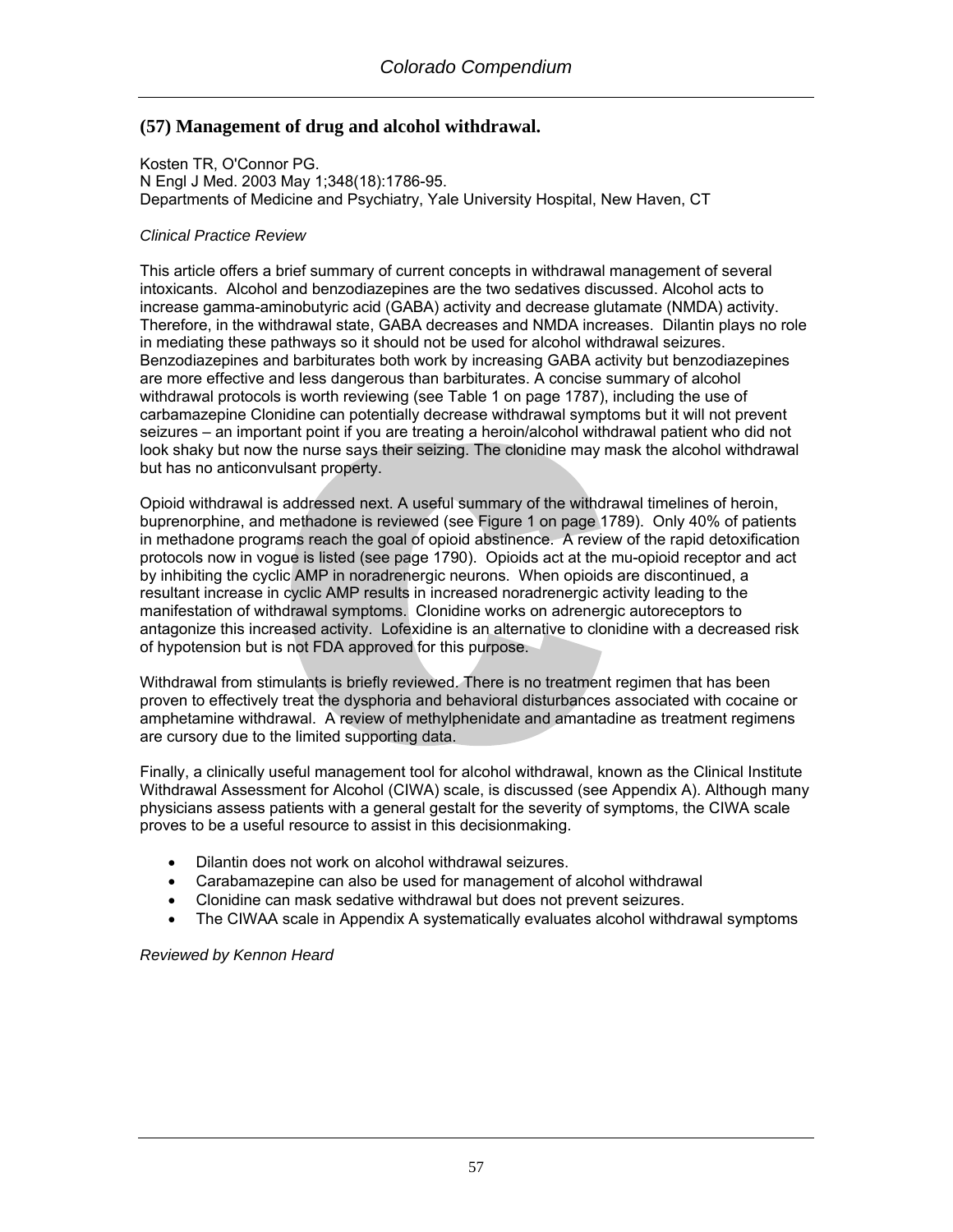## **(58) The role of activated charcoal and gastric emptying in gastrointestinal decontamination: a state-of-the-art review.**

#### Bond GR.

Ann Emerg Med. 2002 Mar;39(3):273-86. Departments of Pediatrics and Emergency Medicine, University of Cincinnati, Cincinnati, OH

### *Clinical Practice Review*

Two methods of gastric decontamination include activated charcoal and gastric emptying. An ongoing controversy remains with regards to their efficacy and safety. This is not an evidence based review of the literature but rather a narrative review based on a series of questions. Having made that disclaimer, the author provides an exhaustive list of references to support the positions in this article (see pages 277-278).

- Does gastrointestinal decontamination change patient outcome? Emesis, gastric lavage, and activated charcoal are effective when used early, but none are effective when treatment is delayed (see Figures 1, 2, and 3 on pages 275 and 276).
- The classic dilemma arises when some clinicians suggest treatment with charcoal while others vehemently argue that the aspiration risk will outweigh any benefit. In a number of studies, it has become clear that the charcoal itself does not increase the risk of aspiration.
- When considering gastric lavage, one should include the potential costs and risks associated with intubation since many patients will be prophylactically intubated to definitively protect the airway during the procedure. It should also be noted that intubation does not provide complete protection from aspiration. In one study referenced, 8 of 163 patients who were intubated prior to charcoal and gastric lavage aspirated. In the same study, of 194 patients who only received charcoal and were not intubated, none of them aspirated.
- Who can forgo gastrointestinal decontamination all together? Perhaps most importantly, 90% of preschool children who ingest a drug are managed at home without complication. Knowing this should reduce the temptation to "do something" for every patient who walks through the door.
- Gastric emptying prior to charcoal has not been shown to be beneficial. The basic thought process behind this is that toxins "available" to gastric emptying is also available to binding by charcoal. However, read the interesting discussion of the risk of Type II error (see page 281) which makes this conclusion less certain. It should be recalled that none of this discussion would apply to those toxins not affected by charcoal which include iron, lithium, acid, alkali, and hydrocarbon ingestions.

Overall, this article reads like a discussion and is difficult to succinctly summarize. Not only does it offer a review of the literature, it also cogently explains the limitations of previous studies and the potential for Type II error.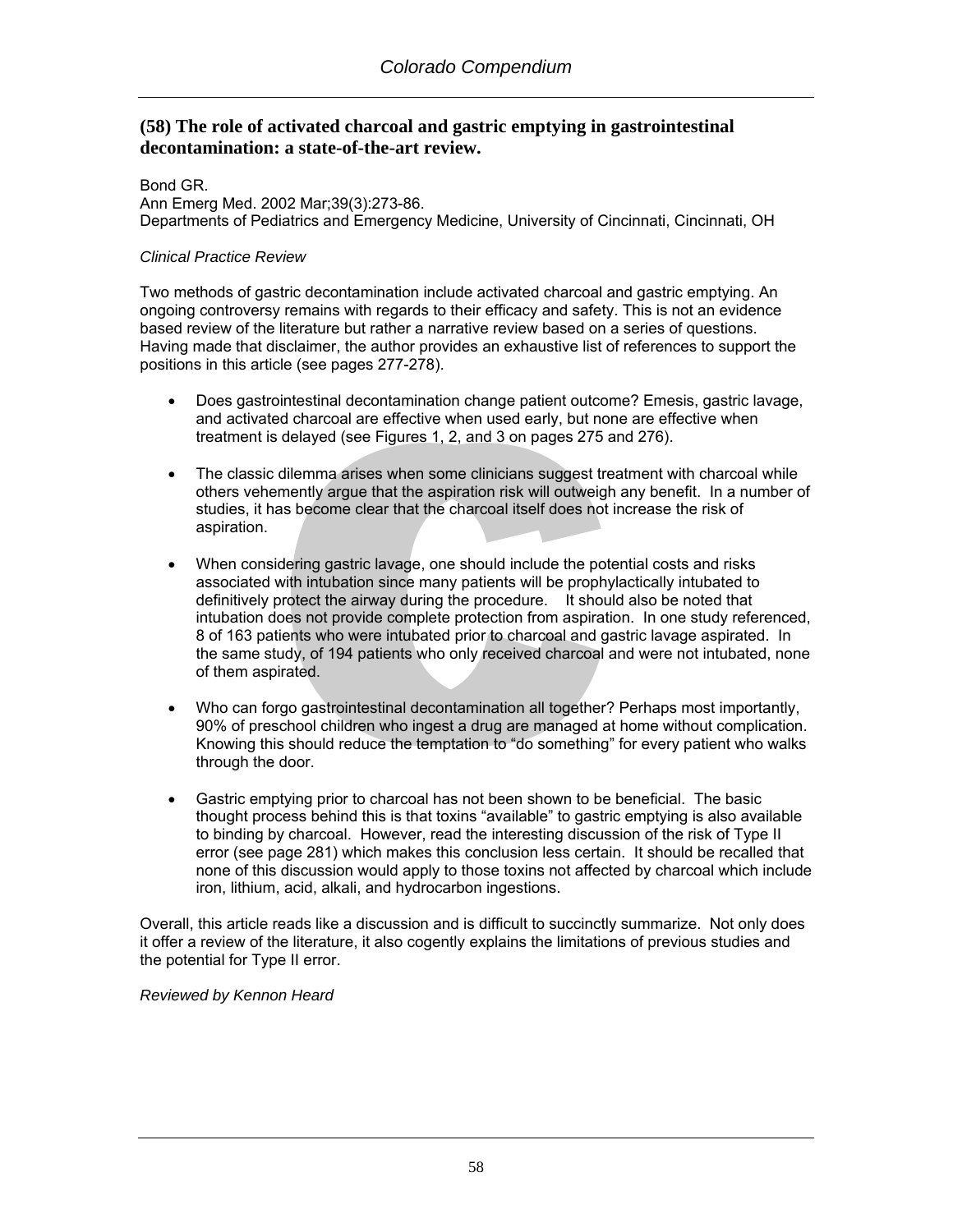# **(59) Fomepizole for the treatment of ethylene glycol poisoning.**

Brent J, McMartin K, Phillips S et al. (Methylpyrazole for Toxic Alcohols Study Group) N Engl J Med. 1999 Mar 18;340(11):832-8. University of Colorado; Louisiana State University; Pennsylvania State Geisinger Health System

### *Original Research - Multicenter Prospective Trial*

Ethylene Glycol poisoning leads to the formation of oxalic acid via the pathway demonstrated in Figure 1 on page 832. Oxalic acid, in turn, causes metabolic acidosis and renal failure along with CNS dysfunction. Ethanol has been the traditional antidote but a therapeutic level is hard to monitor and can lead to hypoglycemia, liver toxicity, and altered mental status. Fomepizole (4 methylpyrazole) inhibits alcohol dehydrogenase and thus can also be used as an antidote for ethylene glycol poisoning. In comparison to ethanol treatment, fomepizole does not cause mental status changes or hypoglycemia and it is more reliably maintained at a therapeutic level. Having stated this, the study before us does not intend to prove an advantage of fomepizole versus ethanol but rather demonstrate that fomepizole is at least an effective alternative for the treatment of ethylene glycol poisoning.

Nineteen patients were given fomepizole. One patient had severe acidosis and suffered an myocardial infarction prior to enrollment which led to his death. Nine patients had elevated creatinine upon enrollment and continued to show worsening renal function despite therapy. Of the ten patients with normal creatinine levels on presentation, none showed a decrease in renal function upon the conclusion of treatment. Seventeen of the patients also underwent hemodialysis per the standard protocol. Hemodialysis is still indicated as part of the treatment regimen when acidosis is present even with administration of fomepizole. Side effects possibly associated with fomepizole were minimal.

- This paper points to the comparative ease of administration of fomepizole versus ethanol but does not compare fomepizole to ethanol.
- Dialysis should still be utilized in the setting of acidosis. Fomepizole alone is not sufficient therapy.
- Patients who presented with impaired renal function did not improve after treatment but actually got worse.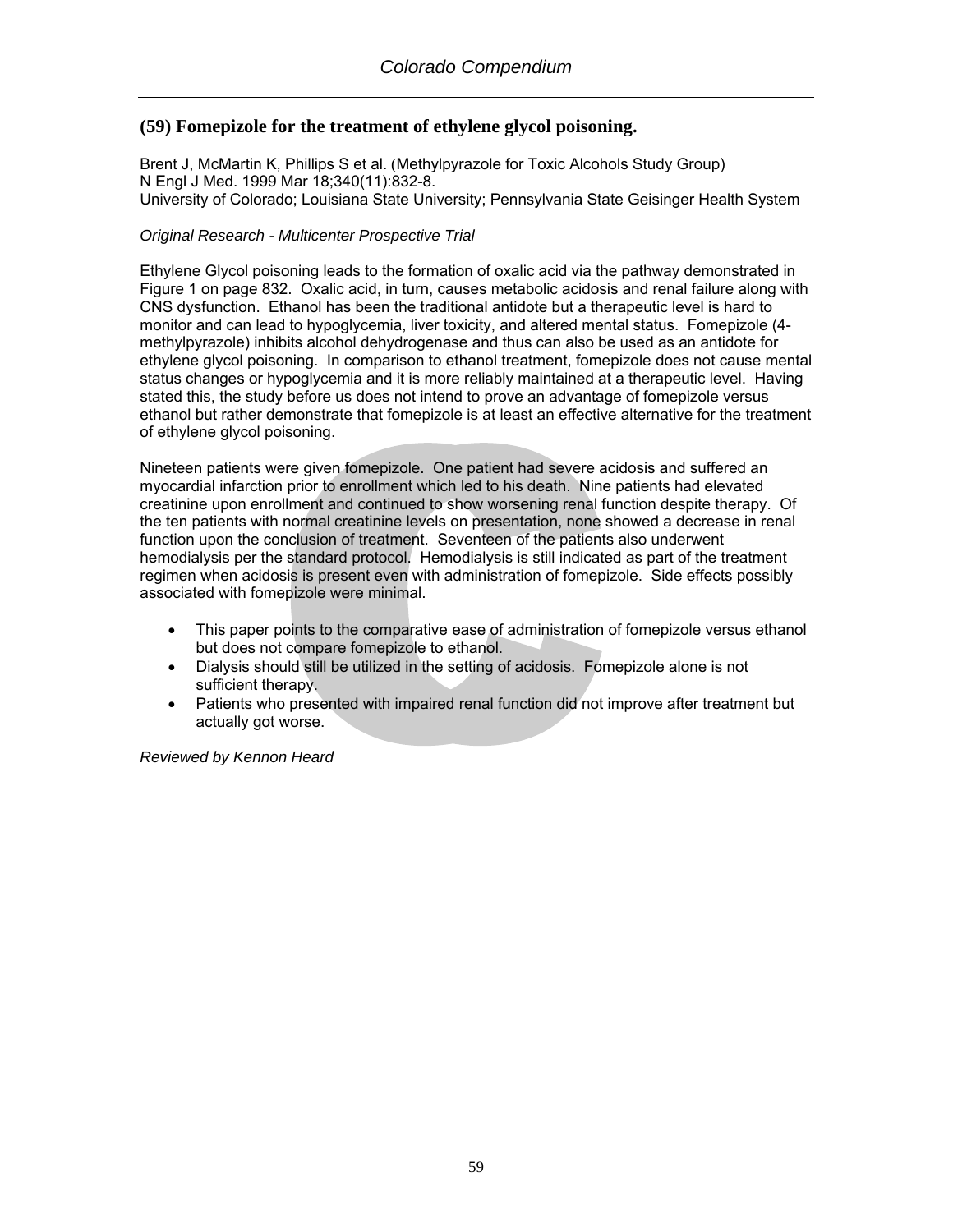## **(60) Fomepizole for the treatment of methanol poisoning.**

Brent J, McMartin K, Phillips S, Aaron C, Kulig K; Methylpyrazole for Toxic Alcohols Study Group. N Engl J Med. 2001 Feb 8;344(6):424-9. University of Colorado; University of Massachusetts; Louisiana State University.

### *Original Research - Multicenter Prospective Trial*

This study evaluates the efficacy of fomepizole in the treatment of methanol poisoning. Importantly, this study does not compare fomepizole versus ethanol for the treatment of methanol poisoning. Only eleven patients were enrolled and the rarity of methanol poisoning would make such a comparison study difficult. Rather, it demonstrates that fomepizole is an effective alternative treatment in the setting of methanol poisoning.

The metabolite of methanol is ultimately formic acid (see Figure 1, page 425). This is the culprit responsible for the blindness, metabolic acidosis, and cardiovascular instability which can occur after a methanol ingestion. Traditionally, ethanol has been given as a competitive substrate for alcohol dehydrogenase (ADH), thus preventing the formation of formic acid. However, ethanol has erratic pharmacokinetics and thus requires frequent checks of blood alcohol level. Hypoglycemia and liver toxicity can also ensue from this therapy. Fomepizole, or 4 methylpyrazole, is an inhibitor of ADH with treatment advantages over ethanol.

Patient eligibility for the study required a serum methanol of greater than 20 mg/dL or a strong suspicion of methanol ingestion. The patient had to also exhibit two of the three following findings: an arterial pH < 7.3, a serum bicarbonate  $\leq$  20, and/or a serum osmolar gap of more than 10 mosm/kg of water. Treatment was intitated per a standard protocol and terminated when the serum methanol level fell below 20 mg/dL. Some patients with severe metabolic derangements also underwent hemodialysis.

The median duration of treatment was 30 hours. Of the patients where visual acuity could be tested, no patients suffered any decremental loss of vision at the end of treatment. Formic acid concentrations fell and the acidosis resolved in all patients treated with fomepizole. The plasma concentration of fomepizole was maintained in the therapeutic range in 98% of all measurements taken to ensure an adequate level to prevent formic acid formation.

- This paper does not compare fomepizole to ethanol but points to its effectiveness in treating methanol poisoning.
- Fomepizole levels are less likely to be subtherapeutic in comparison to traditional ethanol therapies.
- Dialysis may still be used in the setting of fomepizole due to the long elimination half life of methanol (54 hours in this study).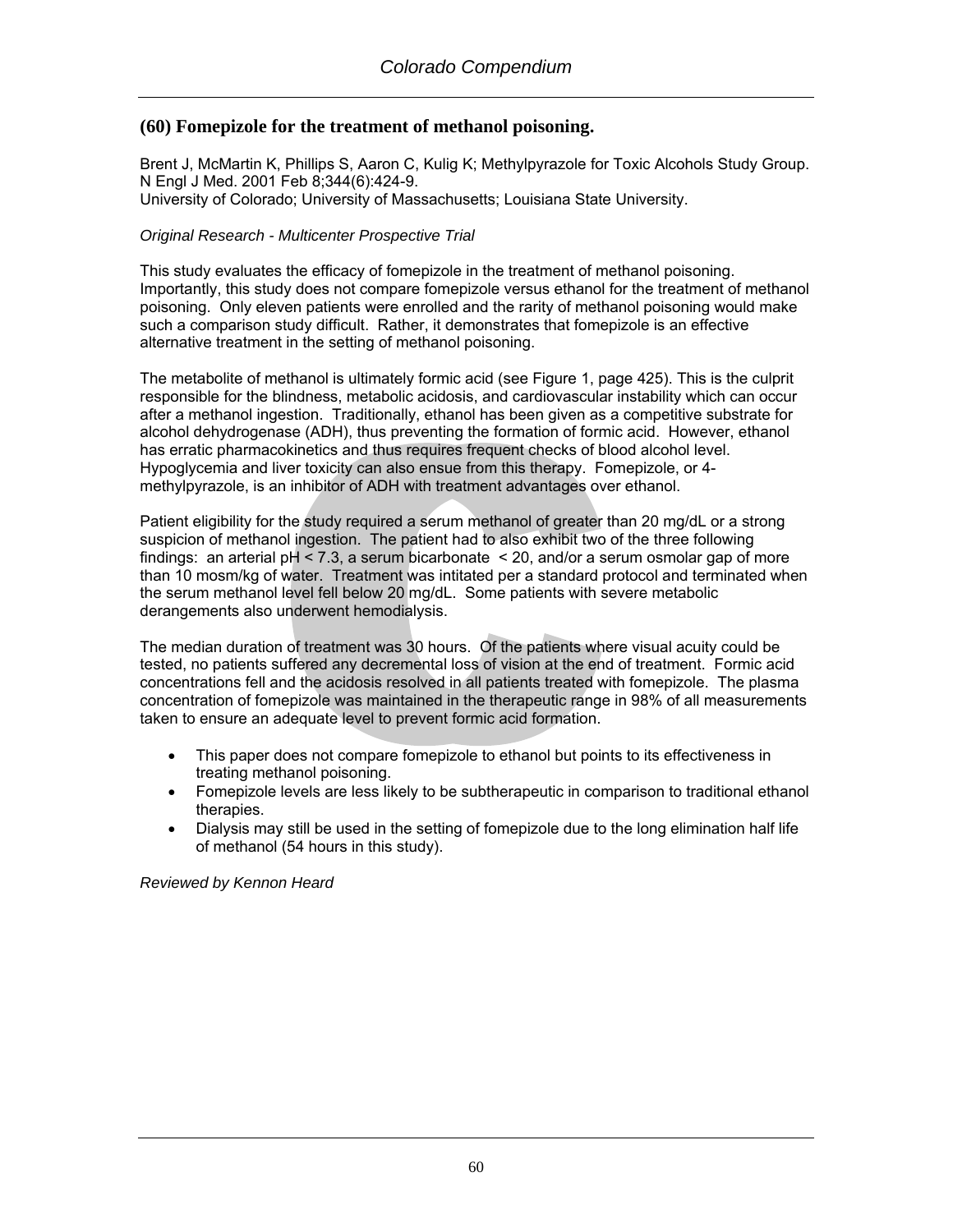# **(61) Gamma hydroxybutyric acid (GHB) intoxication.**

Mason PE, Kerns WP 2nd. Acad Emerg Med. 2002 Jul;9(7):730-9. Department of Emergency Medicine, Carolinas Medical Center, Charlotte, NC.

#### *Clinical Practice Review*

GHB is an analog of gamma-aminobutyric acid (GABA) and has FDA approval for the treatment of narcolepsy. It is more popular, however, as a recreation drug and is referred to on the street as "Georgia Homeboy" and "Liquid X". It is most commonly associated with raves and is the "date rape drug" that is often described in the popular culture. GHB is undetectable on routine drug screens.

Exogenously administered GHB leads to CNS and respiratory depression while providing a euphoria for the abuser. Patients will present somewhere on the spectrum from somnolent to comatose. Resolution of this CNS depression can be sudden so an unresponsive patient may still be difficult to intubate. There is some debate regarding the presence of seizures versus myoclonic jerks as a result of GHB intoxication. Respiratory manifestation may include periodic breathing with apnea followed by hyperventilation.

Most GHB patients will require no more than supportive care. There are no reports of deaths from GHB overdose once patients have presented for medical care. While many patients will require intubation for CNS and respiratory depression, they will often wake up abruptly, self extubate and be ready for discharge over a very short period of time. While it is tempting to consider intubation without an induction agent, reports of agitation as mentioned above should discourage this practice. Review Table 3 on page 734 to understand the clinical course of GHB intoxication in the ED.

Activated charcoal is unlikely to be helpful due to the rapid absorption of the drug and its risks usually outweigh any benefits. There is no specific antidote for GHB. Naloxone is not effective in reversing the respiratory and CNS depression in humans. While physostigmine has been used in some anesthesia settings as a reversal agent, coingestants make the risk of physostigmine induced seizures or arrhythmias too great to recommend its use. Reversal of a GHB induced coma does not improve outcomes. Withdrawal from GHB is similar to that associated with alcohol.

- Associated with raves, the "date rape drug".
- GHB is not detected on most drug screens.
- You may intubate and discharge a GHB patient over the course of your shift
- Narcan will not reverse the CNS and respiratory depression.
- Physostigmine has been reported to reverse CNS depression from GHB, but there are no controlled human data to support its use.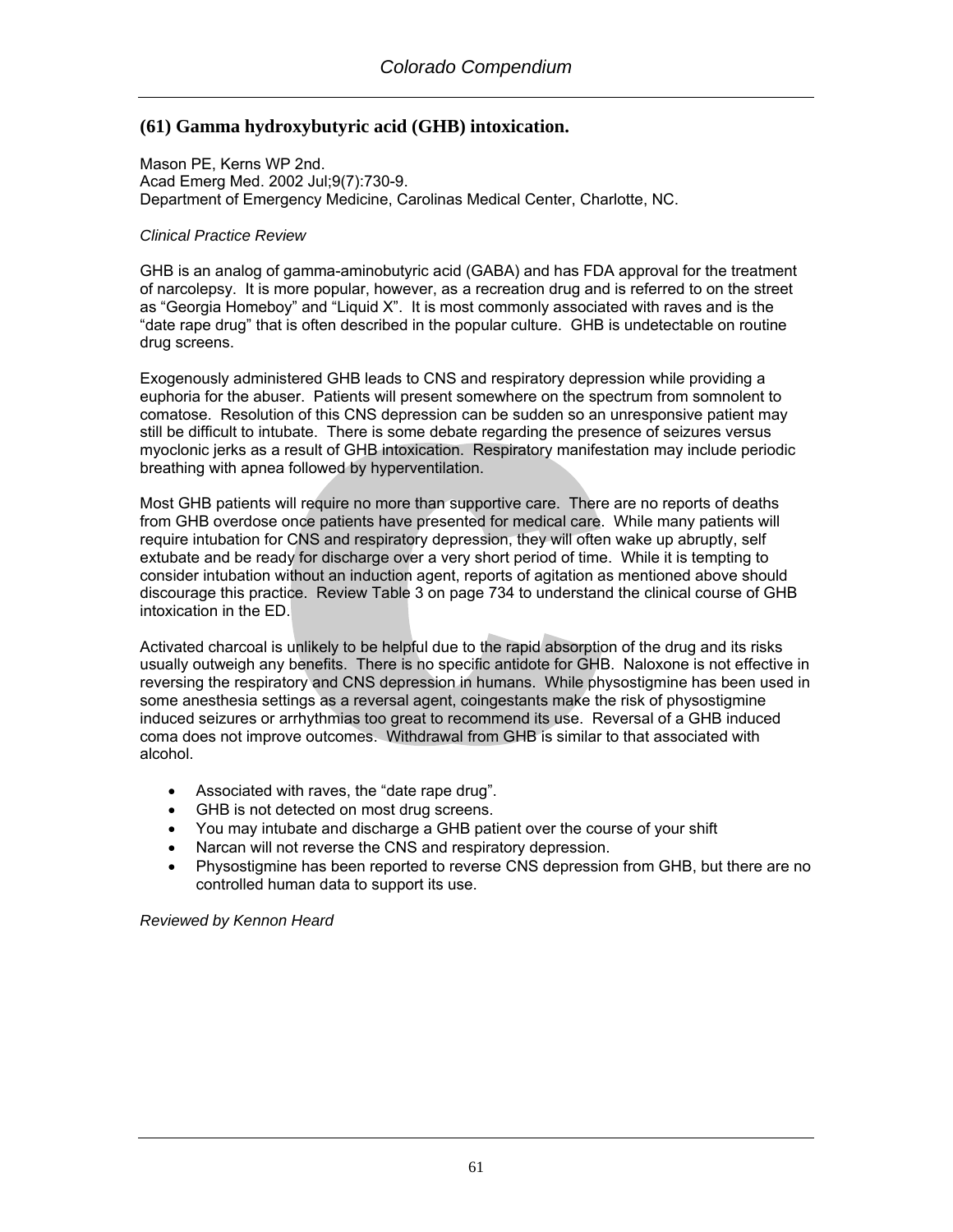## **(62) Ingestion of toxic substances by children.**

Shannon M. N Engl J Med. 2000 Jan 20;342(3):186-91. Division of Emergency Medicine, Children's Hospital and Harvard Medical School, Boston, MA

### *Clinical Practice Review*

There are over one million annual reported ingestions in children under the age of six. The number of unreported ingestions is probably much higher. These ingestions lead to 85,000 annual visits to the Emergency Department. Highlights of this article are listed below.

• Hazard Factor Analysis – this provides a numeric evaluation of the relative toxicity of an ingested agent. The formula is:

> # of episodes of major toxic events total number of exposures to that substance

- Know some of the more toxic ingestions by memory:
	- o Iron Supplements
	- o Cocaine
	- o Antidepressants
- Charcoal does not absorb:
	- o Alcohol
	- o Hydrocarbons
	- o Metals and Minerals
- Charcoal can reduce absorption by up to 75% when given within one hour of the ingestion.
- Charcoal is dosed in a 10:1 ratio to the toxin. The standard dose is 1 gram/kg. Some are proposing smaller, more specific dosing regimens.
- Gastric emptying shows no benefit in children and delays charcoal administration.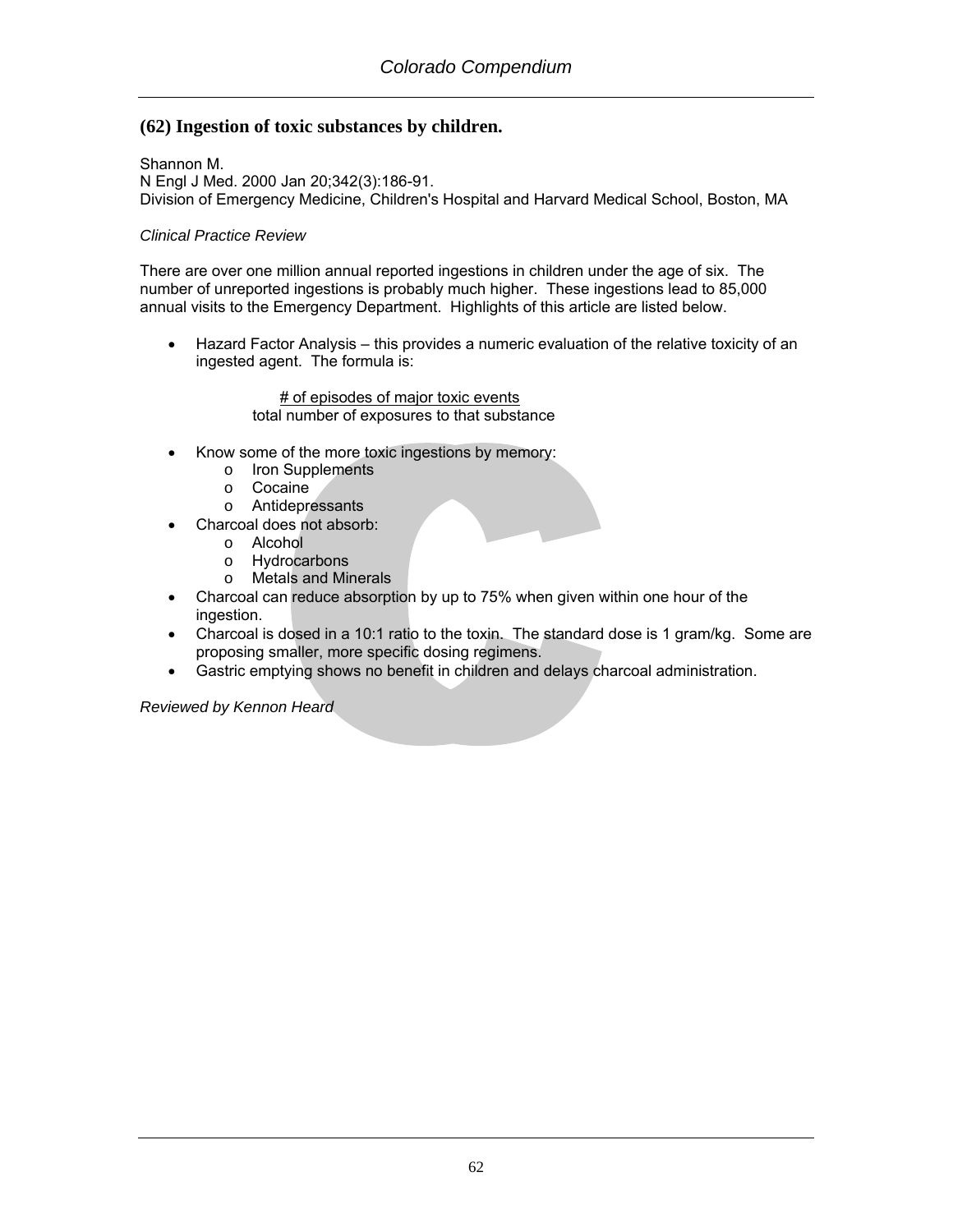## **(63) Medications that can be fatal for a toddler with one tablet or teaspoonful: a 2004 update.**

Bar-Oz B, Levichek Z, Koren G.

Paediatr Drugs. 2004;6(2):123-6.

Division of Clinical Pharmacology, The Hospital for Sick Children and The University of Toronto, Toronto, ON; Department of Neonatology, Hadassah Medical Center and The Hebrew University, Jerusalem, Israel.

### *Clinical Practice Review*

This simple but useful study reviewed lethal doses of medications in children (or calculated a weight-based fatal dose from adult data). The authors acknowledged the shortcoming of presuming a linear dose-toxicity relationship in converting adult toxicities to children. They then identified drugs where a fatal dose to a 10 kg toddler would be delivered by just 1 to 2 tablets or teaspoonfuls. Having compiled this list of highly toxic drugs, they then looked at reported fatal overdoses and found that 40% of ingestions resulting in toddler fatalities between 1990 and 2000 involved drugs on the list. In conclusion, they suggest that special labeling be used to demonstrate the extreme toxicity to toddlers from a single dose.

- Of note, iron tablets, while not lethal after one or two pills, accounted for 32 out of 85 deaths in the ten year period.
- The list of medications that can be fatal to a toddler upon ingestion of one dose included:
	- **Tricyclic Antidepressants**
	- Thioridazine (a rarely used antipsychotic) arrhythmias
	- Quinine Derivatives often used by patients with rheumatoid arthritis
	- Calcium Channel Blockers
	- **D**Dioids
	- Oral Hypoglycemics
	- **Theophylline**
	- **•** Podophylline
	- **Camphor**
	- Methyl Salicylate (oil of wintergreen)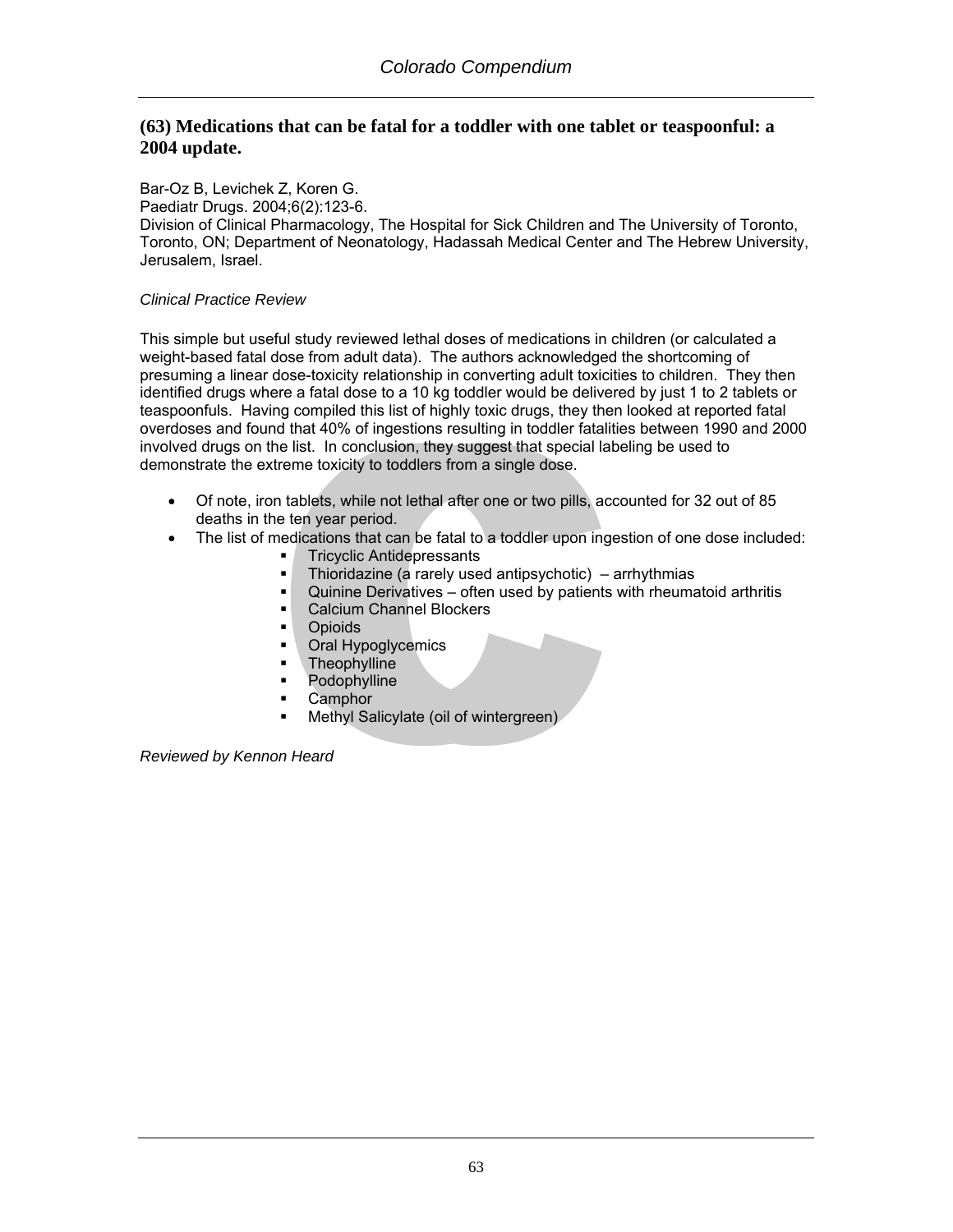## **(64) Clinical Policy: Critical Issues in the Evaluation and Management of Patients Presenting to the Emergency Department with Acute Headache.**

Jagoda AS et al. for the clinical policy committee for ACEP Ann Emer Med 2002, Jan 39(1): 108-122.

#### *Clinical Practice Review*

This review is the product of the ACEP clinical policies committee and follows the traditional clinical policy format of literature review and subsequent evaluation of the literature based on the standard level I, II, and III criteria and were then classified into the standard Level A, B, and C recommendations. Four areas of controversy were addressed:

(1) Response to headache therapy as an indicator of underlying pathology.

(2) Clinical findings predictive of increased intracranial pressure.

 (3) Indications for emergent neuroimaging in patients with a complaint of headache, and (4) Indications to pursue emergent diagnostic studies in patients with thunderclap headache but with normal findings on a head computed tomography (CT) scan and negative findings on a lumbar puncture.

The findings of this policy are listed below:

- Response to therapy should not be used as the sole diagnostic tool for ruling out serious pathology.
- Adult patients with headache exhibiting signs of increased intracranial pressure including papilledema, absent venous pulsations on funduscopic examination, altered mental status, or focal neurologic deficits should undergo a neuroimaging study before having an LP.
- Patients with headache and neurologic abnormalities should have neuroimaging, as should HIV positive patients with a headache or patients presenting with sudden onset headaches. It is suggested that patients over the age of 50 with new types of headaches should also undergo neuroimaging.
- Patients with a thunderclap headache who have negative findings on a head CT scan, normal opening pressure, and negative findings in CSF analysis do not need emergent angiography and can be discharged from the ED with follow-up arranged with their primary care provider or neurologist.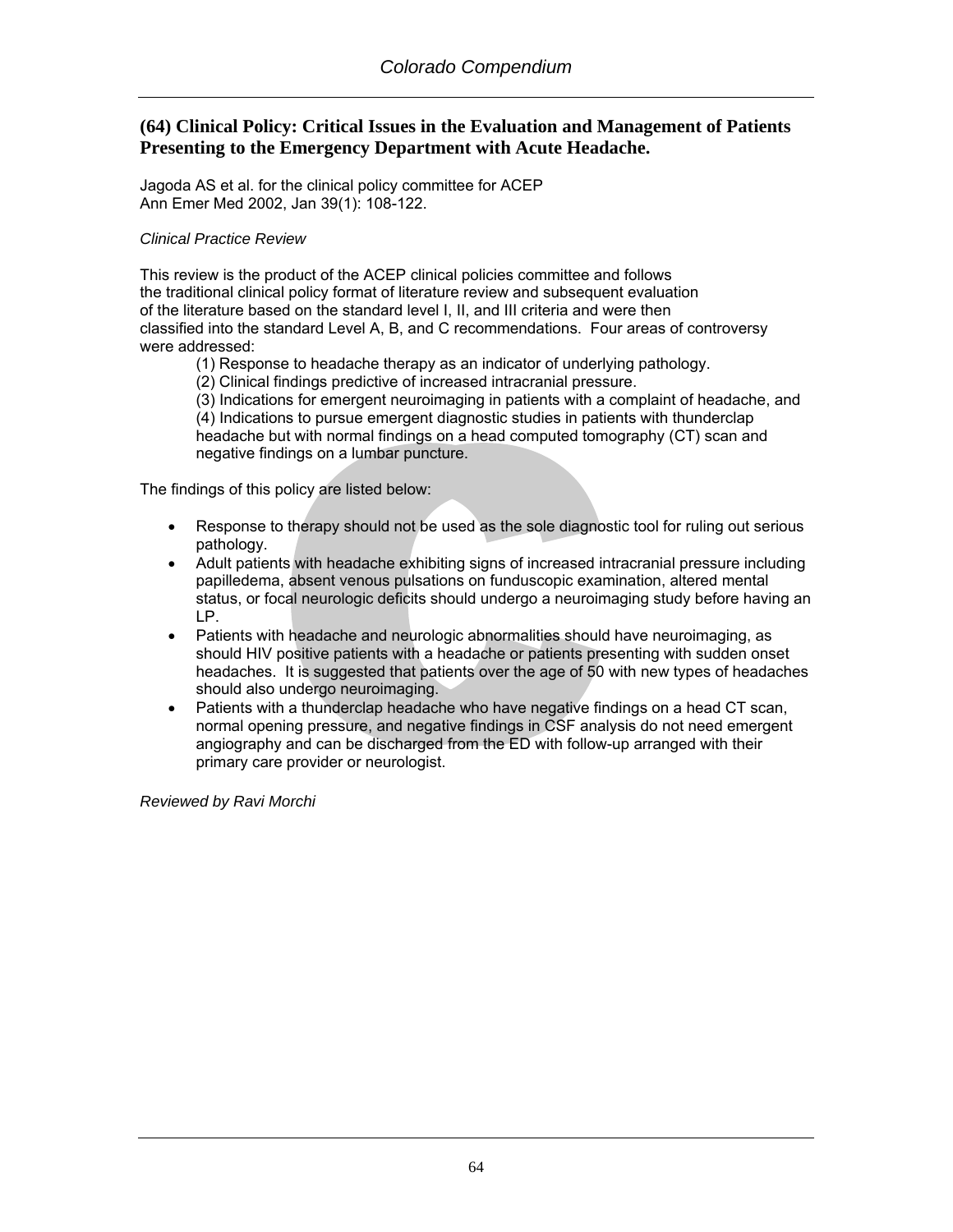### **(65) Dexamethasone in adults with bacterial meningitis.**

de Gans J, van de Beek D; European Dexamethasone in Adulthood Bacterial Meningitis Study Investigators. N Engl J Med. 2002 Nov 14;347(20):1549-56.

#### *Original Research - Randomized Prospective Controlled Trial*

The issue: Acute Bacterial meningitis causes significant morbidity and mortality. In animal studies on meningitis, corticosteroids have shown some benefit. Do corticosteroids have the same effect in humans with acute bacterial meningitis?

The population: Patients over the age of 17 with suspected meningitis *and* either cloudy CSF, bacteria in the CSF on gram stain, or a CSF white count >1000. Exclusion criteria included sensitivity to beta-lactam antibiotics or corticosteroids, pregnancy, a cerebral shunt, active fungal infection or tuberculosis, a recent history of head trauma, neurosurgery, or peptic ulcer disease.

The study: Patients were randomized to one of two groups; either a placebo medication, or 10 mg of dexamethasone every 6 hours for 4 days. This medication was given either 10 to 20 minutes before, or concurrently, with the administration of antibiotics. Initial antibiotic treatment was with 2 grams of amoxicillin with the drug regimen changed based on the gram stain of the CSF.

The results: 301 patients were enrolled; baseline characteristics of the two groups were similar, but the dexamethasone group had an increased occurrence of seizures. 7% of steroid patients and 15% of placebo patients died; 15% of the steroid group had an adverse outcome, compared to a 25% incidence of adverse outcomes in the placebo group (adverse outcomes defined as greater than mild disability measured on the Glasgow Outcome scale at 8 weeks). In the subgroup of patients with *N. meningitidis* meningitis, dexamethasone did not appear to have any benefit. There was no benefit in terms of neurologic sequelae (hearing loss, etc.) regardless of group.

- Dexamethasone decreases deaths in patients with pneumococcal meninigitis
- There was no proven benefit in patients with *N. meningitidis* meningitis
- The authors conclude that dexamethasone should be administered either before or with antibiotics in all patients with meningitis.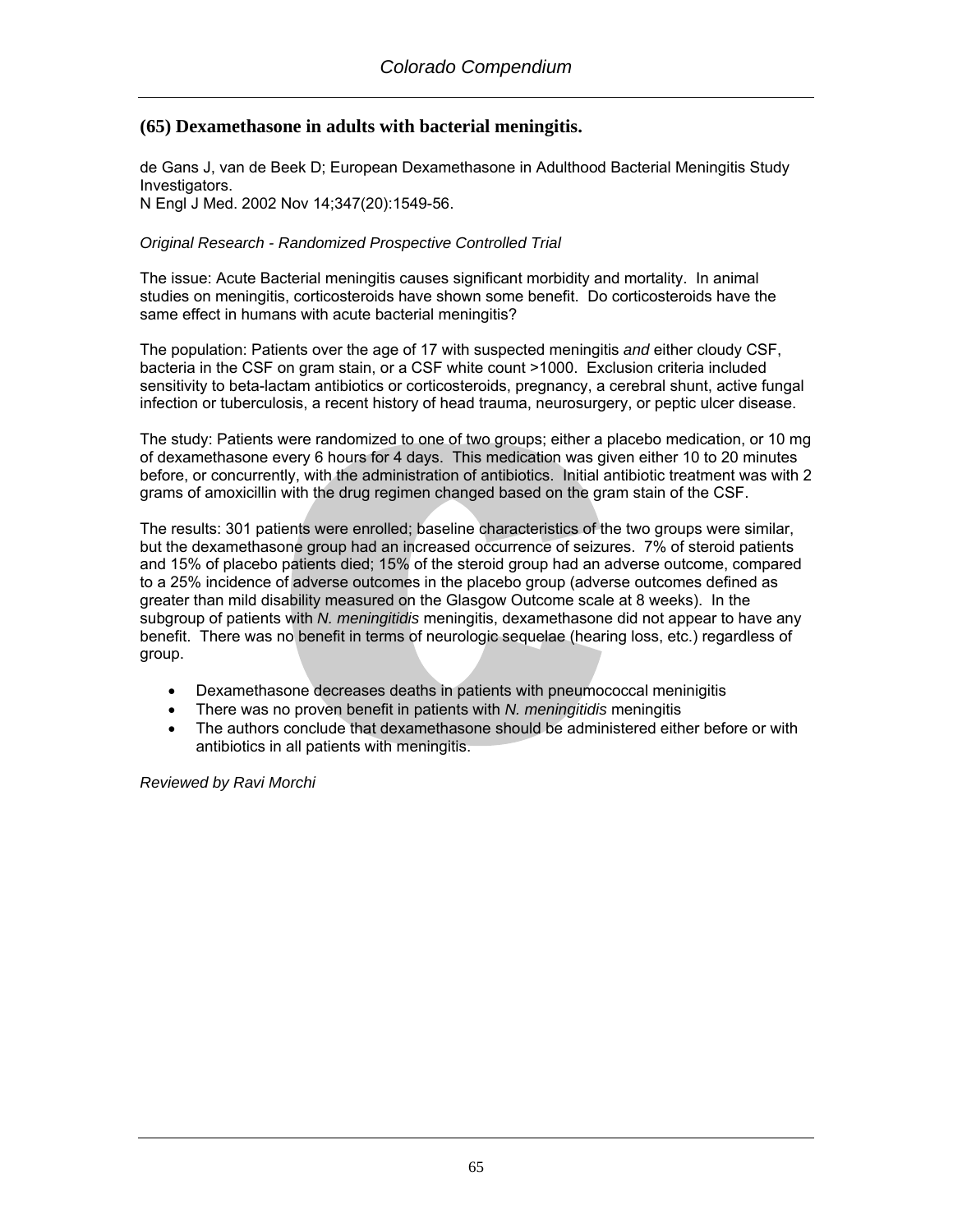## **(66) Computed tomography of the head before lumbar puncture in adults with suspected meningitis.**

Hasbun R, Abrahams J, Jekel J, Quagliarello VJ. N Engl J Med. 2001 Dec 13;345(24):1727-33. Dept. of Internal Medicine, Diagnostic Radiology, and Epidemiology and Public Health, Yale University School of Medicine, New Haven, Conn.

#### *Original Research*

**Key Points:** 

- Patients without a series of high risk baseline characteristics are able to undergo lumbar puncture (LP) without a prior head CT.
- Head CT scans done prior to LP significantly delay the performing of LPs in patients with suspected meningitis.

**Summary:** This was a prospective ED study of 301 patients, where patients with suspected meningitis were evaluated for clinical characteristics that predicted herniation (or predicted lack of herniation) on performance of a lumbar puncture. The only requirement was that the patient actually underwent a lumbar puncture (with the exception of patients who had significant mass effect on their CT). The criteria studied were a variety of neurologic functions (level of consciousness, responses to questions/commands, focal deficits, etc.) and baseline characteristics (age, sex, immunocompromised state, prior history of seizure within one week, history of CNS disease, etc.). There was no requirement of head CT; the decision to obtain or not obtain a head CT was left to the physician's judgement.

Based on their data, the following **baseline characteristics** were associated with CT abnormalities:

- Age  $> 60$  years
- Immunocompromised state
- History of CNS disease (CVA, mass, or focal infection)
- Seizure within 1 wk of presentation

The following baseline **neurologic findings** were associated with CT abnormalities:

- Abnormal level of consciousness
- Inability to answer two questions correctly
- Inability to follow two commands correctly
- Abnormal language (aphasia, dysarthria, or extinction)
- Gaze palsy
- Abnormal visual fields
- Facial palsy
- Arm or leg drift

The authors found only 4 patients who had mass effect that prevented LP. Of these 4, all had baseline characteristics or baseline neurologic findings concerning for an abnormal CT scan. Of the 7 other patients with mild to moderate mass effect that did undergo LP, none of these patients herniated.

- Delay to LP was significantly greater for patients who underwent a CT scan first (5.3) hours for patients who went for a head CT vs. 3 hours for patients who went straight to LP)
- There is a set of criteria whose absence can identify patients that do not need a CT scan prior to their LP.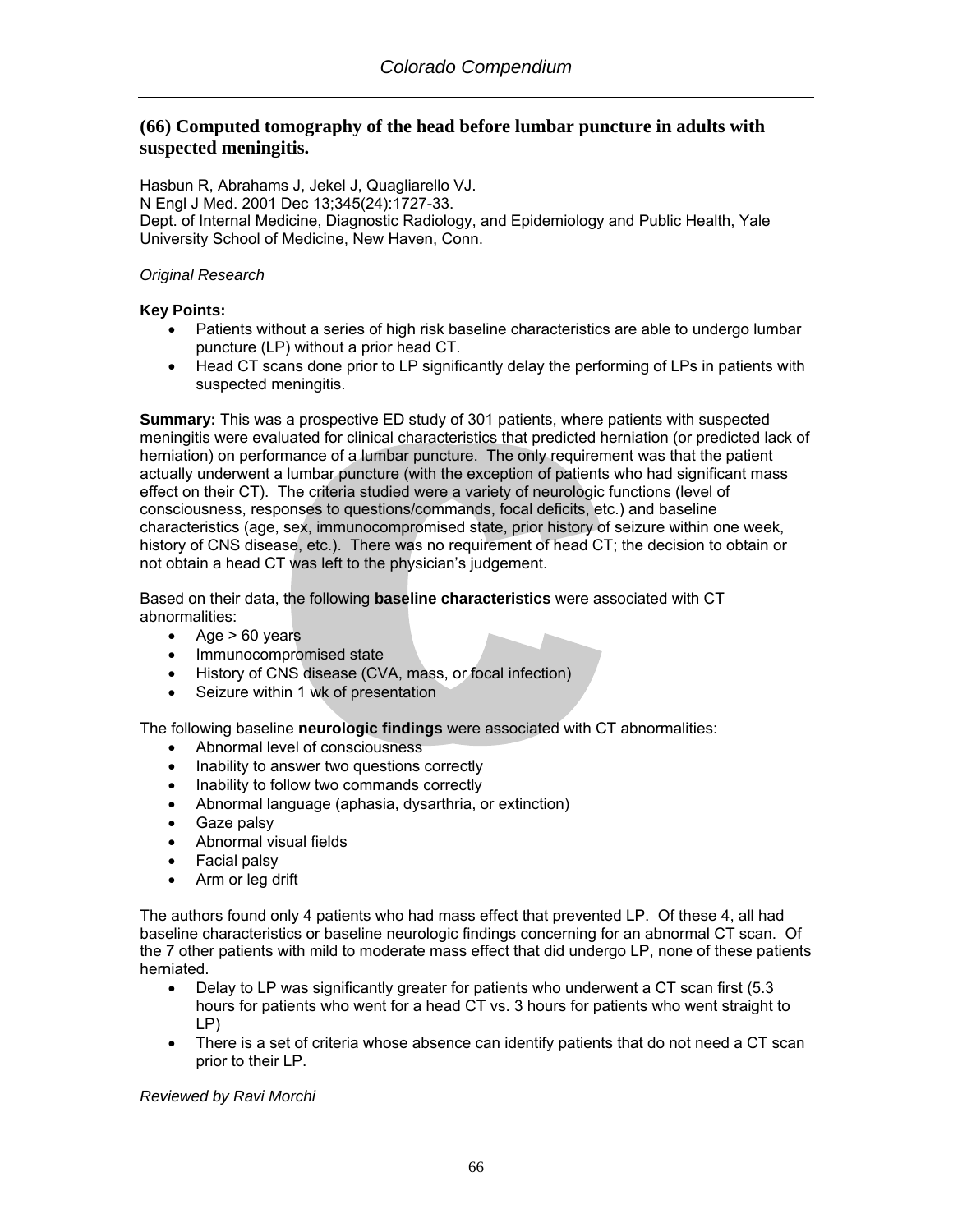## **(67) Guidelines for the early management of patients with ischemic stroke: 2005 guidelines update a scientific statement from the Stroke Council of the American Heart Association/American Stroke Association.**

Adams H, Adams R, Del Zoppo G, Goldstein LB; Stroke Council of the American Heart Association; American Stroke Association. Stroke. 2005 Apr;36(4):916-23.

### *Clinical Practice Guideline*

This article is a 2005 update of the previous recommendations published in *Stroke* in 2003 which can be found at [http://stroke.ahajournals.org/cgi/content/full/34/4/1056.](http://stroke.ahajournals.org/cgi/content/full/34/4/1056) This update is best understood if the original guidelines have been reviewed. The first part of this article focuses on the efficacy of brain imaging. CT remains the standard neuroimaging modality in evaluating stroke despite continued discussion regarding the role of MRI. Since 2003, one study which has compared MRI with CT as a replacement modality and found it be 100% sensitive and specific with CT being used as the gold standard of detection. While this would suggest that MRI is at least an equally useful tool in the evaluation of possible CVA's, the availability of CT is still much greater. No studies to date have demonstrated that MRI is superior to CT in identifying those patients who are appropriate candidates for intravenous recombinant tissue plasminogen activator (rtPA).

While prior National Institute of Neurologic Disorders and Stroke (NINDS) studies have shown the effectiveness of rtPA, the primary complication is symptomatic hemorrhagic transformation of the infract. This risk of hemorrhage after rtPA is 5.2% but a lower when guidelines were followed. Furthermore, the administration of aspirin prior to rtPA therapy did not increase the risk of symptomatic hemorrhage. One potential side effect of rtPA is angioedema which was reported in 9 of 176 patients in one study. Patients who were on an ACE inhibitors prior to rtPA administration were at increased risk for this complication but history of ACE inhibitors in the medication history is *not* a contraindication to rtPA administration.

The recommendation continues to state that rtPA should only be administered within three hours of the onset of stroke symptoms. References to a 4.5 hour window are discussed in the first column of page 918 but did not mount to any changes in policy. While ongoing studies concerning intraarterial thrombolysis may eventually support this route over standard IV administration of rtPA, no current recommendation supports its use outside of clinical trials. No current support exists to recommend anticoagulation as a routine part of post stroke therapy or to prevent re-occlusion after intravenous rtPA. Aspirin is still recommended to be started within 48 hours of presentation with a CVA but the evidence points to modest benefits at best. Studies continue concerning abciximab and other anti-platelet agents but there are no current treatment recommendations.

While mechanical thrombolysis is being studies extensively, no current mechanism has been proven to be effective at this time. Similarly, neuroprotective agents such as magnesium and citicoline continue to be studied but are not currently supported or recommended. Hypothermia after stroke is another growing area of study but no guidelines support this a standard procedure at this time. Considering the brief period of time in which the ED physician can change the course of a patient's CVA, familiarity with pathophysiology and the current arsenal of therapies available will be critical in making timely decisions with patients.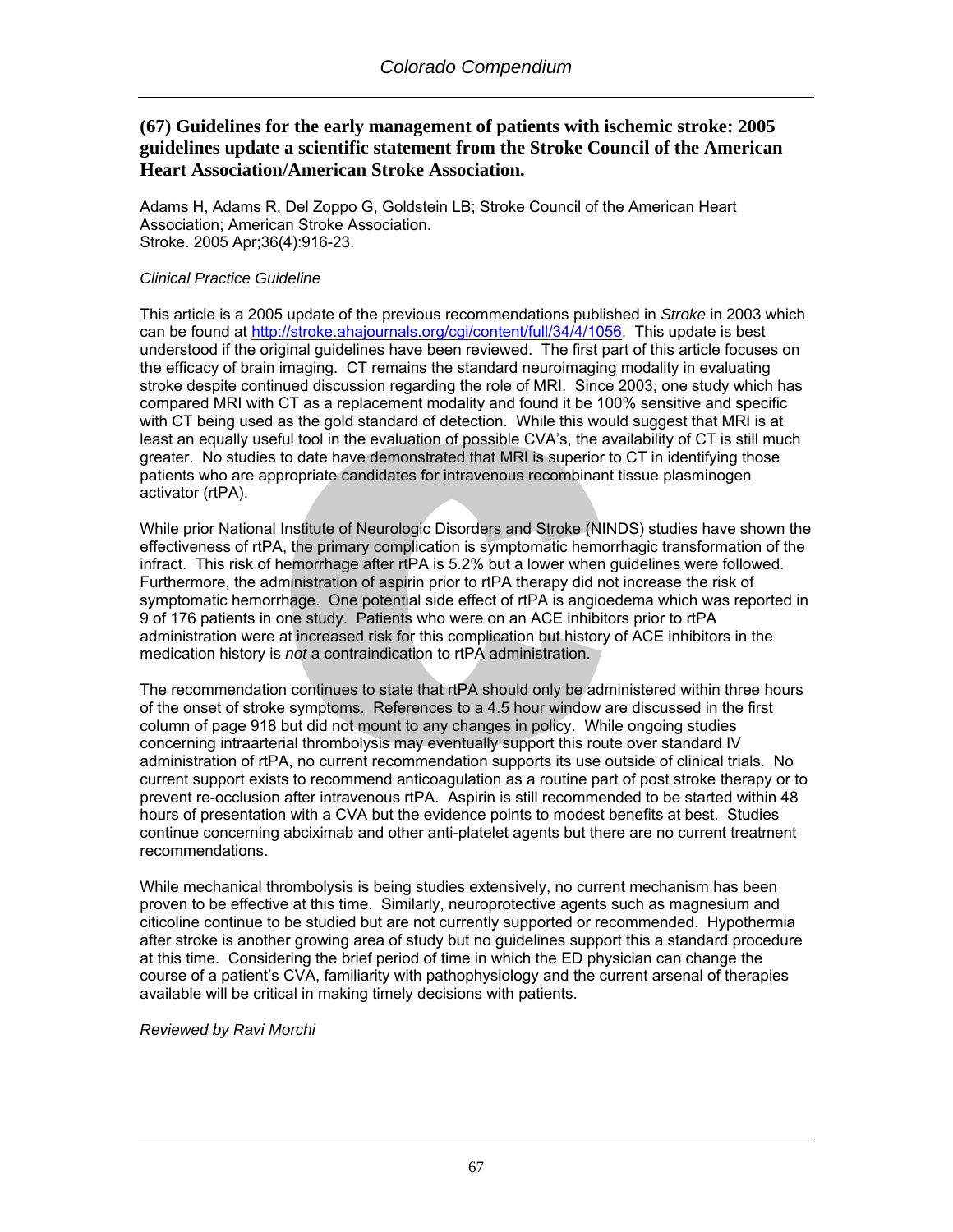### **(68) Treatment of acute ischemic stroke.**

Lewandowski C, Barsan W. Ann Emerg Med. 2001 Feb;37(2):202-16. Department of Emergency Medicine, Henry Ford Hospital, Detroit, MI.

#### *Clinical Practice Review*

Acute ischemic stroke is the leading cause of disability among adults and the third leading cause of death. This article provides a solid review of the pathophysiology surrounding acute vascular occlusions in the brain. One key concept to review is the differentiation between the core area of ischemia where cerebral blood flow (CBF) is usually less than 25% of normal and the surrounding region of marginal blood flow (25% to 50%) called the "ischemic penumbra". While the core almost immediately sustains irreversible ischemic damage, the penumbra is in the precarious state between continued functionality and irreversible ischemia. This state may continue for 6 to 8 hours and it is this penumbra which we, as ED physicians, are fighting to save. Obviously, as the duration of ischemia progresses, what was once characterized as penumbra becomes part of the core lesion.

Clinical trials are reviewed (see page 204). There are multiple studies reviewed here which are worthwhile to understand. The National Institute of Neurologic Disorders and Stroke (NINDS) rTPA Stroke Trial evaluated the use of intravenous rtPA. In Part 1, the odds ratio favoring treatment with rtPA was 2.1. In Part 2 of the study, an odds ratio of 2.0 was found in comparing normal or near normal functionality three months after receiving rtPA in comparison to placebo during an acute stroke. The main concern regarding the use of rtPA is intracranial hemorrhage. When criteria are followed, including the use of rtPA only within 3 hours from onset of symptoms, the risk of intracranial hemorrhage (ICH), while increased was outweighed by the benefits of rtPA in comparison to placebo. However, because of this increased risk of ICH, a careful discussion of the risks and benefits of rtPA is necessary. There was no proven benefit of low molecular weight heparin or unfractionated heparin (beyond DVT prevention) in treatment of acute ischemic stroke.

The principles of stroke management in the Emergency Department are reviewed beginning on page 207. Review of the National Institutes of Health Stroke Scale in Table 1 is useful since it can help in making decisions regarding the risks and benefits of rtPA administration. The American Heart Association recommends that all patients presenting with possible stroke should have an ECG, chest x-ray, CBC, coagulation studies, blood sugar, and basic metabolic panel ordered upon arrival. Later in the paper, the need for coagulation studies is discounted in patients with no underlying medications or medical history which would indicate a derangement. A discussion of early CT findings is found on page 208. This becomes important since evidence of early ischemia on the first CT increases the chances of intracranial hemorrhage if rtPA is administered and should be included in the decision-making algorithm. Recommendations have been made to treat blood pressures in excess of 220/115, or a MAP greater than 130, in acute ischemic stroke. The AHA recommends that blood pressure should not exceed 185/110 in patients receiving intravenous tPA. Control of glucose levels and temperature are covered on the following pages.

Finally a discussion regarding absolute and relative contraindications begins on page 210. The nuances of a patient with a seizure and other more challenging cases are discussed briefly. The paper concludes by encouraging the development of stroke algorithms to streamline care protocols in the ED, especially in light of the three hour time window for administration of rtPA. This article provides a solid review of multiple aspects of stroke care and research as it applies to the ED physician. This article can serve as a foundation for further reading regarding the best means of approaching patients who present with a possible ischemic stroke.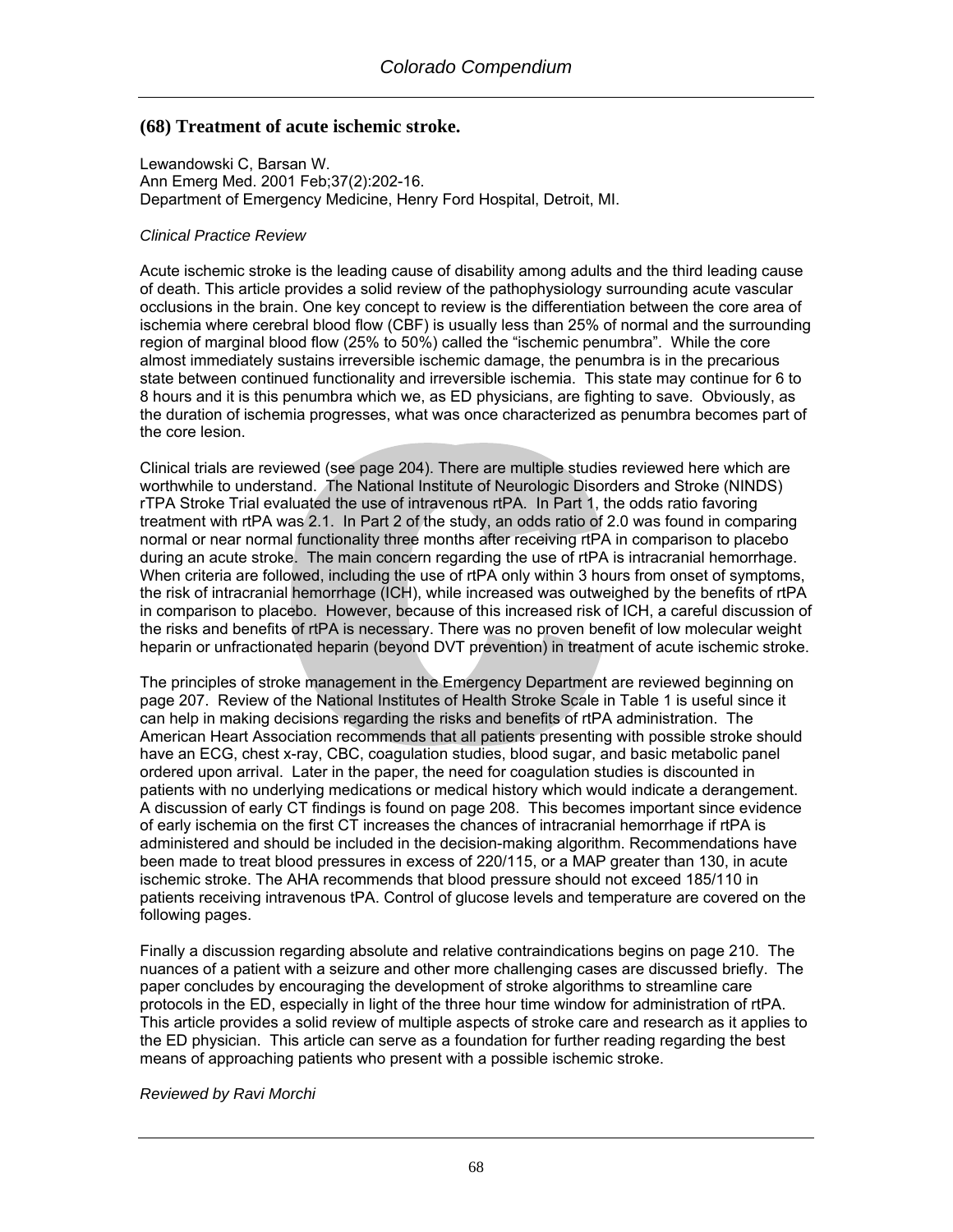## **(69) Benign paroxysmal positional vertigo.**

Furman JM, Cass SP. N Engl J Med. 1999 Nov 18;341(21):1590-6. University of Pittsburgh School of Medicine, Pittsburgh & Department of otolaryngology, University of Colorado Health Sciences Center, Denver.

#### *Clinical Practice Review*

This is a review article written by two otolaryngologists. There is no methodology quoted in their reference selection. This review focuses on the pathogenesis, clinical symptoms, evaluation, treatment, and differential for benign paroxysmal positional vertigo (BPPV).

- Vertigo is the illusory sensation of motion of either oneself or one's surroundings.
- BPPV refers to episodes of vertigo, usually lasting 10 to 20 seconds each, occurring suddenly after specific head movements or changes in position (rotation, rolling to the lateral position in bed, bending over, upward gaze with neck extension), and accompanied by unidirectional, multi-component nystagmus.
- The symptoms of BPPV are believed to be due to otolith movement in the posterior semicircular canal.
- Vertigo that occurs spontaneously (without any relation to head movement or changes in position), that persists for hours or days without relief, or that is accompanied by other neurologic complaints, should not be considered BPPV.
- In patients with the classic clinical presentation (above), the Dix-Hallpike maneuver is diagnostic and no further evaluation is needed unless there are abnormal findings on neurologic exam or atypical positional nystagmus.
- The mainstay of treatment is the Epley maneuver. Due to the motion of the neck, contraindications to this procedure include severe neck disease, high grade carotid stenosis, or unstable heart disease.
- Episodes of BPPV may persist for weeks to years with unpredictable periods of remission and recurrence.
- Singular neurectomy and occlusion of the posterior semicircular canal are two surgical options for those patients with intractable symptoms.

*Written by Ravi Morchi. Reviewed by Jonathan Claud.*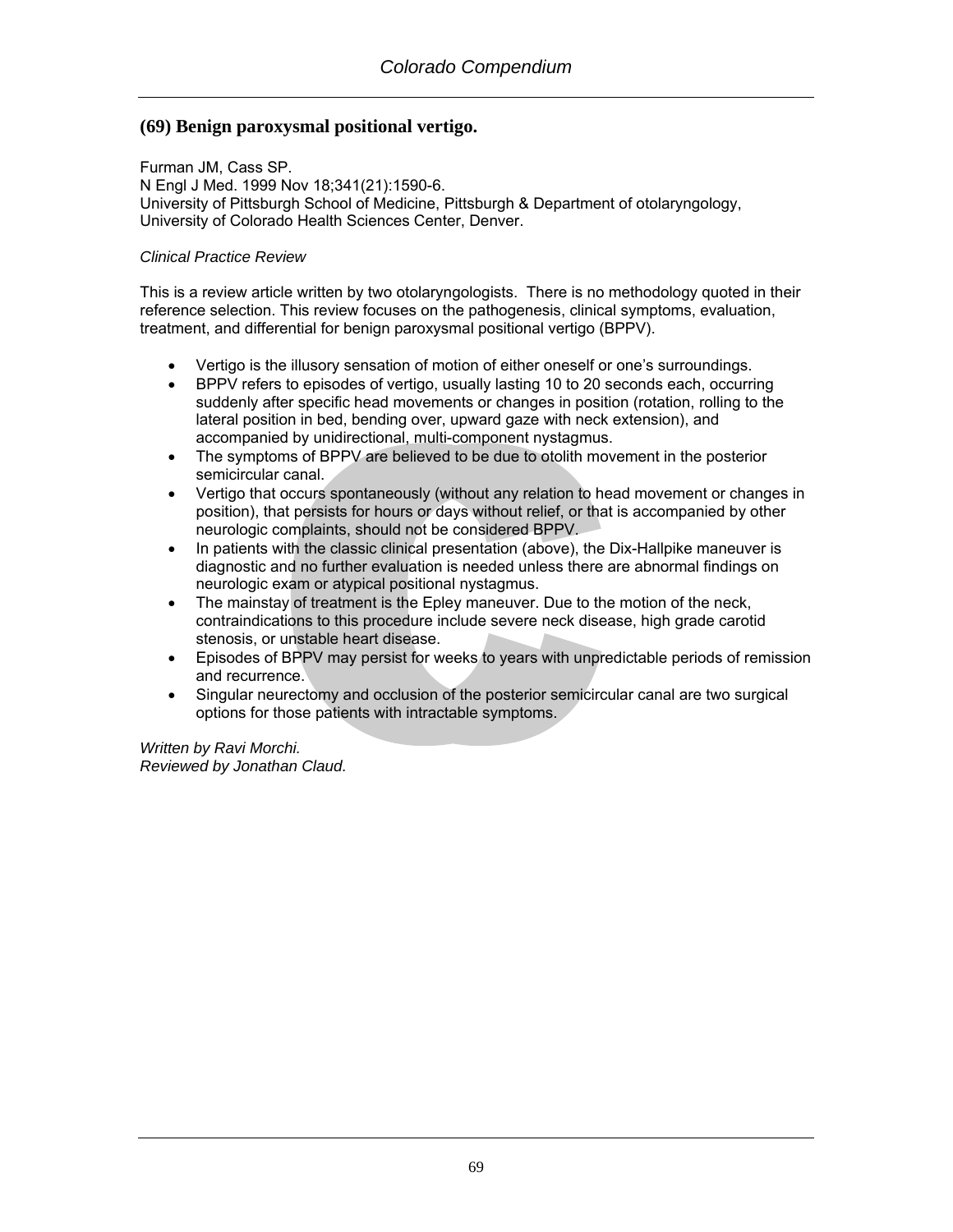# **(70) Status epilepticus: pathophysiology and management in adults.**

Chen JW, Wasterlain CG. Lancet Neurol. 2006 Mar;5(3):246-56.

#### *Clinical Practice Review*

This is a review article written by a neurologist and a pharmacist. There was no methodology tied to their reference selection.

This article goes into the definition, pathophysiology, and treatment of status epilepticus. Of note, it also provides an extensive differential diagnosis for the causes of status epilepticus, which it divides into acute and chronic processes. In acute processes, metabolic disorders, CNS infection, stroke, head trauma, drug toxicity, and hypoxia are the leading culprits. Chronic processes include pre-existing epilepsy with either breakthrough seizures or medication noncompliance, chronic alcohol abuse related seizures, or old stroke/tumor related seizures.

- *Impending* status epilepticus is defined as greater than 5 minutes of continuous or intermittent seizure activity without a return to baseline.
- *Established* status epilepticus is defined as greater than 30 minutes of continuous or intermittent seizure activity without a return to baseline.
- With time, status epilepticus may develop a resistance to pharmacotherapy, likely due to changes in neuronal surface receptors and neuropeptides, rendering the condition more difficult to treat.
- Neuronal firing, even in the absence of physical convulsions, may contribute to cell death.
- Given the potentially deleterious effects of neuronal firing and its time-dependent pharmacoresistance, treatment should ensue as soon as *impending* status epilepticus is identified:
	- o Prehospital rectal or IV Diazepam
	- o Lorazepam (0.1 mg/kg)
	- o Phenytoin or Fosphenytoin (20 mg/kg)
	- o An additional dose of Phenytoin (5-10 mg/kg)
	- o Phenobarbital (20 mg/kg)
	- o An additional dose of Phenobarbital (5-10 mg/kg)
	- $\circ$  Anesthesia with midazolam (0.2 mg/kg initial dose) or propofol(1 to 2 mg/kg initial dose) with required intubation and EEG monitoring
	- o Limited experience with Ketamine, but this may be useful for certain refractory cases requiring anesthesia.
- Neuronal changes from an episode of status epilepticus *may* predispose to future seizure activity after the acute event has ended (epileptogenesis).

*Written by Ravi Morchi Reviewed by Jonathan Claud*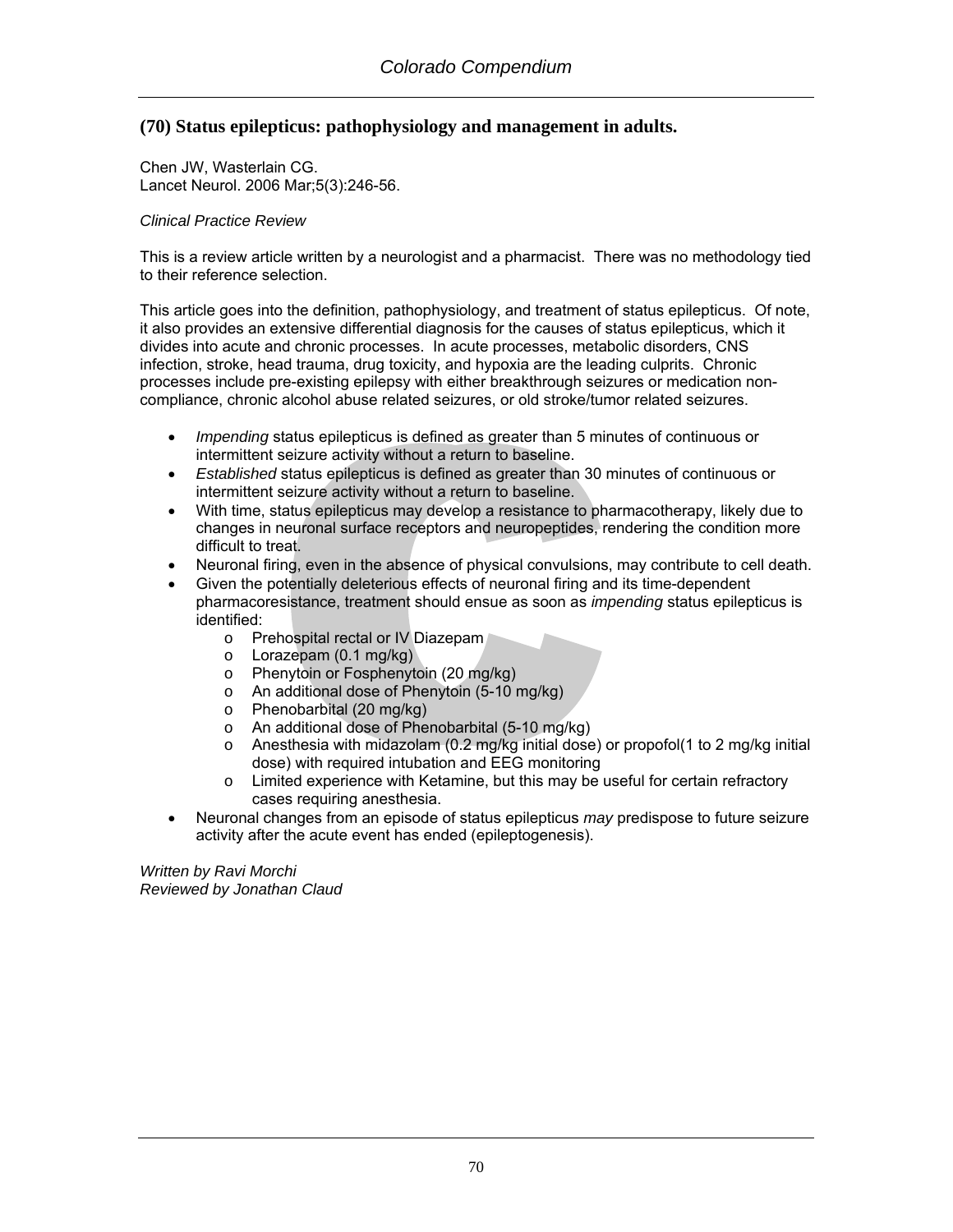# **(71) High-altitude illness.**

Hackett PH, Roach RC. N Engl J Med. 2001 Jul 12;345(2):107-14.

*Clinical Practice Review* 

High altitude illness is a spectrum of pathologies that occurs when some persons who are not acclimatized ascend to altitude. There are three basic types of High altitude illness: Acute mountain sickness (AMS), high altitude pulmonary edema (HAPE), and high altitude cerebral edema (HACE). In this article, definitions and pathophysiology of each is noted, as is the different treatment regimens for each.

- AMS is defined as a *subjective* collection of non-specific symptoms including headache in the setting of an unacclimatized person arriving at an altitude above 2500 meters. These other symptoms include anorexia, nausea, vomiting, insomnia, dizziness, or fatigue.
- Treatment for AMS is to descend 500 meters, or rest and acclimatize, or speed acclimatization with acetazolamide and/or dexamethasone (dexamethasone is thought to be a second line agent), and symptomatic treatment.
- Prevention of AMS can include planning a gradual ascent, prophylaxis with acetazolamide (dexamethasone is thought to be a second line agent).
- HAPE is the presence of hypoxemia and pulmonary edema /infiltrates induced by the low partial pressure of oxygen at high altitude. It should be treated with immediate supplemental oxygen and rapid descent.
- HACE is AMS with altered mental status or ataxia. It should be treated with immediate supplemental oxygen and rapid descent.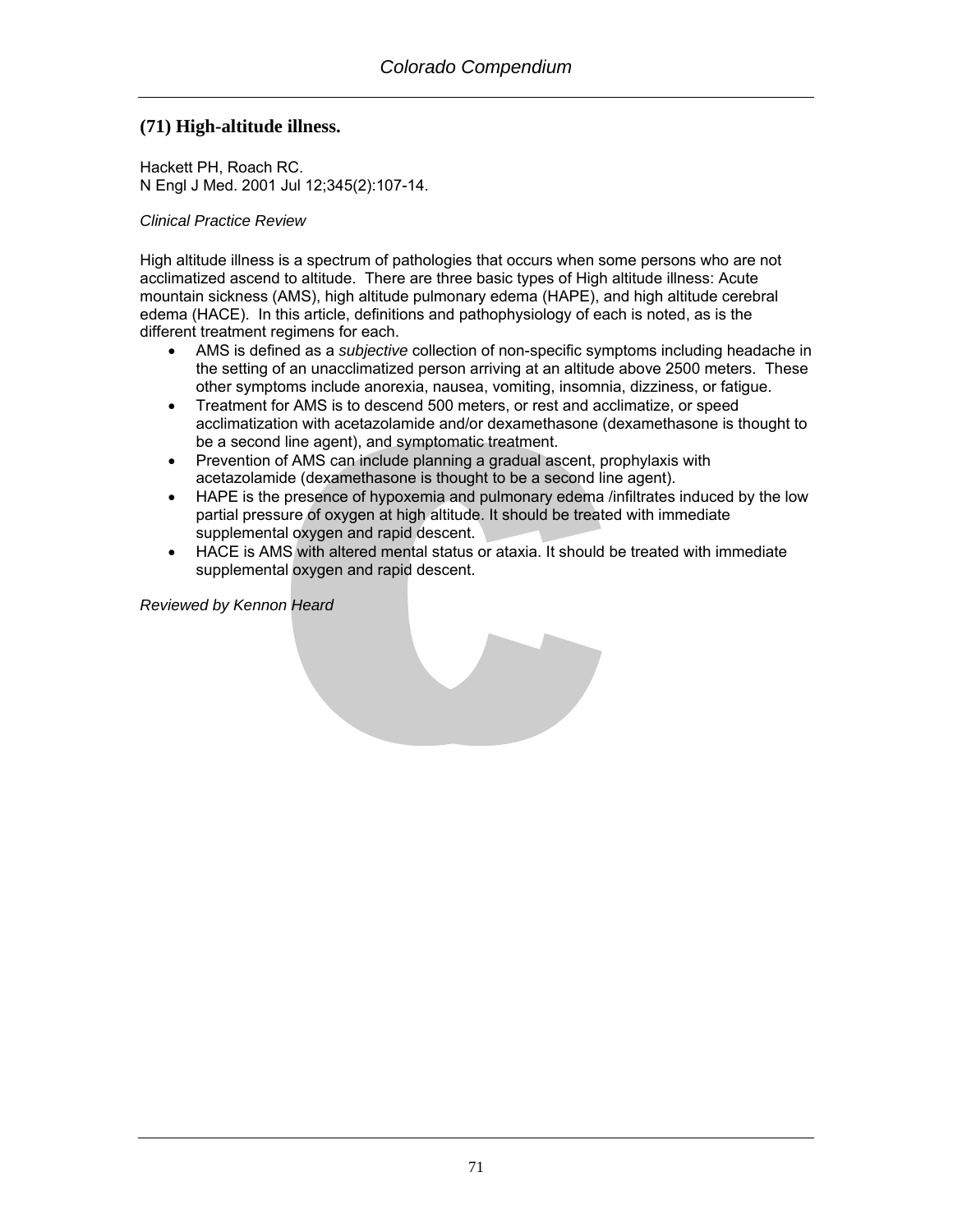# **(72) Heat stroke.**

Bouchama A, Knochel JP. N Engl J Med. 2002 Jun 20;346(25):1978-88.

#### *Clinical Practice Review*

This article summarizes the diagnosis and management of heat stroke, an acute life threatening illness that is often fatal, despite appropriate treatment. Heat stroke is defined as a core temperature over 40.0℃ with hot, dry skin and CNS symptoms such as delirium, seizures, or coma. Two main groups of causes are listed; environmental and exertional.

#### *Pathogenesis:*

In general, the body regulates temperature by controlling blood flow to the skin, with vasodilatation resulting in increased cooling. Sweating assists with cooling by establishing a thermal gradient, allowing for increased efficiency of vasodilatation resulting in decreased temperature. When acute heat changes are encountered, a variety of inflammatory cytokines are produced (interleukin 1, interleukin 6) which result in fever, leukocytosis, and acute inflammatory responses. Heat shock proteins are also created which allow cells to survive increased temperatures. As one goes from heat stress to heat failure, compensatory mechanisms are exceeded and thermoregulatory failure occurs. Thermoregulatory failure consists of three components:

- Inability to increase cardiac output to necessary levels secondary to volume depletion, cardiac disease, or medications.
- Exaggeration of the acute phase response with a breakdown of immunologic barriers.
- Alteration of the heat shock response with decreased production of heat shock proteins with resulting loss of protection for individual cells.

#### *Pathophysiology:*

- Heat: Heat directly induces tissue injury; at extremes, cellular structures break down and result in cell death.
- Cytokines: Imbalance of cytokines results in an inflammatory cascade, resulting in a loss of immune response.
- Coagulation Disorders and Endothelial Cell injury: Hyperthermia incites vascular permeability, in addition to inciting a prothrombotic state. This results in activiation of the coagulation cascade with subsequent DIC.

#### *Symptoms:*

Hyperthermia (temp > 40℃) and CNS dysfunction must be present. Tachycardia and hyperventilation are common.

- Hypophosphatemia and hypokalemia are common; hypercalcemia and hyperproteinemia are also seen. Rhabdomyolysis may occur, in which case monitoring serum potassium is critical.
- Exertional heat stroke commonly causes a respiratory alkalosis and lactic acidosis.
- Non-exertional heat stroke commonly causes a respiratory alkalosis.

#### *Treatment:*

- Conduction cold water immersion, application of ice packs in venous plexus areas, iced gastric lavage.
- Convection fanning.
- Evaporation misting the body with fanning.
- Dantrolene *has not* been shown to help.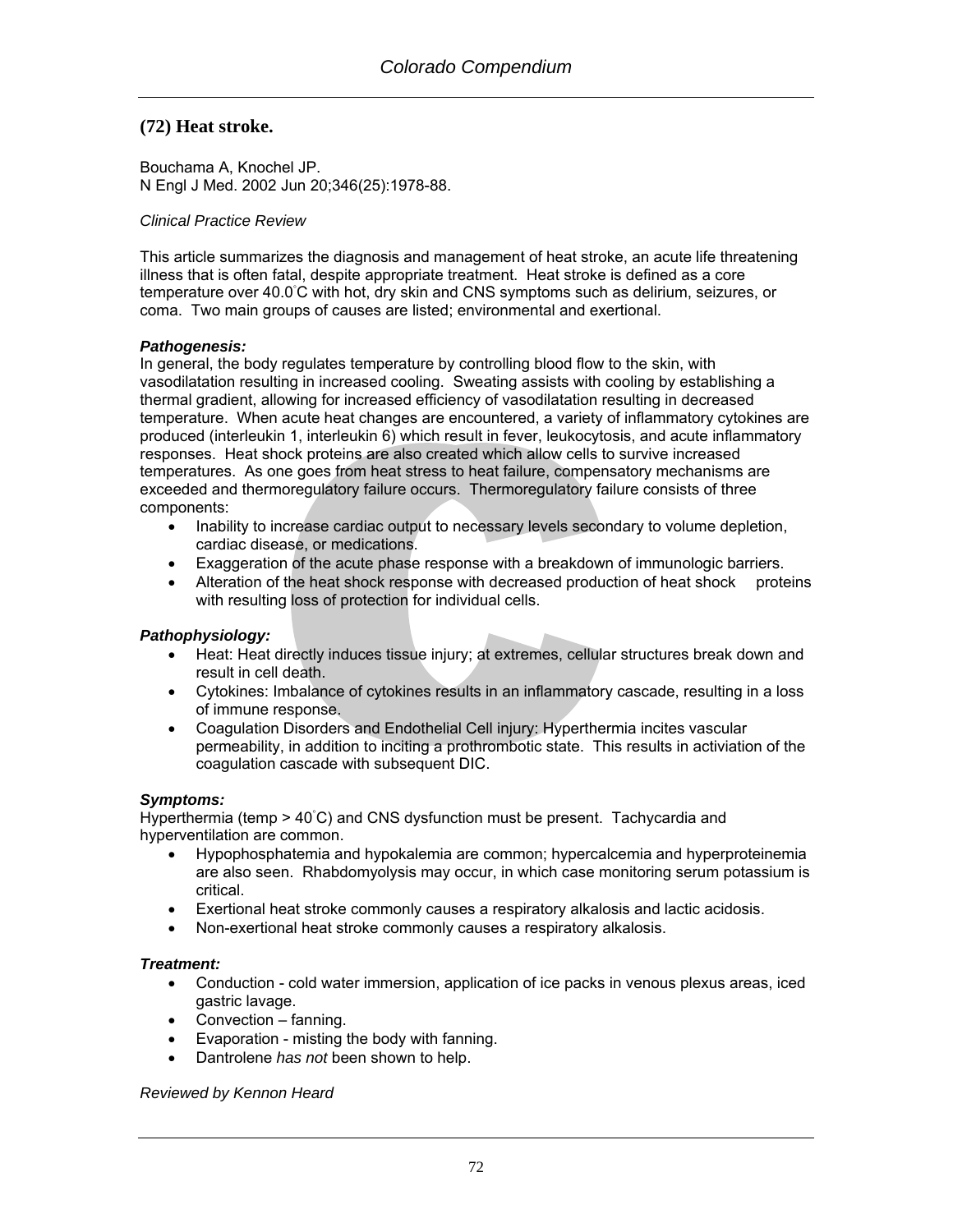## **(73) Continuous Arteriovenous Rewarming: Rapid Reversal of Hypothermia in Critically Ill Patients.**

Gentilello LM, Cobean RA, Offner PJ, Soderberg RW, Jurkovich GJ. J of Trauma 1992 Mar;32(3):316-25. Department of Surgery, Harborview Medical Center, University of Washington, Seattle.

#### *Original Research*

This study evaluated treating hypothermia through standard methods as opposed to a novel (at the time) method of rewarming by creating a direct conduit from the femoral artery to the femoral vein with the fistula being warmed by a countercurrent fluid warmer.

Thirty four hypothermic patients (defined as a temperature < 35◦ C) were evaluated and divided into two groups (AV rewarming vs. standard treatment) with patients evaluated for APACHE scores, fluid requirements, and other criteria of injury to make sure randomization was accurate. Time to rewarming was significantly decreased.

- There was a significant trend towards improved survival.
- There was also a significant reduction in ICU length of stay and organ failure.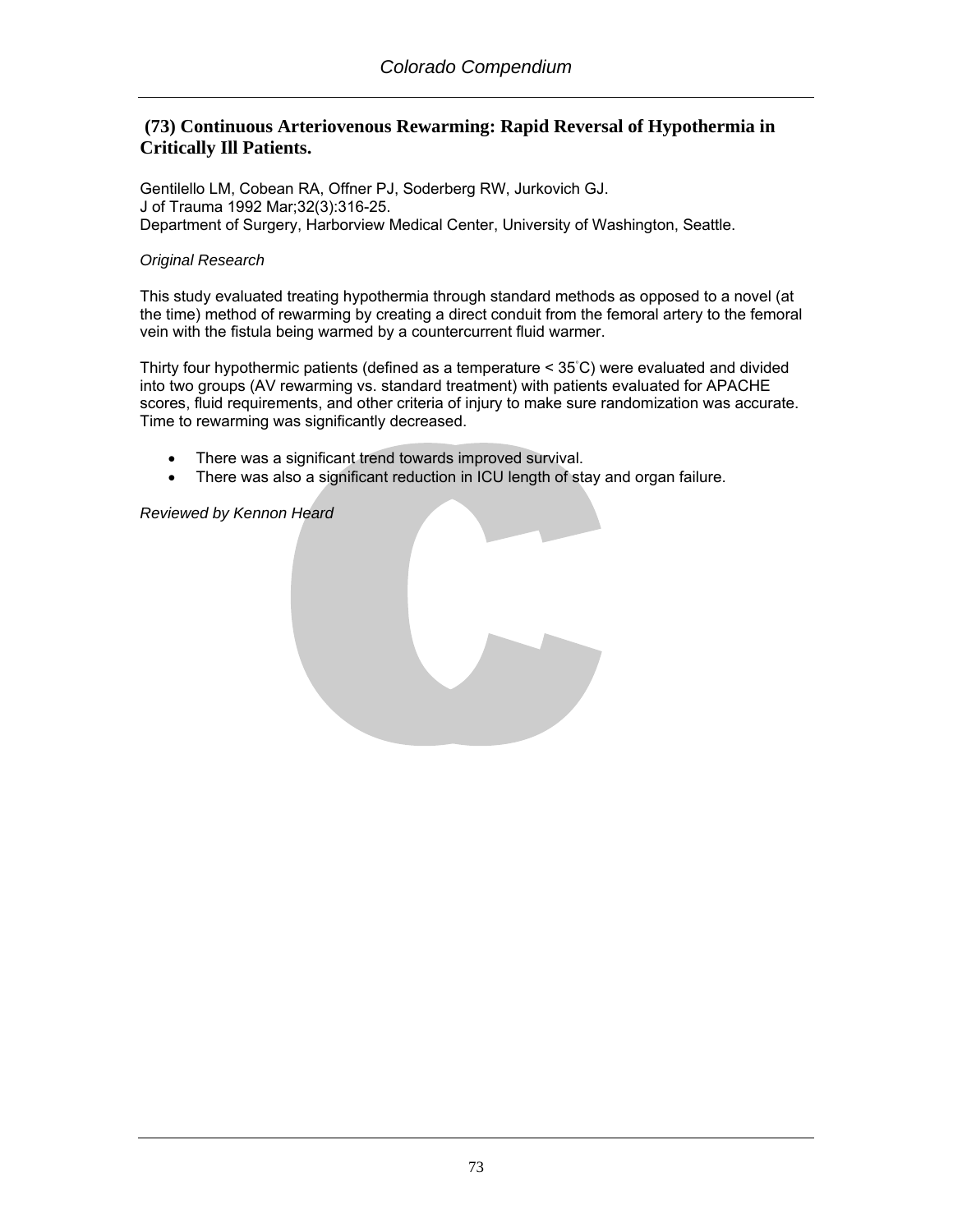## **(74) Current Concepts: Initial management of burns.**

Monalfo W W NEJM 2006, Nov 21; 335 (21) 1581-86. Department of Surgery and the Burn, Trauma, Surgical Critical Care Section, Washington University School of Medicine, St. Louis, MO.

#### *Clinical Practice Review*

Burn treatment has progressed significantly so that mortality from burns is only 4% of patients admitted for burns at burn centers; however, burns still cause a significant degree of morbidity and affect 1.25 million people annually in the US.

One of the major factors in burn resuscitation is based on fluid extravasation. Burns cause vessel permeability based on both direct tissue injury and mediators. As a result, fluid resuscitation is a critical element. Urine output is the key monitoring device for adequate fluid resuscitation.

Airway management is a second key element in burn management. Although symptoms of airway compromise may not develop over a 12 to 24 hour period, intubation should be performed early. Toxic inhalants should also be considered.

The management of superficial burns is based on dressing changes and topical antimicrobials. The management of deep burns is based on excisions and skin grafts. Extensive deep burns are covered in staged procedures. Alternatives to skin grafts include skin substitutes or cultured skin cells.

- Fluid recommendations are crystalloid at 4 cc per % BSA burned per weight in kg over the first 24 hours with half over the first 8 hours.
- Colloid administration or hypertonic saline are not recommended due to increased mortality.
- 1% silver sulfadiazide cream is one of the recommended topical antimicrobials, but it can cause leukopenia.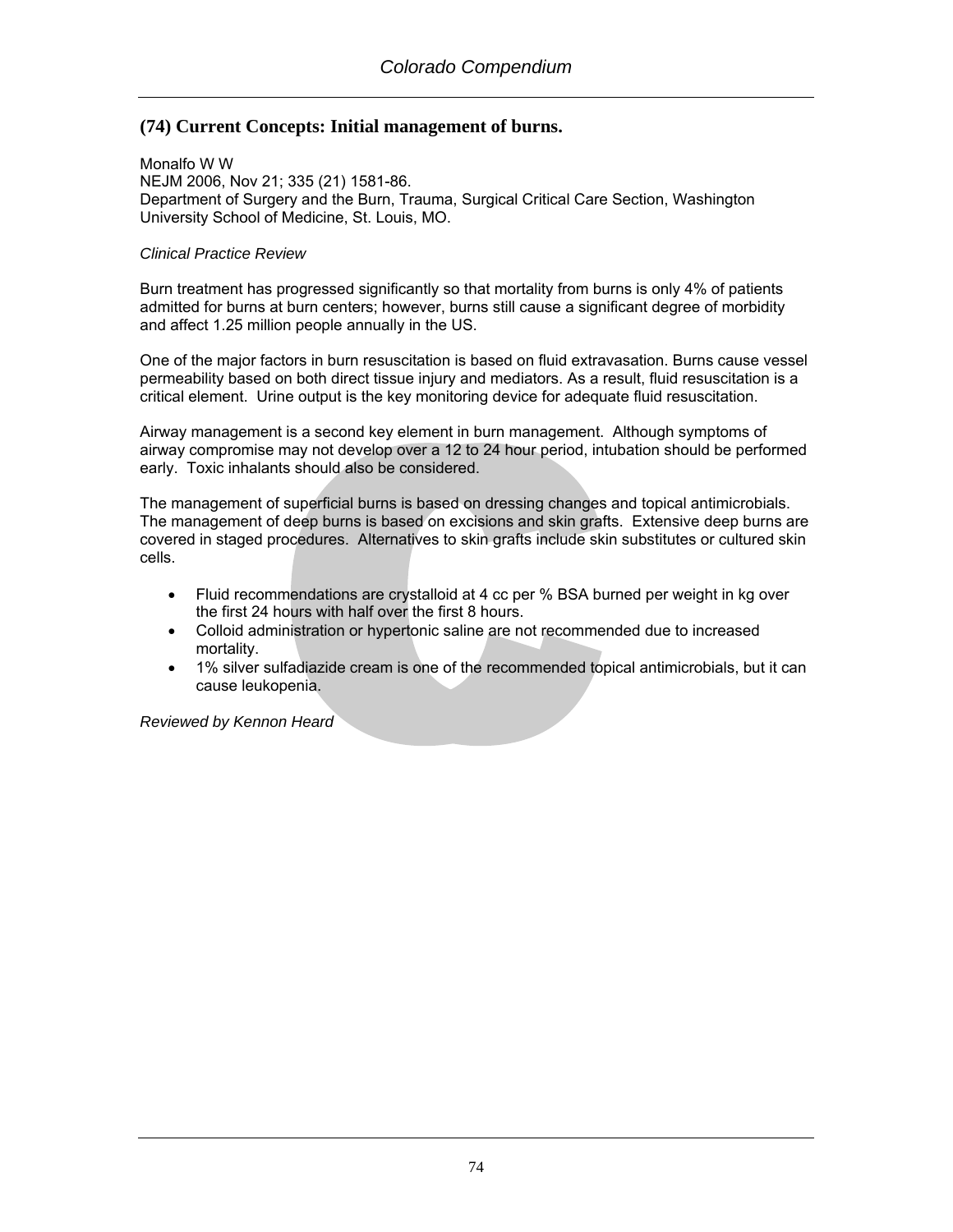# **(75) Carbon monoxide poisoning.**

[Ernst A,](http://www.ncbi.nlm.nih.gov/entrez/query.fcgi?db=pubmed&cmd=Search&itool=pubmed_Abstract&term=%22Ernst+A%22%5BAuthor%5D) [Zibrak JD](http://www.ncbi.nlm.nih.gov/entrez/query.fcgi?db=pubmed&cmd=Search&itool=pubmed_Abstract&term=%22Zibrak+JD%22%5BAuthor%5D). N Engl J Med. 1998 Nov 26;339(22):1603-8. Department of Medicine, Beth Israel Deaconess Medical Center, Boston, MA.

### *Clinical Practice Review*

Carbon monoxide (CO) poisoning results in approximately 600 accidental deaths each year in the United States. CO is a product of incomplete combustion of hydrocarbons. Sources of CO include inhaled tobacco or house fire smoke, motor vehicle exhaust fumes, poorly functioning heating systems, and skin absorption of methylene chloride, a common component of paint remover and other solvents.

- Tobacco smokers commonly reach a blood carboxyhemoglobin level of 10%, as compared with 1% to 3% in nonsmokers.
- CO appears to result from a combination of tissue hypoxia due to the binding of CO to hemoglobin and direct CO-mediated damage at the cellular level from the small fraction of free CO dissolved in plasma.
- CO exposure is especially harmful on pregnant woman because of the fetus is extremely sensitive to the deleterious effects of the CO.
- CO exposure mimics a nonspecific viral illness with the most common symptom being headache, occurring in 91%.
- The classic findings of cherry-red lips, cyanosis, and retinal hemorrhages occur rarely.
- Delayed Neuropsychiatric Syndrome reflects the delayed symptoms such as cognitive and personal changes, Parkinsonism, incontinence, dementia, and psychosis, and occurs in 10% to 30% of victims.
- Oxygen shortens the half-life of carboxyhemoglobin and improves tissue oxygenation.
- The decision whether to administer hyperbaric oxygen therapy cannot be made only on the basis of the carboxyhemoglobin levels.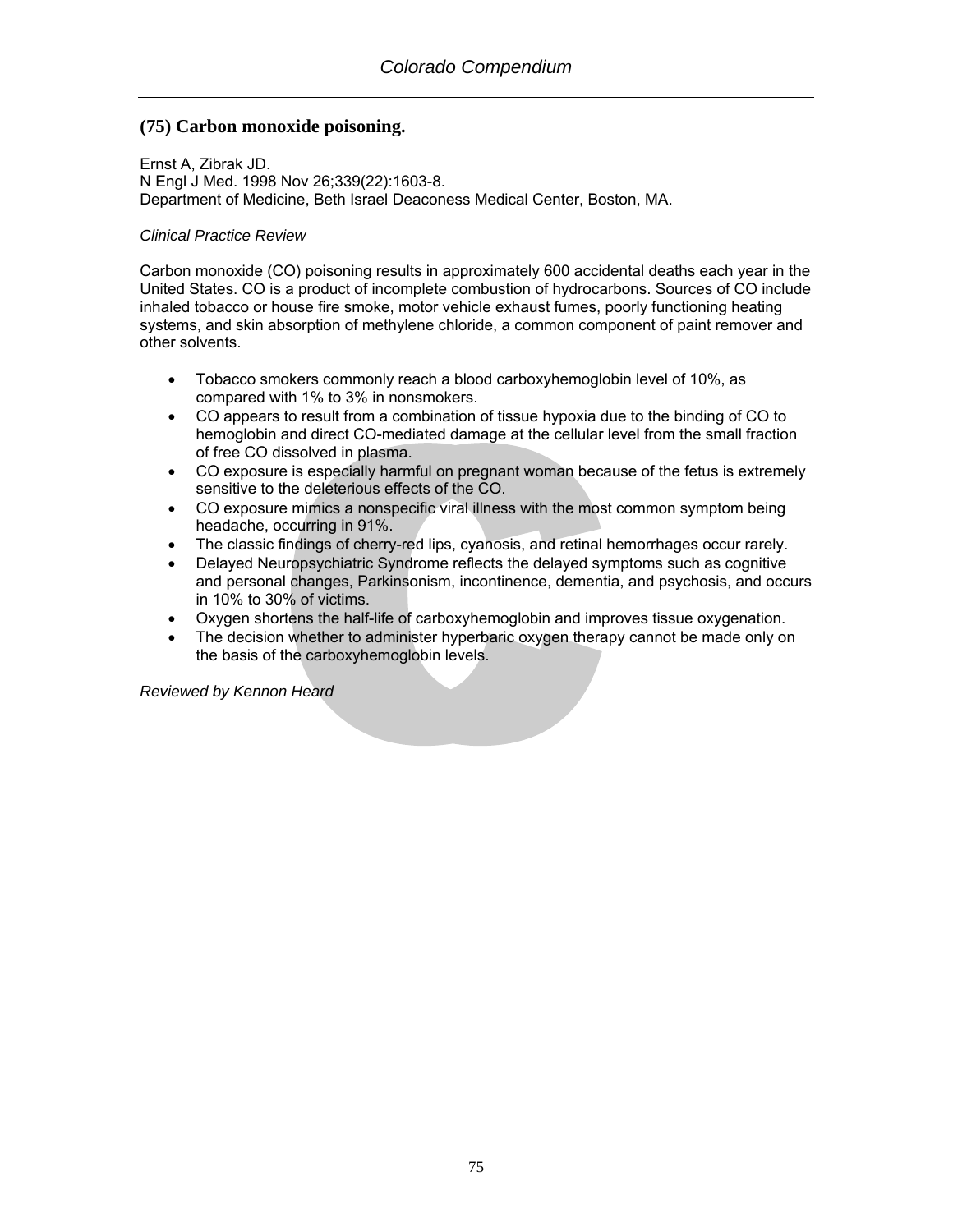# **(76) Acute chemical emergencies.**

[Kales SN,](http://www.ncbi.nlm.nih.gov/entrez/query.fcgi?db=pubmed&cmd=Search&itool=pubmed_Abstract&term=%22Kales+SN%22%5BAuthor%5D) [Christiani DC](http://www.ncbi.nlm.nih.gov/entrez/query.fcgi?db=pubmed&cmd=Search&itool=pubmed_Abstract&term=%22Christiani+DC%22%5BAuthor%5D). N Engl J Med. 2004 Feb 19;350(8):800-8 Department of Medicine, Occupational and Environmental Health, Harvard Medical School, Cambridge, MA.

#### *Clinical Practice Review*

This article reviews the health effects of exposure to industrial and environmental substances and chemical weapons. The classes of substances that correspond to these clinical syndromes are asphyxiants (e.g., cyanide, carbon monoxide), cholinesterase inhibitors (e.g., organophosphates), respiratory tract irritants (e.g., chlorine), and vesicants (e.g., mustard).

- Removing contaminated clothing can eliminate 85% to 90% of trapped chemical substances.
- Diazepam, cyanide antidote kits, atropine, and pralidoxime are the most important drugs to stockpile locally for the potential treatment of mass casualties of a chemical emergency.
- Asphyxiants can be divided into simple asphyxiants (displace oxygen in inspired air) or chemical asphyxiants (interfere with oxygen transport and cellular respiration and therefore cause tissue hypoxia). The most common chemical asphyxiant is carbon monoxide while other examples include cyanide and hydrogen sulfide. Simple asphyxiants are considered low-risk for use chemical weapons, but are frequently encountered in environmental exposures.
- Cholinesterase inhibitors (e.g., sarin, soman, tabun, VX, carbamate insecticides) result in muscarinic (SLUDGE, bronchorrhea, bronchoconstriction), nicotinic (muscle weakness or fasciculations, paralysis), and central nervous system effects (seizure). The three antidotes are atropine, pralidoxime, and diazepam which treat the muscarinic, nicotinic, and CNS effects, respectively.
- Clinical effects of respiratory tract irritants depend on direct tissue reactivity, reflex stimulation, water solubility, and dose. Highly soluble irritants (e.g., ammonia) are absorbed in the upper respiratory tract potentially resulting in laryngeal edema; whereas, low soluble irritants (e.g., phosgene) penetrate more deeply and may cause acute lung injury with a delayed onset.
- Vesicants and skin caustics are notably irritating to the eyes, skin, and airways. The most important agent in this class is mustard. Pulmonary complications are the most common cause of death from exposure to mustard.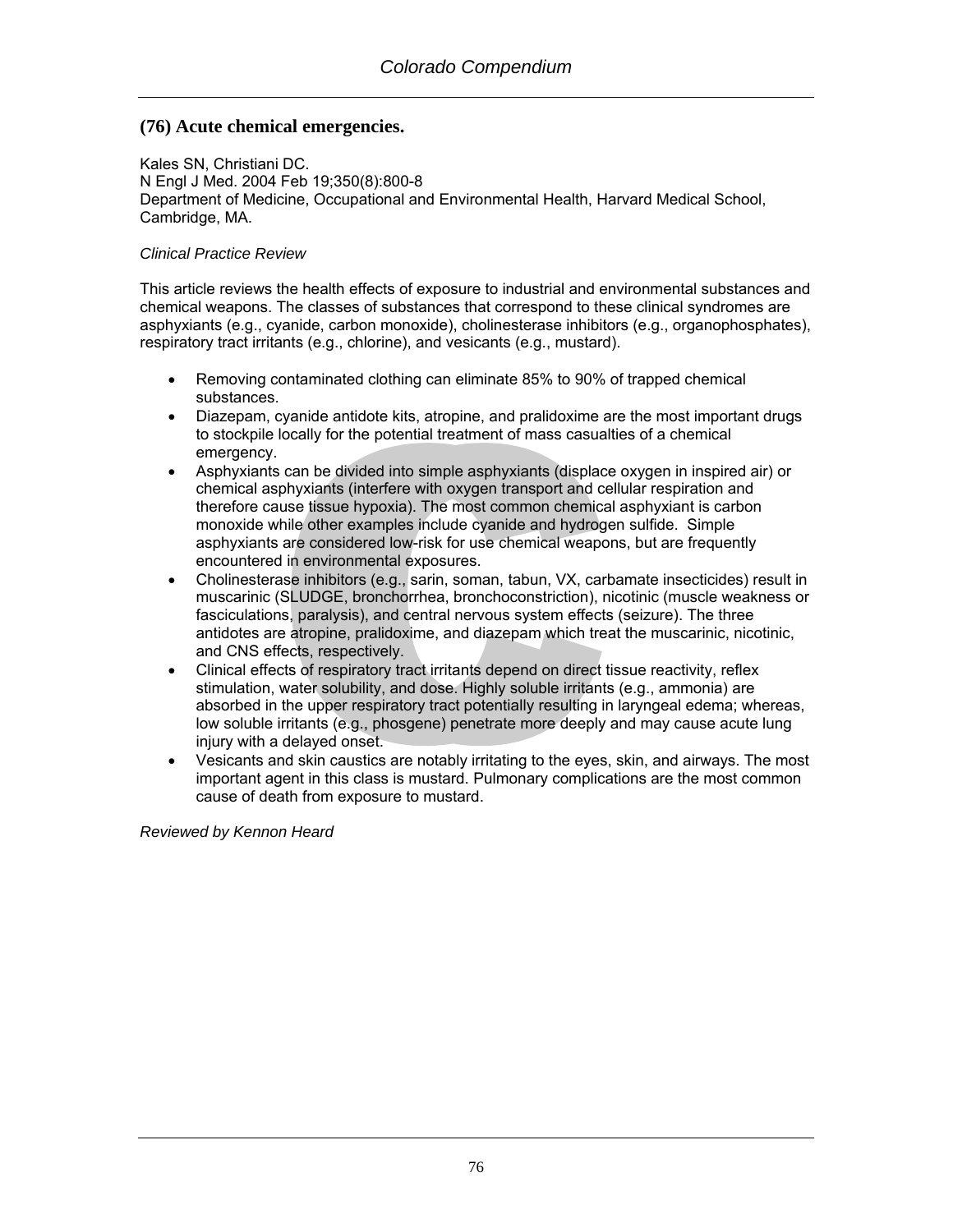## **(77) A randomized multicenter trial of crotalinae polyvalent immune Fab (ovine) antivenom for the treatment for crotaline snakebite in the United States.**

[Dart RC](http://www.ncbi.nlm.nih.gov/entrez/query.fcgi?db=pubmed&cmd=Search&itool=pubmed_Abstract&term=%22Dart+RC%22%5BAuthor%5D), [Seifert SA,](http://www.ncbi.nlm.nih.gov/entrez/query.fcgi?db=pubmed&cmd=Search&itool=pubmed_Abstract&term=%22Seifert+SA%22%5BAuthor%5D) [Boyer LV](http://www.ncbi.nlm.nih.gov/entrez/query.fcgi?db=pubmed&cmd=Search&itool=pubmed_Abstract&term=%22Boyer+LV%22%5BAuthor%5D), [Clark RF](http://www.ncbi.nlm.nih.gov/entrez/query.fcgi?db=pubmed&cmd=Search&itool=pubmed_Abstract&term=%22Clark+RF%22%5BAuthor%5D), [Hall E,](http://www.ncbi.nlm.nih.gov/entrez/query.fcgi?db=pubmed&cmd=Search&itool=pubmed_Abstract&term=%22Hall+E%22%5BAuthor%5D) [McKinney P,](http://www.ncbi.nlm.nih.gov/entrez/query.fcgi?db=pubmed&cmd=Search&itool=pubmed_Abstract&term=%22McKinney+P%22%5BAuthor%5D) [McNally J](http://www.ncbi.nlm.nih.gov/entrez/query.fcgi?db=pubmed&cmd=Search&itool=pubmed_Abstract&term=%22McNally+J%22%5BAuthor%5D), [Kitchens CS](http://www.ncbi.nlm.nih.gov/entrez/query.fcgi?db=pubmed&cmd=Search&itool=pubmed_Abstract&term=%22Kitchens+CS%22%5BAuthor%5D), [Curry SC,](http://www.ncbi.nlm.nih.gov/entrez/query.fcgi?db=pubmed&cmd=Search&itool=pubmed_Abstract&term=%22Curry+SC%22%5BAuthor%5D) [Bogdan GM](http://www.ncbi.nlm.nih.gov/entrez/query.fcgi?db=pubmed&cmd=Search&itool=pubmed_Abstract&term=%22Bogdan+GM%22%5BAuthor%5D), [Ward SB,](http://www.ncbi.nlm.nih.gov/entrez/query.fcgi?db=pubmed&cmd=Search&itool=pubmed_Abstract&term=%22Ward+SB%22%5BAuthor%5D) [Porter RS](http://www.ncbi.nlm.nih.gov/entrez/query.fcgi?db=pubmed&cmd=Search&itool=pubmed_Abstract&term=%22Porter+RS%22%5BAuthor%5D). Arch Intern Med. 2001 Sep 10;161(16):2030-6 Rocky Mountain Poison and Drug Center, Denver Health Medical Center, Denver, CO.

### *Original Research*

This is the first randomized trial of antivenom in the United States. This multi-center randomized trial had a unique study design such that all patients in the study were treated with crotalinae polyvalent immune Fab antivenom (Fab AV), one group being on a PRN basis (PRN group) compared to repeated treatment during 18 hours (scheduled group).

- 31 patients were enrolled
- The mean severity score of the 31 patients decreased from 4.35 to 2.39 points ( $p <$ 0.001).
- No patient in the scheduled group received unplanned Fab AV doses; whereas 8 of 16 patients in the PRN group received unplanned doses  $(p = 0.02)$ .
- Acute reactions occurred in 6 patients (19%) and serum sickness occurred in 6 of 26 patients who returned for follow-up (23%).
- Fab AV effectively terminated venom effects.
- The treatment regimen may require more than the initial dose since the unplanned use of Fab AV in the PRN group was common.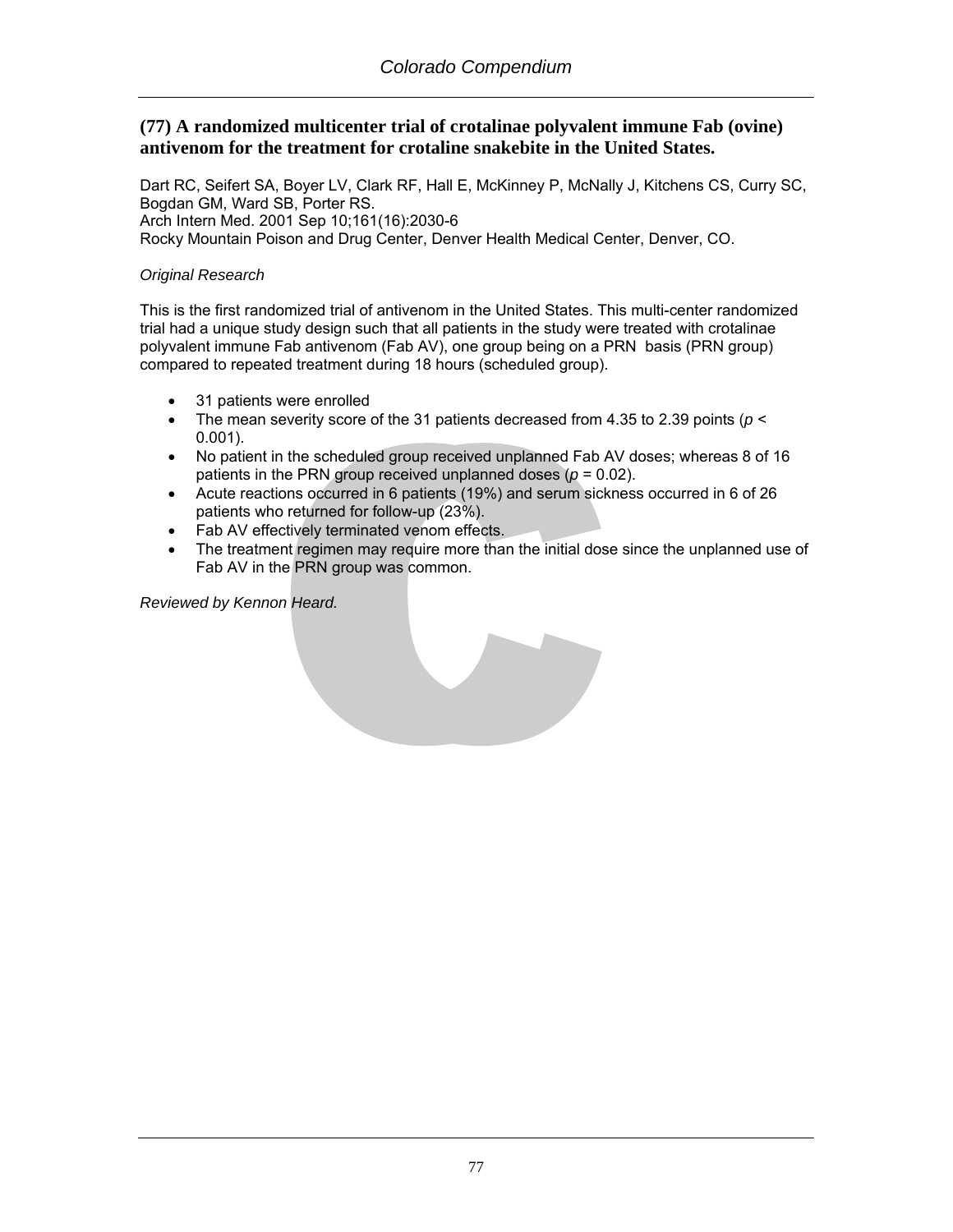### **(78) The management of occupational exposures to blood and body fluids: revised guidelines and new methods of implementation.**

Schriger DL, Mikulich VJ; Centers for Disease Control and Prevention. Ann Emerg Med. 2002 Mar;39(3):319-21. UCLA Emergency Medicine Center; UCLA School of Medicine, Los Angeles, CA.

#### *Clinical Practice Review*

Considering the number of blood and body fluid exposures that occur in the emergency department, physicians should know the basic tenets of management for the sake of their own health as well as in the care of others. This article summarizes the updated recommendation from the CDC released in 2001. First, the use of rapid HIV testing of the source patient is recommended in order to minimize the need for unnecessary doses of post-exposure prophylaxis (PEP) medications. With regards to Hepatitis B, if the exposed individual is certain that he has successfully completed the series with a documented titer, no active or passive immunization is required. About 10 % of the population are nonresponders to the Hepatitis B vaccine. For these individuals, those who have failed one series of 3 immunizations can be given either Hep B vaccine and HBIG (Hepatitis B Immune Globulin) or two doses of HBIG one month apart. For those who have not responded after two complete immunization series, they should receive the HBIG in two doses a month apart. No prophylactic or active treatment is currently effective against an exposure to Hepatitis C.

In a rare gesture, this article internally suggests that its contents cannot and will not be remembered completely by most clinicians. For that reason, two resources are made available as points of reference in the case of questions regarding an exposure. These resources are listed below.

- National Clinician's Postexposure Prophylaxis Hotline (PEPline). This is a 24/7 resource available to clinicians with any questions regarding appropriate management of an exposure but is particularly helpful in formulating a plan for special cases such as an unknown source, a pregnant exposed clinician, and so forth. The number of this PEPline is 888-448-4911.
- www.needlestick.mednet.ucla.edu is a needlestick electronic medical record that works by prompting the clinician for information regarding the exposure and then offering a proposed treatment plan with a rationale explaining the evidence behind the recommendations. After care instructions can then be printed along with a permanent record for the patient's chart. It can be done anonymously or with the clinician's name included.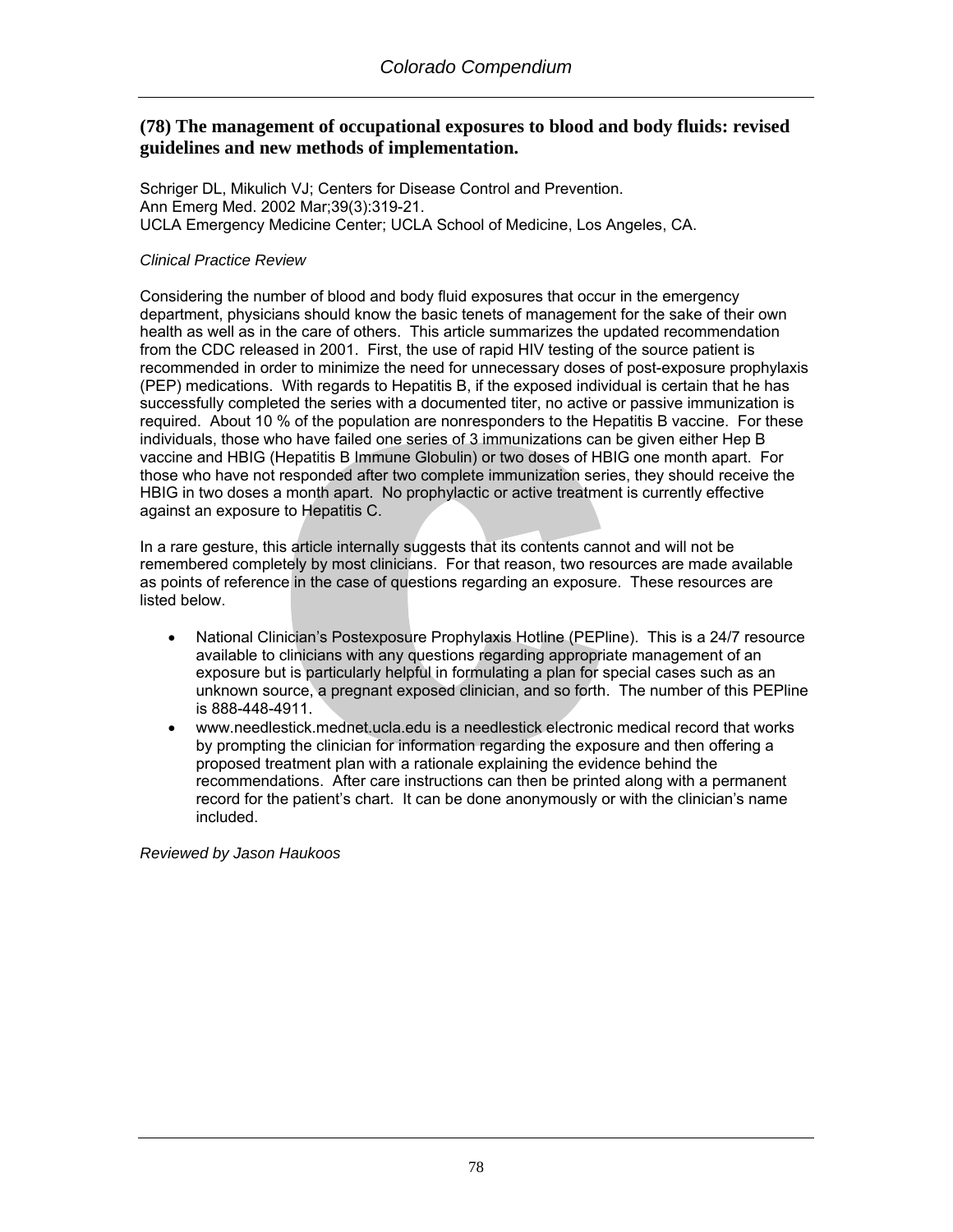## **(79) Early goal-directed therapy in the treatment of severe sepsis and septic shock.**

Rivers E, Nguyen B, Havstad S, et al; Early Goal-Directed Therapy Collaborative Group. N Engl J Med. 2001 Nov 8;345(19):1368-77. Departments of Emergency Medicine, Surgery, Medicine, and Epidemiology at Henry Ford Health Systems, Case Western Reserve University, Detroit, MI

### *Original Research - Prospective Randomized Controlled Trial*

This research article served as a clarion call to change how we approach septic patients in the first hours of their presentation. As emergency physicians, we often make the diagnosis, provide limited treatment, and transfer patients to the ICU for further, more aggressive management. The authors of this article not only blurred the lines between ED and ICU care, but also demonstrated the unacceptable aspects of our traditional sepsis management protocols.

The general premise is that early assessment of shock through the use of a physical exam, review of vital signs, measuring a central venous pressure (CVP), and urinary output fail to adequately detect global tissue hypoxia. Early goal directed therapy proposes a more sophisticated approach to matching systemic oxygen delivery with demand. The "goals", also referred to as resuscitation end points, include a normalized mixed (or central) venous oxygen saturation  $(S<sub>cy</sub>O<sub>2</sub>)$ , serum lactate concentration, base deficit, and serum pH.

This was a prospective randomized study where presenting patients with possible sepsis were included based on criteria listed on page 1370. The 263 patients were then randomized to either a goal directed protocol or a standard protocol. The diagram on page 1369 succinctly demonstrates this process and delineates the associated interventions and goals of the control group vs. the study group. In the goal-directed group, the CVP, mean arterial pressure (MAP), and  $S_{\rm cv}O_2$  were all measured and treated with crystalloid, vasoactive agents, transfusions to maintain a hematocrit above 30%, and inotropic agents. Control group patients were also eligible for any of these interventions, but at the discretion of the treating physician. However, it was found that these patients were undertreated in the first six hours. In subsequent days, these undertreated patients in the control group were found to require more fluids, transfusions, and vasopressor support than those from the goal-directed group. Look at Table 4 on page 1375 for a concise review of these interventions.

A previous study had found that aggressive optimization of hemodynamics led to a higher mortality rate. This study found a decrease in mortality as a result of early goal directed therapy with a near 50% decline in deaths from sudden cardiovascular collapse. Potential problems with this study include the fact that as this study occurred at a single institution, the control group may have started receiving a more goal directed approach and the investigators supervising the goal directed group were not blinded. However, upon admission to the ICU, the clinicians were blinded to the goal directed vs. control status of the patients. This article has spurred an abundance of ongoing research concerning the specific role that we, as emergency physicians, play in the early management of sepsis. We have included this article since it has served as a foundation for further research and clinical practice modifications. A search of the literature will find more recent articles by Rivers and others which build further on the basic premises of this study.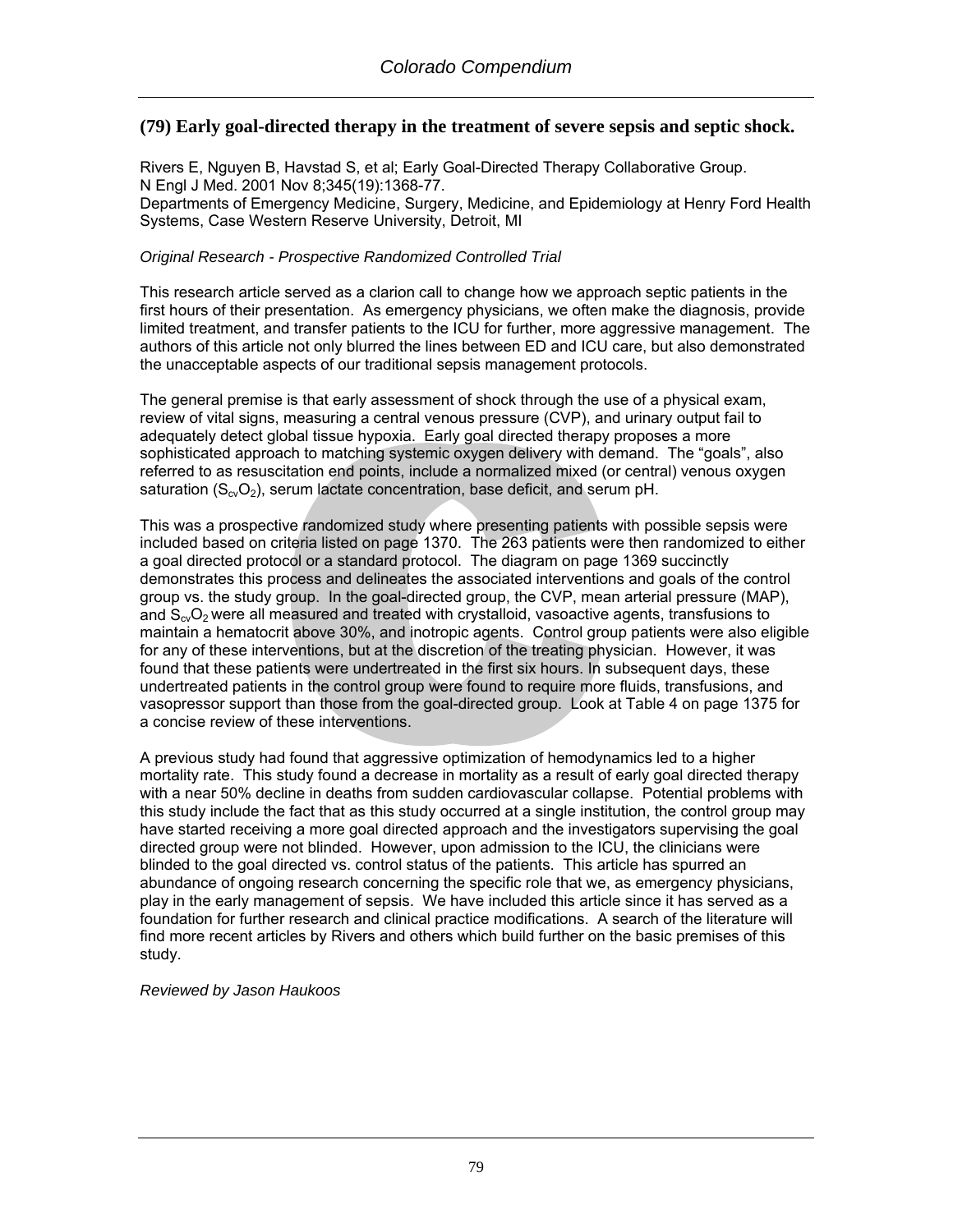## **(80) Acute human immunodeficiency virus type 1 infection.**

Kahn JO, Walker BD. N Engl J Med. 1998 Jul 2;339(1):33-9. AIDS Program, University of California at San Francisco, CA; Partners AIDS Research Center, Massachusetts General Hospital, Harvard Medical School, Boston, MA

#### *Clincal Practice Review*

The advent of rapid HIV testing has allowed more rapid evaluation of at-risk patients in the emergency department. This article is several years old but still offers a concise reminder of the need to consider acute HIV infection in patients with unexplained febrile illness and chronic HIV infection in those who present with specific clinical features consistent with this disease. It is estimated that 40% to 90% of patients who contract HIV will exhibit signs of an acute antiretroviral illness. The first part of this paper focuses on the transmission of the HIV virus. The symptoms associated with acute HIV infection most likely reflect immune system responses to the virus and the onset of these symptoms corresponds with a decrease in viremia.

So how hard can it be to focus in on this diagnosis? Look at Table 1 on page 35 where you find common signs and symptoms include fever, headache, lymphademopathy, pharyngitis, myalgia, arthralgia, weight loss, and aseptic meningitis. That narrows the possibilities down to about one in every three patients that we see. The presence of a maculopapular rash could also be somewhat helpful in differentiating this but it is not always present. Considering the ubiquitous and nonspecific symptoms associated with this diagnosis, ED physicians should always have this prospect in the differential and ask questions that would elicit risk factors predisposing the patient to HIV infection. Without a high degree of suspicion, we will continue to miss these diagnoses. Time of onset after infection ranges from days to weeks and duration of the acute HIV illness usually is 7 to 14 days. When testing, know that a serum ELISA will probably be negative. While an ELISA should be sent, HIV-1 RNA testing should also be performed.

Having reminded the clinician of this disease entity in the acute phase, why is it important to diagnose? First, while data to support long term benefit is limited, preliminary research suggests that after initial infection, a "set point" viral load is established. Treating patients within weeks of infection likely lowers this set point which corresponds with a more benign course of disease and lower mortality. Secondly, early identification of patients with HIV will not only diagnose them as HIV positive but may also lead to more comprehensive awareness of other infected persons in the community e.g. "I've only been infected a few weeks and I've only slept with one person in the last two months – so he probably has it as well." This obviously could reduce further casual transmission of the virus by unwitting HIV positive patients.

- Early identification and treatment of HIV helps the patient by lowering the viral set point and also helps prevent spread to others.
- ELISA will probably be negative during the acute retroviral illness.
- Include acute HIV infection in the differential of any unexplained febrile illness or you will continue to miss it.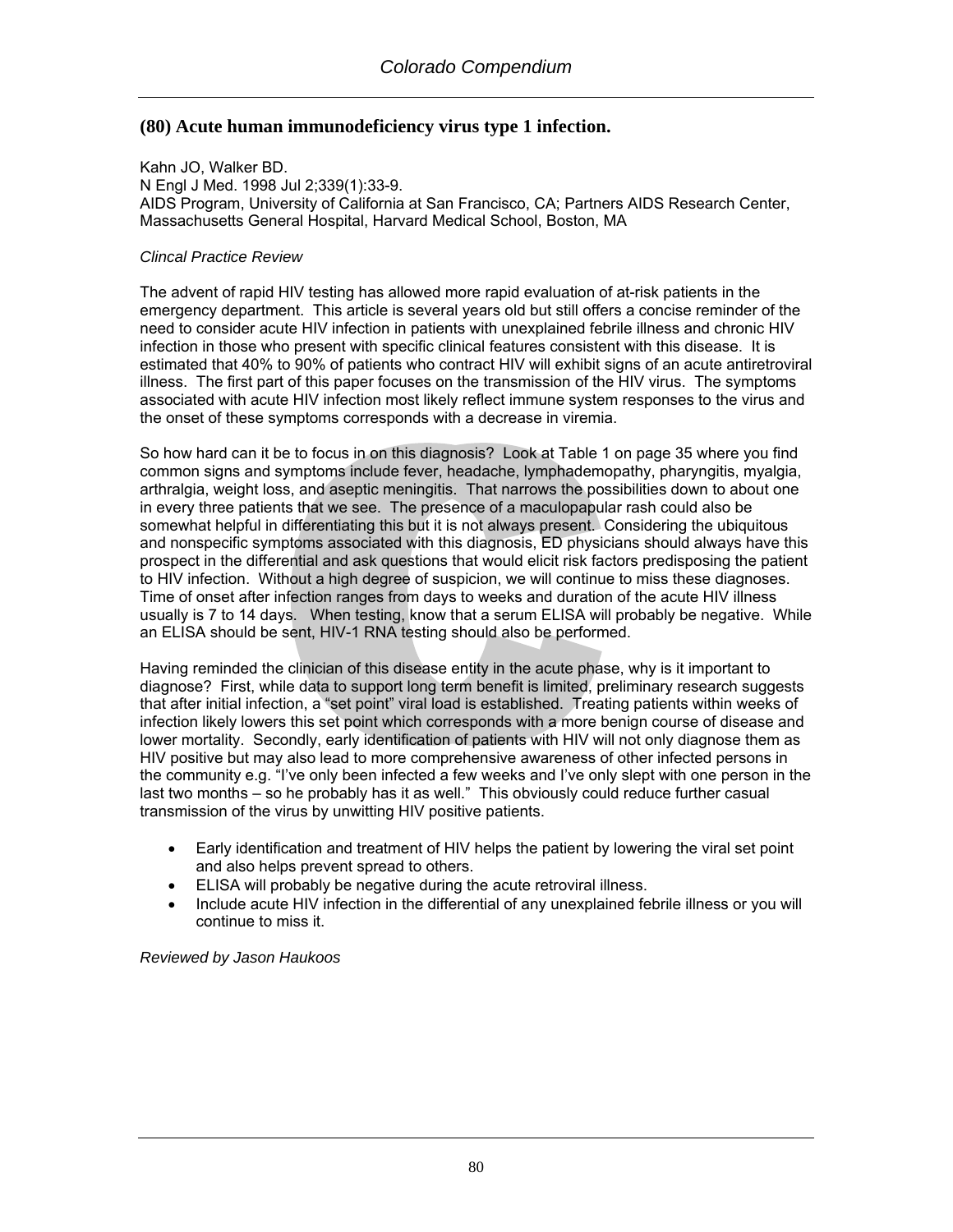## **(81) Management of tuberculosis in the United States.**

Small PM, Fujiwara PI. N Engl J Med. 2001 Jul 19;345(3):189-200. Division of Infectious Diseases and Geographic Medicine, Stanford University Medical Center, Stanford, CA; New York City Department of Public Health, NY.

#### *Clinical Practice Review*

Despite a resurgence of tuberculosis (TB) in the early 1990's, the disease was at a historic low in the United States in the year 2000 with the number of cases decreasing by 45% from its peak. Decreased public health infrastructure, immigration trends, and the HIV epidemic had all contributed to the previous upswing in cases and multi-drug resistant strains became more common. While the goal of eliminating TB in the United States is still plausible, one third of the world population is currently infected. Management of TB certainly transcends the scope of emergency medicine practice. However, some basic tenets regarding the disease and its treatment should be recognized since these patients will present at 3 AM when there are no other resources available.

TB skin testing is notoriously confusing. Some basic points should be remembered. HIV positive patients should be considered positive with as little as 5 mm of reaction. Patients with end-stage AIDS may exhibit no reaction at all. Most patients are considered positive at 10 mm. Patients with a past history of TB may actually test negative! So a patient from Nigeria with a negative skin test should be retested in two weeks when the "booster effect" will have prompted a positive reaction. Finally, patients from overseas may have received a BCG vaccine which will cause a positive skin test even in the absence of disease.

Patients with latent disease should be treated with nine months of isoniazid. An alternative regimen is rifampin and pyrazinamide for two months but this regimen has more side effects. Active TB can be treated with 18 months of INH alone, 9 months of INH and Rifampin, or 6 months of INH and Rifampin plus two months of pyrazinamide. These regimens all presume susceptible TB strains. Local drug resistance patterns should be evaluated prior to starting anyone on a treatment regimen. Finally, HIV positive patients on HIV meds will probably not tolerate rifampin alone. Rifampin levels will be toxic and acute antiretroviral agents will be subtherapeutic. Rifabutin is an acceptable substitute in these patients.

- Patients with a history of TB may have a false negative skin test intitially.
- Patients with a history of BCG vaccination may have a false positive skin test.
- INH is the foundation of most treatment regimens.
- HIV patients will not tolerate rifampin well so substitute rifabutin.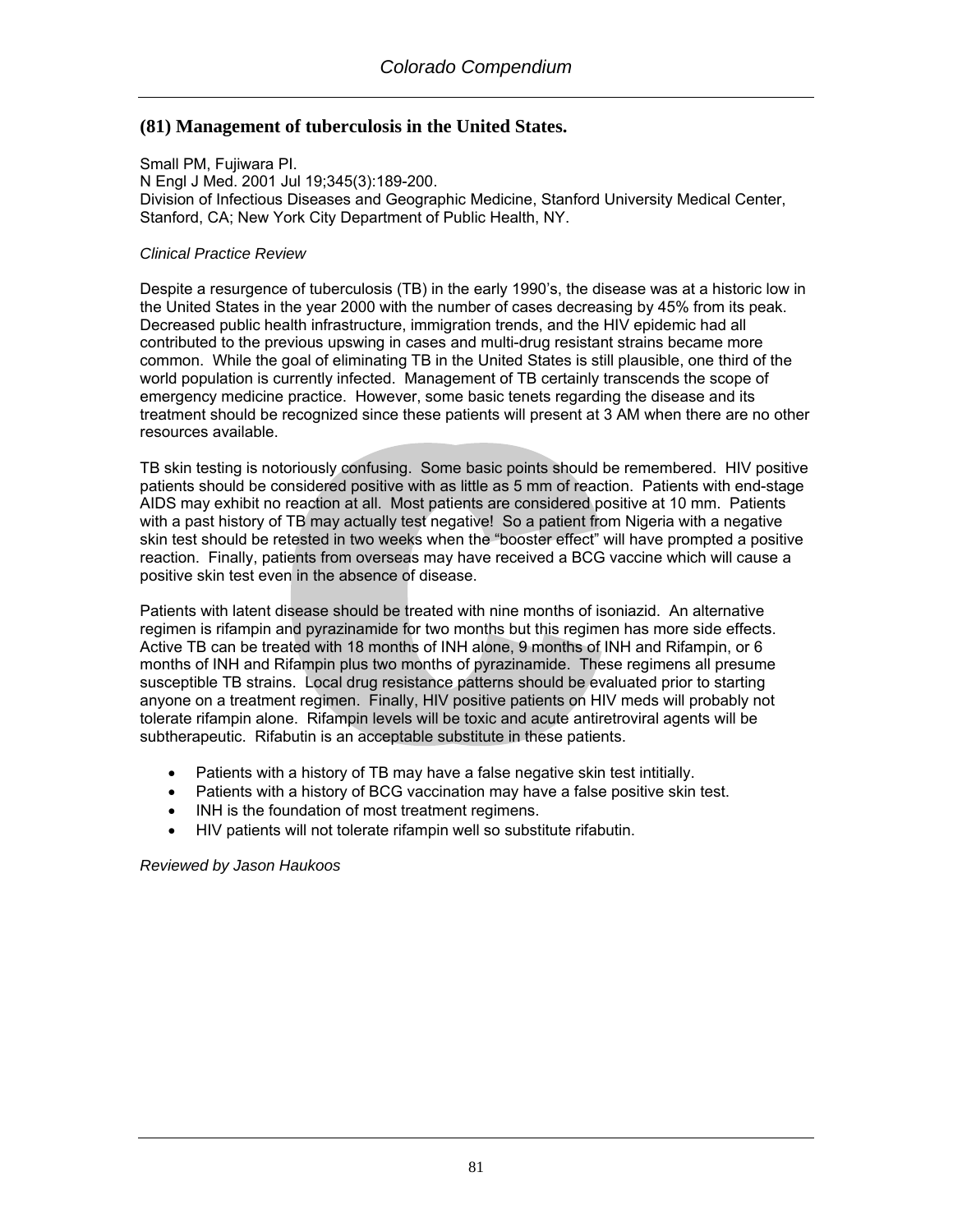## **(82) Illness after international travel.**

Ryan ET, Wilson ME, Kain KC.

N Engl J Med. 2002 Aug 15;347(7):505-16.

Division of Infectious Diseases, Massachusetts General Hospital, Harvard Medical School, Boston, MA; Mount Auburn Hospital, Cambridge, MA; Division of Infectious Diseases, Toronto General Hospital, University of Toronto, ON.

### *Clinical Practice Review*

In reviewing this article, it is hard not to be thankful for the United States' temperate climate and relatively well developed public health infrastructure. Most of us approach internationally acquired illnesses with a combination of curiosity and bewilderment. We're happy if we remember the details of malaria and order a peripheral smear but what other things lurk out there? In reviewing this article, the original intent was to quickly run through all of the diseases discussed. Unfortunately, that is essentially the structure of the article itself, condensing infectious disease and travel medicine from across the world into a brief summary article. They tackle this daunting task with gusto and the resulting tables and figures are informative but disheartening because it's quite evident that they are beyond memorization. Having admitted that a comprehensive review will be impossible in this page, be satisfied with the summary notes below and refer to the article itself when that next patient arrives on the red-eye flight from Nairobi.

- Determine the incubation period (time prior to onset of fever or other symptoms) to narrow the differential diagnosis – see Table 1 on page 507.
- *P. falciparum* malaria should be considered in all patients with fever from malaria endemic areas.
- 90% of *P. falciparum* is contracted in sub Saharan Africa.
- *P. falciparum* is often resistant to multiple antimalarials and can be rapidly fatal admit all patients with this suspected organism.
- Send a blood smear, if negative, repeat in 12 to 24 hours if malaria is still suspected.
- Traveler's diarrhea consider empiric treatment with a fluoroquinolone or a macrolide
- With persistent diarrhea, consider protozoa like G. lamblia or tropical sprue.
- Read the dermatologic section and you'll probably stay out of the water on your next trip.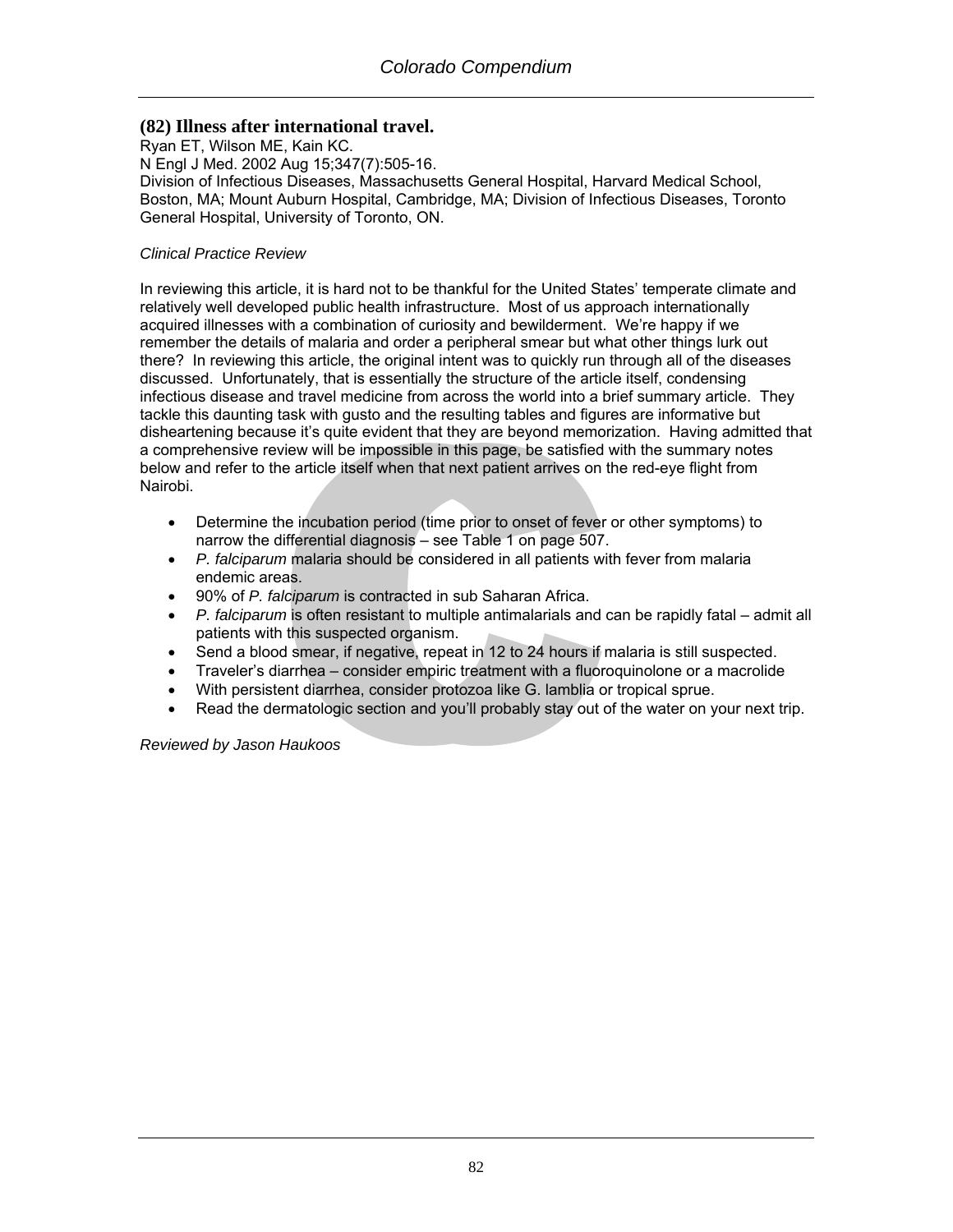### **(83) West Nile virus.**

Petersen LR, Marfin AA, Gubler DJ. JAMA. 2003 Jul 23;290(4):524-8. National Center for Infectious Diseases, Centers for Disease Control and Prevention, Fort Collins, CO

West Nile Virus has become a significant source of public angst over the past several years, prompting patients to arrive with a mosquito bite and malaise convinced that they have WNV. Emergency physicians should know this disease well in order to calm the fears of their patients while also remaining aware of the rare but real dangers of this virus. The disease was first isolated in the US in 1999 and by 2002 it had reached the west coast. It lives in a bird-mosquitobird cycle so 85% of cases are reported in August and September since almost all human infections are mosquito borne.

Among patients who get WNV from a mosquito, it's estimated that 20% will develop West Nile Fever. This is a mild 3 to 6 day course of fever, malaise, anorexia, and nausea. The incidence of active infection and severity of infection increases with age. A maculopapular rash covering the entire body was more commonly seen in the past but has decreased in frequency and is certainly not a required aspect of infection. Less than 1% of patients with WNV will have CNS involvement. While rare, this form of the disease can be devastating. Almost all of these patients will have a fever along with profound weakness and headache. CNS features may include parkinsonian features, instability, and hyporeflexia. Acute flaccid paralysis may occur as a result of WNV damage to anterior horn cells in the spinal cord in a fashion very similar to polio. Evaluation of the serum and CSF for IgM antibodies can establish the diagnosis although residual IgM antibodies from prior infection can remain present for over a year. The CSF usually shows lymphocyte dominant pleocytosis as well as elevated protein. A head CT in CNS infected patients will almost always be negative while an MRI will likely be negative but sometimes demonstrate damage to the basal ganglia, thalamus, or pons which correlates with the findings of parkinsonian features in some patients.

Once the diagnosis is established, treatment is supportive. No studies have yet demonstrated an effective intervention regimen. Vaccines for horses now exist but a human vaccine is still in development. Mosquito spray is our best preventive measure currently. In comparing WNV to St. Louis encephalitis and other related diseases, WNV displays a higher viremia in birds and easier transmission through multiple mosquito species which explains why WNV has a higher risk of epidemic spread.

- 85% of cases in the U.S. present in August and September.
- About 20% of patients with WNV will develop West Nile Fever.
- 1% of patients with WNV will have CNS manifestations.
- Care for infected patients is supportive.
- No vaccine for humans exists yet.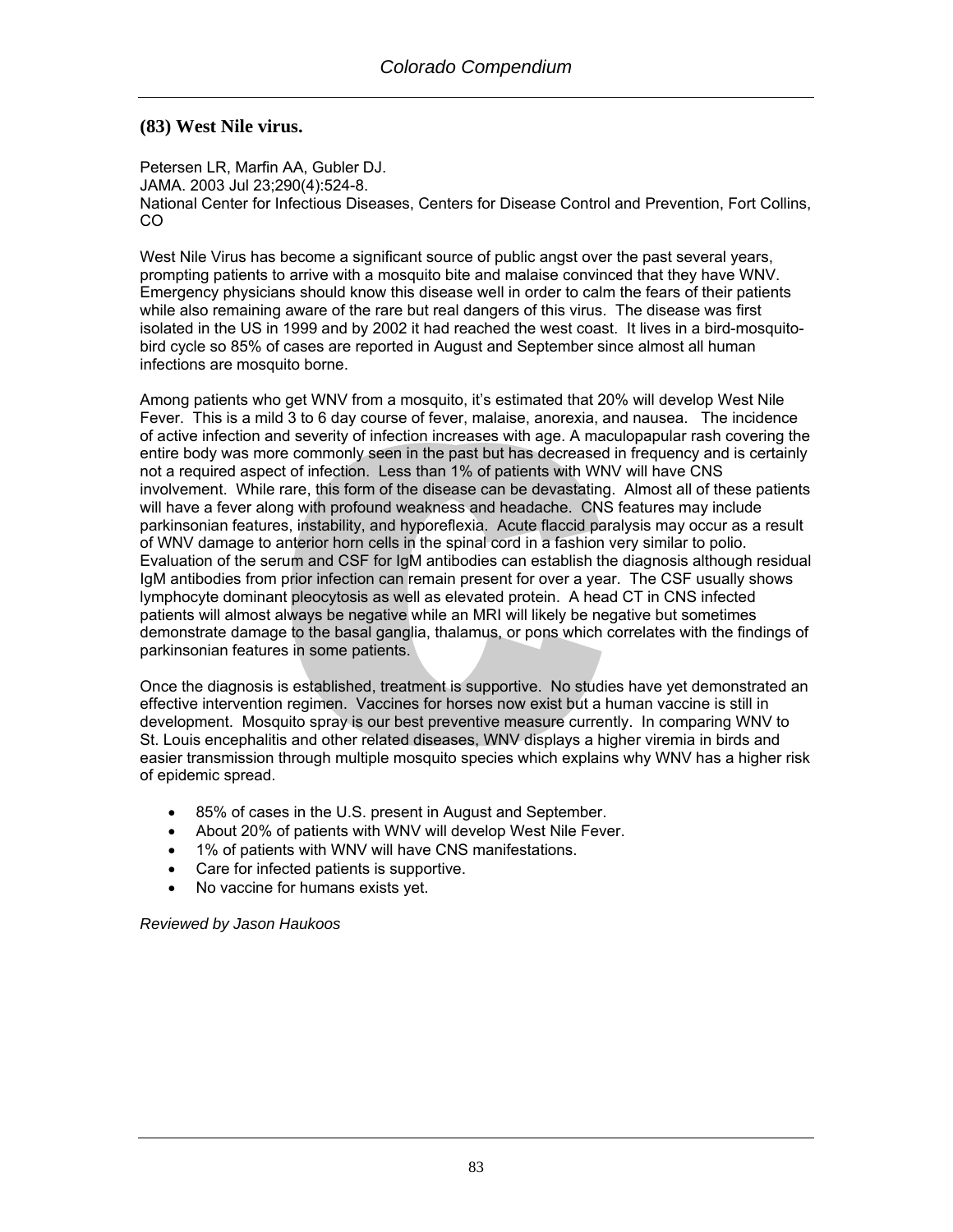### **(84) Low back pain.**

Deyo RA, Weinstein JN. N Engl J Med. 2001 Feb 1;344(5):363-70.

#### *Clinical Practice Review*

There are many causes for low back pain (LBP). Up to 85% of all patients with LBP cannot be given a precise diagnosis. As such, there are three questions which can help a clinician focus on patients that need additional evaluation:

- Is there a systemic disease causing the pain?
- Is there neurologic compromise that may require surgical evaluation?
- Is there social or psychological distress that may amplify or prolong the pain?

The following list of concerning findings is followed by the disease that bears contemplation.

Concerning History elements:

- Weight loss cancer
- IV drug use epidural abscess
- Leg pain after walking claudication
- Numbness disk herniation
- Bowel or bladder dysfunction cauda equina syndrome

Concerning Physical Exam elements:

- Cachexia cancer
- Fever- Spinal infection
- Vertebral tenderness- Spinal infection
- Decreased chest expansion- Ankylosing spondylitis
- Positive straight leg raise- Herniated disk (highly sensitive)
- Positive crossed leg raise-Herniated disk (highly specific)
- Pulsatile abdominal mass- Abdominal aortic aneurysm
- Pain better with flexion of spine- Spinal stenosis

The evaluation of back pain can be accomplished with a variety of modalities available. Plain films should be limited to those with trauma or in whom the possibility of systemic disease must be excluded. All patients who continue to experience pain after more than 6 weeks should receive plain films. Furthermore, patients who are more than 65 years of age should receive plain films to rule out occult fracture in the setting of trauma. The use of CT or MRI should be limited. It should be remembered that 90% of patients with acute LBP will recover within two weeks. Only 10% of patients with a herniated disk will require surgical intervention.

Therapy for LBP obviously varies with the extent of injury. A succinct review of these treatment regimens is reviewed and a discussion of prevention of future injury is also included.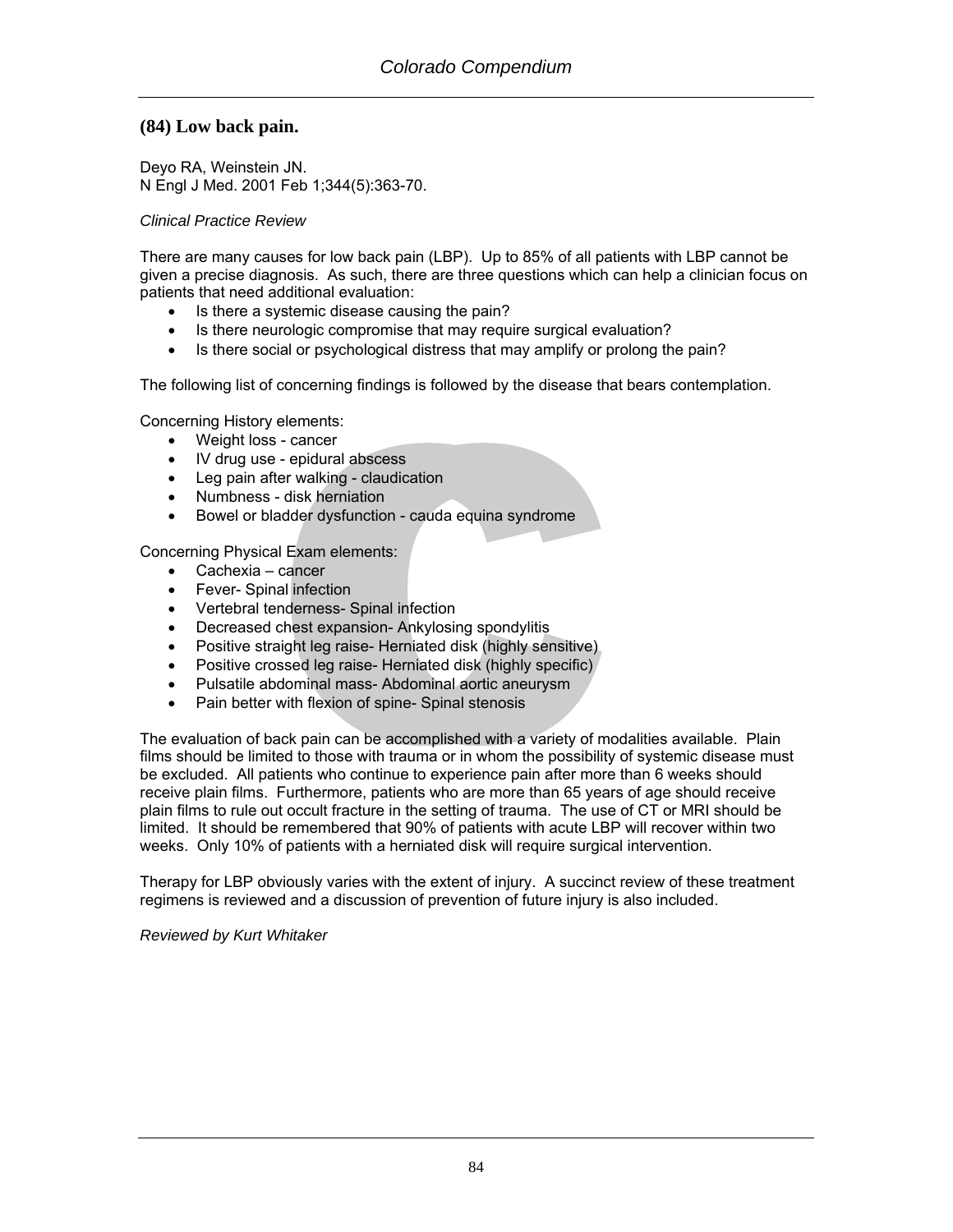# **(85) Orthopedic pitfalls in the ED: acute compartment syndrome.**

Perron AD, Brady WJ, Keats TE. Am J Emerg Med. 2001 Sep;19(5):413-6. Departments of Emergency Medicine and Radiology, University of Virginia, Charlottesville, VA

#### *Clinical Practice Review*

Compartment syndromes most commonly stem from fractures with associated hemorrhage or swelling which compromises circulation to nerves and muscles in a closed space. A circumferential burn eschar or a cast can also cause a compartment syndrome through external compression on the compartment. It is most commonly seen with tibial fractures, supracondylar fractures, humeral shaft fractures and forearm fractures. Less common locations are also reviewed (see page 414). Besides leading to disablility involving the affected limb, unchecked compartment syndrome can lead to myoglobinuria and renal failure.

This review emphasizes "a very high suspicion remains the cornerstone of diagnosis". While pain out of proportion to the visible injury is a classic finding, this obviously will be absent in the obtunded patients whom we often encounter. The classic five P's of diagnosis are pain, paresthesia, paresis, pallor, and pulselessness. Pain will likely be the earliest indicator but the loss of normal sensation is the most reliable sign (see page 414). The maintenance of a pulse should not reassure the clinician. Despite elevated pressures in the compartment, they are still usually less than arterial blood pressures. Therefore, the loss of pulses or a delayed capillary refill are late findings and would be dire indicators.

The normal compartment pressure should be less than 20 mm Hg. Pressure can be measured using a Stryker pressure monitor. Descriptions of the needle technique and a wick catheter are also described (see page 415). One study by Heckman et al. suggests that multiple pressures should be measured since missing the area of peak pressure is relatively common.

Treatment of a compartment syndrome centers on decreasing pressures in the compartment, maximizing blood flow, and minimizing further tissue damage or functional loss. To this end, any external pressure from dressings or casts should obviously be removed. Elevate the limb to the level of the heart which minimizes venous pooling while promoting continued arterial flow. Do not place ice on the affected area since this will lead to local vasoconstriction. The definitive treatment is a surgical fasciotomy and should be considered a true surgical emergency requiring orthopedic consultation regardless of the time of day. Delay in diagnosis or treatment can lead to devastating consequences including Volkmann's ischemic contracture.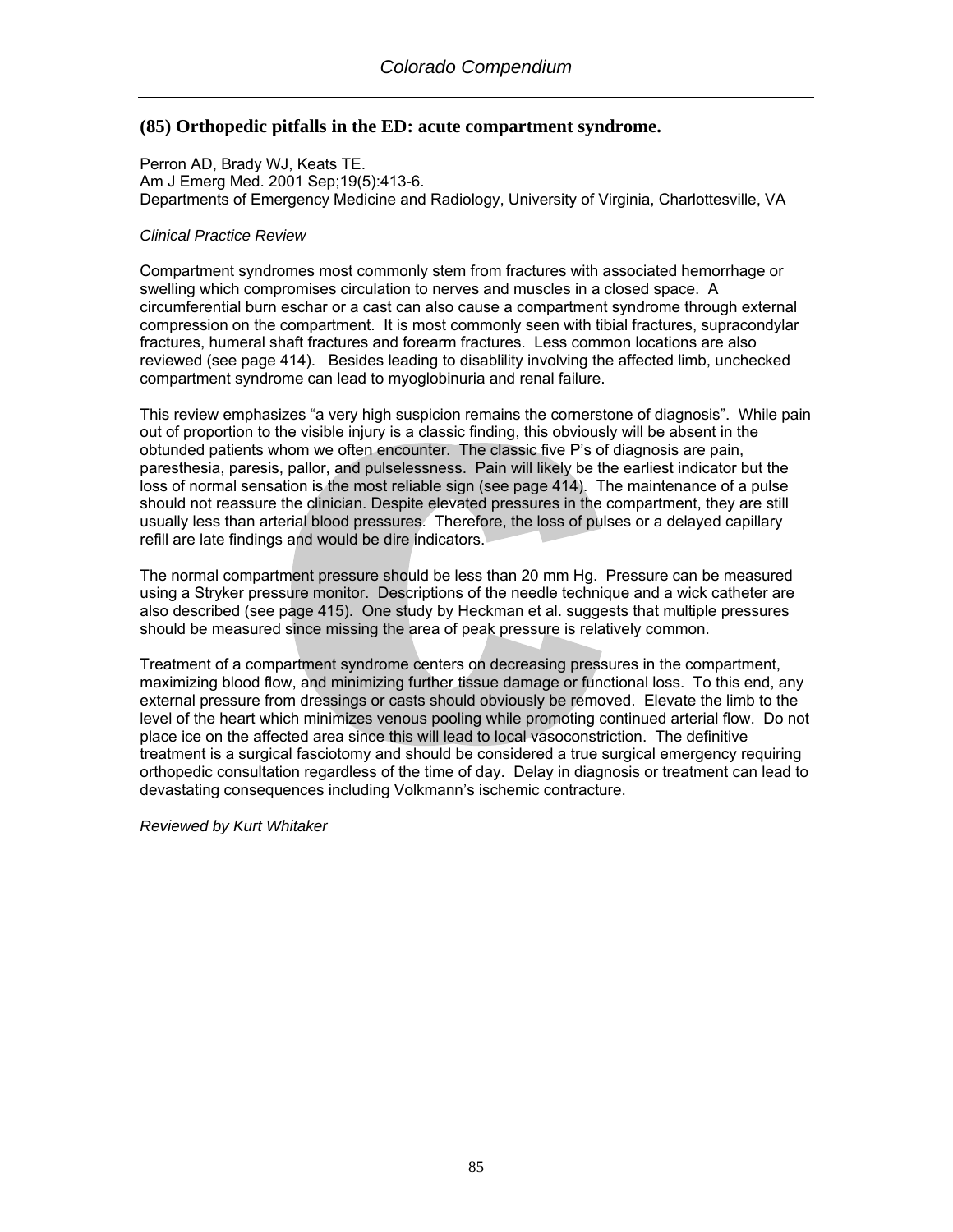# **(86) Orthopedic pitfalls in the ED: pediatric growth plate injuries.**

Perron AD, Miller MD, Brady WJ. Am J Emerg Med. 2002 Jan;20(1):50-4. Departments of Emergency Medicine and Orthopedic Surgery, University of Virginia Health System, Charlottesville, VA.

#### *Clinical Practice Review*

In skeletally immature patients, the area of growing cartilage that allows for bone growth is termed the physis or growth plate. It is susceptible to traumatic injury that may result in bone growth arrest.

#### **Epidemiology:**

- 15% to 30% of all skeletal injuries in children are physeal injuries.
- 80% of all physeal injuries are between the ages of 10-16 (period of greatest growth)

**Salter-Harris Classification:** The most common system used to differentiate these injuries is the Salter Harris classification, where a higher number connotes a more serious injury in most instances.

- Type I Most common in infants and toddlers
	- o Widening at the physis (epiphysis separates from metaphysis)
	- o Good prognosis
- Type II Most common type
	- o Through physis, then out metaphysis
	- o Segment of metaphyseal bone is called "Thurston Holland" fragment
- Type III rare (10%)
	- o Through epiphysis then out physis
	- o Chance for disturbance of blood supply
- Type IV- rare  $(10%)$ 
	- o Starts at articular surface, through the epiphysis, physis, and then out metaphysis
	- o Again, higher chance of growth disturbance
	- Type V Most rare (1%)
		- o Crushed physis
			- o Diagnosis
				- **High suspicion of injury** 
					- Point tenderness over physis

#### **Treatment:**

- I Ice, splint, elevate
- II Ice splint, elevate
- III Ortho evaluation in ED, subsequent ORIF
- IV Ortho evaluation in ED, subsequent ORIF (still with poor outcome)
- V Ortho evaluation in ED, cast, non-weight bearing (poor outcome)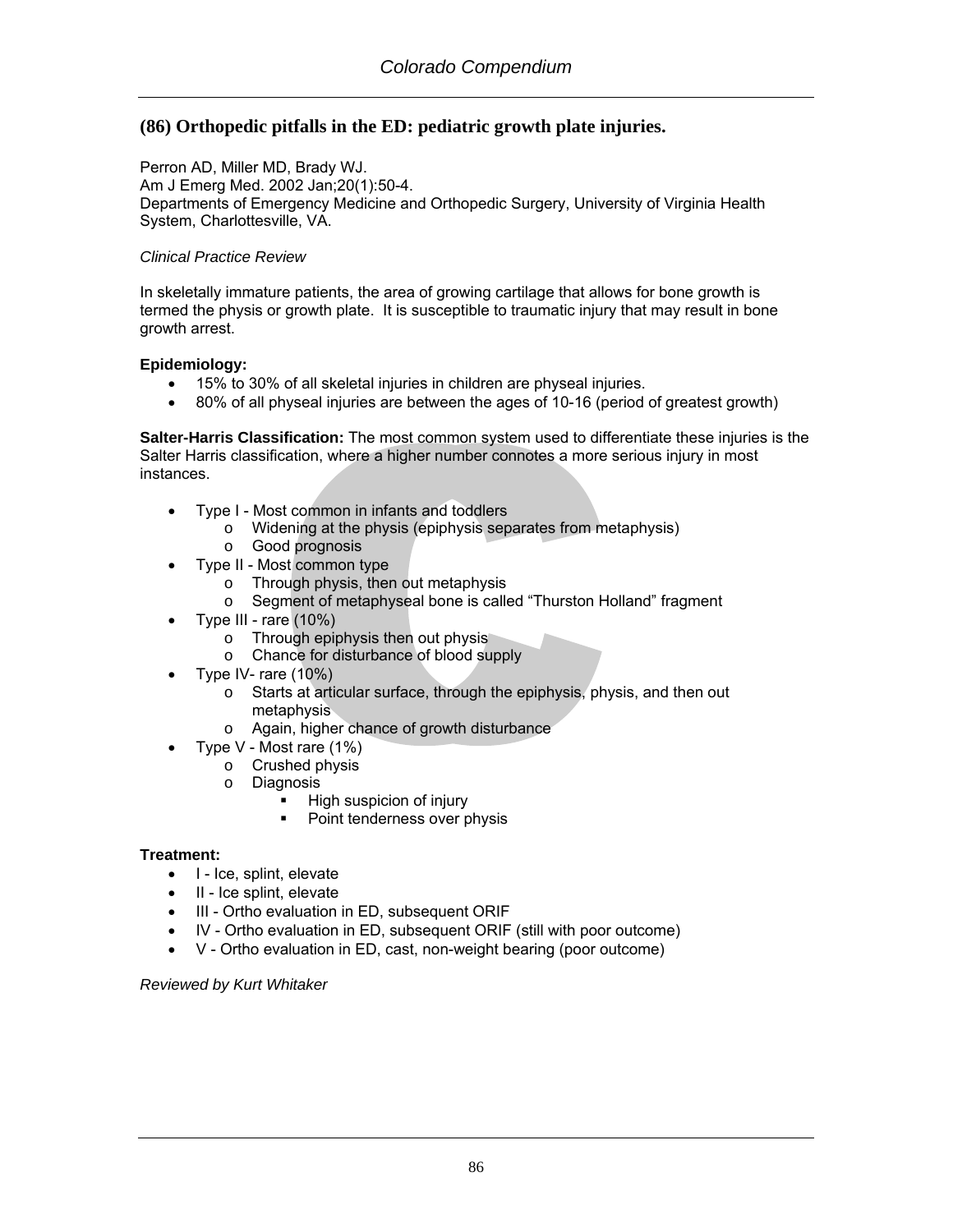# **(87) Difficult airway management in the emergency department.**

Orebaugh SL. J Emerg Med. 2002 Jan;22(1):31-48. Department of Anesthesiology, University of Pittsbugh Medical Center, Pittsburgh, PA.

### *Clinical Practice Review*

While this review article was written by an anesthesiologist, it provides an excellent review of emergency department tools and also provides useful comparisons between the patients encountered by ED physicians as opposed to anesthesiologists. It should be remembered that a difficult airway can refer to trouble with either intubating of ventilating a patient. A patient whom you cannot intubate may very well be ventilated using a bag valve mask until an alternative plan is formulated. Furthermore, a patient may be successfully intubated but still present challenges of ventilation.

- Grading of laryngeal and oropharyngeal exposures is worth knowing (see page 32).
- Make your first attempt at intubation your best attempt.
- A combitube or LMA can be a temporizing measure that allows for ventilation and then creates a calmer environment as you set up for a definitive surgical airway.
- Intubating through an ILMA requires practice ahead of time since studies have shown that novice users are unlikely to be successful on their first attempt (see page 40).
- If you can't intubate, and BVM isn't working don't hesitate in preparing to "cric" the patient (see page 35).
- A comprehensive review of blades and aids for direct laryngoscopy is worth reviewing on pages 35 to 38.
- A basic review of the surgical airway is found on page 44.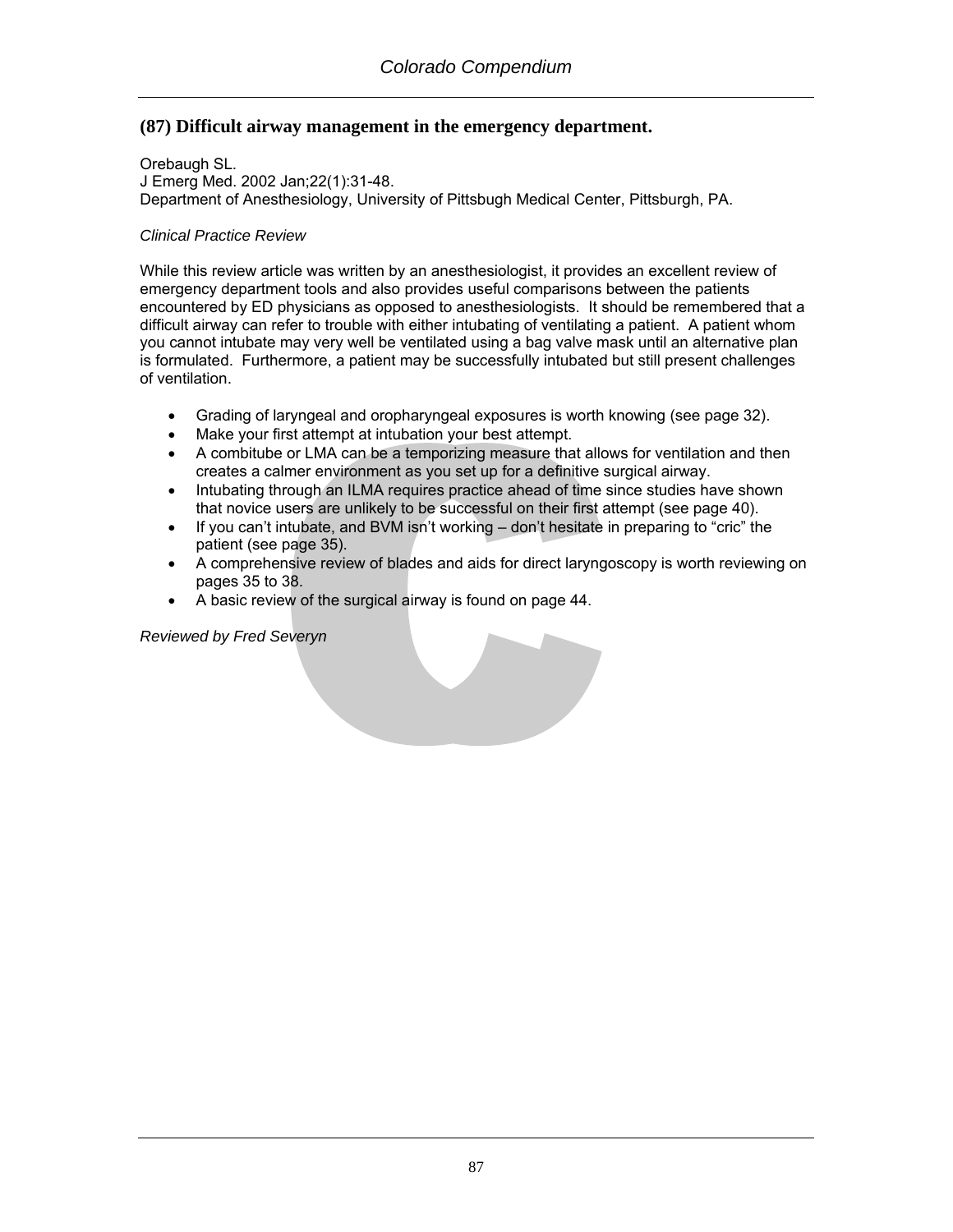### **(88) Pharmacology of emergency department pain management and conscious sedation.**

Blackburn P, Vissers R. Emerg Med Clin North Am. 2000 Nov;18(4):803-27. Department of Emergency Medicine, Maricopa Medical Center, Phoenix, AZ; Department of Emergency Medicine, University of North Carolina at Chapel Hill, Chapel Hill, NC.

### *Clinical Practice Review*

Numerous studies demonstrate that physicians inadequately address their patients' complaints of pain. This paper offers a systematic review of the different pain medications in our arsenal. Major points are summarized below:

- High dose fentanyl can lead to chest wall rigidity making ventilation difficult or impossible. Naloxone is only partially effective in reversing this.
- Codeine is only minimally more effective than acetaminophen alone for analgesia.
- NSAID GI complications lead to 107,000 hospitalizations and 16,500 deaths in the United States annually.
- The COX II section of this paper does not account for recent cardiac complications now recognized.
- Toradol should never be used for more than five days.
- Toradol 60mg IM has comparable analgesia to ibuprofen 800 mg PO.
- Amitryptiline is a good choice for neuropathic pain.
- Midazolam is preferable to diazepam for conscious sedation.
- Ketamine acts as a bronchodilator, increases heart rate and blood pressure, and produces a dissociation between the cortical and limbic systems.
- Propofol provides no analgesia and decreases systemic vascular resistance, thus lowering blood pressure.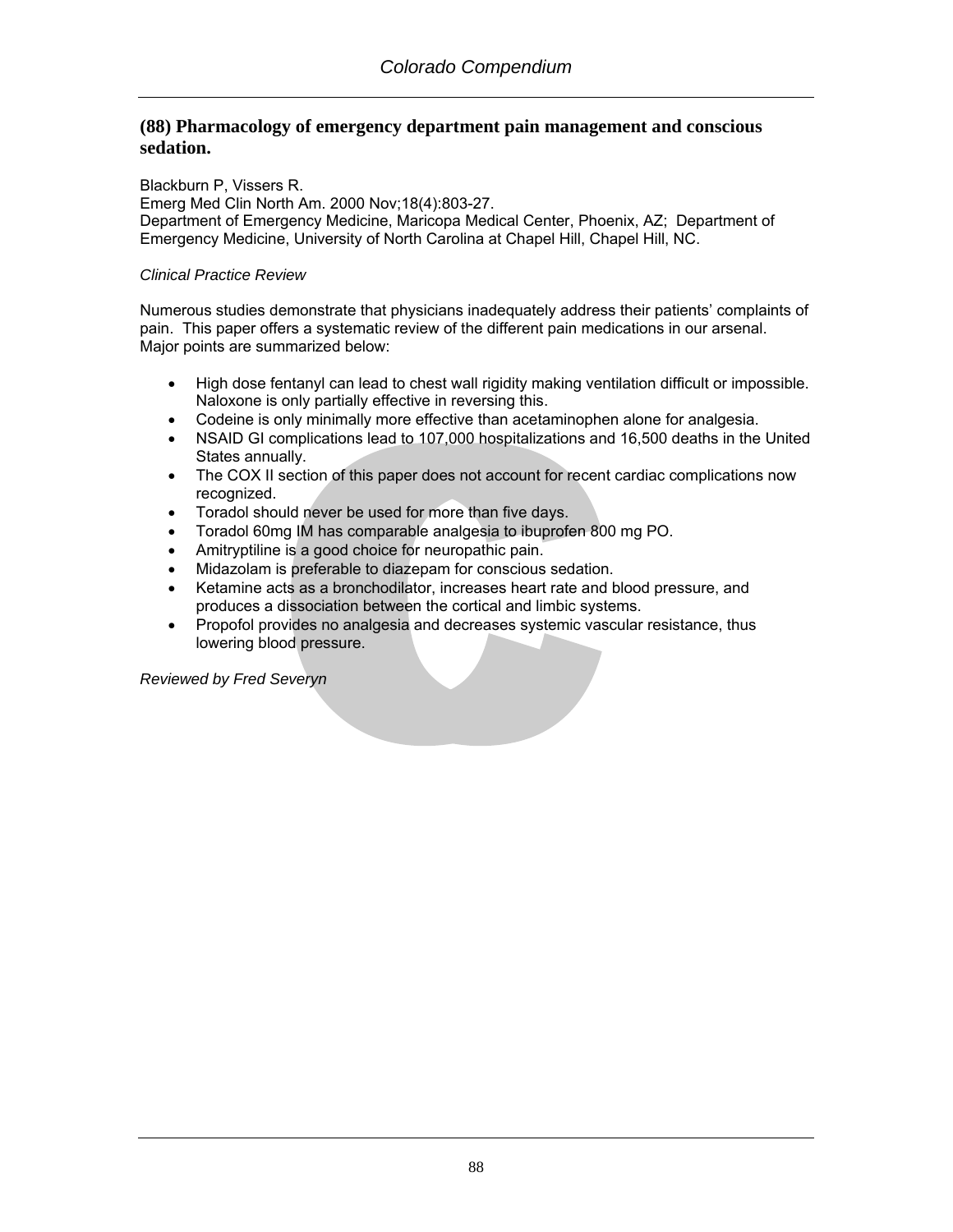## **(89) Clinical policy: evidence-based approach to pharmacologic agents used in pediatric sedation and analgesia in the emergency department.**

Mace SE, Barata IA, Cravero JP et al. and the American College of Emergency Physicians. Ann Emerg Med. 2004 Oct;44(4):342-77.

### *Clinical Practice Review and Guideline*

This systematic review looks at different sedation and analgesia drugs used in the pediatric emergency department population. Committee members included representatives from the ASA and the AAP. The definitions of the Level A, B, and C recommendations are reviewed on page 344.

- Fentanyl in high doses or infused rapidly can lead to chest wall rigidity.
- Ketamine received a Level A recommendation for its use in brief painful pediatric procedures.
- Contrary to common belief, a Level A recommendation stated that midazolam added to a ketamine regimen does not decrease the incidence of emergence reactions in children.
- The use of methohexital, pentobarbital, and propofol is also reviewed although none of these agents received any Level A recommendations.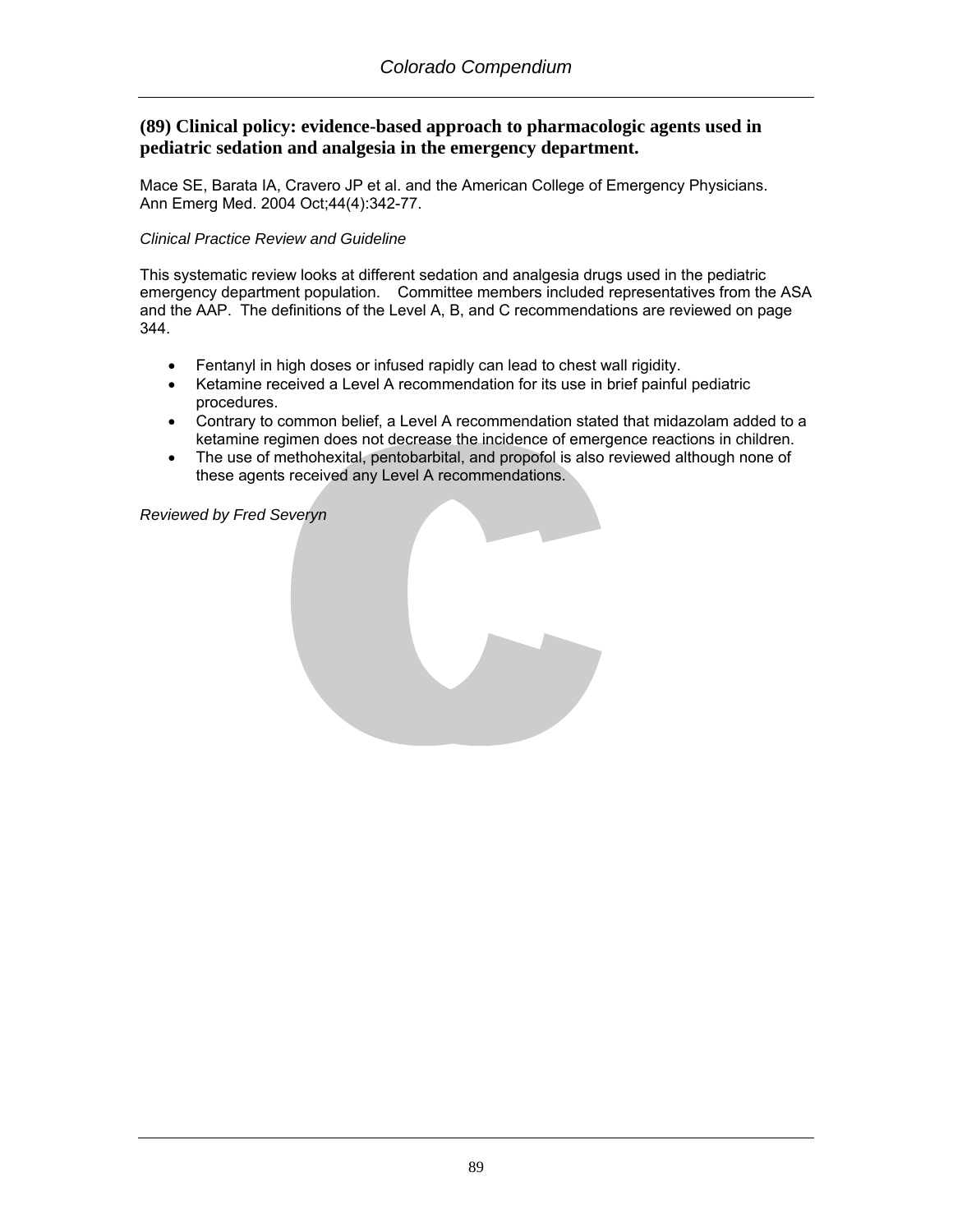### **(90) Laceration management.**

Hollander JE, Singer AJ. Ann Emerg Med. 1999 Sep;34(3):356-67. Department of Emergency Medicine, University of Pennsylvania, Philadelphia, PA; SUNY at Stony Brook, Stony Brook, NY.

#### *Clinical Practice Review*

The goals of wound management are concisely summarized on the first page: reduce wound contamination, debride devitalized tissue, restore perfusion, and reapproximate the wound edges well. Surprisingly, few clinical trials support current wound management techniques. Exploration for foreign bodies is critical – especially in consideration of the fact that a failure to diagnose a foreign body is the fifth most common cause of litigation against emergency physicians. Two studies cited in this review suggest that sterile technique does not reduce wound infections. While much attention is paid to using bicarbonate as a buffering agent to reduce the pain of local anesthetic injections, warming the anesthetic to body temperature is another consideration in minimizing the pain.

Wound irrigation with 5 to 8 psi is most effective in minimizing infection although this review cites preliminary studies which suggest that irrigation of relatively clean wounds on the face may not be necessary. A review of the "golden period" of wound closure is found on page 361. Staples are briefly reviewed and are reported as being associated with a lower rate of infection in comparison with the use of sutures. Tissue adhesives are reviewed with a reminder that wounds which cannot be manually approximated without significant tension are not candidates for tissue adhesives. Wounds over joints or areas of repetitive motion are not suitable for tissue adhesives. Remember that Dermabond polymerization releases heat so the "more is better" technique may cause discomfort to the patient – 3 to 4 coats should be sufficient. Quick removal of Dermabond can be accomplished with acetone. Don't put any topical ointments over Dermabond since this may lead to dehiscence. Bathing or swimming may also lead to dehiscence with the use of tissue adhesives.

As a general rule, cleaning the wound thoroughly at the time of presentation is much more effective than "covering for infection" with prophylactic antibiotics. Open fractures, exposed tendons or joints, bites, or large intraoral lacerations are the main indications for the use of antibiotics.

- Sterile technique has not been shown to lower wound infection rates.
- Irrigate with 5-8 psi to reduce bacterial counts.
- No ointment on tissue adhesives.
- Acetone can remove tissue adhesives quickly.
- Don't routinely dispense prophylactic antibiotics for lacerations.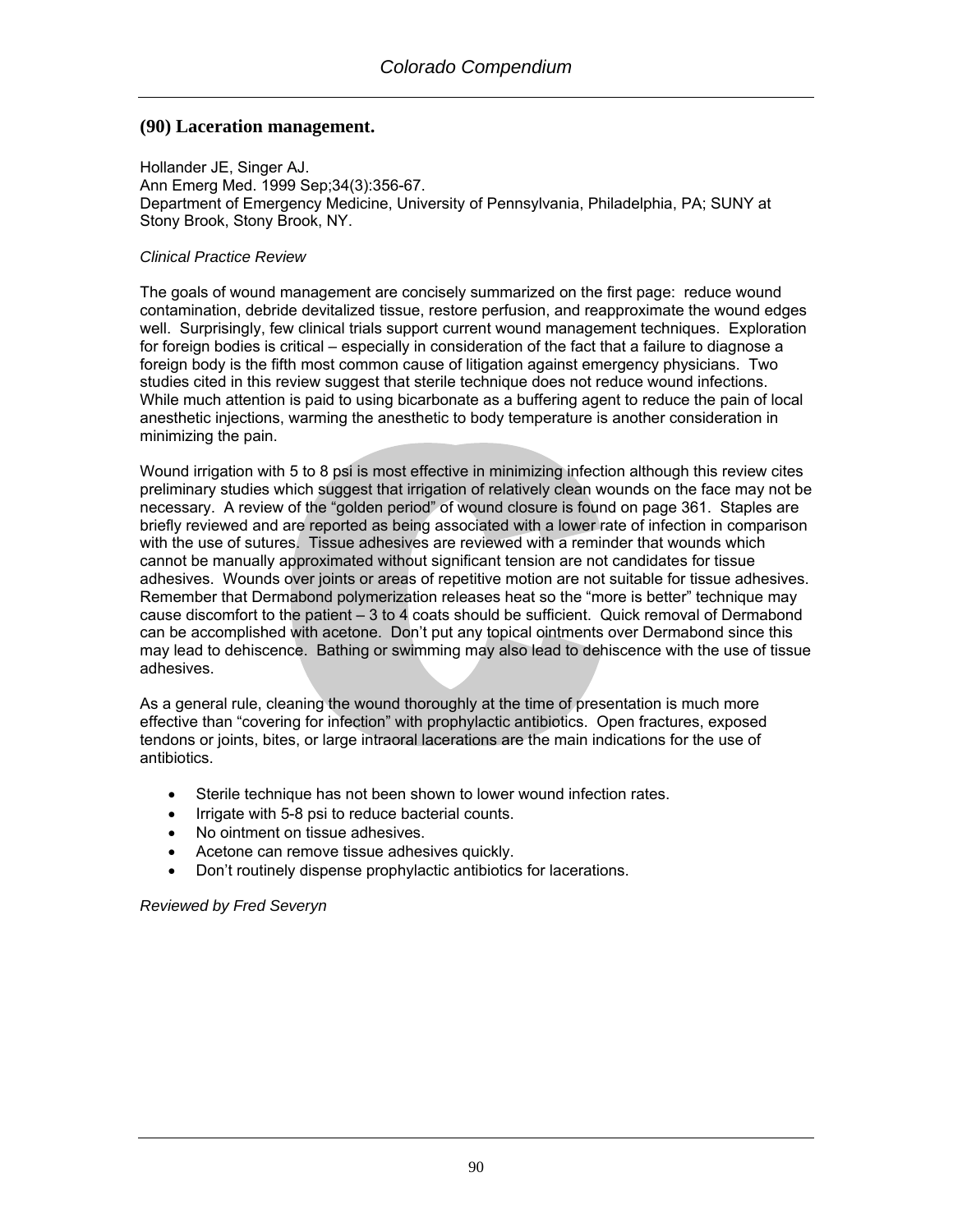# **(91) Necrotizing fasciitis associated with injection drug use.**

Chen JL, Fullerton KE, Flynn NM. Clin Infect Dis. 2001 Jul 1;33(1):6-15. Epub 2001 May 23. Division of Infectious Disease, University of California, Davis Medical Center, Sacramento, CA

### *Original Research – Retrospective Case Series*

Patients commonly present to the emergency department with complaints of a cellulitis or an abscess after a "bug bite". Further questioning often reveals that the bug may have actually resembled a hypodermic needle. In most cases, if an abscess is present, it's drained and the patient is given antibiotics with the presumption of methicillin resistant *Staph aureus* (MRSA) if there is any surrounding cellulitis. In rare cases, however, these patients are presenting with an early necrotizing fasciitis. Most ED clinicians would agree that necrotizing fasciitis is one of the scariest disease entities since it often appears benign until it has caused extensive underlying damage. This article not only offers a review of necrotizing fasciitis but also specifically focuses on those cases resulting from IV drug use (IVDU). The ultimate diagnosis of necrotizing fasciitis involves a surgical exploration. Other than IVDU, obesity and diabetes mellitus are two other commonly implicated risk factors for the development of necrotizing fasciitis.

The study reviewed the charts of patients who ultimately were diagnosed with necrotizing fasciitis who had presented to the ED at UC Davis between 1984 and 1999. Only patients with a confirmed diagnosis who underwent surgical debridement were included in the study. IV drug use (IVDA) was determined through chart review. Of the 107 patients included in the study, 55% were IV drug users. Interestingly, while the study period extended from 1984 to 1999, the incidence of cases increased dramatically in the latter half of the nineties (see Figure 1 on page 7).

Among all the patients in the study, the average time between presentation to the ED and the first debridement was 29 hours. The time to first debridement was significantly lower among IVDUs with necrotizing fasciitis, perhaps because of early identification of a more serious necrotic process occurring when an abscess was debrided. Non-IVDUs were more likely to present with a celullitis without an obvious abscess requiring drainage. Mortality rates were 10% and 21% among IVDUs and non-IVDUs, respectively. The lower mortality rate among IVDU's is potentially explained by the more aggressive management in this population. This is lower than other case series where up to a quarter of all cases of necrotizing fasciitis prove fatal.

An analysis of the bacteriologic isolates is discussed (see page 8 and Table 4 on page 13 for a succinct list of organisms). Most patients grew out polyaerobic or mixed aerobic-anerobic isolates. The presence of polymicrobial isolates in so many cases reaffirms the need for broad spectrum antibiotics. The patient's best chance for survival depends on the ED physician entertaining the diagnosis early in the evaluation and reassessing the patient over time. Definititive, and potentially life or limb saving management requires a scalpel and a surgeon.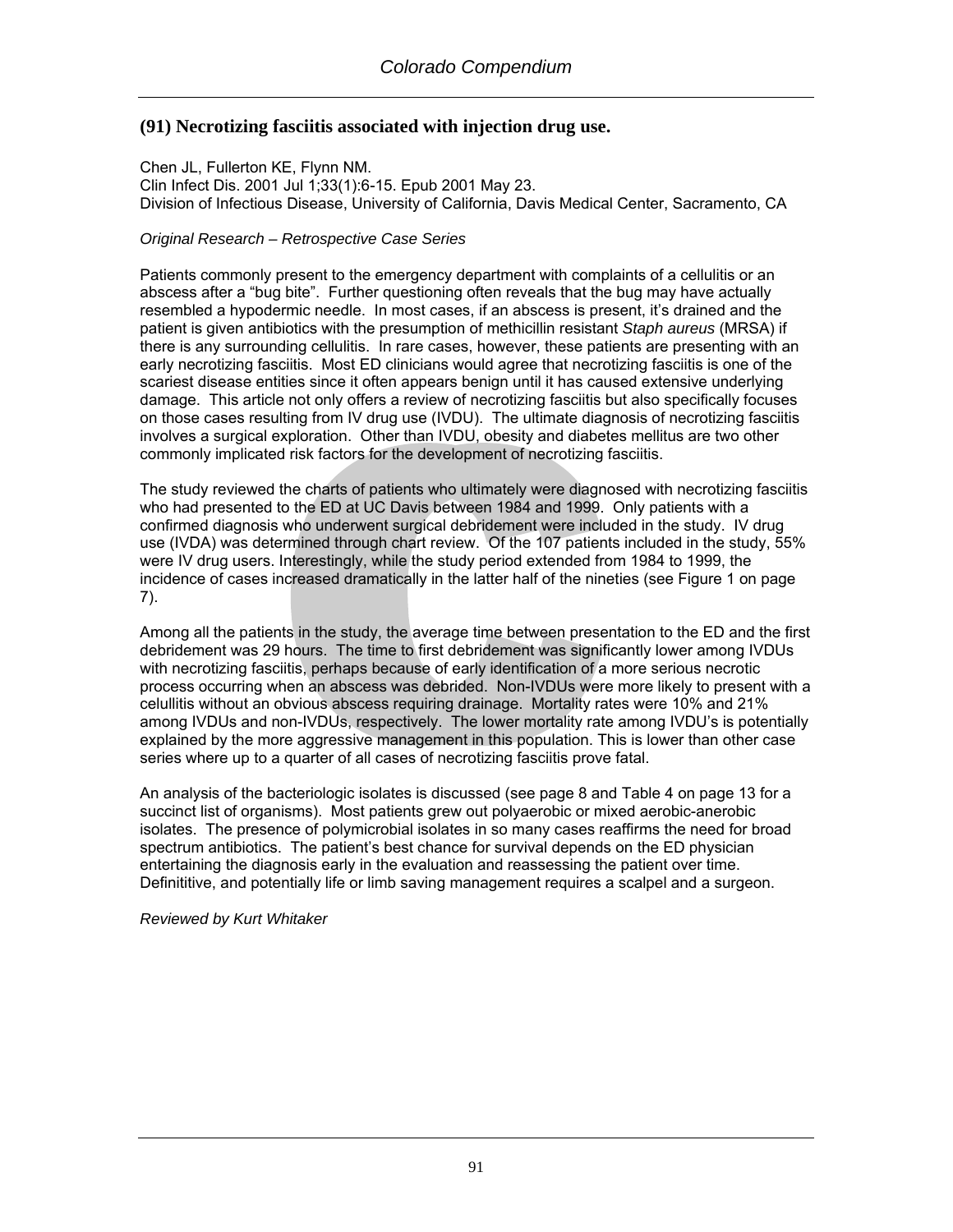# **(92) Cellulitis.**

Swartz MN. NEJM 2004 Feb 26; 350 (9):904-912. Massachusetts General Hospital, Boston, MA.

#### *Clinical Practice Review*

This article is a review of cellulitis presented in the context of a clinical case. There is no research methodology in obtaining the data for this article, and it should be considered a "best opinion" paper.

Cellulitis is defined as an acute, spreading, pyogenic inflammation of the dermis and underlying tissue. The author lists a variety of specific sites and situations that may be related to particular bacterial etiologies; however, he subsequently discusses diagnostic strategies for identification of the etiologic agent. Although needle aspiration is not considered standard of care, it is successful in 29% of aspirations. Punch biopsies were slightly better. 79% of all causes of cellulitis were gram positive organisms based on these studies. Diabetics, however, had a more commonly mixed bacterial picture, including anaerobes and pseudomonas in up to 22% of the cases studied.

Blood cultures were found to be notoriously poor for diagnosis, due to the lack of bacteremia; one study only had 4% positive blood cultures. In one small study on patients with cellulitis overlying lymphedema, blood cultures were more commonly positive. The only time radiologic studies are needed is if the concern for osteomyelitis exists. MRI may be helpful for diagnosing necrotizing fasciitis, but surgical exploration is the only definitive method of diagnosis.

Treatment recommendations are based on the most likely bacterial etiology. Thus, with a preponderance of strep and staph aureus, beta-lactam antibiotics are considered the first line of treatment. The author recommends the first dose be intravenous. Diabetic foot infections should have broader coverage due to the numerous bacterial causes.

Additional care measures such as elevation of the affected extremity and immobilization are recommended. Peripheral edema should be treated with compression stockings to decrease the risk of recurrent cellulitis.

- Aspirates of cellulitis are not indicated in routine care.
- Diabetics should be treated with broad spectrum antibiotics initially.
- The only definitive modality to diagnose necrotizing fasciitis is by surgical exploration.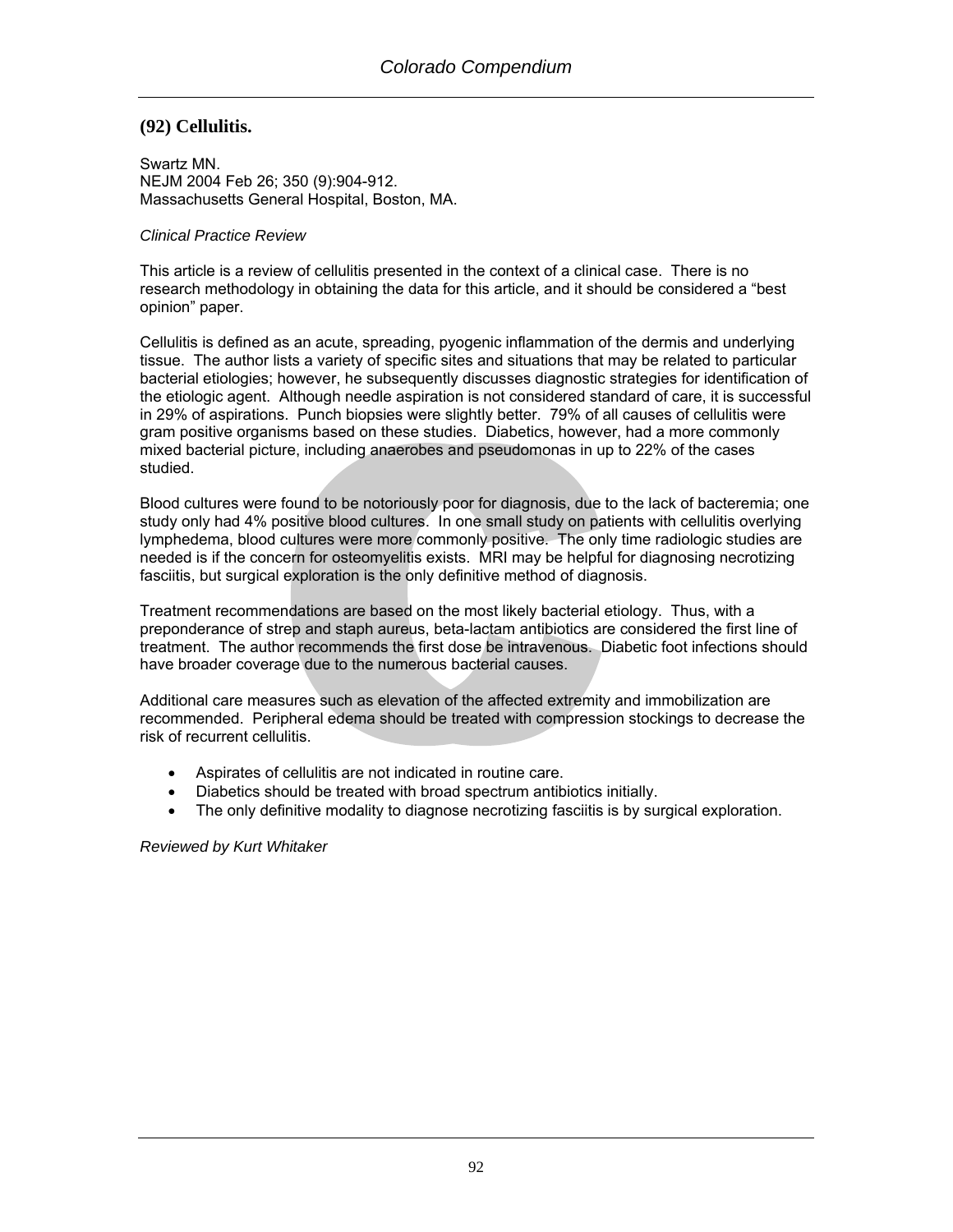## **(93) High prevalence of Methicillin-Resistant Staphylococcus aureus in Emergency Department Skin and Soft tissue Infections.**

Frazee BW, Lynn J, Charlebois ED, et al.. Annals Emerg Med 2005 May; 45 (3):311-20. Alameda County Medical Center Highland Campus

#### *Original Research - prospective observational study using convenience sample of patients*

This article is a study that focuses on how frequently methicillin-resistant *Staph aureus* (MRSA) is found in common wounds in the emergency department. 137 patients presented to a busy urban emergency department (ED) with skin or soft tissue infections had those wounds cultured, as well as their nares; 119 isolates grew *Staph aureus,* with 75% of these isolates being MRSA. Of the total number of cultures (of all bacteria) 51% were MRSA.

The point of culturing *Staph aureus* from the nares was to check for colonization. 52.1% of patients who both had an infection and were colonized were concordant (same bacteria for both colonization/infection). All MRSA cultured was susceptible to bactrim and vancomycin. Almost half of all abscesses grew MRSA and 95% of all furuncles grew MRSA. The main point of this study was to emphasize that MRSA is increasingly prevalent and we should be vigilant in treating it.

- MRSA was present in 51% of all wounds or nares cultured in the ED.
- All MRSA cultured was sensitive to Vancomycin and Bactrim..

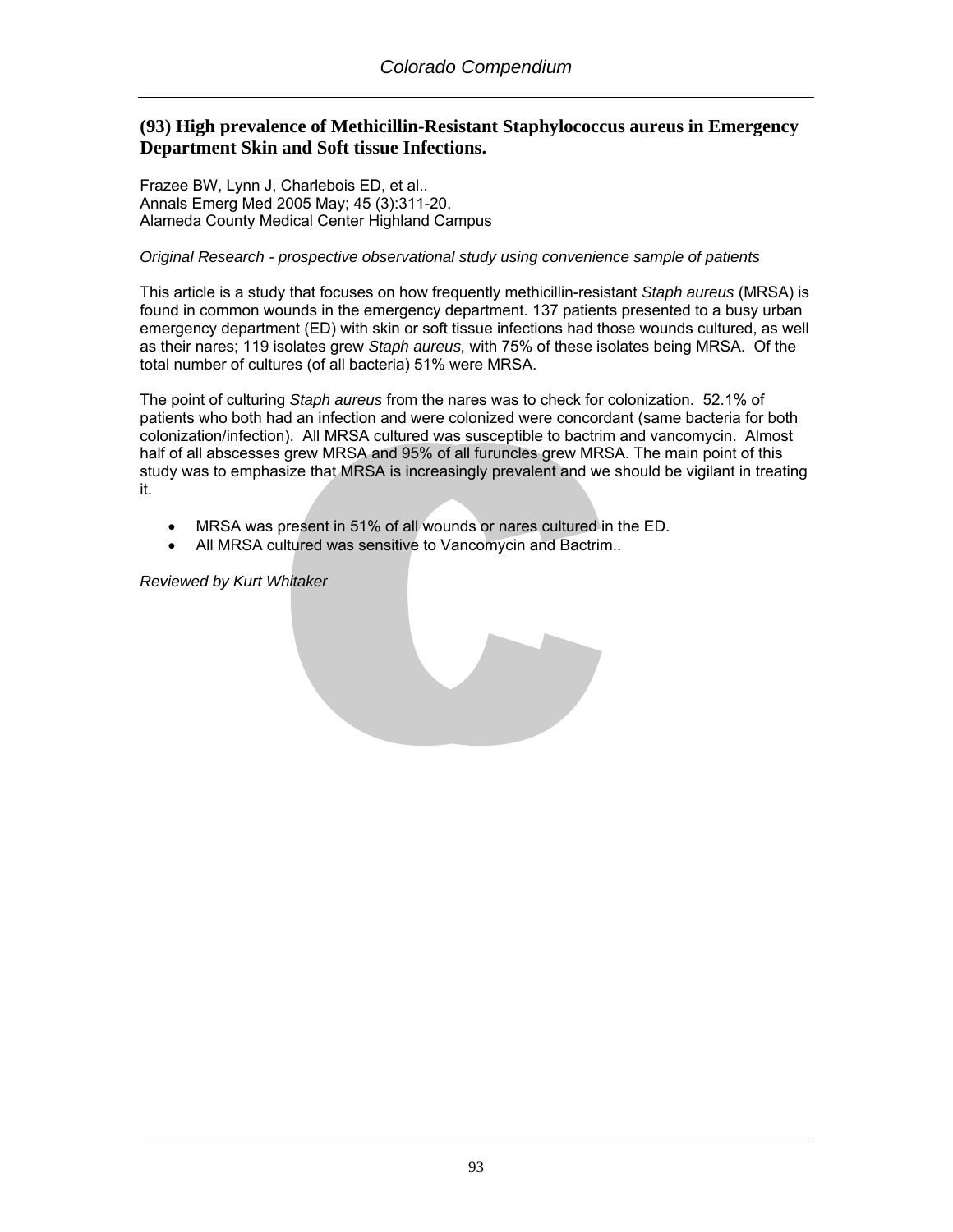# **(94) Trauma in pregnancy.**

[Shah AJ,](http://www.ncbi.nlm.nih.gov/entrez/query.fcgi?db=pubmed&cmd=Search&itool=pubmed_Abstract&term=%22Shah+AJ%22%5BAuthor%5D) [Kilcline BA](http://www.ncbi.nlm.nih.gov/entrez/query.fcgi?db=pubmed&cmd=Search&itool=pubmed_Abstract&term=%22Kilcline+BA%22%5BAuthor%5D). Emerg Med Clin North Am. 2003 Aug;21(3):615-29. Department of Emergency Medicine, Madigan Army Medical Center, Fort Lewis, WA.

### *Clinical Practice Review*

This review article discusses the management of traumatized pregnant patients, reviewing the anatomic and physiologic changes in pregnancy, pre-hospital care, general management, and diagnostic and radiographic studies.

- Maternal blood pressure and respiratory rate return to baseline as pregnancy approaches term. The pregnant trauma patient's vital signs may lead to a false sense of security, because changes in pulse and blood pressure may not occur until hemorrhage of 1500 to 2000 mL.
- Hypoxemia occurs earlier in pregnant patients and they have very little reserve to adequately compensate.
- The potential for aspiration is markedly increased due to multiple physiologic changes.
- Abdominal tenderness, rebound, and guarding may be absent in the trauma patient with significant injury.
- Placing patients on a backboard with a 15 degree angle to the left (to achieve near leftlateral decubitis position) should be employed in all patients beyond 20 weeks' gestation to avoid the compressive effect of the gravid uterus on the vena cava.
- Fetal viability is likely if the uterine fundal height is between the umbilicus and the xyphoid.
- Fetal heart tones are part of the vital signs, and estimated gestational age and viability should be ascertained while obtaining the ultrasound.
- Cardiotocographic monitoring (CTM) should be initiated in the emergency department as soon as possible. CTM has an excellent sensitivity in detecting placental abruption and should be performed for a minimum of 4 hours for all patients of  $\geq$  20 weeks' gestation.
- Chest tubes should be placed 1 to 2 intercostal spaces higher to avoid diaphragmatic injury.
- Fetal distress may be the first sign of maternal hemodynamic compromise.
- Pelvic examination should be part of the secondary survey by performing a sterile speculum examination and a bimanual examination.
- Vaginal bleeding may herald placental abruption, uterine rupture, pelvic fracture with vaginal injury, or other injuries.
- A Kleihauer-Betke (KB) test may be considered in an Rh-negative patient with significant trauma.
- Normal pelvic radiographs reveal widening of the sacroiliac joints and the pubic symphysis.
- After 20 weeks' gestation, radiation is unlikely to cause any fetal anomalies.
- As a general rule, abdominal CT should be avoided in early pregnancy.
- Relatively minor trauma may result in placental separation and fetal demise.
- Uterine rupture is devastating to the fetus with fetal mortality nearly 100%.
- Maternal acidosis may be predictive of fetal outcome.
- Necessary radiographs should not be withheld at any period of gestation.

#### *Reviewed by Ben Honigman*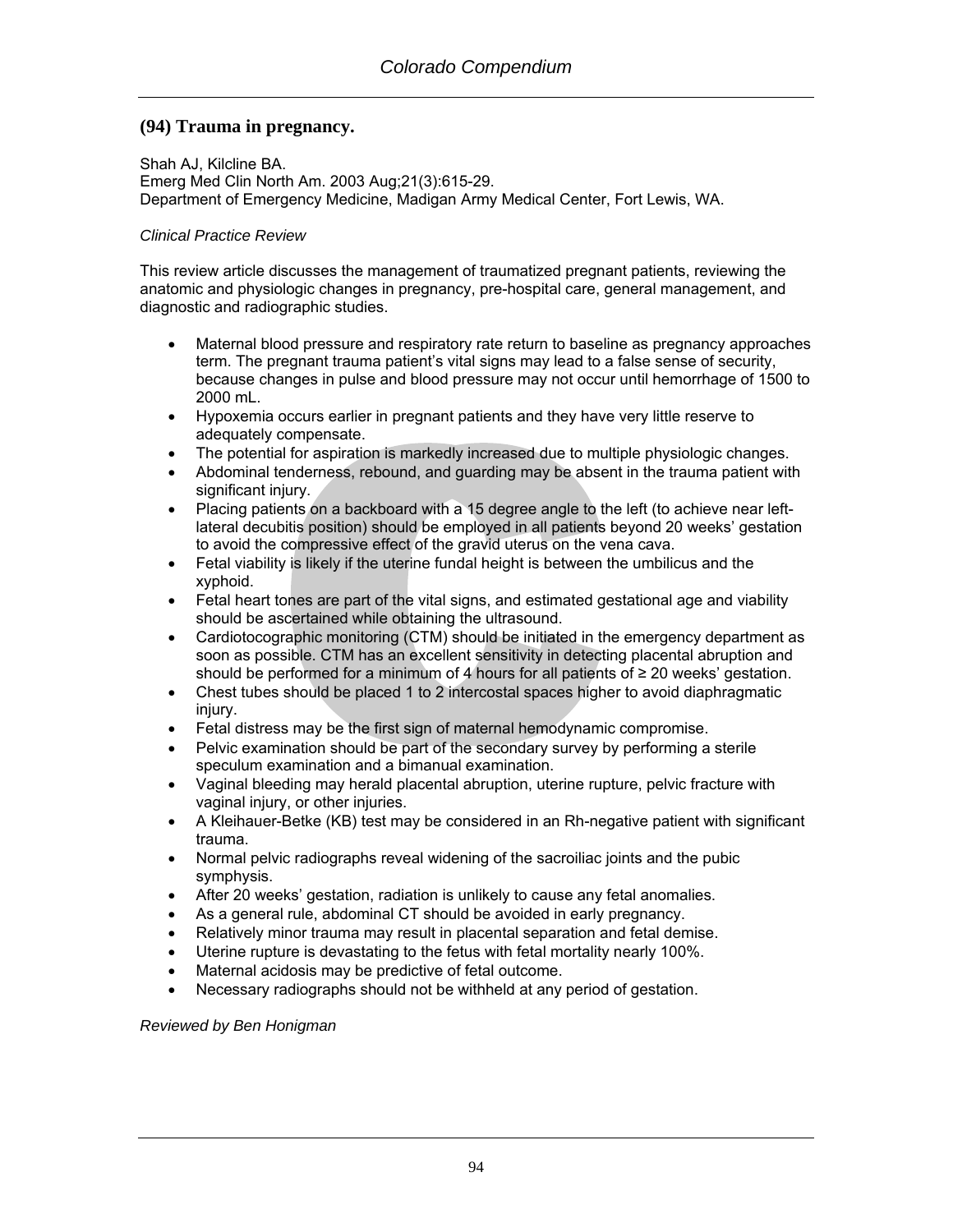### **(95) HELLP syndrome: the state of the art.**

[Baxter JK](http://www.ncbi.nlm.nih.gov/entrez/query.fcgi?db=pubmed&cmd=Search&itool=pubmed_Abstract&term=%22Baxter+JK%22%5BAuthor%5D), [Weinstein L](http://www.ncbi.nlm.nih.gov/entrez/query.fcgi?db=pubmed&cmd=Search&itool=pubmed_Abstract&term=%22Weinstein+L%22%5BAuthor%5D). Obstet Gynecol Surv. 2004 Dec;59(12):838-45. Department of Obstetrics and Gynecology, Fellow, Division of Maternal-Fetal Medicine, Thomas Jefferson University, Philadelphia, Pennsylvania, USA.

#### *Clinical Practice Review*

HELLP syndrome is an acronym for hemolysis, elevated liver enzymes, and low platelets and is a severe variant of the preeclampsia/eclampsia spectrum of disease. Hemolysis is due to microangiopathic hemolytic anemia resulting in elevated LDH and indirect bilirubin, as well as peripheral blood smear findings (e.g., burr cells, schistocytes.) The elevated liver enzymes result from periportal or focal parenchymal necrosis. The increased rate of consumption of platelets at the sites of damaged vascular endothelium results in thrombocytopenia. Researchers at the University of Tennessee in Memphis defined HELLP syndrome as hemolytic anemia (LDH > 600 U/L), elevated liver enzymes (AST > 7 U/L), and thrombocytopenia (platelets < 100,000).

- 67% of HELLP syndrome patients experience symptoms during the early third trimester, whereas 25% occur in the postpartum period.
- HELLP syndrome can occur in patients with normal blood pressures and no proteinuria.
- It has been suggested that preeclampsia, HELLP syndrome, pregnancy-associated HUS, TTP, acute fatty liver of pregnancy, and postpartum acute renal failure are diseases that are part of a spectrum of the same illness.
- Patients with RUQ abdominal pain along with neck pain, shoulder pain, hypoglycemia, or relapsing hypotension should undergo imaging of the liver.
- The optimal treatment in confirmed cases of severe preeclampsia or HELLP syndrome is delivery.
- Steroids may improve fetal outcomes with minimal risk to the mother.
- There are no large randomized trials comparing conservative versus aggressive management for the treatment of HELLP syndrome.

*Reviewed by Ben Honigman*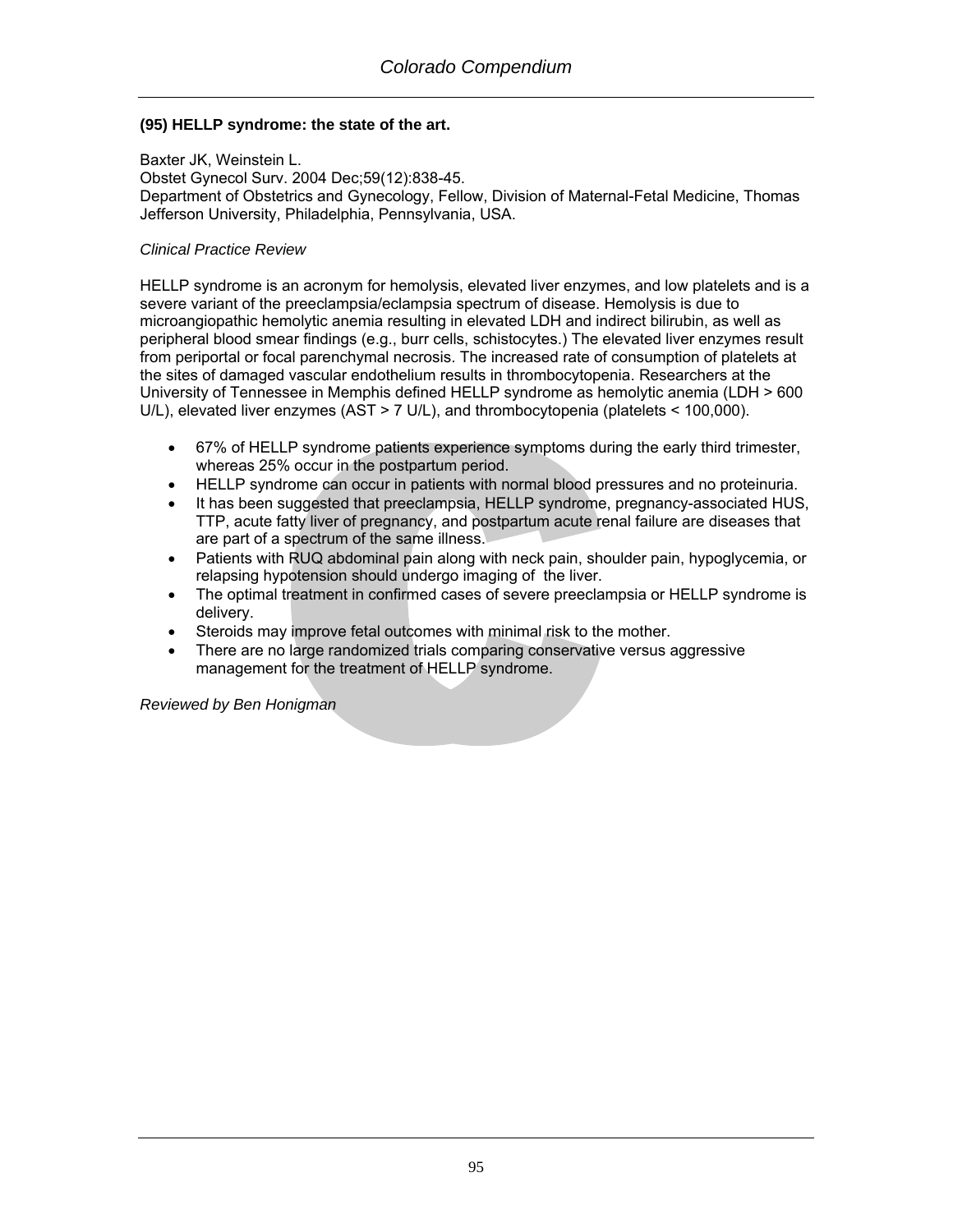### **(96) Evaluation of vaginal complaints.**

[Anderson MR](http://www.ncbi.nlm.nih.gov/entrez/query.fcgi?db=pubmed&cmd=Search&itool=pubmed_Abstract&term=%22Anderson+MR%22%5BAuthor%5D), [Klink K,](http://www.ncbi.nlm.nih.gov/entrez/query.fcgi?db=pubmed&cmd=Search&itool=pubmed_Abstract&term=%22Klink+K%22%5BAuthor%5D) [Cohrssen A.](http://www.ncbi.nlm.nih.gov/entrez/query.fcgi?db=pubmed&cmd=Search&itool=pubmed_Abstract&term=%22Cohrssen+A%22%5BAuthor%5D) JAMA. 2004 Mar 17;291(11):1368-79. Department of Family and Social Medicine, Albert Einstein College of Medicine, Bronx, NY.

#### *Clinical Practice Review*

The objective of this study was to evaluate the role of the clinical examination and determine the positive and negative likelihood ratios for the diagnosis of vaginal candidiasis, bacterial vaginosis (BV), and vaginal trichomoniasis.

- Symptoms (e.g., discharge characteristics, itching, irritative symptoms, self-diagnosis) do not allow clinicians to distinguish between the causes of vaginitis.
- Physical examination signs are limited in their diagnostic power.
- Office laboratory tests, particularly microscopy of vaginal discharge, are the most useful way of diagnosing these three conditions.
- The presence of clue cells, typically used to diagnosis BV, makes candidiasis unlikely, but has no impact on differentiating BV from trichomoniasis.
- pH does not distinguish between the three conditions given the overlap.
- A positive whiff test (one of the diagnostic criteria for BV) makes candidiasis less likely, but is positively associated with trichomoniasis.
- Microscopic identification of yeast or trichomonads is diagnostic; yet cannot be ruled out by negative findings on microscopy.

*Reviewed by Ben Honigman*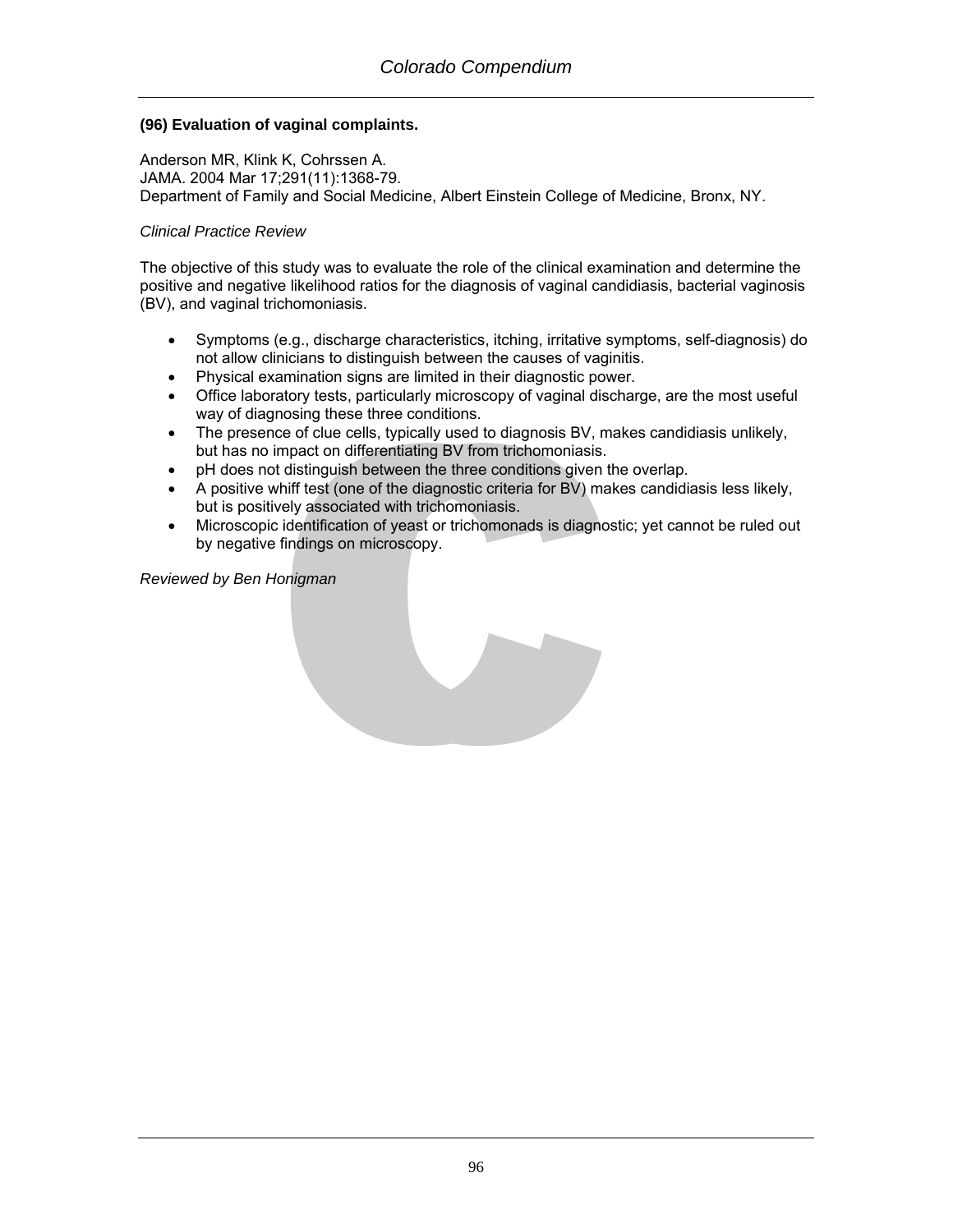## **(97) Quality of cardiopulmonary resuscitation during out-of-hospital cardiac arrest.**

Wik L, Kramer-Johansen J, Myklebust H, Sorebo H, Svensson L, Fellows B, Steen PA. JAMA. 2005 Jan 19;293(3):299-304.

#### *Original Research – Case Series*

This case series reviewed out-of-hospital cardiac arrest patients older than 18 years of age. The authors fitted AEDs with an additional chest pad to be mounted on the sternum that had an accelerometer and a pressure meter attached. The rescuer's hand was placed on the chest pad, and the assumption was made that the mechanics applied to the chest pad also applied to the patient's chest. A second accelerometer was placed within the defibrillator, so by subtraction of the defibrillator's accelerometer's readings, only the sternal pads movements could be studied. The researchers examined several outcome variables which included ROSC, "admitted alive to hospital", and "discharged alive from hospital".

The mean compression rate was too high (120 compressions per minute) and the depth was too shallow (35 mm). The authors note that a significant amount of the delay in receiving compressions was secondary to defibrillator analysis (66%) and that ACLS guidelines are not being followed.

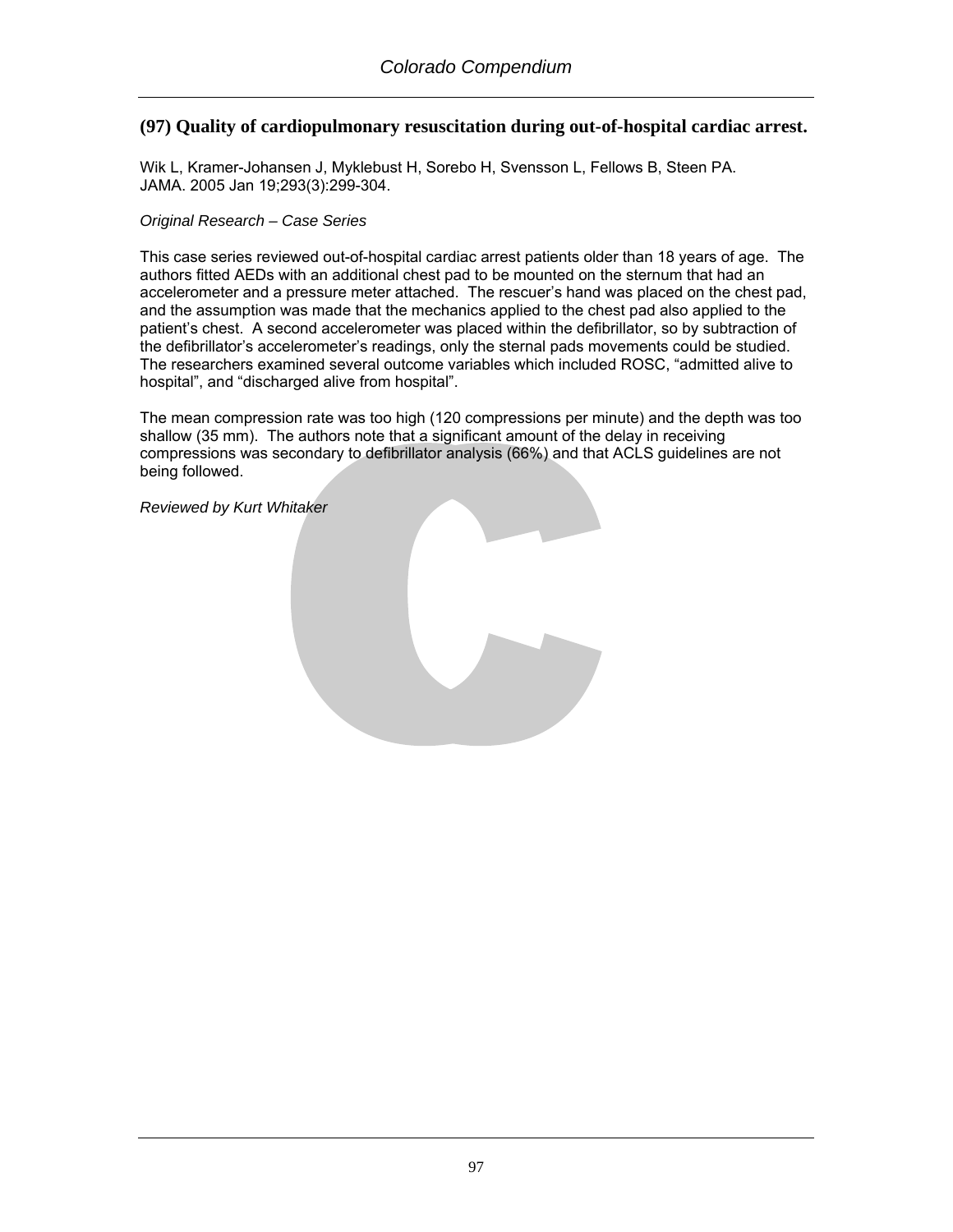# **(98) The EMTALA Paradox. Emergency Medical Treatment and Labor Act.**

Wanerman R. Ann Emerg Med. 2002 Nov;40(5):464-9.

#### *Healthcare Policy Review*

#### Definitions:

*EMTALA* - Emergency Medical Treatment and Labor Act - a law enacted stating that any hospital that participates in the Medicare program must offer a medical screening exam to any patient to determine if an emergency medical condition exists. If an emergency medical condition does exist, the hospital must either provide stabilizing treatment within the capabilities of the facility, or if the patient cannot be stabilized, the hospital must arrange for appropriate transfer. No inquiry into payment status or ability may delay this process.

*HHS* - Department of Health and Human Services - the enforcing government branch for this law. *OIG* - Office of the Inspector General - the compliance and enforcement branch of HHS. *CMS* - Centers for Medicare and Medicaid services - the government branch that deals with the financial administration of Medicare and Medicaid.

When reviewing a possible EMTALA violation, the CMS regional office will determine if an investigation is necessary. If it deems that an investigation is necessary, it authorizes a state agency to do an on-site unannounced visit to assess for violations. The state agency has five days in which to finish investigating and ten days in which to finish it's report; any physician review must occur within five days in association with a state peer review organization by boardcertified physician reviewers, with one of the reviewers from the specialty of the physician in question, with a caveat that there can be no bias, financial or otherwise, on the part of the reviewing physician.

If there is a violation, the regional CMS office's only recourse in terms of punishment is to initiate the process to withdraw the hospital's Medicare provider agreement. It also forwards the case to the OIG for possible civil monetary penalties. OIG can impose penalties of up to \$50,000 for each violation to the hospital and the same amount to individual physicians.

EMTALA was enacted in 1986, with the regulations codified in 1994 and enforcement beginning in 1998, after CMS published guidelines that included distinct obligations for on-call physicians, an obligation to provide screening and treatment of patients with psychiatric emergencies, approaching medical screening as a dynamic process, and making a distinction between stable for discharge and stable for transfer. Then, in 1999, CMS and the OIG jointly published a bulletin that states that some patients may voluntarily leave before having all pieces of EMTALA met. It states that it is the hospital's responsibility to inform them of the risks and benefits of leaving and take steps to attempt to obtain written documentation of this refusal; if not possible, it should be documented by staff. In 2000, CMS stated that the EMTALA rules apply to all hospital buildings within 250 yards of the main campus and off campus facilities that are part of the hospital for reimbursement purposes. This clarification was narrowed to facilities that have "dedicated EDs". Most recently, in 2002 the OIG published a set of clarifications that allowed for consideration of other instances of violations in the institution of penalties.

One legal consequence of EMTALA was that a hospital was penalized financially when they refused to accept a patient who needed specialized vascular care when a vascular surgeon was available at their hospital. Thus, the law was interpreted as stating that availability of on call specialists constitutes a "specialized capability" and obliges the hospital to accept patients needing these capabilities. Another legal decision states that EMTALA applies even to patients in the process of transfer to another hospital, so overwhelmed emergency departments already on diversion are still obligated to accept unstable patients. Therefore, the concern exists that some transfers may be delayed in verifying if appropriate resources are available. *Reviewed by Kurt Whitaker*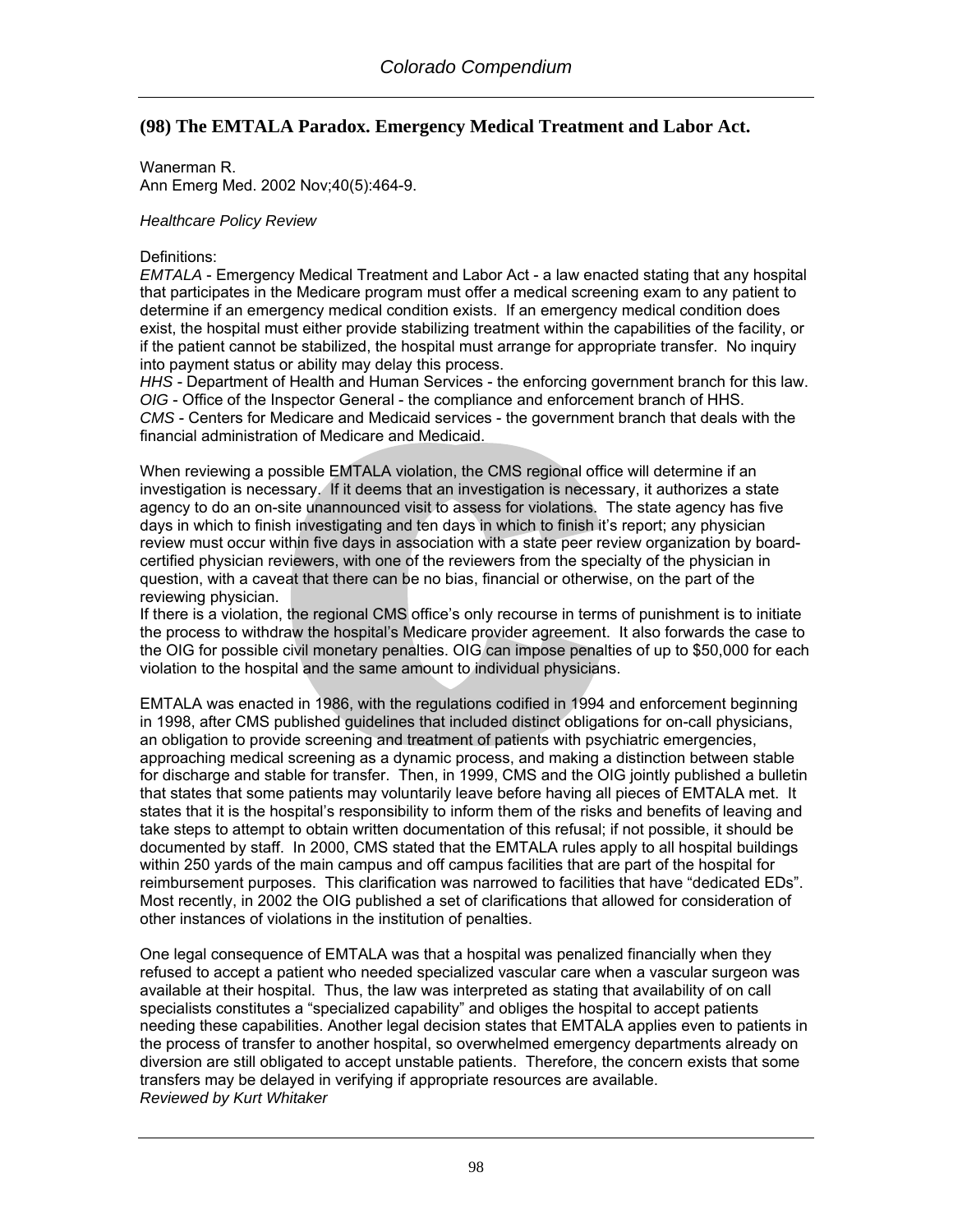# **(99) Promoting patient safety and preventing medical error in emergency departments.**

Schenkel S. Acad Emerg Med. 2000 Nov;7(11):1204-22.

### *Healthcare Administration*

The issue: Medical errors are frequent (one in 50 patients sustains a preventable iatrogenic injury) and they are common in the emergency department (3% of all medical errors). What can we do to decrease this number?

Why are there medical errors in ED's?

- Sickest patients go through the ED
- 24 hour activity contradicts circadian rhythms, resulting in increased errors
- Increased time pressures
- Inconsistent arrivals result in flux of boredom versus overload
- Less information on patient medication and medical history is available
- No down time
- Rotating staff
- No time for central order review

Problems with evaluating and detecting medical error:

- No formal definition what constitutes an "error"
- Stigma attached with error reporting

Most common type of medical error: Administration of medications (wrong medication, wrong dose, allergic reaction)

Methods of Error prevention:

- Teaching is the fundamental method of error prevention, designed to "avoid repeating preventable errors" (Rosen P, Markovchick V, Dracon D. Normative and technical error in the emergency department. *J Emerg Med*. 1983; 1:155-60) - focuses on the individual as the solution to preventing medical errors.
- Professional continuing medical education supplements prior training focuses on the individual as the solution to preventing medical errors.
- Morbidity and Mortality conferences act to broaden clinical experience- focuses on the individual as the solution to preventing medical errors.
- Computerized systems
- Pharmacy Changes
	- o Computer order entry decreases problems with interpretation of orders.
	- o Computerized assisted decision making helps with appropriate prescribing practices.
- Pharmacy Changes
	- o Decreased numbers of drugs available (so fewer possible prescribing errors).
	- o Moving drug mixing to pharmacy.
	- o Preprinted orders with standard drugs and drug doses.
	- o Eliminating look-alike drugs.